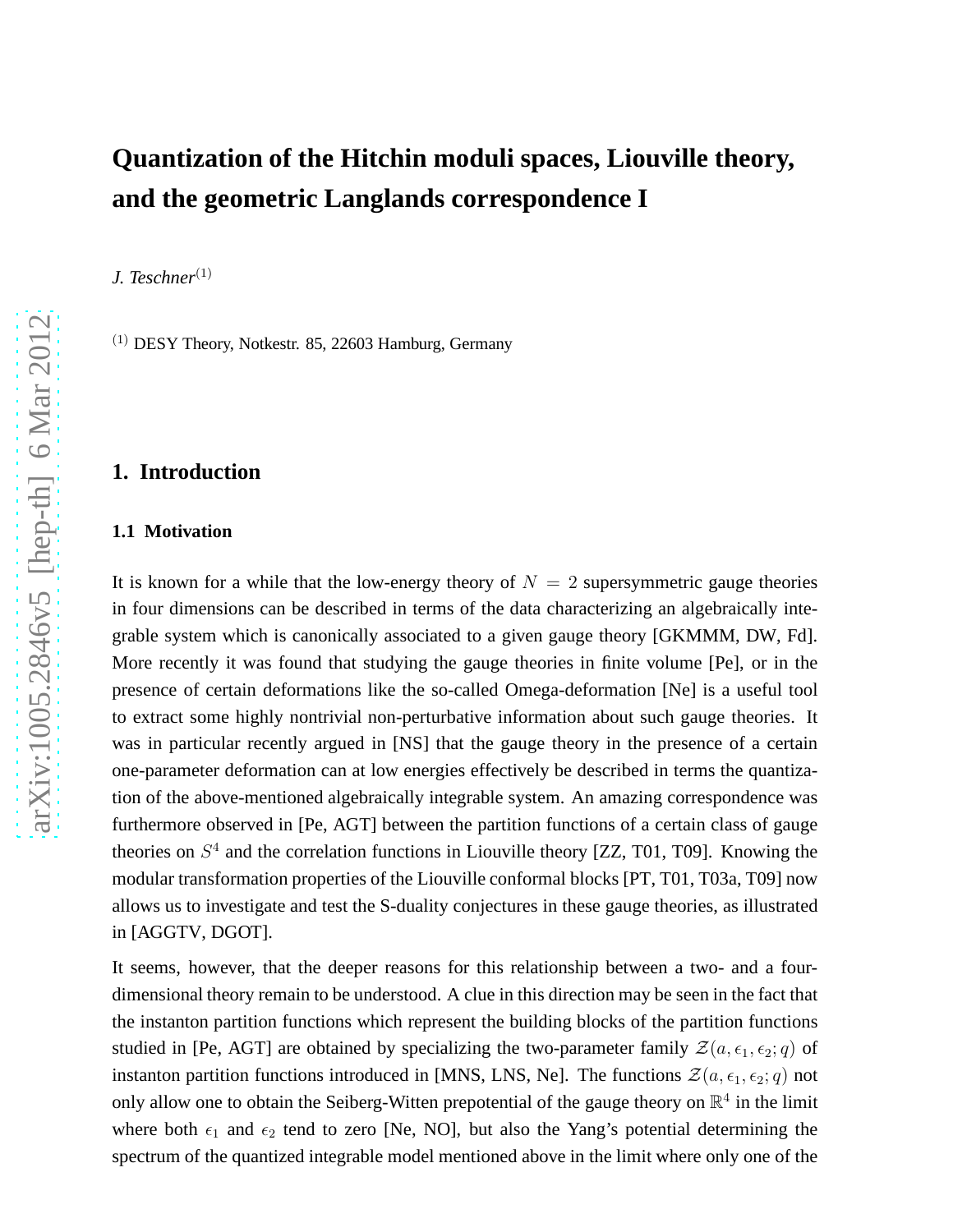two parameters  $\epsilon_1$  or  $\epsilon_2$  vanishes. This was observed in [NS] for a certain class of examples, and is expected to hold much more generally. The functions  $\mathcal{Z}(a, \epsilon_1, \epsilon_2; q)$  were identified with the conformal blocks of Liouville theory in [AGT].

This indicates that the relationship between certain gauge theories and Liouville theory involves in particular a two-parametric deformation of the algebraically integrable model associated to the gauge theories on  $\mathbb{R}^4$  which ultimately produces Liouville theory as a result. One of my intentions in this paper is to clarify in which sense this point of view is correct. Such a study may be seen as being complementary to the recent work of Nekrasov and Witten [NW], where certain aspects of the correspondence between Liouville theory and gauge theory were understood by studying a certain two-parameter generalization of the set-up from [NS]. We'll make some comments on this relation in the conclusions.

Another piece of motivation comes from the relations discussed in [KW] between fourdimensional gauge theories and the geometric Langlands correspondence. A puzzling aspect of the resulting picture is the fact that the geometric Langlands correspondence is also related to conformal field theory as shown in the works of Beilinson, Drinfeld, Feigin, Frenkel and others, see [Fr07] for a nice review and further references. However, the relation between the gauge theory approach to the geometric Langlands correspondence of [KW] and the conformal field theory approach has remained mostly unclear up to now. The author feels that the abovementioned relations between gauge theory and conformal field theory offer new clues in this regard. It is therefore my second main aim to clarify the relations between the quantization of the Hitchin system, the geometric Langlands correspondence and the Liouville conformal field theory.

# **1.2 From the Hitchin integrable system to Liouville theory**

One of my aims is to explain that it is possible to understand the relation between Liouville and the Hitchin system in two ways as the result of a two-step process which is a combination of a one-parameter deformation and quantization, schematically:

| Hitchin system              |                             |                             |
|-----------------------------|-----------------------------|-----------------------------|
| $(A)_{\epsilon_2} \swarrow$ | $\searrow (B)_{\epsilon_1}$ |                             |
| isomonodromic               | Hitchin                     |                             |
| deformations                | $(C)_{\epsilon_1} \searrow$ | $\swarrow (D)_{\epsilon_2}$ |
| Liouville theory            | Liouville theory            |                             |

where the arrows may be schematically characterized as follows: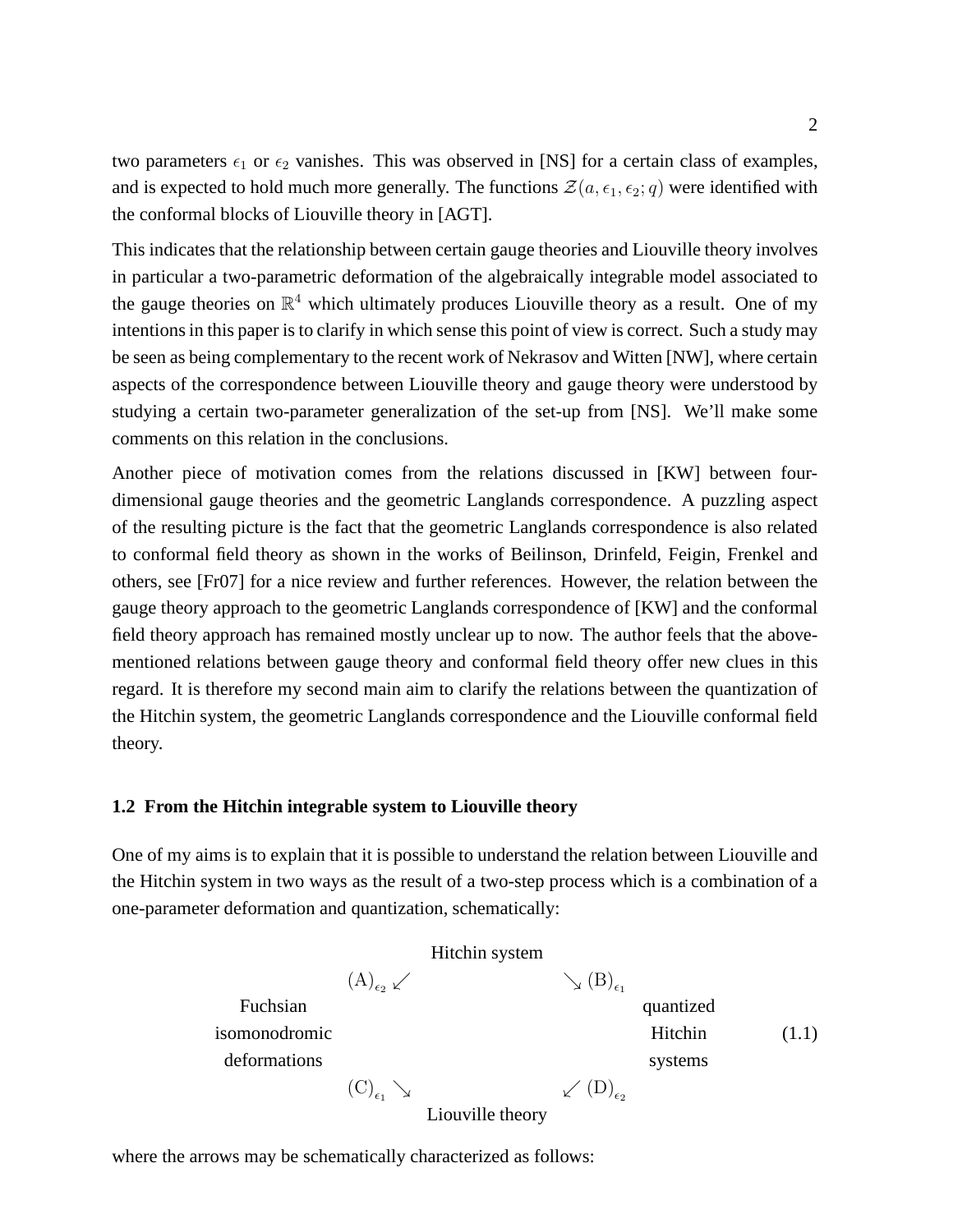- (A) Hyperkähler rotation for the Hitchin moduli space  $\mathcal{M}_{H}(C)$ . This is explained in Section 3.
- (B) Quantization of the Hitchin system in the sense discussed in [NS] and [NW] with quantization conditions determined by Yang's potential (Section 4).
- (C) Quantization of the Hitchin moduli spaces  $\mathcal{M}_{H}(C)$ . This is explained in Section 6.
- (D) This arrow will be referred to as *quantum* hyperkähler rotation. The motivation for this terminology come from the closure of the diagram together with the observation that the quantized Hitchin system can be recovered from Liouville theory in suitable limits, as discussed in Section 5.

The parameters  $\epsilon_1$ ,  $\epsilon_2$  that govern the different relations will also be parameterized as

$$
\epsilon_1 = \hbar b, \qquad \epsilon_2 = \hbar/b, \tag{1.2}
$$

with b being the parameter that is often used in the literature on Liouville theory.

Liouville theory is known to be related to the quantum theory of Teichmüller spaces [T03b, T05]. The Teichmüller spaces can be identified with one of the connected components of the moduli spaces of flat  $SL(2, \mathbb{R})$ -connections on Riemann surfaces. We will show that the relations above can be understood as natural generalizations of the relation between Liouville theory and the quantization of Teichmüller spaces to the other components of the moduli spaces of flat  $SL(2, \mathbb{R})$ -connections.

### **1.3 Separation of Variables**

It is known for a while that the Hitchin system is related to conformal field theory by a similarlooking two-step procedure of deformations and formal quantization.



- (a)<sub> $\epsilon$ </sub> The Hitchin system can be obtained as a limit of the isomonodromic deformation system as shown in [LO, Kr02b].
- $(b)_{\hbar}$  The quantization of the Hitchin Hamiltonians constructed by Beilinson-Drinfeld [BD].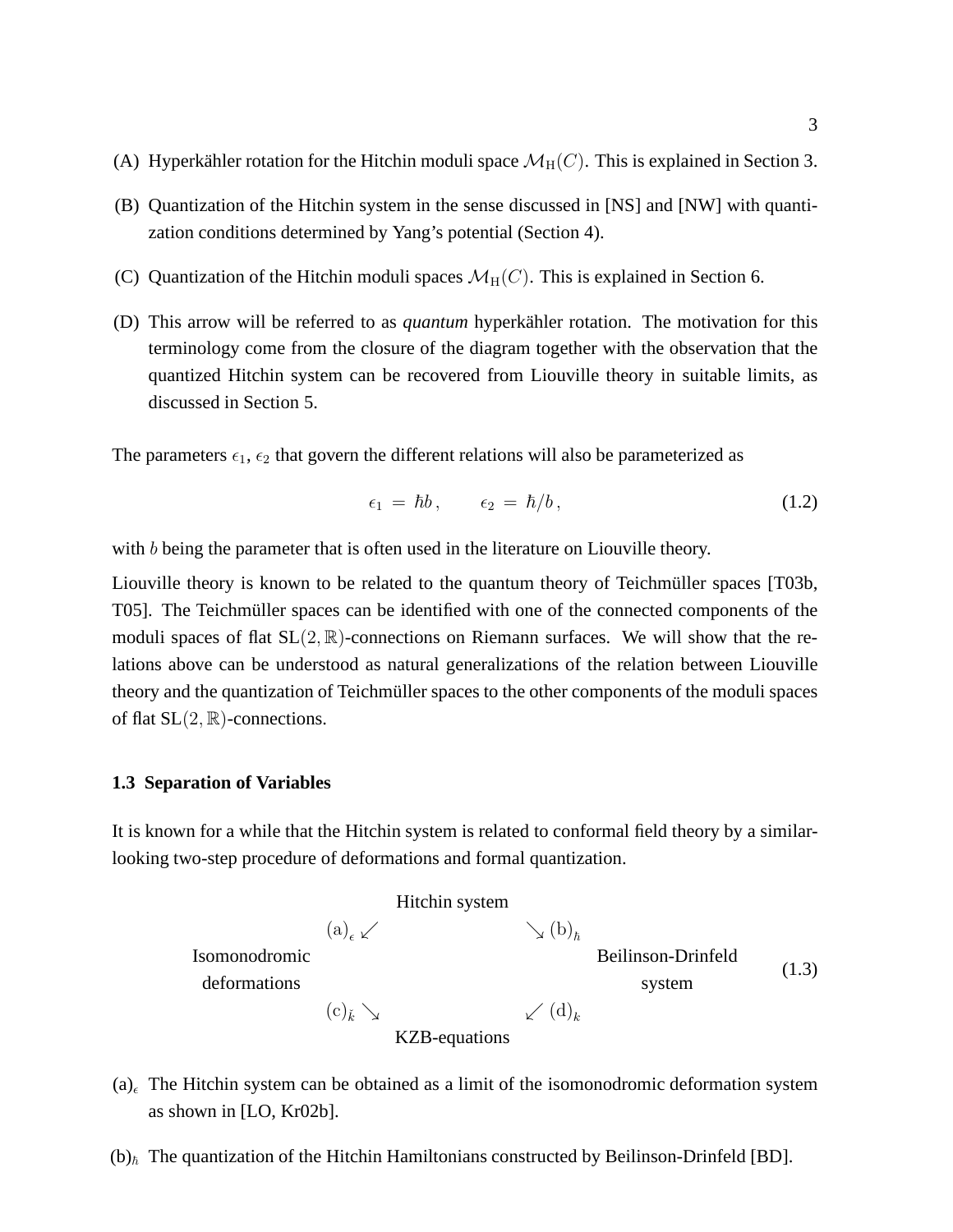- $(c)_k$ . The KZB equations of the WZNW conformal field theory can be obtained as a formal quantization of the ismonodromic deformation system, as was observed for  $q = 0$  in [Re, Ha] and shown for  $q > 0$  in [BZF].
- $(d)_{\tilde{k}}$  The eigenvalue equation for the Gaudin Hamiltonians, which are the  $g = 0$  cases of the quantized Hitchin Hamiltonians arise in the critical level limit of the KZ equations as shown for  $q = 0$  in [RV] and for  $q > 0$  in [BZF].

The whole diamond of relations was discussed in [LO, BZF].

The diagram (1.3) is of course not unrelated to the previous one in (1.1). On the classical level there are two natural representations for the Hitchin system, one coming from the representation of an open dense subset of the Hitchin moduli space  $\mathcal{M}_{\mathrm{H}}(C)$  as  $T^*\mathrm{Bun}_G$ , the other is related to a natural map Sov from  $\mathcal{M}_{\mathrm{H}}(C)$  to a Hilbert scheme  $(T^*C)^{[h]}$  of points on  $T^*C$  which can also be used to introduce a set of coordinates for  $\mathcal{M}_{H}(C)$ . The change of variables Sov is closely related to what is called the Separation of Variables (SOV) in the integrable systems literature [Sk89].

And indeed, we are going to explain that the full set of relations between the diagrams (1.1) and (1.3) originates from the change of variables underlying the Separation of Variables method. For the quantized Hitchin system the relation between the diagrams was found in [Sk89] for  $q = 0$  and for  $q = 1$  in [EFR]. It is related to the quantum version of the Separation of Variables method. At the bottom of  $(1.3)$  and  $(1.1)$  one finds on the level of systems of differential equations a correspondence between the null-vector decoupling equations of Belavin-Polyakov-Zamolodchikov (BPZ) and the KZ equations discovered in [St01]. The correspondence between the respective systems of differential equations can be extended to a correspondence between Liouville theory and SL(2)-WZNW-model on the level of the full correlation functions as was established in [RT] for  $g = 0$  and extended to higher genus in [HS]. We will finally show that the relation between the Fuchsian isomonodromic deformation equations and the theory of isomonodromic deformations of flat holomorphic connections can also be seen to follow from a variant of the change of variables as used in the Separation of Variables method.

The relations in (1.3) were so far only discussed on the level of system of differential equations. The connection with Liouville theory allows us to go much further: It enables us to construct and parameterize interesting spaces of solutions to the KZB equations which are complete in the sense that all the monodromies can be represented as linear transformations.

# **1.4 Geometric Langlands correspondence**

Our second main aim in this article is to point out relations to the geometric Langlands correspondence and a certain generalization thereof. The geometric Langlands correspondence (see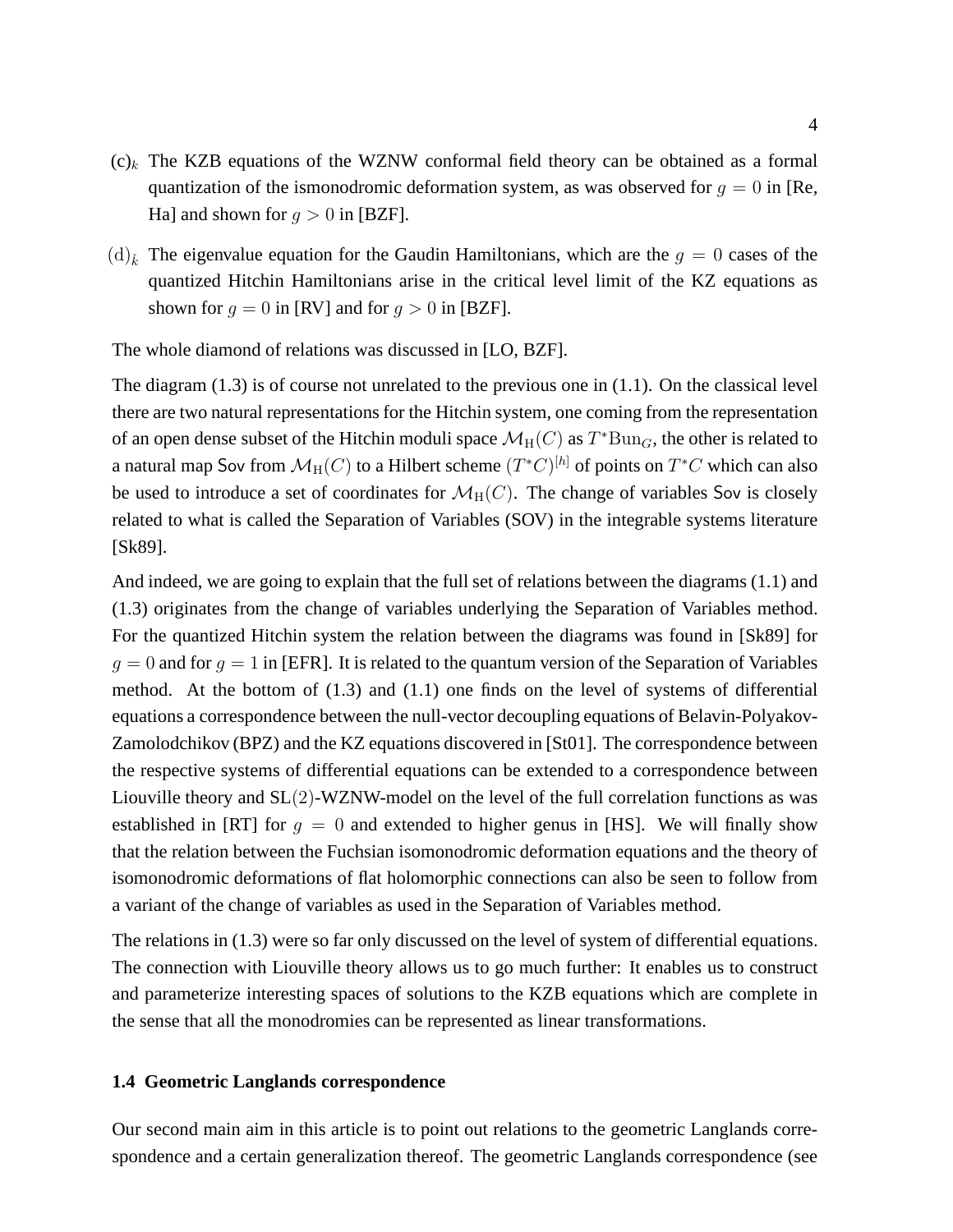[Fr07] for a nice review and further references) is often schematically presented as a correspondence between



It is connected to the quantization of the Hitchin Hamiltonians [BD] by noting that an important part of the  $D$ -module structure on the right hand side of  $(1.4)$  can be represented as the system of eigenvalue equations

$$
\mathsf{H}_r \Psi = E_r \Psi, \tag{1.5}
$$

for the quantized Hitchin Hamiltonians  $H_r$ , with  $H_r$  being certain second order differential operators on a line bundle on  $Bun_{C}$ .

We are going to propose that important aspects of the geometric Langlands correspondence can be understood as arising in a suitable limit from a correspondence between the conformal blocks of Liouville theory and those of the SL(2)-WZNW model that will be described below. This correspondence is based on the relations observed in [St01] between the Belavin-Polyakov-Zamolodchikov (BPZ) and Knizhnik-Zamolodchikov (KZ) systems of differential equations. We are going to show that this correspondence opens the way to *construct* the conformal blocks of the SL(2)-WZNW model from those of Liouville theory. The possibility to reconstruct the SL(2)-WZNW model from Liouville theory,

$$
Liou_b \longrightarrow WZNW_k(\mathfrak{sl}_2)
$$
 (1.6)

may be seen as a kind of inversion of the Drinfeld-Sokolov reduction. The correspondence (1.6) will be shown to reproduce important aspects of the geometric Langlands correspondence in the limit  $k \to -2$ , which is called the critical level limit. The KZ equations yield the eigenvalue equations for the Hitchin Hamiltonians representing the right hand side of (1.4). This limit is related to the limit  $b \to \infty$  in Liouville theory. Liouville theory has the profound property to be self-dual under inversion of the parameter  $b$ , which means that almost<sup>1</sup> all characteristic quantities of Liouville theory like in particular the conformal blocks are unchanged if one replaces  $b$  by  $1/b$ . This phenomenon will be referred to as the modular duality of Liouville theory. The modular duality of Liouville theory implies that the critical level limit is equivalent to the classical limit in Liouville theory. Fuchsian differential equations of the second order arise naturally in this limit. The monodromies of the solutions to these Fuchsian differential equations are the local systems on the left hand side of (1.4).

On the level of the representation theory of chiral algebras a related way to explain the local geometric Langlands correspondence was developed in [FF], see also [Fr05] and in particular

<sup>&</sup>lt;sup>1</sup>The only exception being the dependence on the cosmological constant, the parameter in front of the interaction term  $e^{2b\varphi}$  in the Liouville action.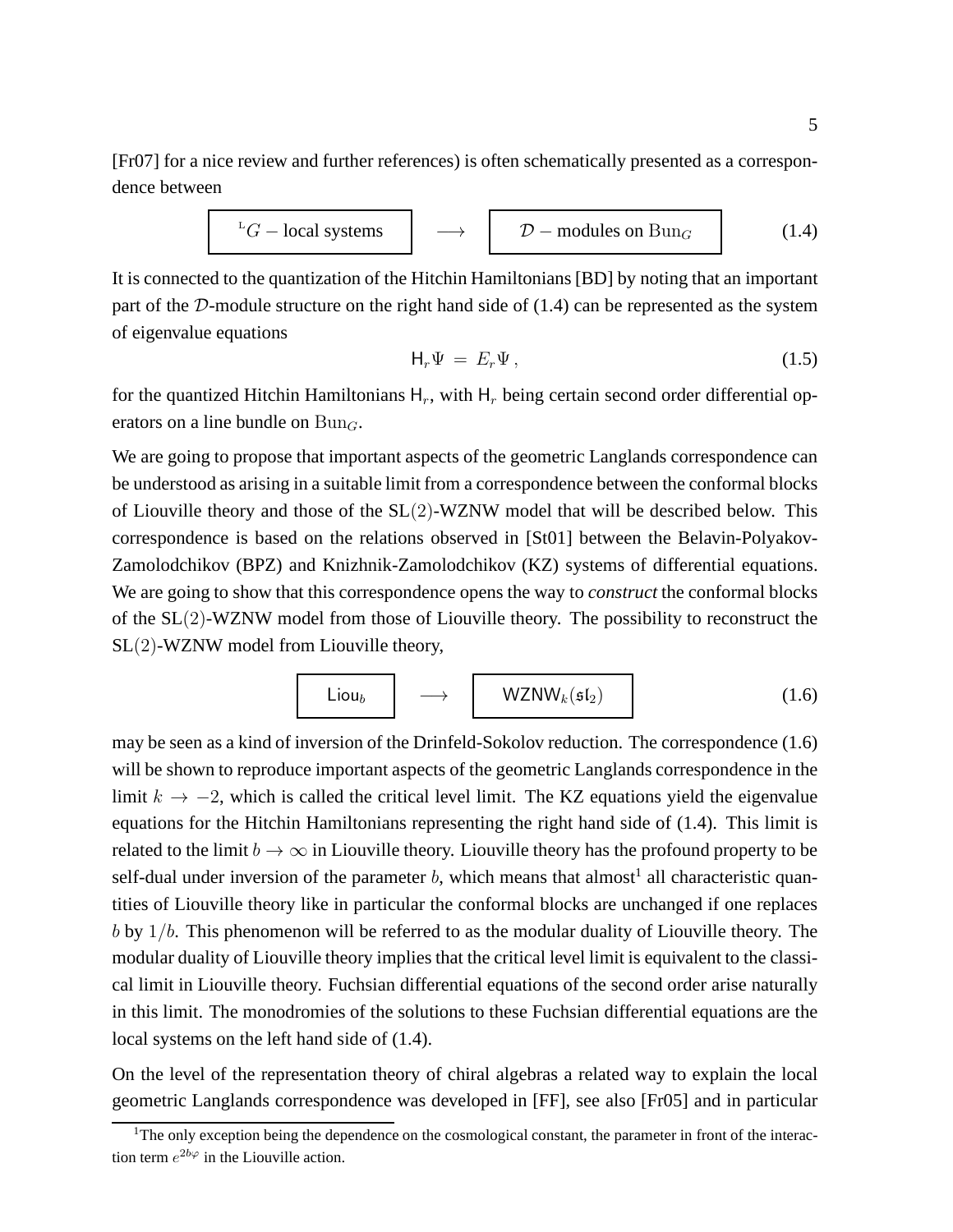[Fr07, Section 8.6] for a nice discussion. Relations between the geometric Langlands correspondence and the Separation of Variables method have first been discussed in [Fr95], which was an important source of inspiration for this work.

There are two elements that the relationship with Liouville theory adds to the story. First, it allows one to lift certain aspects of the geometric Langlands correspondence from the local level (opers on a disc vs. representations of the current algebra at the critical level) to the global level where both sides of (1.4) are associated to Riemann surfaces. Even more interesting appears to be the possibility to extend the geometric Langlands correspondence from the level of D-modules to the level of the multivalued holomorphic solutions of the differential equations coming from the D-module structure.

# **1.5 Modular duality vs. Langlands duality**

The modular duality of Liouville theory offers another way to construct a SL(2)-WZNW model from Liouville theory [GNN], obtained from the first by the exhange  $b \to b^{-1}$ , schematically

$$
\mathsf{WZNW}_{\tilde{k}}(\mathfrak{sl}_2) \longleftrightarrow \begin{array}{ccc} \mathsf{Liou}_b & \longrightarrow & \mathsf{WZNW}_k(\mathfrak{sl}_2) \\ \end{array} \tag{1.7}
$$

The level  $\check{k}$  of the SL(2)-WZNW model on the left is determined by

$$
\tilde{k} + 2 = (k+2)^{-1} = -b^2. \tag{1.8}
$$

We are going to show that the corresponding relations between spaces of conformal blocks lead to another approach to the geometric Langlands correspondence in which both sides of (1.4) are obtained in the limit  $b \to \infty$ . The same limit which reduces the KZB equations to the eigenvalue equations of the quantized Hitchin Hamiltonians is now observed to be the classical limit  $\check{k} \to \infty$  for the dual WZNW model WZNW<sub>k</sub> $(\mathfrak{sl}_2)$ . Local systems will be found to arise very naturally in the classical limit  $\check{k} \to \infty$  of the WZNW model. This means that the somewhat asymmetric looking geometric Langlands correspondence (1.4) is obtained in the limit  $b \to \infty$ from a much more symmetric looking duality between two WZNW-models at different levels,



It seems natural to call the relations schematically represented at the bottom of (1.9) a *quantum geometric Langlands correspondence*. Other approaches to defining "quantum" versions of the geometric Langlands correspondence have been discussed in [Fr07, St06, Ga, Kap].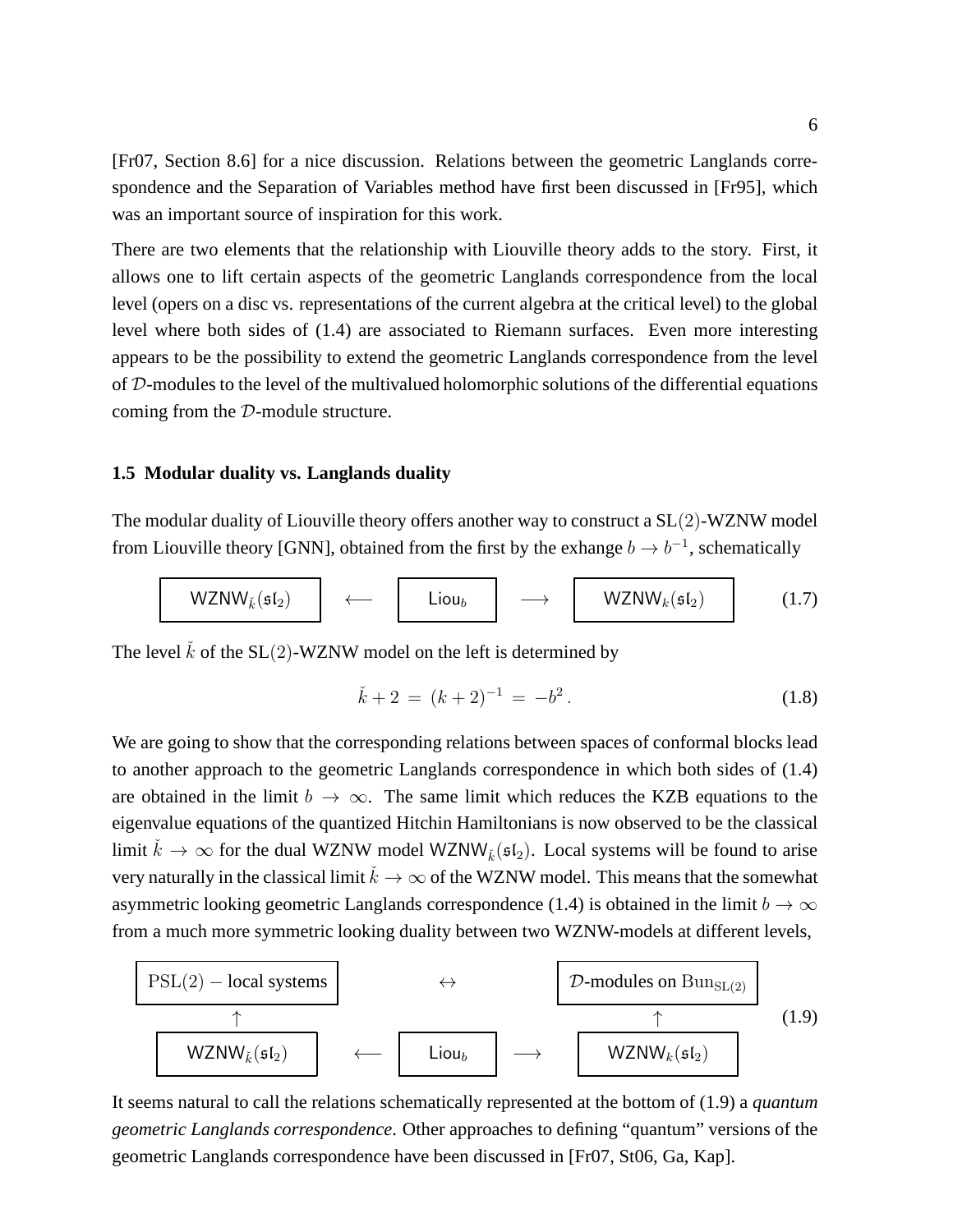The author views this paper as a first look on a huge iceberg, most of which remains invisible. It is hoped that this look stimulates further investigations of this subject.

In the present Part I of our paper we will mostly illustrate the picture proposed above by examples related to Riemann surfaces of genus 0. The forthcoming second part of the paper [TII] will discuss the cases of higher genus in more detail. Nevertheless, whenever easily possible we'll present the relevant background and the main claims in full generality already in this paper.

**Acknowledgements.** The author is grateful to D. Ben-Zvi, D. Gaiotto, E. Frenkel, A. Neitzke, N. Nekrasov, S. Shatashvili and E. Witten for discussions and remarks on topics related to this work.

Some preliminary results were presented at the miniprogram "Gauge Theory and Langlands Duality" in 08/2008, the mini-conference "Langlands-Duality week" in 03/2009, both at the KITP, UCSB Santa Barbara, as well as the Simons Center Workshop "Perspectives, Open Problems and Applications of Quantum Liouville Theory", Stony Brook, Spring 2010. The author would like to thank the organizers for the invitation to these inspiring conferences.

The author furthermore gratefully acknowledges support from the EC by the Marie Curie Excellence Grant MEXT-CT-2006-042695.

# **2. The classical Hitchin system**

The following is a (rather incomplete) reminder of some basic definitions and results about the Hitchin system.

# **2.1 Self-duality equations vs. Higgs pairs**

The Hitchin moduli space  $\mathcal{M}_{H}(C)$  on a Riemann surface C is the space of solutions  $(A, \theta)$  of the  $SU(2)$  self-duality equations

$$
F_A + R^2 [\theta, \bar{\theta}] = 0, \qquad \qquad \frac{\bar{\partial}_A \theta + \theta \bar{\partial}_A = 0,}{\partial_A \bar{\theta} + \bar{\theta} \partial_A = 0,}
$$
\n(2.1)

where  $d_A = d + A$  is an SU(2)-connection on a vector bundle V, and  $\theta$  is a holomorphic one-form with values in End(V), modulo SU(2) gauge transformations.  $\mathcal{M}_{H}(C)$  is a space of complex dimension  $6g - 6 + 2n$  if  $C = C_{g,n}$  is a Riemann surface of genus g with n marked points.

Decomposing  $d_A$  into the  $(1, 0)$  and  $(0, 1)$  parts  $\partial_A$  and  $\overline{\partial}_A$ , respectively, we may associate to each solution a holomorphic vector bundle  $\mathcal E$  with holomorphic structure being defined by  $\bar{\partial}_A = \bar{\partial} + A^{0,1}$ . The equations (2.1) imply in particular that  $\theta$  is holomorphic with respect to the holomorphic structure defined by  $\bar{\partial}_A$ . This means that each solution of the self-duality equations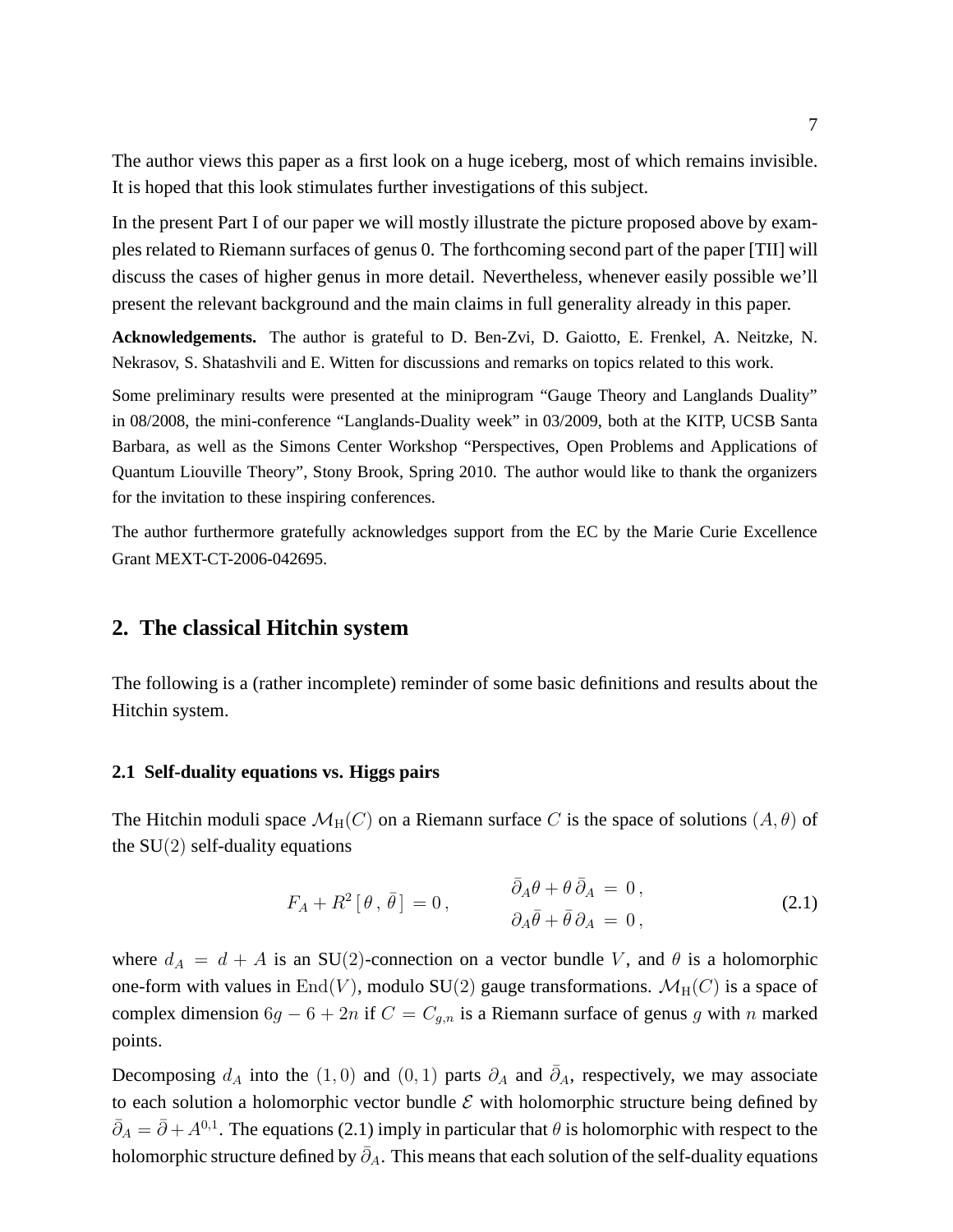(2.1) defines a Higgs pair  $(\mathcal{E}, \theta)$ , which is a pair  $(\mathcal{E}, \theta)$  of objects, with  $\mathcal E$  being a holomorphic vector bundle, and  $\theta \in H^0(C, \text{End}(\mathcal{E}) \otimes \Omega^1_C)$ . Conversely, Higgs pairs come from solutions of the self-duality equations iff they are stable, which means that any  $\theta$ -invariant sub-bundle of V must have a degree that is smaller than half of the degree of  $V$  [Hi87].

We will allow for a finite number of regular singularities on C. Introducing a local coordinate  $y_r$  near the singular point  $z_r$ ,  $r = 1, \ldots, n$ , we will require that the singular behavior is of the form

$$
A = \frac{1}{2i} A_r \left( \frac{dy_r}{y_r} - \frac{d\bar{y}_r}{\bar{y}_r} \right) + \text{regular}, \qquad \theta = \frac{1}{2} \theta_r \frac{dy_r}{y_r} + \text{regular}, \qquad (2.2)
$$

with  $\theta_r$  and  $A_r$  being simultaneously diagonalizable matrices, and  $A_r$  skew-hermitian.

There is a natural slice within  $\mathcal{M}_{H}(C)$  defined by the condition  $\theta = 0$ . It is clearly isomorphic to  $\text{Bun}_G(C)$ , the moduli space of holomorphic bundles on C. Sections  $\theta$  of  $H^0(C, \text{End}(\mathcal{E}) \otimes$  $K_C$ ), where  $K_C$  is the canonical line bundle, naturally represent vectors in the cotangent space of Bun<sub>G</sub>(C). It follows that an open dense subset of  $\mathcal{M}_{H}(C)$  is naturally isomorphic to the cotangent bundle  $T^*Bun_G(C)$ .

### **2.2 The Hitchin integrable system**

To begin with, let us consider an  $SL(2)$  Higgs pair  $(\mathcal{E}, \theta)$ . Associate to it the quadratic differential

$$
\vartheta = \text{tr}(\theta^2). \tag{2.3}
$$

Expanding  $\vartheta$  with respect to a basis  $\{\vartheta_1, \ldots, \vartheta_{3q-3+n}\}$  of the  $3g-3+n$ -dimensional space of quadratic differentials,

$$
\vartheta = \sum_{r=1}^{3g-3+n} H_r \vartheta_r , \qquad (2.4)
$$

defines functions  $H_r$ ,  $r = 1, \ldots, 3g-3+n$  on  $\mathcal{M}_{H}(C)$  which are called Hitchin's Hamiltonians. The subspaces  $\Theta_E \subset \mathcal{M}_{H}(C)$  defined by the equations  $H_r = E_r$  for  $E = (E_1, \ldots, E_{3g-3+n})$ are abelian varieties (complex tori) for generic E. This means that  $\mathcal{M}_{H}(C)$  can be described as a torus fibration with base B which can be identified with the space  $\mathcal{Q}(C)$  of quadratic differentials on the underlying Riemann surface C.

There is a complex structure I on  $\mathcal{M}_{H}(C)$  for which both E and complex analytic coordinates for the fibres  $\Theta_E$  are holomorphic. Associated with the complex structure I is the holomorphic symplectic structure  $\Omega_I$  which can be defined as

$$
\Omega_I = 2iR \int_C \text{tr}(\delta \theta \wedge \delta A^{0,1}), \qquad (2.5)
$$

where  $\bar{\partial}_A = \bar{\partial} + A^{0,1}$ . The functions  $H_r$  are Poisson-commuting with respect to the Poisson structure coming from the symplectic structure  $\Omega_I$ .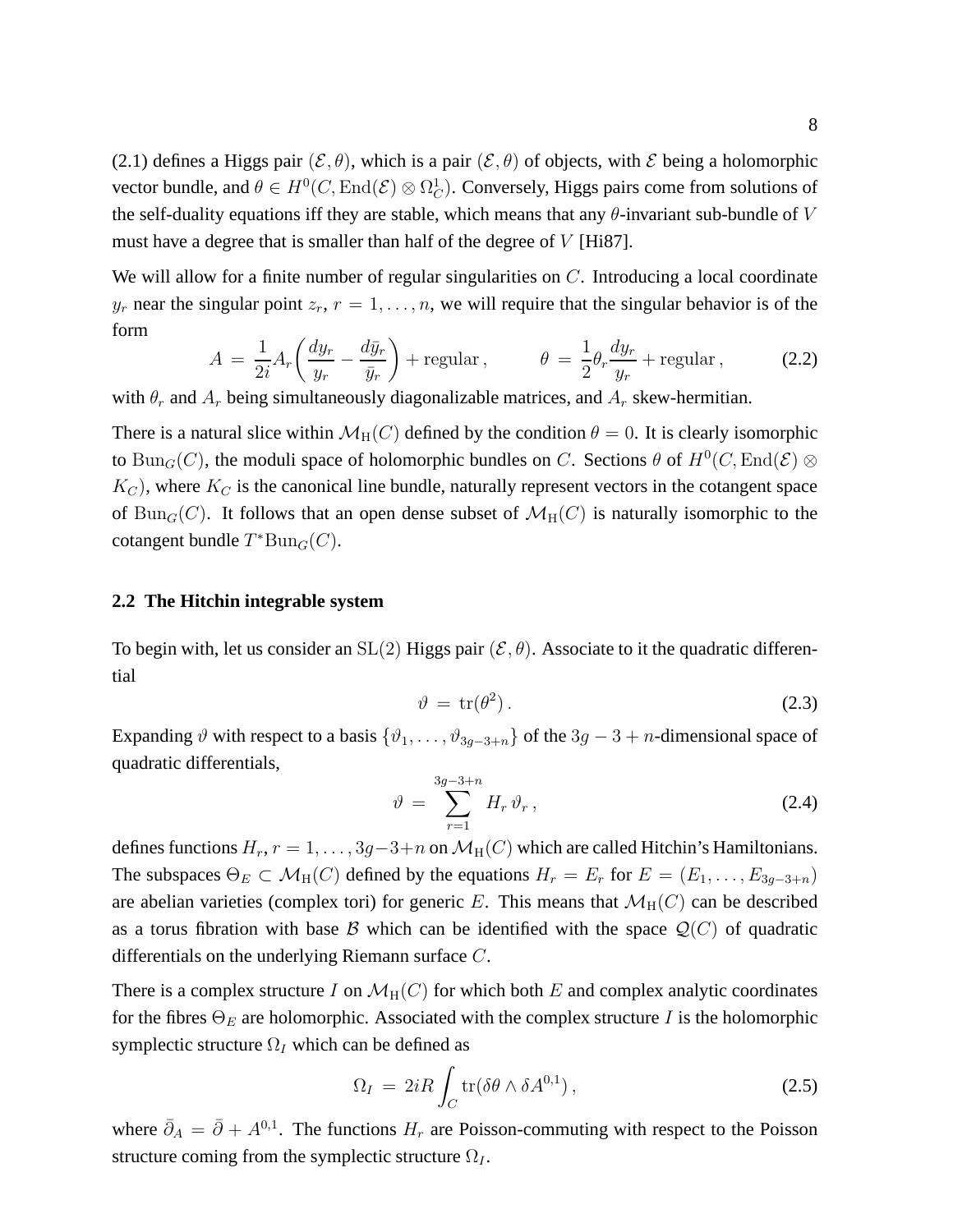The assertions above can be summarized in the statement that  $\mathcal{M}_{H}(C)$  is an algebraically completely integrable system in complex structure  $I$ . It is useful to encode the values of  $E$  into the definition of the spectral curve

$$
\Sigma = \{ (v, y) | \det(v - \theta(y)) = 0 \},
$$
\n(2.6)

which defines a double cover  $\Sigma$  of the surface C.

Certain generalizations of this set-up will become relevant for us later. Instead of considering holomorphic  $G = SL(2)$ -bundles one may consider bundles in  $G = GL(2)$ . One may furthermore consider Higgs fields  $\theta$  in  $H^0(C, \text{End}(\mathcal{E}) \otimes L)$ , with L being a line bundle different from the canonical line bundle  $K_c$ . In this case one gets additional degrees of freedom and additional Hamiltonians from  $tr(\theta)$ . This will be discussed in more detail in Part II of this paper.

### **2.3 Separation of variables**

In the Separation of Variables method [Sk89, Sk94] one maps the dynamics of an integrable system to the motion of a divisor on the spectral curve. It furnishes a set of canonically conjugate variables which can be used as a starting point for the quantization of the model.

Let Bun<sub>G</sub> be the moduli space of holomorphic vector bundles  $\mathcal E$  on V. In the case of SL(2)bundles on  $C_{q,n}$ , for example, we have

$$
d := \dim_{\mathbb{C}}(\mathcal{M}_k) = 3g - 3 + n. \tag{2.7}
$$

The separation of variables amounts to the existence of a birational map

$$
\mathsf{Sov} : T^*\mathcal{M} \to (T^*C)^{[d]},
$$

from  $T^{\ast}M$  to the Hilbert scheme of points on  $T^{\ast}C$  which is a symplectomorphism on open dense subsets. The open dense subset of  $(T^*C)^{[d]}$  which is relevant here is the set

$$
\mathcal{Y} \equiv ((T^*C)^d - \Delta)/S_d,
$$

with  $\Delta$  being union of all diagonals and  $S_d$  is the symmetric group. On this subset one may choose coordinates  $(y, v) \equiv [(y_1, v_1), \dots, (y_d, v_d)]$  such that the symplectic form  $\Omega_I$  becomes

$$
\omega = \sum_{r=1}^{d} dv_r \wedge dy_r \,.
$$
 (2.8)

The main idea behind the definition of the coordinates  $(y, v)$  can be described most easily in the case of  $g = 0$  with n marked points corresponding to the Gaudin model. Choosing a gauge where  $A^{0,1} = 0$ , the Higgs pair  $(V, \theta)$  is characterized by Higgs fields of the form

$$
\theta = \begin{pmatrix} \theta^0 & \theta^+ \\ \theta^- & -\theta^0 \end{pmatrix}, \qquad \theta^a = \sum_{r=1}^n \frac{\theta_r^a}{y - z_r}, \qquad (2.9)
$$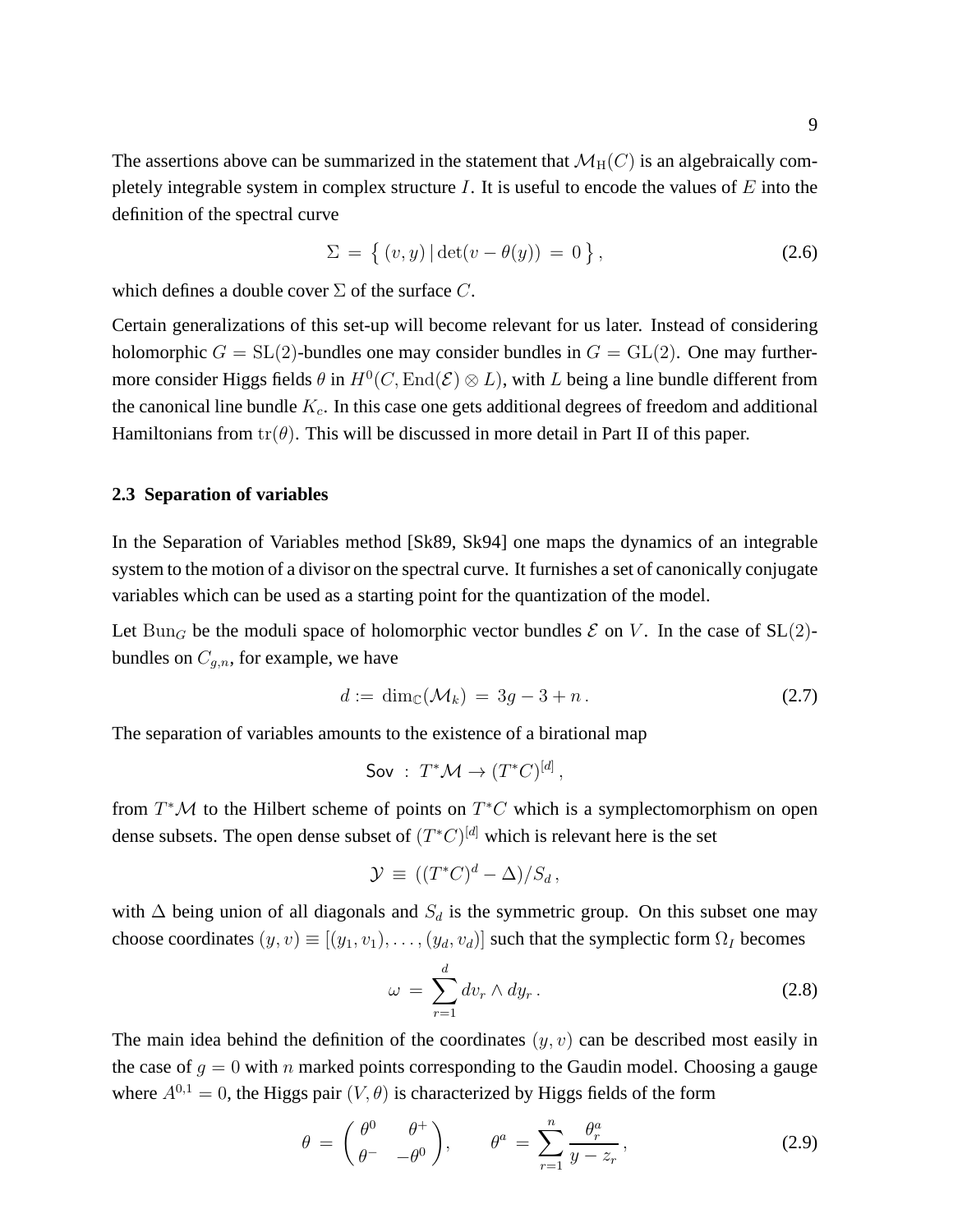subject to the global  $\mathfrak{sl}_2$ -invariance constraints  $\sum_{r=1}^n \theta_r^a = 0$  for  $a = -, 0, +$ .  $\vartheta(y)$  is the form

$$
\vartheta(y) = \sum_{r=1}^{n} \left( \frac{\delta_r}{(y - z_r)^2} + \frac{H_r}{y - z_r} \right), \qquad (2.10)
$$

where  $\delta_r$  are central elements, and the  $H_r$  are the Hitchin Hamiltonians. In the following we will mostly consider a slightly simpler version of this model obtained by sending  $z_n \to \infty$ ,  $\theta_n^- \to 0$  and imposing  $\sum_{r=1}^{n-1} \theta_r^a = \delta_{a,0} \sqrt{\delta_n}$  for  $a = -1, 0$ . The difference is in the treatment of the global  $sI_2$ -invariance, and will turn out to be inessential even on the quantum level.

The coordinates  $y_r$  are then found as the zeros of  $\theta^-(y)$ ,

$$
\theta^-(y) = u \frac{\prod_{j=1}^{n-3} (y - y_j)}{\prod_{i=1}^{n-1} (y - z_i)}, \qquad u = \sum_{i=1}^{n-1} \mu_i z_i, \qquad (2.11)
$$

where  $\mu_r = \text{Res}_{y=z_r} \theta^-(y)$ . The conjugate variables  $v_r$  can be found from the condition that the point  $(y_r, v_r)$  of  $T^*C$  lies on the curve  $\Sigma$ ,

$$
v_r^2 = \vartheta(y_r) = \text{tr}(\theta^2(y_r)). \tag{2.12}
$$

Given the tuple  $(y, v)$  one recovers the spectral curve  $\Sigma$  as the curve that goes through all points  $(y_r, v_r)$ , while for fixed values of the conserved quantities one may view the equations  $v_r^2 = \vartheta(y_r)$  as equations determining the "momenta"  $v_r$  in terms of the variables  $y_r$  and the values of the conserved Hamiltonians.

The separation of variables for  $g > 0$  was discussed in [GNR, Kr02a]. It can be recast in a form more similar to the  $q = 0$  case as will be discussed in [TII].

# **2.4 Special geometry of the base of the Hitchin fibration**

It is known that the base of any algebraically completely integrable system canonically has special geometry [Fd]. In the case at hand it can be described as follows. The spectral curve  $\Sigma$ is a double covering of the surface C. On  $\Sigma$  let us introduce the differential

$$
dS = vdy. \tag{2.13}
$$

We then get the special coordinates  $a_r$ ,  $a_s^D$  as the periods of S along the homology cycles  $\alpha_r$ ,  $\beta_s, r, s = 1, \ldots, h$ , respectively,

$$
a_r = \int_{\alpha_r} dS, \qquad a_r^D = \int_{\beta_r} dS. \tag{2.14}
$$

Both  $a = (a_1, \ldots, a_h)$  and  $a^D = (a_1^D, \ldots, a_h^D)$  represent systems of coordinates for the base B. The change of coordinates can be described in terms of a holomorphic function  $\mathcal{F}(a)$  called prepotential such that

$$
a_r^D = \frac{\partial \mathcal{F}}{\partial a_r}.
$$
\n(2.15)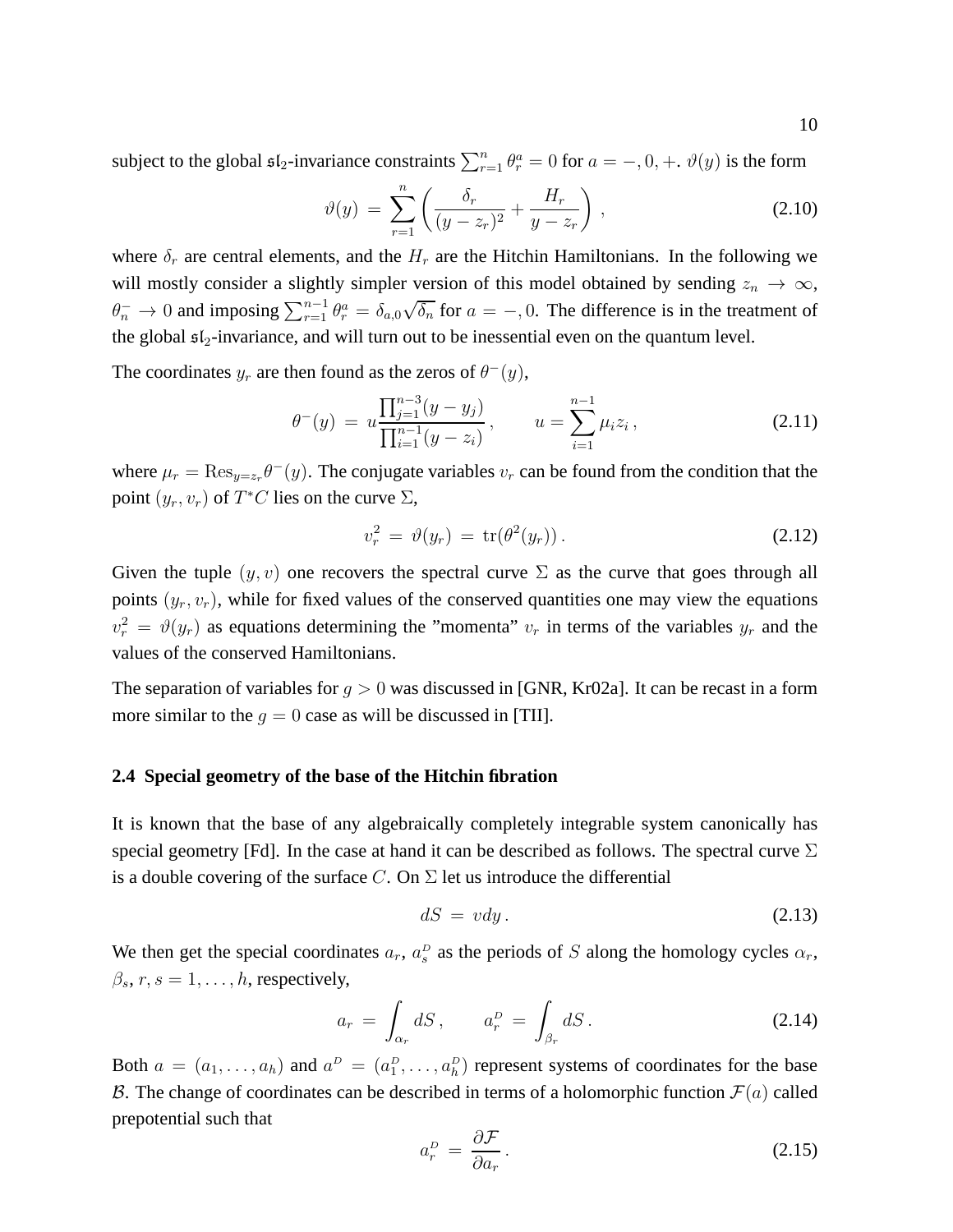There are coordinates  $\tau = (\tau_1, \ldots, \tau_h)$  on the torus fibres  $\Theta_{E(a)}$  which are Poisson-conjugate to the variables a. The coordinates  $(a, \tau)$  are action-angle variables for the Hitchin system.

# **3. Isomonodromic deformations as a deformation of the Hitchin system**

### **3.1 Hitchin moduli space as space flat connections**

There is a useful description of the Hitchin moduli space  $\mathcal{M}_H$  as a moduli space of flat complex connections. To each solution  $(A, \theta)$  to the self-duality equations (2.1), we may associate the connection

$$
\nabla = \nabla' + \nabla'', \qquad \nabla' = \partial_A + R\theta,
$$
  

$$
\nabla'' = \bar{\partial}_A + R\bar{\theta}.
$$
 (3.1)

The connection is flat thanks to the equations (2.1). In (3.1) we have introduced a parameter  $R$ which can be eliminated by a rescaling of  $\theta$ ,  $\bar{\theta}$ , but which is sometimes useful.

Conversely, given a flat connection  $\nabla$  on a vector bundle V on C, there is a canonical way to associate to it a solution to the self-duality equations. For given connection  $\nabla$ , let  $\rho : \pi(X) \to$  $PSL(2, \mathbb{C})$  be its monodromy representation. The key result [Do, Co, Si90] to be used is the existence of a *canonical* hermitian metric  $h$  on the fibres of  $V$ , which may be represented as a smooth *ρ*-equivariant *harmonic* map from the universal cover  $\tilde{C}$  of C to  $H = G/K$ , with K being the maximal compact subgroup of  $G = \text{PSL}(2, \mathbb{C})$ . The metric h allows us to decompose the connection  $\nabla$  into the component  $\nabla_K = d + A$  preserving the subgroup K, and the component  $\Theta$  orthogonal to Lie algebra of K. Decomposing further into the  $(1, 0)$  and  $(0, 1)$  parts  $\nabla' = \partial_A + R\theta$  and  $\nabla'' = \bar{\partial}_A + R\bar{\theta}$  yields a solution to the self-duality equations, as is reviewed in [Si97, Section 2].

#### **3.2 Flat connection vs. local systems**

Using the complex structure of the underlying surface, it is possible to represent the connections  $\nabla$  in holomorphic terms. To this aim one may note that  $\nabla'' = \overline{\partial}_A + R\overline{\theta}$  is an integrable holomorphic structure and  $\nabla'$  is an integrable holomorphic connection on  $\mathcal{E} = (V, \nabla'')$ . We may introduce local trivializations such that  $\nabla'' = \overline{\partial}$ . The connection  $\nabla$  is then locally described by holomorphic differential operators of the form

$$
\nabla' = (\partial_y + M(y)) dy. \tag{3.2}
$$

One may furthermore trivialize the bundle by means of a basis of local solutions of  $\nabla's = 0$ . The transition functions between the patches of such a trivialization must then be *constant*.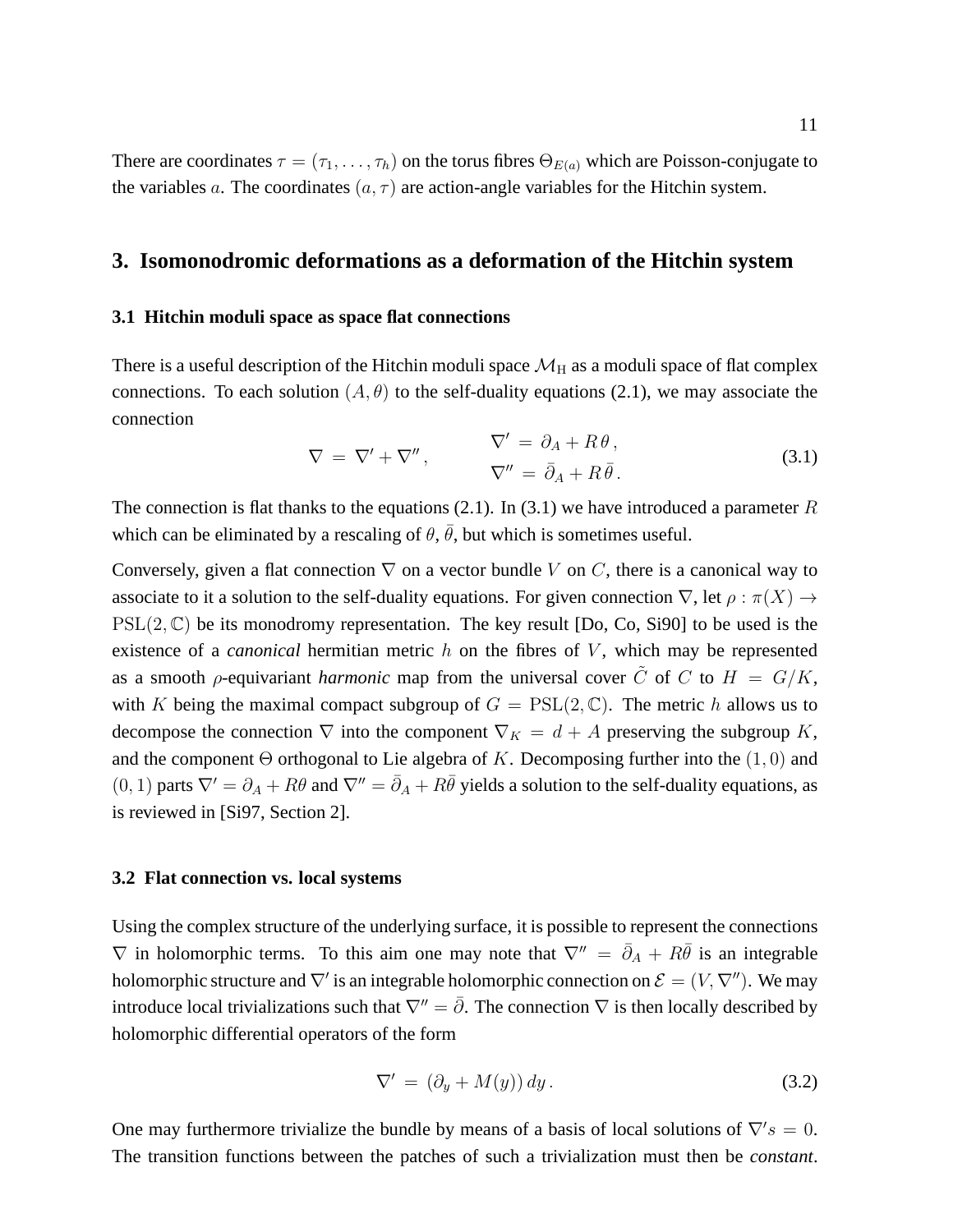This means that a flat connection ∇ on a surface C canonically defines a *local system*, a vector bundle defined by a local trivialization with *constant* transition functions between the patches.

Let  $Loc<sub>G</sub>(C)$  be the moduli space of G-local systems for a complex group G. The space  $Loc_{PSL(2,\mathbb{C})}(C)$  is also known as the space of projective structures on C.

Two alternative realizations of local systems will be used. First, each local system canonically defines a representation

$$
\rho: \pi_1(C) \rightarrow \text{PSL}(2, \mathbb{C}). \tag{3.3}
$$

Conversely, each such representation  $\rho$  canonically defines a local system, see e.g. [Fr07, Section 3.1] for the three-line proof. The space of local systems is therefore isomorphic to the space  $Hom(\pi_1(C), \text{PSL}(2, \mathbb{C}))$  of representations of the fundamental group  $\pi_1(C)$  in  $PSL(2, \mathbb{C})$ . In the following we will often identify the representations  $\rho$  of  $\pi_1(C)$  with the corresponding local systems.

Alternatively, one may associate to each local system a pair of objects  $(\mathcal{E}, \nabla')$ , where  $\mathcal E$  is a holomorphic vector bundle on C, and  $\nabla'$  is a holomorphic connection, which may be locally represented in the form

$$
\nabla' = \frac{\partial}{\partial y} + M(y),\tag{3.4}
$$

where  $M(y)$  is a matrix-valued holomorphic function. The correspondence between local systems and pairs  $(\mathcal{E}, \nabla')$  is called the Riemann-Hilbert correspondence.

It may also be useful to consider holomorphic vector bundles  $\tilde{\mathcal{E}}$  with *meromorphic* connections  $\tilde{\nabla}'$ . As illustrated later, we may then have pairs  $(\tilde{\mathcal{E}}, \tilde{\nabla}')$  which have the same monodromy representation  $\rho : \pi(X) \to \mathrm{PSL}(2, \mathbb{C})$  as a given local system  $(\mathcal{E}, \nabla')$ .

# **3.3 Hyperkähler structure**

For a given Higgs bundle  $(\mathcal{E}, \theta)$  one may introduce, generalizing the decomposition (3.1), a one-parameter family of flat connections as

$$
\nabla_{\zeta} = \nabla'_{\zeta} + \nabla''_{\zeta}, \qquad \nabla'_{\zeta} = \partial_A + \frac{1}{\zeta} R \theta, \n\nabla''_{\zeta} = \bar{\partial}_A + \zeta R \bar{\theta}.
$$
\n(3.5)

Associated with this one-parameter family of flat connections are a one-parameter family of natural complex structures  $J^{(\zeta)}$  and holomorphic symplectic forms  $\varpi_{\zeta}$  on the Hitchin moduli space  $\mathcal{M}_{\text{H}}(C)$  [Hi87]. The complex structures  $J^{(\zeta)}$  can be characterized by the property that holomorphic functions of the flat connection  $\nabla_{\zeta}$  like the traces of monodromies of  $\nabla_{\zeta}$  are holomorphic in complex structure  $I_{\zeta}$ . The holomorphic symplectic forms  $\varpi_{\zeta}$  can be defined as

$$
\varpi_{\zeta} = \frac{1}{2} \int_C tr(\delta \mathcal{A}_{\zeta} \wedge \delta \mathcal{A}_{\zeta}), \qquad (3.6)
$$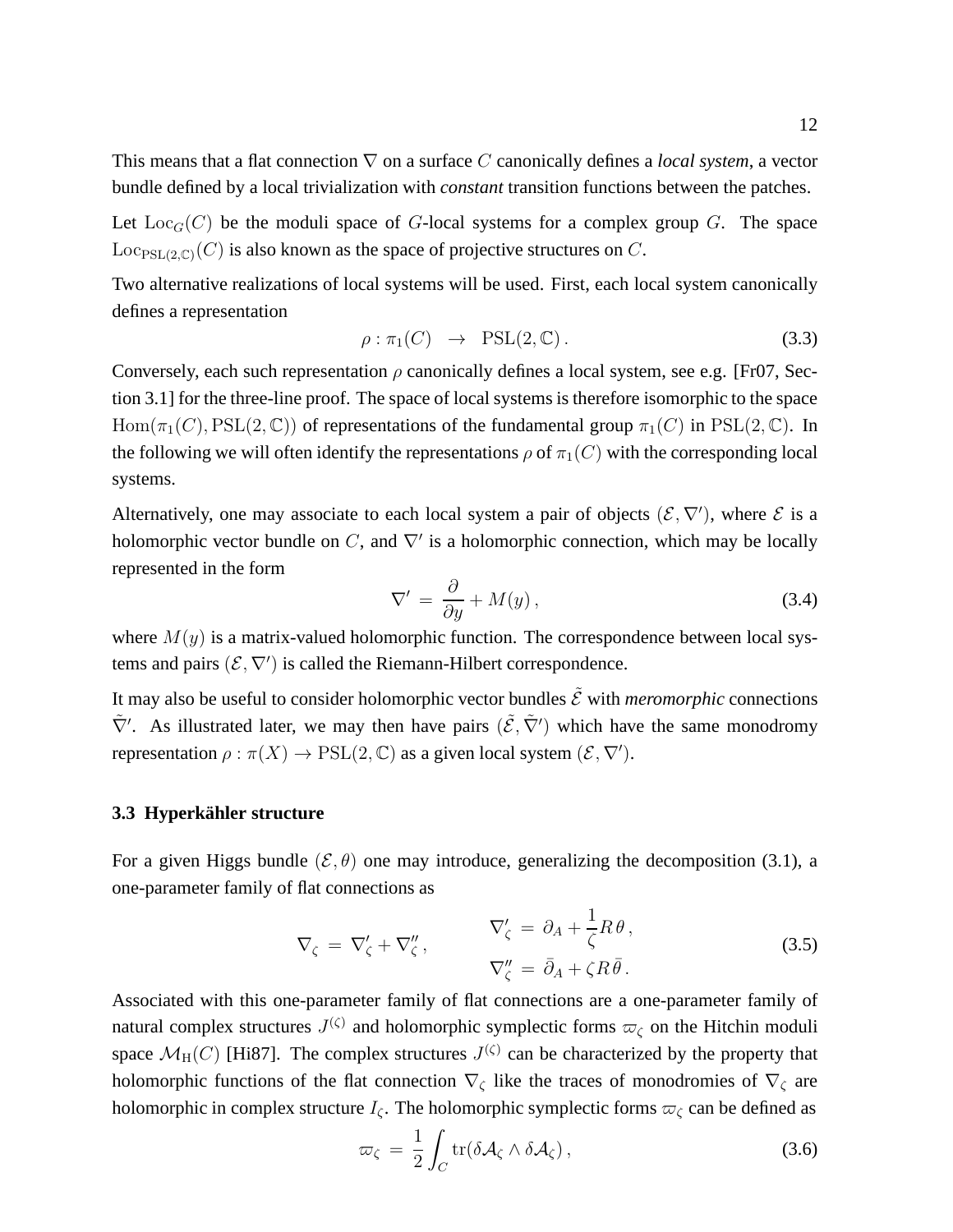where A is defined by  $\nabla_{\zeta} = d + \mathcal{A}_{\zeta}$ . The form  $\varpi_{\zeta}$  can be expanded as

$$
\varpi_{\zeta} = -\frac{i}{2\zeta}\omega_{+} + \omega_{3} - \frac{i}{2}\zeta\omega_{-}, \qquad (3.7)
$$

where, in particular,  $\omega_+ \equiv \Omega_I$ , the natural holomorphic symplectic form associated with the Higgs bundle picture for  $\mathcal{M}_{H}(C)$  defined in (2.5).

In order to describe the situation in purely holomorphic terms, let  $\mathcal{E}_{\zeta R}$  be the holomorphic structure on the vector bundle V defined by  $\nabla''_{\zeta} = \bar{\partial}_A + \zeta R \theta$ . On  $\mathcal{E}_{\zeta R}$  let us, following [Si97, Section 4], consider the holomorphic  $\epsilon$ -connection which locally is obtained from  $\nabla'_{\zeta}$  by

$$
\partial_{\epsilon} \equiv \epsilon \nabla'_{\zeta} = \epsilon \partial + I(y), \qquad \epsilon = \frac{\zeta}{R}.
$$
 (3.8)

 $I(y)$  transforms under gauge transformations as  $I \to g^{-1}Ig + \epsilon g^{-1}\partial g$ .

### **3.4 Drinfeld-Sokolov reduction**

Important for us will be a special class of local systems called *opers* [BD95], which in the case  $g = \mathfrak{sl}_2$  may be described as bundles admitting a connection that locally looks as in (3.4) with

$$
M(y) = \begin{pmatrix} 0 & t(y) \\ 1 & 0 \end{pmatrix} . \tag{3.9}
$$

The equation  $(\partial_y + M(y))\phi = 0$  now implies that the component  $\chi$  of  $\phi = (\eta, \chi)$  solves a second order differential equation of the form

$$
(\partial_y^2 + t(y))\chi = 0.
$$
\n
$$
(3.10)
$$

Under holomorphic changes of the local coordinates on C, the differential operator  $\partial_y^2 + t(y)$ transforms as

$$
t(y) \mapsto (y'(w))^2 t(y(w)) - \frac{1}{2} \{y, w\}, \qquad \{y, w\} \equiv \frac{y'''}{y'} - \frac{3}{2} \left(\frac{y''}{y'}\right)^2, \tag{3.11}
$$

which is the transformation law characteristic for a *projective* connection. The transformation law (3.11) follows from the transformation law for a connection if one takes into account that a compensating gauge transformation is generically needed in order to recover the form (3.9) of the connection after having changed the local coordinate.

It is useful to note that any local system can be represented in the form (3.9) away from finitely many points on C, as discussed in [Fr07, Section 9.6]. In order to see this for  $G = SL(2)$  in a simple way, let us represent the elements of the connection matrices  $M(y)$  as

$$
M(y) = \begin{pmatrix} \alpha(y) & \beta(y) \\ \gamma(y) & -\alpha(y) \end{pmatrix}.
$$
 (3.12)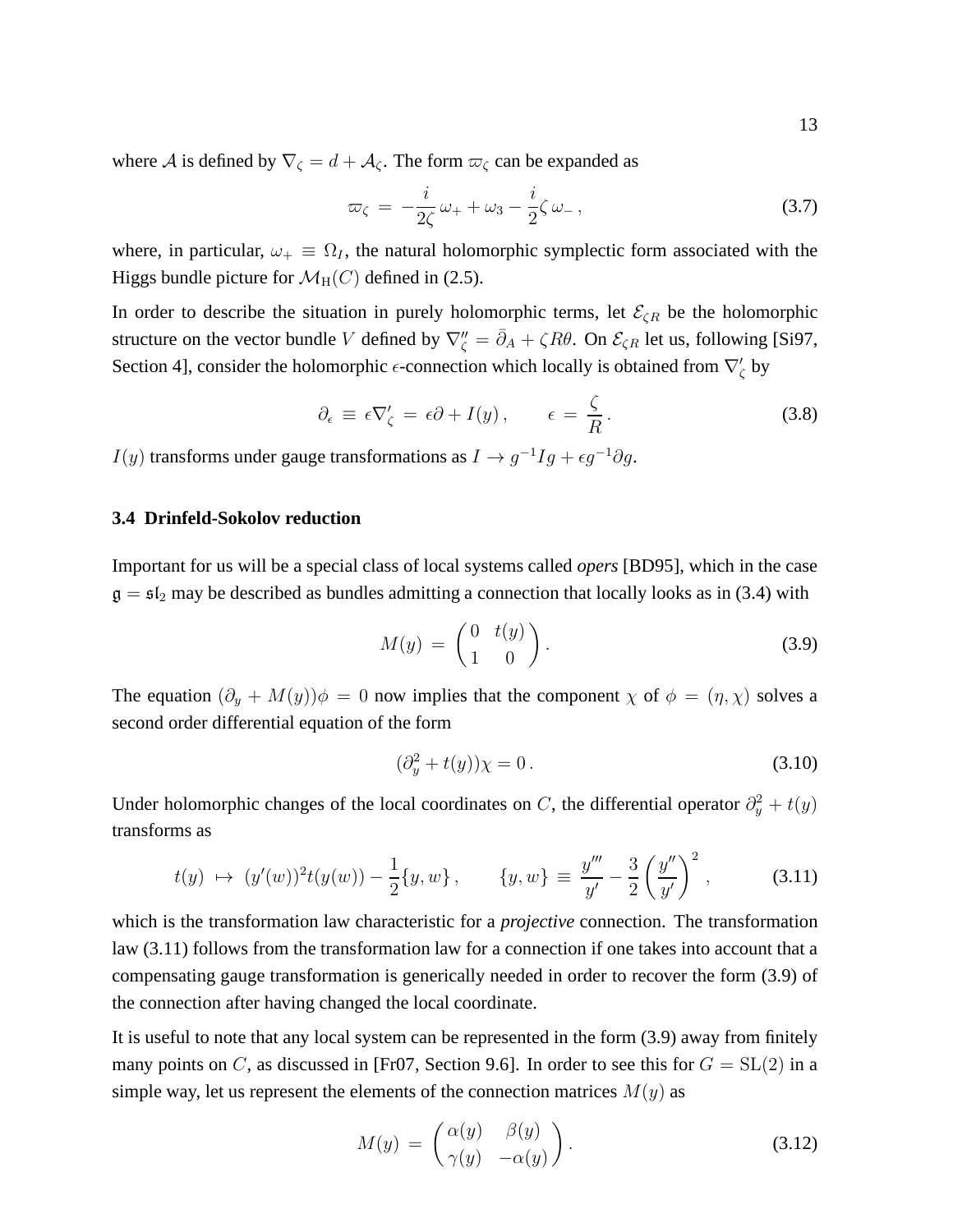$\gamma(y)$  may be set to one by a singular gauge transformation

$$
\partial_y + M' \equiv g \cdot (\partial_y + M) \cdot g^{-1}, \quad g = \begin{pmatrix} h & 0 \\ 0 & h^{-1} \end{pmatrix}, \tag{3.13}
$$

where  $h(y) = \sqrt{\gamma(y)}$ . The gauge transformation g is singular at the zeros  $w_1, \ldots, w_d$  of  $\gamma(y)$ . This is where  $M'(y)$  has additional singularities. By means of a further gauge transformation one may set the diagonal elements of  $M'(y)$  to zero, leading to

$$
M'(y) = \begin{pmatrix} 0 & t(y) \\ 1 & 0 \end{pmatrix} . \tag{3.14}
$$

The corresponding equation  $(\partial_y^2 + t(y))\chi = 0$  has regular singular points  $z_1, \ldots, z_n$  and  $w_1, \ldots, w_d$ . The behavior near the singular points is of the form

$$
t(y) \sim \frac{\delta_r}{(y - z_r)^2} + \frac{H_r}{y - z_r} \quad \text{near } y = z_r,
$$
  

$$
t(y) \sim \frac{-3}{4(y - w_k)^2} + \frac{\kappa_k}{y - w_k} \quad \text{near } y = w_k.
$$
 (3.15)

However, the additional singularities as  $w_1, \ldots, w_d$  are gauge artefacts, and the monodromy of  $\partial_y + M'(y)$  is the same as the one of  $\partial_y + M(y)$ . The singular points  $w_1, \ldots, w_d$  of  $t(y)$  are called apparent singularities which expresses the fact that the monodromy around these singular points is trivial in  $PSL(2, \mathbb{C})$ . It can be shown [Fr95, Section 3.9] that this implies the equations

$$
t_{k,2} + t_{k,1}^2 = 0
$$
, where  $t(y) = \sum_{i=0} t_{k,i}(y - w_k)^{i-2}$ . (3.16)

These equations give relations between the parameters  $w_k$ ,  $\kappa_{k'}$  and  $H_r$  of the projective connection  $\partial_y^2 + t(y)$ .

### **3.5 Space of opers**

Of particular importance for us will be the cases where  $d = 0$ , where there are no apparent singularities. Let  $\text{Op}_{\mathfrak{sl}_2}(C)$  the space of  $\mathfrak{sl}_2$ -opers on a Riemann surface C. Two opers P and P' differ by a holomorphic quadratic differentials  $\vartheta = P - P'$ . This implies that the space  $Op_{\mathfrak{sl}_2}(C_{g,n})$  of  $\mathfrak{sl}_2$ -opers on a fixed surface  $C_{g,n}$  of genus g with n marked points is  $3g-3+n$ dimensional. Complex analytic coordinates for  $\text{Op}_{\mathfrak{sl}_2}(C_{g,n})$  are obtained by picking a reference projective connection  $P_0$ , a basis  $\vartheta_1, \ldots, \vartheta_{3q-3+n}$  for the vector space of quadratic differentials, and writing any other projective connection  $P$  as

$$
P = P_0 + \sum_{r=1}^{3g-3+n} H_r \vartheta_r \,. \tag{3.17}
$$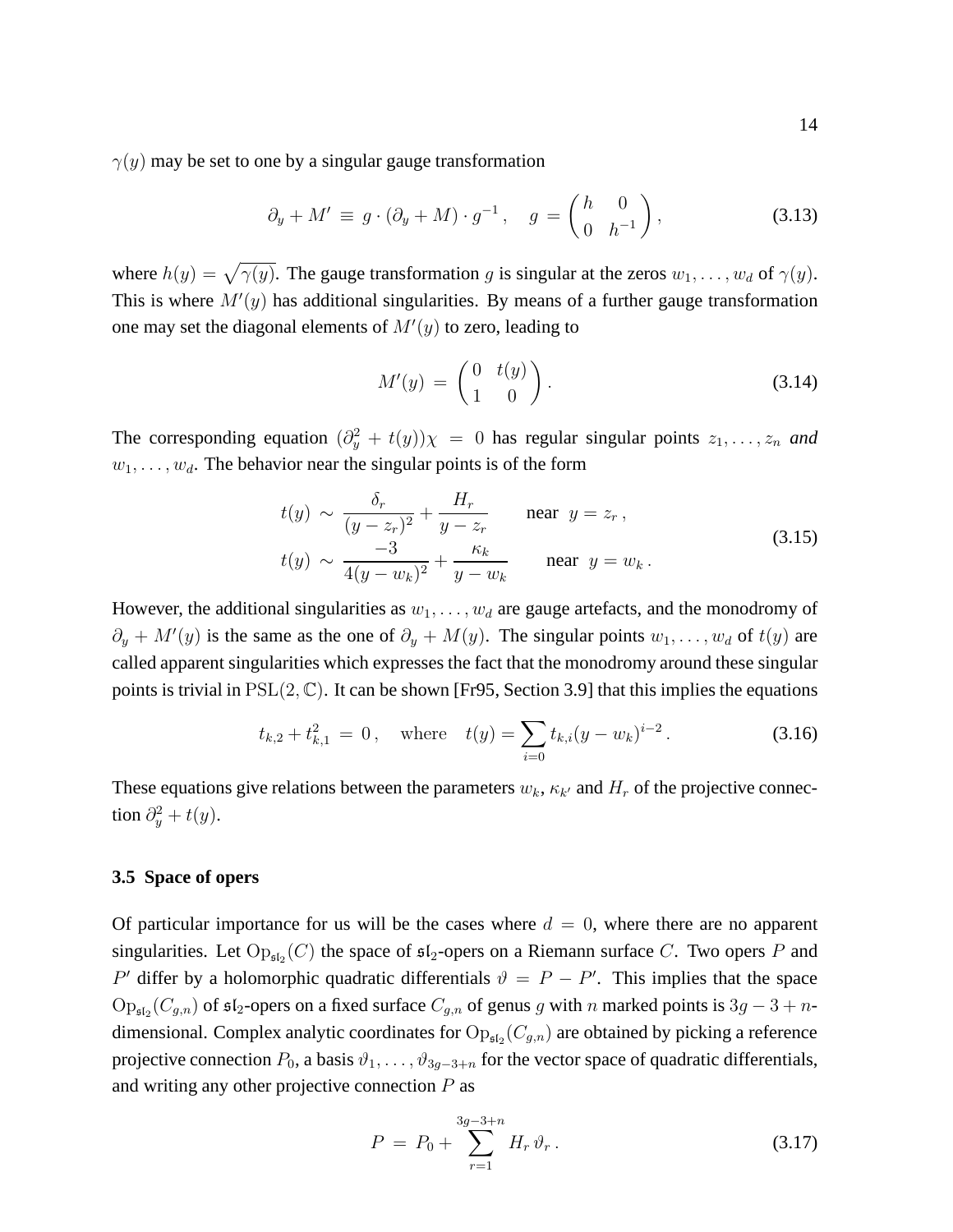The parameters  $H_r$  are sometimes called accessory parameters.

The monodromy representations  $\rho_P : \pi_1(C_{q,n}) \to SL(2,\mathbb{C})$  of the differential operators P will generate a 3g − 3 + n-dimensional subspace of the space  $\text{Loc}_{PSL(2,\mathbb{C})}(C_{q,n})$  of local systems. Varying the complex structure of the underlying surface  $C$ , too, we get a subspace of  $\text{Loc}_{PSL(2,\mathbb{C})}(C)$  of complex dimension  $6g - 6 + 2n$ . The space of opers forms an affine bundle  $\mathcal P$  over the Teichmüller space of deformations of the complex structure of C. Standard Teichmüller theory identifies the space of quadratic differentials with the holomorphic cotangent space of the Teichmüller space of deformations of the complex structure of  $C$ . It follows that  $\mathcal P$ is canonically isomorphic to the cotangent bundle  $T^*\mathcal{T}(C)$  over the Teichmüller space  $\mathcal{T}(C).$  It is important that the mapping  $\mathcal{P} \to \text{Hom}(\pi_1(C), \text{PSL}(2, \mathbb{C}))$  defined by the associating to the projective connection P its monodromy representation  $\rho_P$  is locally biholomorphic, and that the corresponding mapping  $T^*\mathcal{T} \to \text{Hom}(\pi_1(C), \text{PSL}(2, \mathbb{C}))$  is symplectic in the sense that the canonical cotangent bundle symplectic structure is mapped to the natural symplectic structure  $\Omega_J \equiv \varpi \zeta \big|_{\zeta=1}$  on the space of flat complex connections, see [Kaw] and references therein. We may, therefore, choose a set of local coordinates  $q = (q_1, \ldots, q_{3g-3+n})$  on  $\mathcal{T}(C_{g,n})$  which are conjugate to the coordinates  $H_r$  defined above in the sense that the Poisson brackets coming from this symplectic structure are

$$
\{q_r, q_s\} = 0, \qquad \{H_r, q_s\} = \delta_{r,s}, \qquad \{H_r, H_s\} = 0. \tag{3.18}
$$

Other useful sets of coordinates for the space of opers can be defined in terms of the monodromy map  $M: \text{Op}_{\mathfrak{sl}_2}(C_{g,n}) \to \text{Hom}(\pi_1(C_{g,n}), \text{PSL}(2,\mathbb{C}))$  as follows. Let  $\mathcal C$  be a pants decomposition of  $C_{g,n}$  defined by a collection  $\{\gamma_1, \ldots, \gamma_{3g-3+n}\}$  of simple mutually non-intersecting closed curves. To each curve  $\gamma_r$  there corresponds a unique generator  $\gamma_r$  of the fundamental group  $\pi_1(C_{q,n})$ . For given oper, let

$$
L_r := 2\cosh\frac{l_r}{2} := \operatorname{tr}(\rho_P(\gamma_r)).\tag{3.19}
$$

The tuple  $l_P = (l_1, \ldots, l_{3g-3+n})$  can be used to parameterize  $Op_{\mathfrak{sl}_2}(C_{g,n})$  at least locally. For given  $l = (l_1, \ldots, l_{3g-3+n})$  one may generically find accessory parameters  $H_r = H_r(l, q)$  such that (3.19) is satisfied (Riemann-Hilbert correspondence).

## **3.6 Isomonodromic deformations**

The representation of the connection  $\nabla$  in terms of holomorphic data  $(\mathcal{E}, \nabla')$  was using the complex structure on C. It is natural to ask how  $(\mathcal{E}, \nabla')$  vary if we consider variations of the complex structure of C for fixed monodromy of the connection  $\nabla$ . This defines families of compatible flows on the space of pairs  $(\mathcal{E}, \nabla')$  [Si97, Kr02b, BZF]. The differential equations characterizing these flows are called the isomonodromic deformation equations. For  $q = 0$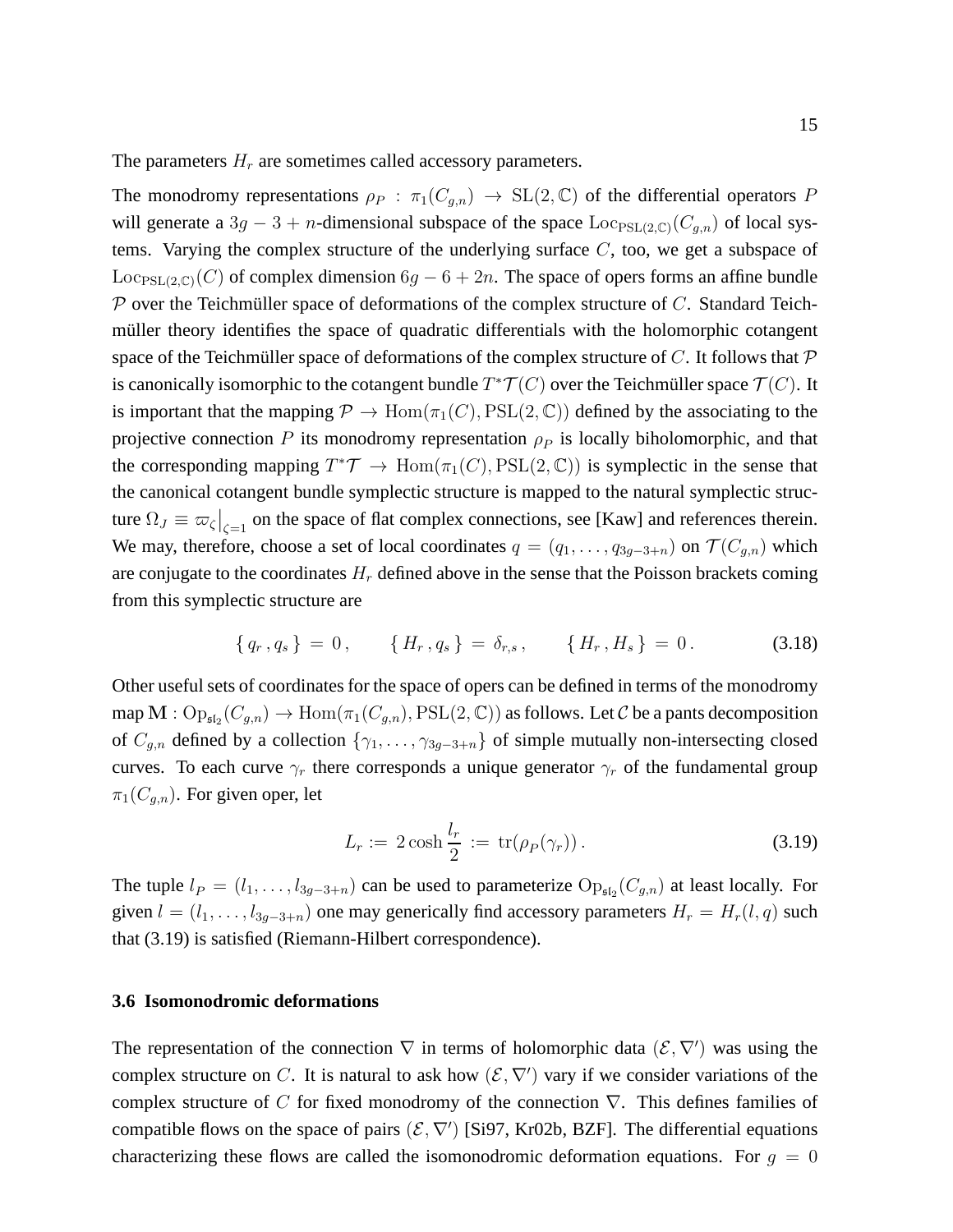one gets well-known systems of partial differential equations, and more explicit forms of the resulting equations for  $q > 0$  were obtained in [Kr02b].

### *3.6.1 Example: The Schlesinger system*

In the case of  $g = 0$  with n punctures we can describe  $\text{Loc}_{SL(2,\mathbb{C})}$  as the space of all meromorphic connections of the form

$$
\partial_y + M(y) = \partial_y + \sum_{r=1}^n \frac{M_r}{y - z_r}, \qquad M_r \in \mathfrak{sl}(2, \mathbb{R})_{\mathbb{C}}, \tag{3.20}
$$

with fixed conjugacy class of  $M_r$ . The equations

$$
\frac{\partial}{\partial z_s} M_r = \frac{[M_r, M_s]}{z_r - z_s}, \qquad r \neq s,
$$
\n
$$
\frac{\partial}{\partial z_r} M_r = \sum_{s \neq r} \frac{[M_r, M_s]}{z_r - z_s},
$$
\n(3.21)

ensure that the monodromy of  $\partial_y + M(y)$  stays constant under variations of the complex structure of  $C$ . The equation (3.21) are integrable, and define what is called the Schlesinger system.

### *3.6.2 Separation of variables for the Schlesinger system*

For the case at hand  $(g = 0)$  it is particularly easy to see that the relation between the holomorphic connection (3.20) and the second order differential operator  $\partial_y^2 + t(y)$  is based on a change of variables very similar to the one that was giving the separation of variables for the Gaudin model in Subsection 2.3. Following the discussion in Subsection 3.4 leads to the differential equation  $(\partial_y^2 + t(y))\chi = 0$  with  $t(y)$  of the form

$$
t(y) = \sum_{r=1}^{n} \left( \frac{\delta_r}{(y - z_r)^2} + \frac{H_r}{y - z_r} \right) - \sum_{k=1}^{l} \left( \frac{3}{4(y - w_k)^2} - \frac{\kappa_k}{y - w_k} \right).
$$
 (3.22)

In order to eliminate the constraints following from projective invariance, let us choose  $z_n = 0$ ,  $z_{n-1} = 1$ ,  $z_{n-2} = \infty$ .  $t(y)$  may then be written in the form

$$
t(y) = \frac{\delta_n}{y^2} + \frac{\delta_{n-1}}{(1-y)^2} + \frac{\nu}{y(y-1)} + \sum_{r=1}^{n-3} \left( \frac{\delta_r}{(y-z_r)^2} + \frac{z_r(z_r-1)}{y(y-1)} \frac{H_r}{y-z_r} \right) - \sum_{k=1}^d \left( \frac{3}{4(y-w_k)^2} - \frac{w_k(w_k-1)}{y(y-1)} \frac{\kappa_k}{y-w_k} \right).
$$
 (3.23)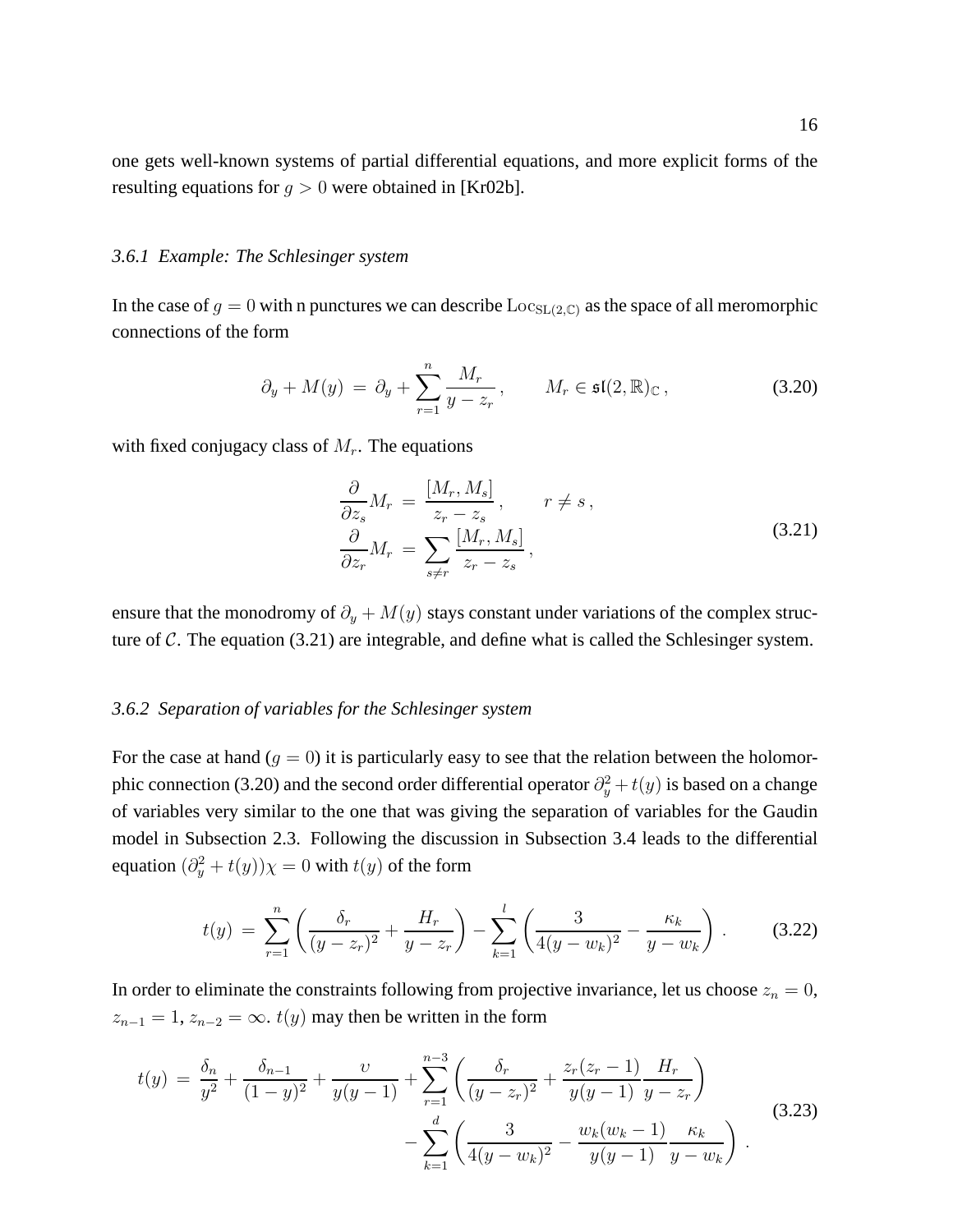In the case where  $d = n - 3$ , the equations (3.16) can be written explicitly as

$$
\kappa_k^2 + \sum_{r=1}^n \left( \frac{\Delta_r}{(w_k - z_r)^2} + \frac{H_r}{w_k - z_r} \right) - \sum_{\substack{k=1\\k' \neq k}}^d \left( \frac{3}{4(w_k - w_{k'})^2} - \frac{\kappa_k}{w_k - w_{k'}} \right) = 0 \,, \tag{3.24}
$$

The equation (3.24) can be solved to express  $H_r$  in (3.23) in terms of variables  $w_k$  and  $\kappa_k$ . The resulting expression is a quadratic polynomial  $H_r(\kappa, w)$  in the variables  $\kappa_k$ . This is precisely the form of an projective connection considered in the theory of the Garnier systems. The monodromy of the projective connection  $\partial_y^2 + t(y)$  stays constant under a variation of the variables  $z_r$  provided that  $\kappa_k$ ,  $w_k$  are varied according to

$$
\frac{\partial w_k}{\partial z_r} = \frac{\partial H_r}{\partial \kappa_k}, \qquad \frac{\partial \kappa_k}{\partial z_r} = -\frac{\partial H_r}{\partial w_k}.
$$
\n(3.25)

These equations are nothing but the rewriting of the Schlesinger-equations (3.21) in terms of the separated variables  $y_k$  defined by the condition of  $\gamma(y_k) = 0$ .

### *3.6.3 Symplectic structure*

The Hamiltonian form of the isomonodromic deformation equations (3.25) naturally suggests the Poisson structure

$$
\{w_r, w_s\} = 0, \qquad \{\kappa_r, w_s\} = \delta_{r,s}, \qquad \{\kappa_r, \kappa_s\} = 0. \tag{3.26}
$$

In the generalization to higher genus [Iw2] it is natural to set  $d = 3g - 3 + n$ . The positions  $w_k$ of the apparent singularities together with the residues  $\kappa_k$  introduced in (3.15) then form a local set of coordinates for the subset of  $Hom(\pi_1(C), PSL(2, \mathbb{C}))$  given by the monodromies of the Fuchsian differential operators  $\partial_y^2 + t(y)$ . This Poisson structure (3.26) coincides with the one coming from the holomorphic symplectic form  $\Omega_J$  on Hitchin moduli space [Iw2].

### **3.7 Real slices**

A real slice in the space  $Hom(\pi_1(C), PSL(2, \mathbb{C}))$  is naturally defined by the requirement that the representation  $\rho \in \text{Hom}(\pi_1(C), \text{PSL}(2, \mathbb{C}))$  is conjugate to a subgroup of  $\text{PSL}(2, \mathbb{R})$ . The space  $Hom(\pi_1(C), PSL(2, \mathbb{R}))$  has finitely many connected components, as will be described in the following.

### *3.7.1 Representation in terms of Higgs pairs*

Let us first describe how these components are represented in terms of Higgs pairs ( $\mathcal{E}, \theta$ ). For a given effective divisor D of degree d, and chosen square-root  $K_C^{\frac{1}{2}}$  of the canonical line bundle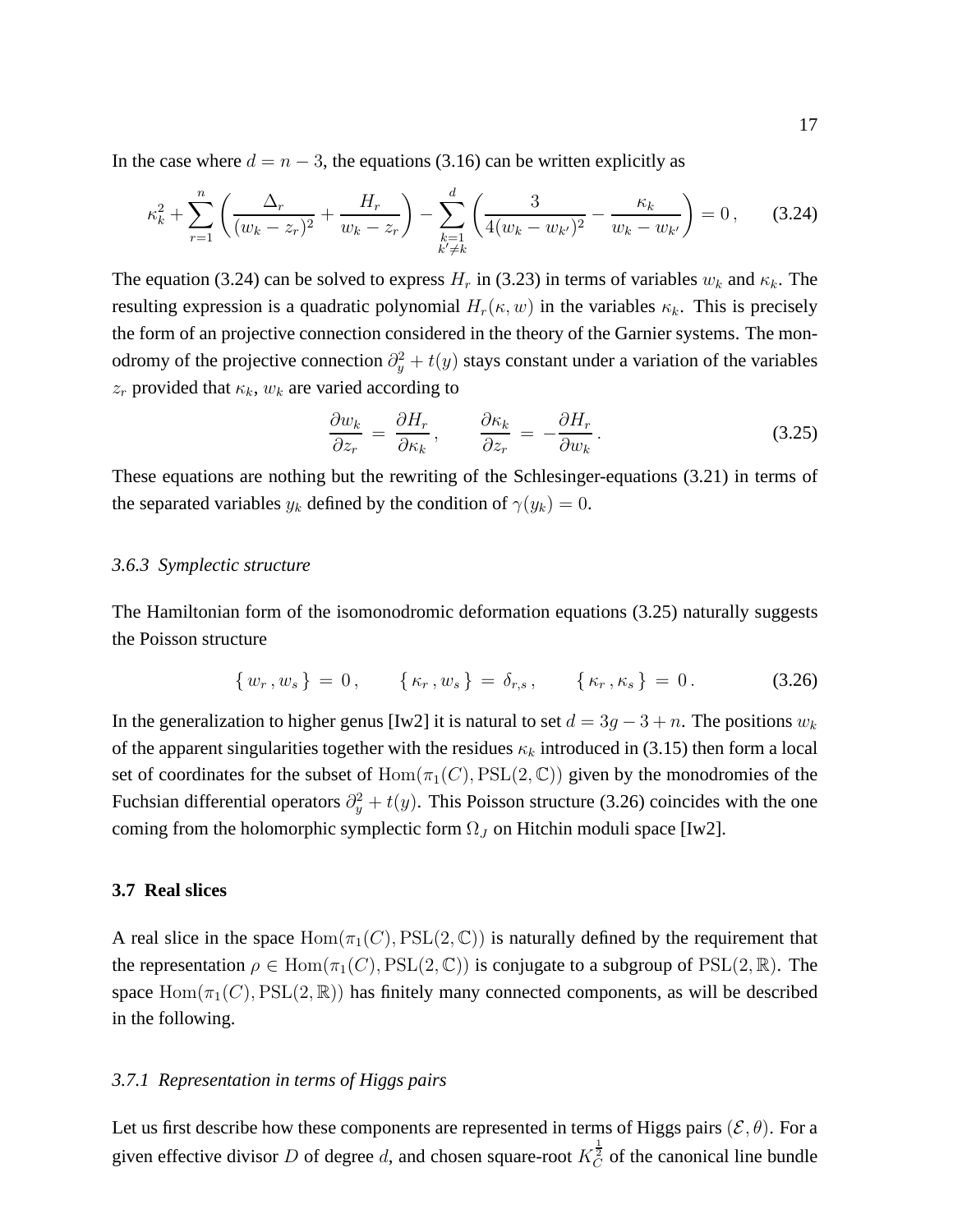let us consider holomorphic bundles  $\mathcal E$  of the form

$$
\mathcal{E} = L_1 \oplus L_2, \qquad L_2 := K_C^{\frac{1}{2}},
$$
  
\n
$$
L_1 := K_C^{-\frac{1}{2}} \otimes D.
$$
\n(3.27)

Let us then consider Higgs fields of the form

$$
\theta = \begin{pmatrix} 0 & \vartheta \\ \gamma & 0 \end{pmatrix}, \tag{3.28}
$$

where  $\gamma$  is a holomorphic section of the line bundle corresponding to D, and  $\vartheta$  is a quadratic differential.

# *3.7.2 Representation in terms of flat connections*

It can be shown (see [Hi87] for details) that the flat connection  $\nabla = d + A$  associated to such Higgs pairs may then be represented in the form

$$
\mathcal{A} = \begin{pmatrix} -\frac{1}{2}\partial\varphi & R\frac{1}{\zeta}\vartheta e^{-\varphi} \\ R\frac{1}{\zeta}\gamma e^{\varphi} & +\frac{1}{2}\partial\varphi \end{pmatrix} dz + \begin{pmatrix} +\frac{1}{2}\bar{\partial}\varphi & R\zeta\bar{\gamma}e^{\varphi} \\ R\zeta\bar{\vartheta}e^{-\varphi} & -\frac{1}{2}\bar{\partial}\varphi \end{pmatrix} d\bar{z}.
$$
 (3.29)

It is manifest that this is a SU(1, 1)-connection when  $\zeta = 1$ . The flatness is equivalent to

$$
\partial \bar{\partial} \varphi = R^2 (\gamma \bar{\gamma} e^{2\varphi} - \vartheta \bar{\vartheta} e^{-2\varphi}). \tag{3.30}
$$

This is a variant of the Sinh-Gordon equation. It reduces to a variant of the Liouville-equation for  $\vartheta = 0$ . In this case, equation (3.30) implies that

$$
ds^2 = \gamma \bar{\gamma} e^{2\varphi} dz d\bar{z}
$$
 (3.31)

is a metric of constant negative curvature on  $C$ . This metric has conical singularities with excess angle  $2\pi$  at the zeros of  $\gamma$ .

### *3.7.3 Complex structures on the real slices*

Let  $\text{Hom}(\pi_1(C), \text{PSL}(2, \mathbb{R}))^d$  be connected component in  $\text{Hom}(\pi_1(C), \text{PSL}(2, \mathbb{R}))$  that is described in this way. It will be important for us to note that there is a convenient description of  $Hom(\pi_1(C), \mathrm{PSL}(2, \mathbb{R}))^d$  as a complex analytic manifold associated with this description. It is proven in [Hi87, Section 10], see also [Go, Section 6.2], that  $\text{Hom}(\pi_1(C), \text{PSL}(2, \mathbb{R}))^d$  has the structure of a holomorphic vector bundle over the symmetric power  $\text{Sym}^d(C)$ , with fiber over  $D \in \text{Sym}^d(C)$  being the vector space

$$
\{ \vartheta \in H^0(C, K_c^2) \, | \, \text{div}(\vartheta) \ge D \} \simeq \mathbb{C}^{3g-3+n-d} \,. \tag{3.32}
$$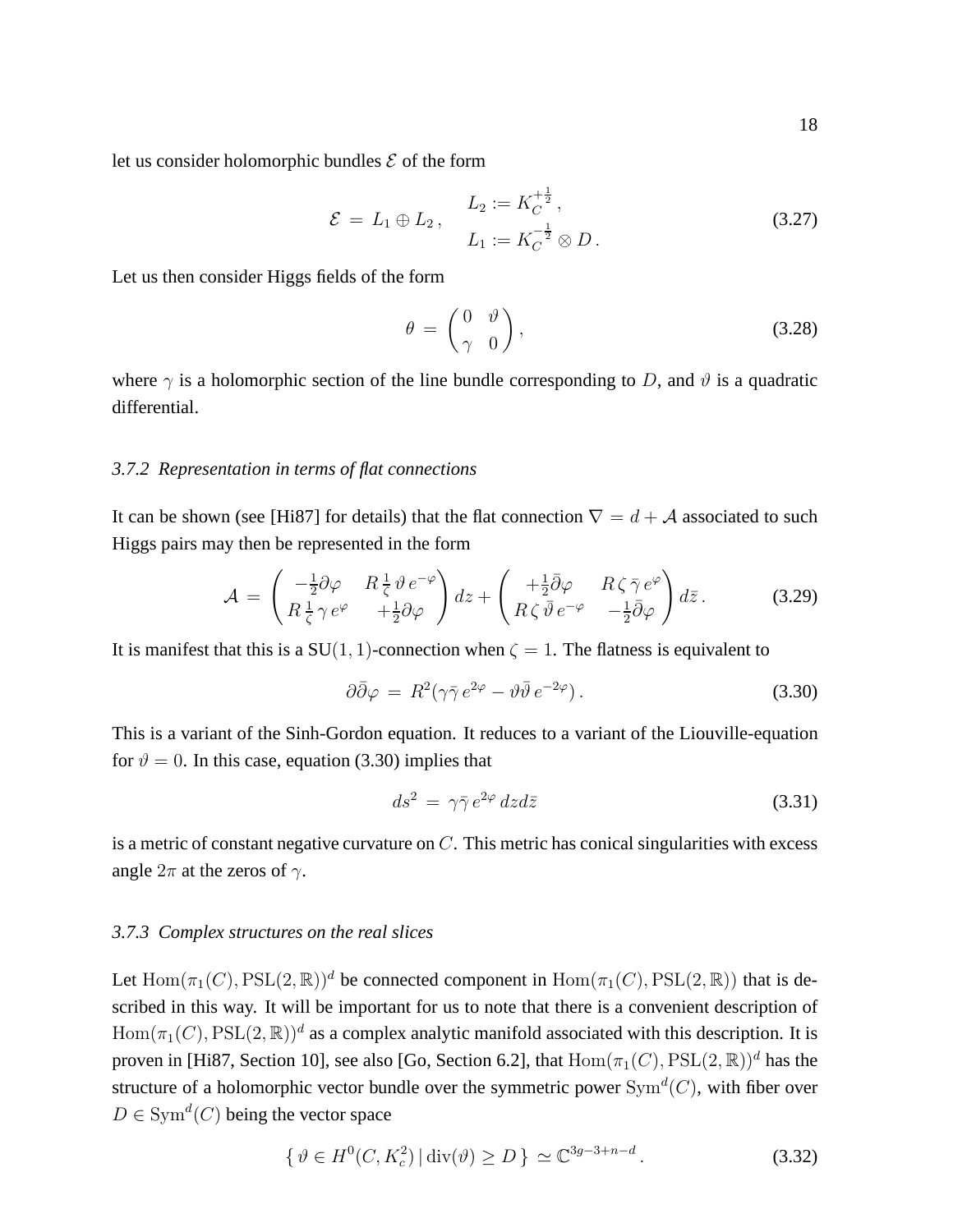The relation to the representation in terms of Fuchsian differential equations described in Subsection 3.4 is easy to see: The divisor D is the collection  $(w_1, \ldots, w_d)$  of apparent singularities. The equations (3.16) imply that there are d relations among the  $3g-3+n$  holomorphic quadratic differentials.

### *3.7.4 Teichmuller component ¨*

Of particular interest and importance is the case where  $d = 0$ . The representations  $\rho \in$  $Hom(\pi_1(C), PSL(2, \mathbb{R}))^0$  are then *Fuchsian*, which means that quotient of the upper half plane by the representation  $\rho$  produces a Riemann surface C with natural constant curvature metric induced from the hyperbolic metric of upper half plane [Go]. The component  $Hom(\pi_1(C), \text{PSL}(2, \mathbb{R}))^0$  is therefore called the Teichmüller component.

The relation to the discussion above can easily be seen as follows. Setting  $d = 0$  implies that  $\gamma$  can be set to unity in above equations. Each point in  $Hom(\pi_1(C), PSL(2, \mathbb{R}))^0$  can be represented by a flat connection of the form (3.29). It is shown in [Hi87, Theorem (11.2)] that any solution of the flatness condition (3.30) defines a metric of constant negative curvature via

$$
ds^{2} = e^{2\varphi} \left( dz + e^{-2\varphi} \bar{\vartheta} d\bar{z} \right) \left( d\bar{z} + e^{-2\varphi} \vartheta dz \right). \tag{3.33}
$$

We see that the quadratic differentials  $\vartheta$  parameterize deformations of the constant negative curvature metric associated to the complex structure of  $C$ . The natural complex structure on the Teichmüller space  $\mathcal{T}(C)$  of such deformations coincides with the complex structure on the Teichmüller component  $Hom(\pi_1(C), PSL(2, \mathbb{R}))^0$  introduced in Subsection 3.7.3, as follows from the fact that  $e^{-2\varphi}\bar{\vartheta}$  is the so-called harmonic Beltrami-differential associated to the quadratic differential  $\vartheta$  from Teichmüller theory.

One should note, however, that in order to get the corresponding Fuchsian representative  $\partial_y^2$  –  $t(y)$ , we need to set  $\vartheta = 0$ , as was observed above. It is not hard to show that  $t(y)$  is then equal to the so-called energy-momentum tensor associated to the metric of constant negative curvature,

$$
t(y) = -(\partial_z \varphi)^2 + \partial_z^2 \varphi. \tag{3.34}
$$

This means that the space of opers  $Op_{s12}(C)$  is another slice in  $Hom(\pi_1(C), PSL(2, \mathbb{C}))$  which intersects the real slice  $\text{Hom}(\pi_1(C), \text{PSL}(2, \mathbb{R}))^0$  transversally. This fits naturally to our earlier observation that the space of opers is naturally isomorphic to the holomorphic cotangent space of  $\mathcal{T}(C)$ : While  $\text{Hom}(\pi_1(C), \text{PSL}(2, \mathbb{R}))^0$  is naturally isomorphic to the Teichmüller space, the space  $\text{Op}_{\mathfrak{sl}_2}(C)$  represents the cotangent space of  $\mathcal{T}(C)$ . Both spaces are naturally isomorphic to each other, but this isomorphism is not holomorphic, as it involves the constant curvature metric  $e^{2\varphi}dzd\bar{z}$ .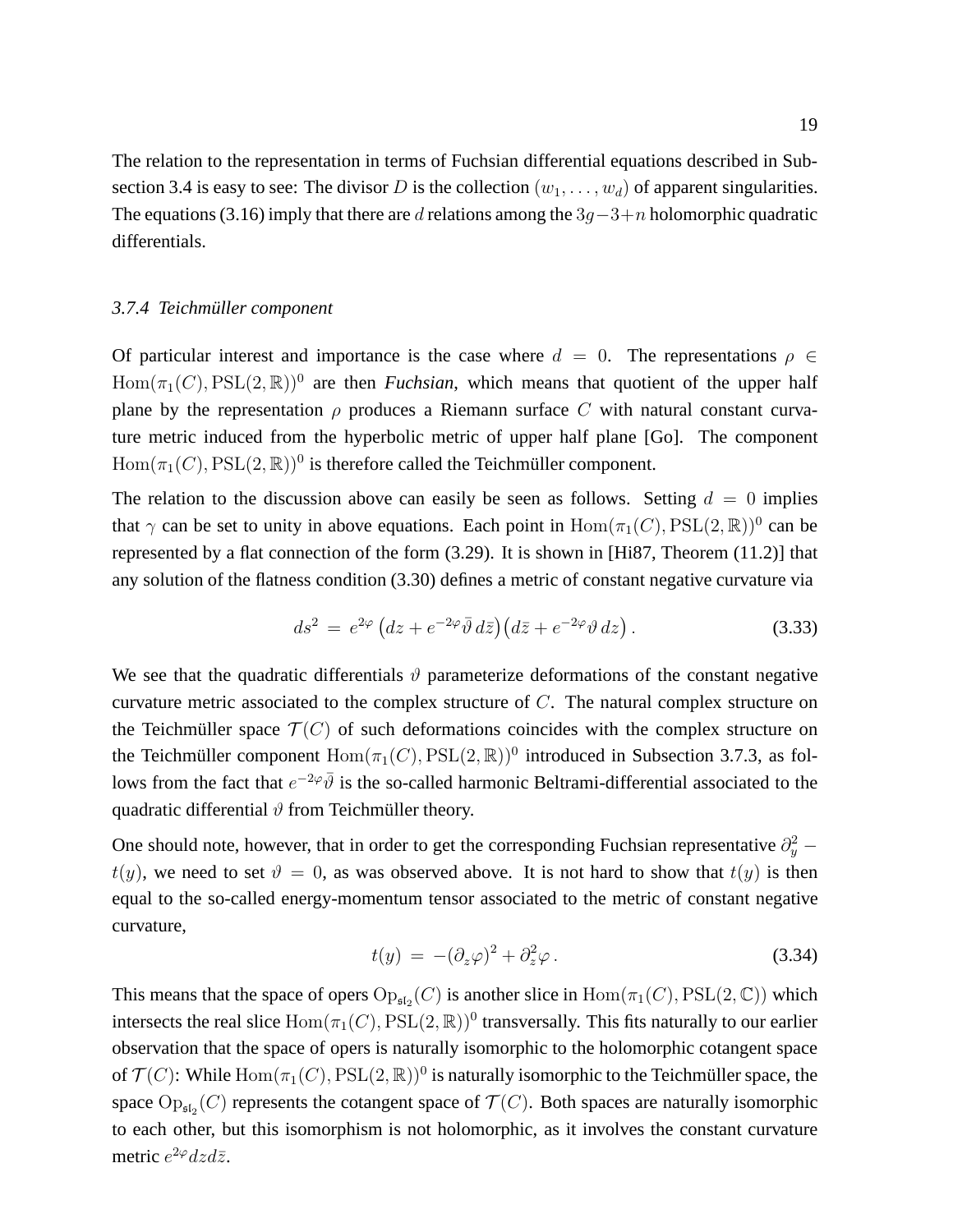### **3.8 Kahler potential on the real slices ¨**

The symplectic structure  $\Omega_J$  on  $\text{Hom}(\pi_1(C), \text{PSL}(2, \mathbb{C}))$ , restricted to the real slices  $Hom(\pi_1(C), \text{PSL}(2, \mathbb{R}))^d$  gives us the natural symplectic structure  $\Omega_J^{\mathbb{R}}$  we will consider. We have seen, on the other hand, that the real slices  $Hom(\pi_1(C), PSL(2, \mathbb{R}))^d$  have a natural complex structure related to the the complex structure from Teichmüller theory.

For  $d = 0$  it is known that the symplectic structure  $Hom(\pi_1(C), PSL(2, \mathbb{R}))^d$  is *Kähler* w.r.t. this symplectic structure, with Kähler potential given by the Liouville action. The Liouville action functional  $S^{\text{cl}}[\varphi]$  is defined as

$$
S_L[\varphi] = \frac{1}{2\pi} \int_{C_{g,n}} d^2 z \left( \frac{1}{2} (\partial_a \varphi)^2 + 8\pi \mu b^2 e^{2\varphi} \right) + \text{[boundary terms]},\tag{3.35}
$$

with a suitable choice of boundary terms which was determined in [TZ85, TZ87a, TZ87b]. The Liouville action defines a natural symplectic form on  $\mathcal{T}(C)$  as

$$
\Omega_{\mathcal{T}} = 2i \,\partial \bar{\partial} S^{\text{cl}},\tag{3.36}
$$

where  $\partial$ ,  $\bar{\partial}$  are the holomorphic and anti-holomorphic components of the de Rham differential on  $\mathcal{T}_{g,n}$  respectively. It was shown in [TZ85, TZ87a, TZ87b] that  $\Omega_{\mathcal{T}}$  coincides with the Weil-Petersson symplectic form from Teichmüller theory, which in turn is known to coincide [Go84, Hi87] with the symplectic structure  $\Omega_J^{\mathbb{R}}$  $\mathbb{F}_J^{\mathbb{R}}$  on  $\text{Hom}(\pi_1(C), \text{PSL}(2, \mathbb{R}))^0$ . This implies that the Poisson structure on the real slices is still of the form  $(3.18)$ , but the variables H are no longer independent, but rather given as functions of the variables  $q$ . A convenient reference projective connection  $P<sub>S</sub>$  is e.g. given by the Schottky uniformization, and

$$
P - P_S = \frac{1}{2} \partial S_L[\varphi], \qquad (3.37)
$$

for a suitable choice of boundary terms in the definition of the Liouville action functional [TZ85, TZ87a, TZ87b].

For  $g = 0$ ,  $C_{0,n} = \mathbb{P}^1 \setminus \{z_1, \ldots, z_n\}$  one can represent P in the form

$$
P = \partial_y^2 + t(y), \qquad t(y) = \sum_{r=1}^n \left( \frac{\delta_r}{(y - z_r)^2} + \frac{H_r}{y - z_r} \right). \tag{3.38}
$$

The parameters  $H_r$  are restricted by the relations

$$
\sum_{r=1}^{n} H_r = 0, \qquad \sum_{r=1}^{n} (z_r H_r + \delta_r) = 0, \qquad \sum_{r=1}^{n} (z_r^2 H_r + 2\delta_r z_r) = 0. \tag{3.39}
$$

The coordinates  $q_r$  conjugate to the  $H_r$  may be chosen as cross-ratios of the coordinates  $z_1, \ldots, z_n$ . Alternatively, one may set  $z_n = \infty$ ,  $z_{n-1} = 1$  and  $z_{n-2} = 0$ , and identify the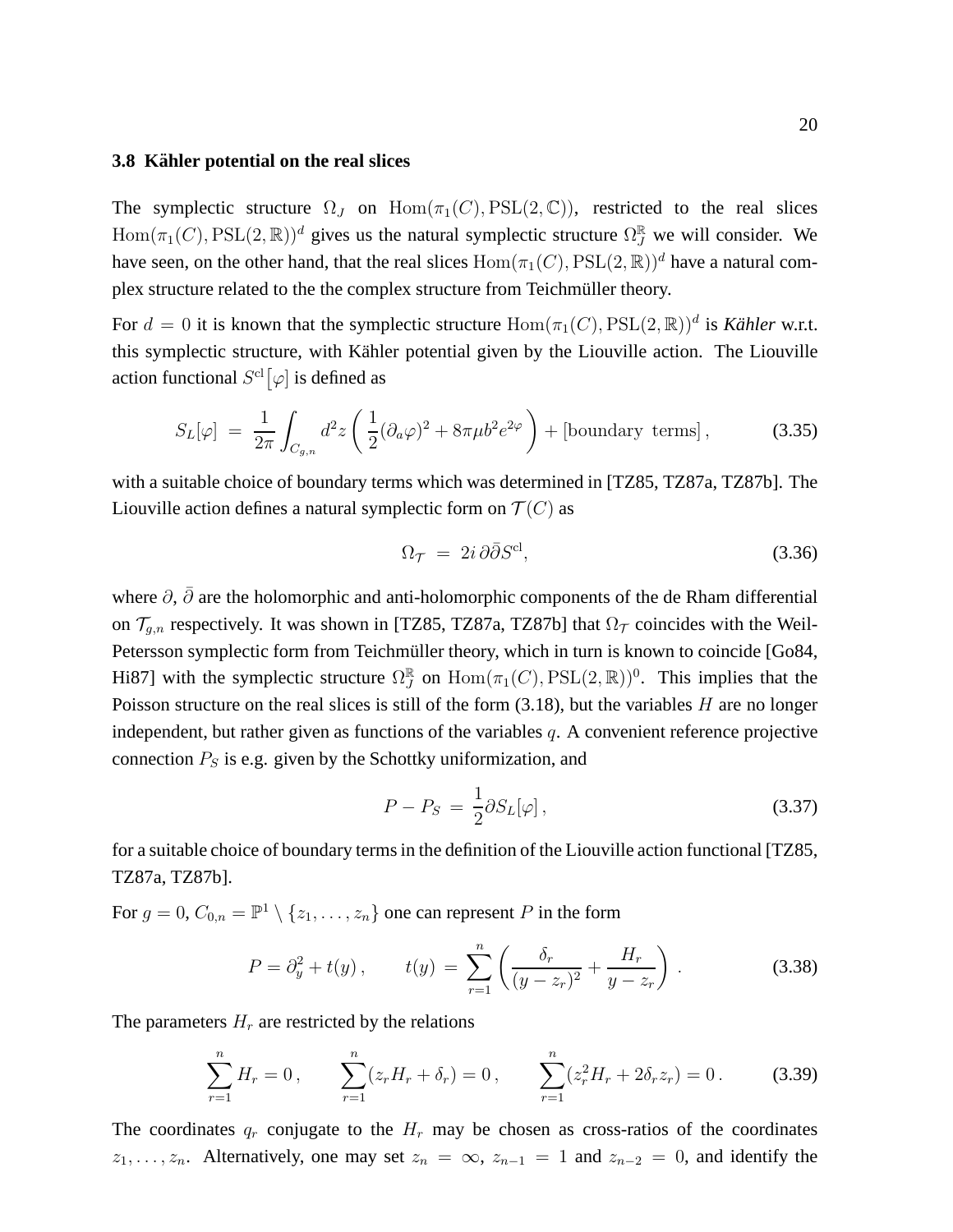remaining coordinates  $q_1 \equiv z_1, \ldots, q_{n-3} \equiv z_{n-3}$  as the conjugates of  $H_1, \ldots, H_{n-3}$ , respectively.

For  $d > 0$  one needs to take into account the fact that the quadratic differentials that are holomorphic on C are constrained by the relations  $(3.16)$ . For general g let us pick a set  $\{\vartheta_1,\ldots,\vartheta_{3g-3+n-d}\}$  of linearly independent holomorphic quadratic differentials. In order to generate all Teichmüller deformations one has to add  $d$  meromorphic quadratic differentials  $\{\vartheta_1^{\text{mer}}, \dots, \vartheta_d^{\text{mer}}\}$ , where  $\vartheta_k^{\text{mer}}$  has a pole at the point  $w_k$ . Expanding

$$
P - P_0 = \sum_{r=1}^{3g-3+n-d} H_r \,\vartheta_r + \sum_{k=1}^d \kappa_k \,\vartheta_k^{\text{mer}}, \tag{3.40}
$$

The quadratic differentials define  $(1, 0)$ -forms on  $\mathcal{T}(C)$ . There are corresponding local coordinates  $q_1, \ldots, q_{3g-3+n-d}$  and  $w_1, \ldots, w_d$  such that these  $(1, 0)$ -forms are representable as  $dq_r$ and  $dw_k$ , respectively. The only non-vanishing Poisson brackets are then

$$
\{ \kappa_k, w_l \} = \delta_{r,s} , \qquad \{ H_r, q_s \} = \delta_{r,s} . \qquad (3.41)
$$

The coordinates  $w_k$  will parameterize the variations of the positions of the apparent singularities.

# **3.9 Limit to the Hitchin system**

Let us now consider the limit  $\zeta \to 0$ ,  $R \to \infty$  such that  $R\zeta$  stays constant. This implies in particular that the integrable holomorphic structure  $\nabla''_{\zeta} = \bar{\partial}_A + \zeta R\theta$  is kept fixed in the limit. The  $\epsilon$ -connection  $\partial_{\epsilon} = \epsilon \partial - I$  becomes the Higgs field  $\theta$ . In terms of opers, one may take the limit by rescaling  $t(y) = \epsilon^{-2} \vartheta_{\epsilon}(y)$ . The transformation of  $\vartheta_{\epsilon}(y)$  is then

$$
\vartheta_{\epsilon}(y) \ \mapsto \ (y'(w))^2 \,\vartheta_{\epsilon}(y(w)) - \frac{\epsilon^2}{2} \{y, w\} \,. \tag{3.42}
$$

For  $\epsilon \to 0$  we get the transformation law of quadratic differentials. We may in this sense regard the space  $\text{Op}_{\mathfrak{sl}_2}(C)$  as a deformation  $\mathcal{B}_{\epsilon}$  of the base  $\mathcal B$  of the Hitchin fibration.

The complex structure  $J^{(\zeta)}$  turns into the complex structure I characteristic for the Hitchin integrable system, and the symplectic structure  $\varpi_{\zeta}$  becomes the symplectic structure  $\Omega_{I}$  of  $T^*Bun_G$  in the sense that

$$
\Omega_I = \operatorname{Res}_{\zeta=0}(\varpi_\zeta).
$$

One may furthermore study the isomonodromic deformation equations in this limit. This is slightly delicate, but the upshot is that isomonodromic deformation equations indeed reduce to the equations of motion of the Hitchin system in this limit [Kr02b].

We may naturally distinguish two types of observables, the Hamiltonians  $H_r$  on the one hand, and the traces  $L_r = 2 \cosh \frac{l_r}{2} = \text{tr}(\rho_P(\gamma_r))$  of monodromies on the other hand. It seems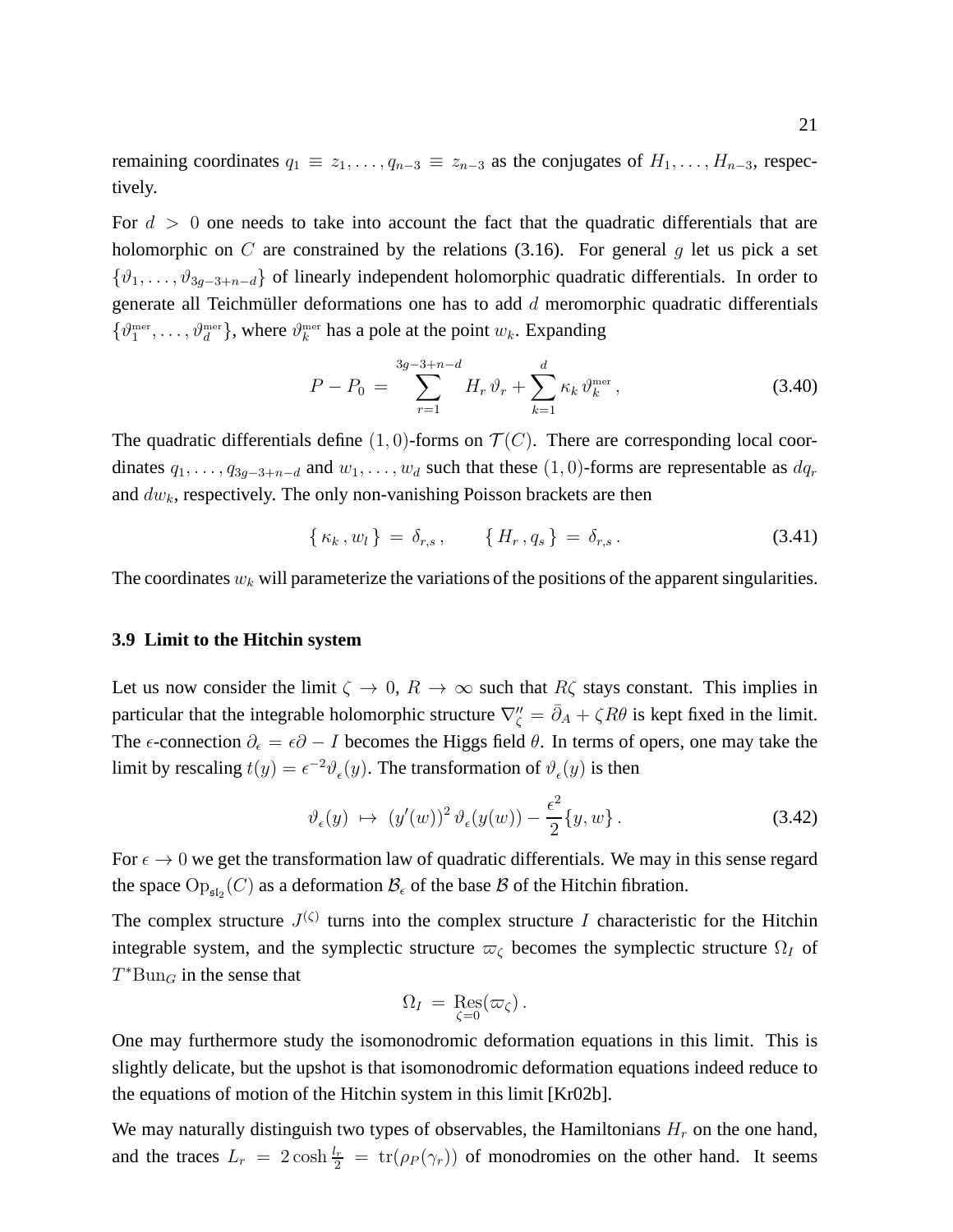natural to refer to them as local and non-local observables, respectively. The former are clearly related to the Hitchin Hamiltonians  $H_r$  in the limit under consideration. In order to study the asymptotics for  $\epsilon \to 0$  of the latter, let us note that the leading WKB approximation to the solutions of the equation  $(\epsilon^2 \partial_y^2 + \vartheta(y))\chi(y) = 0$  can be constructed in terms of the differential  $dS$  introduced in (2.13) as

$$
\chi_{\pm}(y) = \exp\left(\frac{i}{\epsilon} \int^y dz \, v_{\pm}\right), \tag{3.43}
$$

where  $v_{\pm}$  are two choices of a branch for the solution of the equation  $v^2 = \vartheta(z)$ . It follows easily from (3.43) that the parameters  $l_r$  are related to the action variables  $a_r$  introduced in (2.14) in the limit  $\epsilon \to 0$ ,

$$
l_r = \frac{4\pi}{\epsilon} a_r, \qquad r = 1, \dots, 3g - 3 + n, \tag{3.44}
$$

as follows from (3.43). We may therefore regard the nonlocal observables  $L_r$  parameterizing the monodromies of the flat connections as deformations of the action variables  $a_r$  associated to the special geometry of the Hitchin fibration.

These remarks are supposed to clarify the meaning of the arrow marked  $(A)_{\epsilon_2}$  in (1.1). In this regard let us note in particular that the relation between the isomonodromic deformations and the Hitchin system involves a hyperkähler rotation in the parameter  $\zeta$ .

# **4. Quantization of the Hitchin system**

### **4.1 Quantization scheme**

The quantization of an algebraically integrable system like the Hitchin system can roughly be approached in the following way.

- a) Deform the space of (algebraic) functions on the phase space to a noncommutative algebra A, whose elements are supposed to become the observables of the quantum theory. Of particular interest are the Hamiltonians whose proper definition will typically involve ordering issues. Integrability means that  $A$  should contain a commutative subalgebra  $I$  of "sufficient size" generated by the quantized Hamiltonians.
- b) Choose a Lagrangian subspace  $\mathcal L$  of the phase space, here  $\mathcal M_H$ , and represent the quantized algebra of observables as algebraic differential or difference operators on  $\mathcal{L}$ .
- c) Choose a \*-structure on the algebra of observables and find a scalar product on the space of functions that realizes the \*-structure via hermitian conjugation.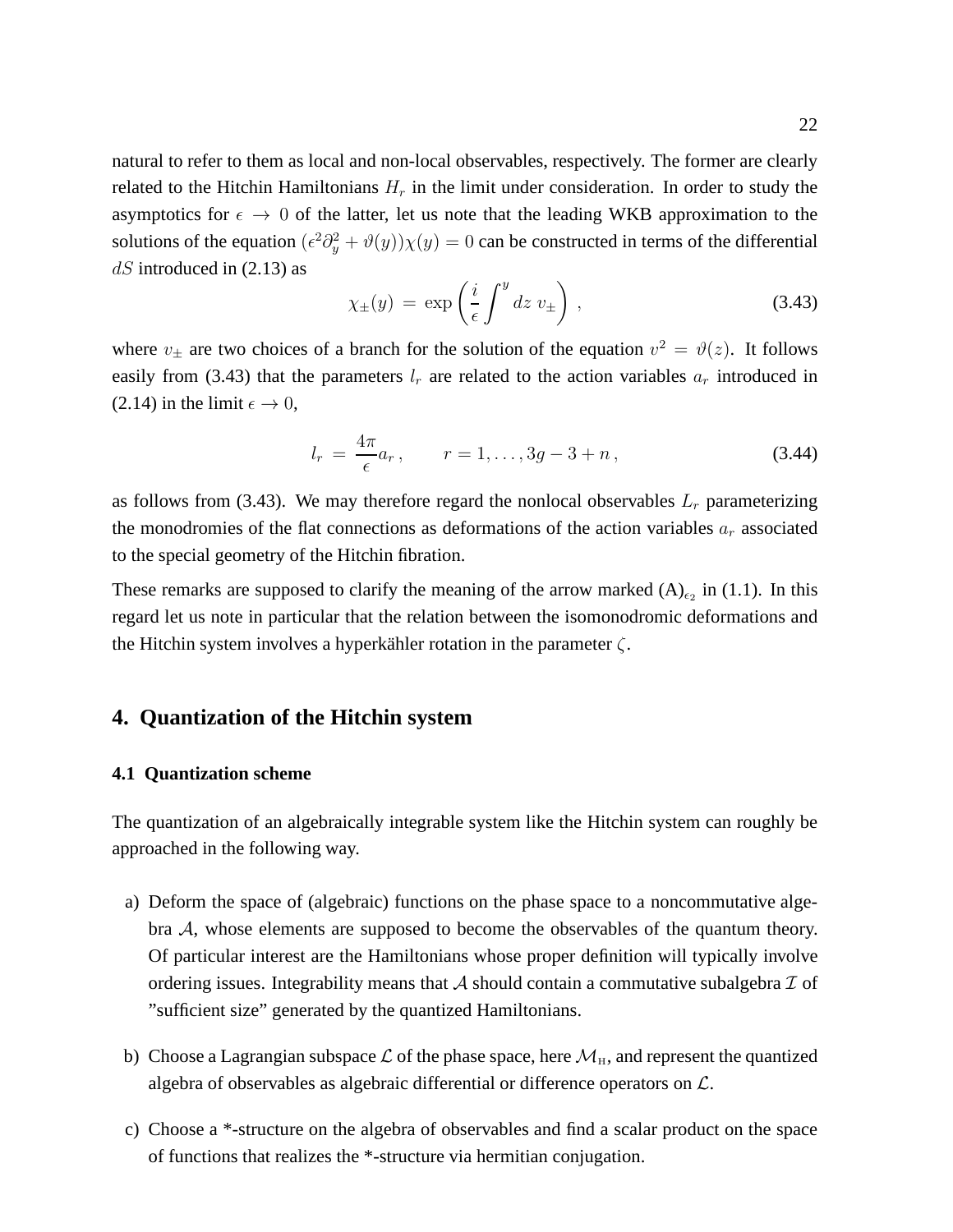For any given value of  $E$  there is typically a finite-dimensional space of solutions to the eigenvalue equations  $H\Psi = E\Psi$  of the Hamiltonian  $H \in \mathcal{A}$  that have suitable analytic properties. Normalizability of the solutions w.r.t. the scalar product introduced in step c) then selects in many cases a discrete subset of the possible values of  $E$  and thereby yields the quantization conditions.

In the case of the Hitchin system it is in most cases difficult to implement step c) explicitly since the complex structure on the phase space typically depends on the complex structure of the underlying surface C, and is hard to describe explicitly, making the definition of a suitable scalar product difficult. The only known examples of Hitchin-type systems where it is know how to implement step c) explicitly are the Calogero systems.

In the following we shall describe basic elements of steps a) and b), but instead of implementing c) we shall discuss another approach. Integrability means that the phase space in question has the structure of a torus fibration with base  $\beta$ . We will (inspired by [NS]) propose to replace step c) by

c') Define a suitable "deformation"  $B_{\epsilon}$  of the base B, and a function  $W : B_{\epsilon} \to \mathbb{C}$  called Yang's potential whose critical points define the eigenvalues.

Such a procedure appears to be well-motivated in the case of algebraically integrables systems for the following reason. In some prototypical examples like the quantum Toda chain it is possible to prove that the quantization conditions obtained in step c) can indeed be recast in the form c') for a suitable choice of the Yang's potential  $W$  [KT]. As  $W$  depends analytically on all parameters, one may use the characterization of the spectrum in terms of the Yang's potential even in cases when step c) is hard to implement.

In the case of the Hitchin system, the space  $B_\epsilon$  will be identified with the moduli space of opers. Our proposal will be to identify the Yang's potential with the semiclassical Liouville conformal blocks, which leads to a precise definition in terms of the theory of ordinary differential equations.

### **4.2 Semiclassical quantization of the separated variables**

One possible approach to the quantization of the Hitchin system can be based on using the separated variables  $(y, t) \equiv [(y_1, t_1), \dots, (y_h, t_h)]$  with symplectic form (2.8) as a starting point. In view of (2.8) it seems natural to regard the variables  $t_r$  as momenta, the  $y_r$  as coordinates. The quantization of the equation (2.12) defining the spectral curve of the Hitchin system would then naturally lead to the differential equation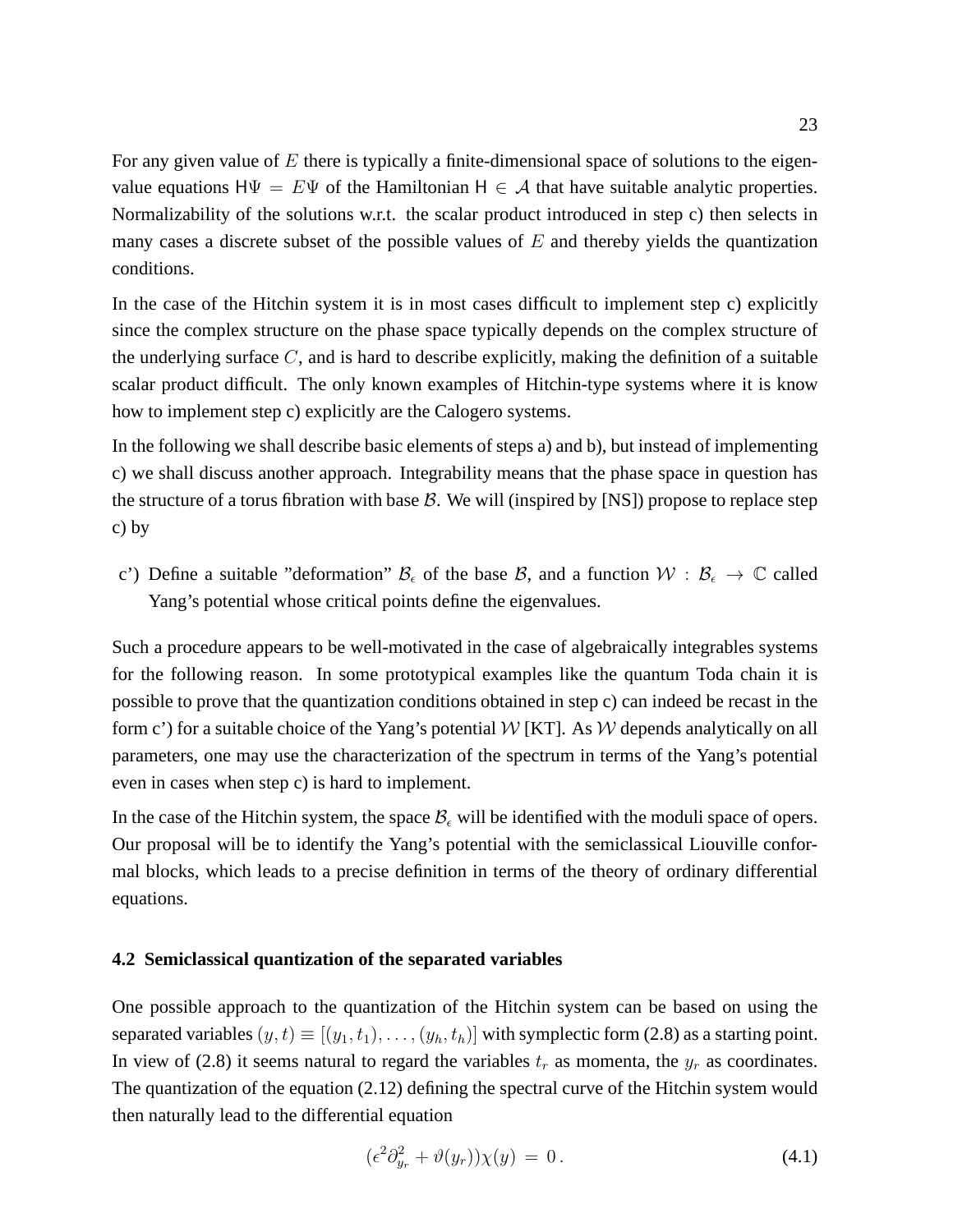These equation will in the following be referred to as the Baxter equations.

The leading WKB approximation to the solutions of the Baxter equation (4.1) can be constructed in terms of the differential  $dS$  introduced in (2.13),

$$
\chi_{\pm}(y) = \exp\left(\frac{i}{\epsilon} \int^y dz \, v_{\pm}\right),\tag{4.2}
$$

where  $t_{\pm}$  are two choices of a branch for the solution of the equation  $v^2 = \vartheta(z)$ .

There are a few natural possibilities one could discuss for the definition of quantization conditions.

### *4.2.1 Real quantization*

It may happen that the integrable system of physical interest is actually a real slice of the algebraically integrable system under mathematical study. This is the case e.g. in the Calogero model, which is a special case of the Hitchin system, see e.g. the discussion in [NS]. In this case one needs to impose a reality condition on the coordinate functions  $a_r$  (or  $a_r^D$ ) of the base of the torus fibration. Combined with the Bohr-Sommerfeld quantization conditions one arrives at the conditions

$$
a_r = 2\pi\epsilon n_r, \qquad n_r \in \mathbb{Z}, \tag{4.3}
$$

where  $a_s$  are the periods of the Seiberg-Witten differential  $dS = dy v$  w.r.t. the cycles generating a canonical basis for  $H_1(\Sigma, \mathbb{Z})$ ,

$$
a_r = \int_{\alpha_r} dS, \qquad a_s^D = \int_{\beta_s} dS. \tag{4.4}
$$

The concrete choice of a basis  $(\alpha_1, \ldots, \alpha_{3q-3+n}; \beta_1, \ldots, \beta_{3q-3+n})$  may be tricky. For later convenience we'll henceforth assume that the  $\alpha_r$  coincide with a maximal set of simple closed curves defining a pants decomposition of  $C_{q,n}$ . Reference [NS] contains a discussion of the quantization conditions (4.3) in a related context.

### *4.2.2 Complex quantization*

In the present case there is an interesting alternative one can discuss. The phase space in question has a complex structure, allowing one to require that the \*-structure on the algebra of observables acts as complex conjugation. One may simply choose the Lagrangian subspace  $\mathcal L$  to be a complex subspace, and assume that the algebra  $\mathcal A$  of observables is realized both by holomorphic and anti-holomorphic differential operators. For  $q = 0$  one thereby gets the SL(2, C)-Gaudin model.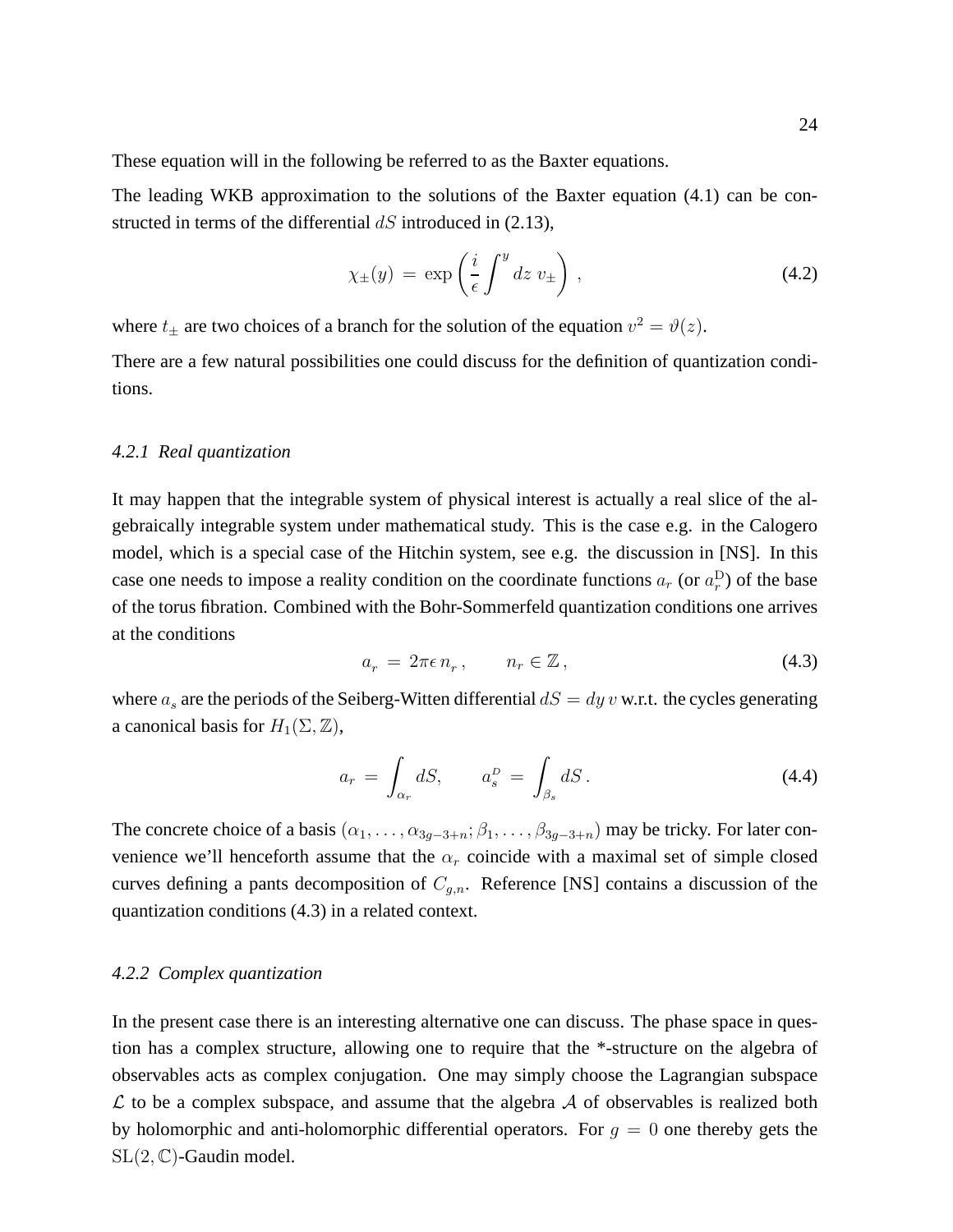One of the basic requirements that an eigenfunctions of the Hitchin Hamiltonians should satisfy is single-valuedness. In order to find a single-valued solution of the eigenvalue equations we need to form linear combinations of the form

$$
\phi(y,\bar{y}) = (\chi_+(y), \chi_-(y)) \cdot K \cdot \left(\frac{\bar{\chi}_+(\bar{y})}{\bar{\chi}_-(\bar{y})}\right). \tag{4.5}
$$

Single-valuedness of  $\phi$  leads to the Bohr-Sommerfeld quantization conditions  $K = diag(1, -1)$ and

$$
Re(a_r) = \pi \epsilon n_r, \qquad Re(a_s^D) = \pi \epsilon n_s^D, \qquad (4.6)
$$

where  $a_s$  and  $a_s^D$  are the periods of the Seiberg-Witten differential  $dS = dy v$  as above. The derivation of (4.6) is discussed in detail for the closely related  $SL(2, \mathbb{C})$ -XXX-model in [DKM].

*Remark* 1. It is interesting to note<sup>2</sup> that the conditions  $(4.6)$  coincide with the so-called attractor equations.

# **4.3 Quantization of the Hitchin Hamiltonians**

A dense open subset of  $\mathcal{M}_{H}$  is isomorphic to  $T^{*}Bun_{G}$ , the moduli space of stable G-bundles (here  $G = SL(2)$ ) on C. This forms the basis to an alternative approach to the quantization of  $\mathcal{M}_{\rm H}$ , in which the Lagrangian subspace  $\mathcal L$  taken to be (possibly a real slice of) Bun<sub>G</sub>. States in the quantum theory can then be described in terms of functions (or sections of some line bundle) on Bun<sub>G</sub>. Linear coordinates on the fibres of  $T^*Bun_G$  play the role of momenta and would consequently be realized as differential operators. The complex structure on  $Bun_G$  (which is coming from the complex structure on  $C_{g,n}$ ) allows us to distinguish holomorphic and antiholomorphic coordinates and the corresponding differential operators.

Hitchin's Hamiltonians are constructed from  $\text{tr}(\theta^2)$ . As  $\theta$  is holomorphic in complex structure I, they should become holomorphic differential operators on  $Bun_G$  after quantization. Beilinson and Drinfeld constructed such differential operators from the representation theory of affine Kac-Moody algebras at the critical level [BD], as will be reviewed in Section 7 below. Here we will discuss the example of  $g = 0$  where Hitchin's Hamiltonians can be quantized in an elementary way.

# *4.3.1 Example: The* SL(2, C)*-Gaudin model*

In the case of  $g = 0$ , M parameterizes the choices of parabolic structures at the marked points  $z_n$ . On an open dense subspace one may use the collection of complex numbers  $(x_1, \ldots, x_n)$ 

<sup>&</sup>lt;sup>2</sup>This fact has independently been remarked by S. Shatashvili, who had discussed it in various lectures long before this paper has appeared.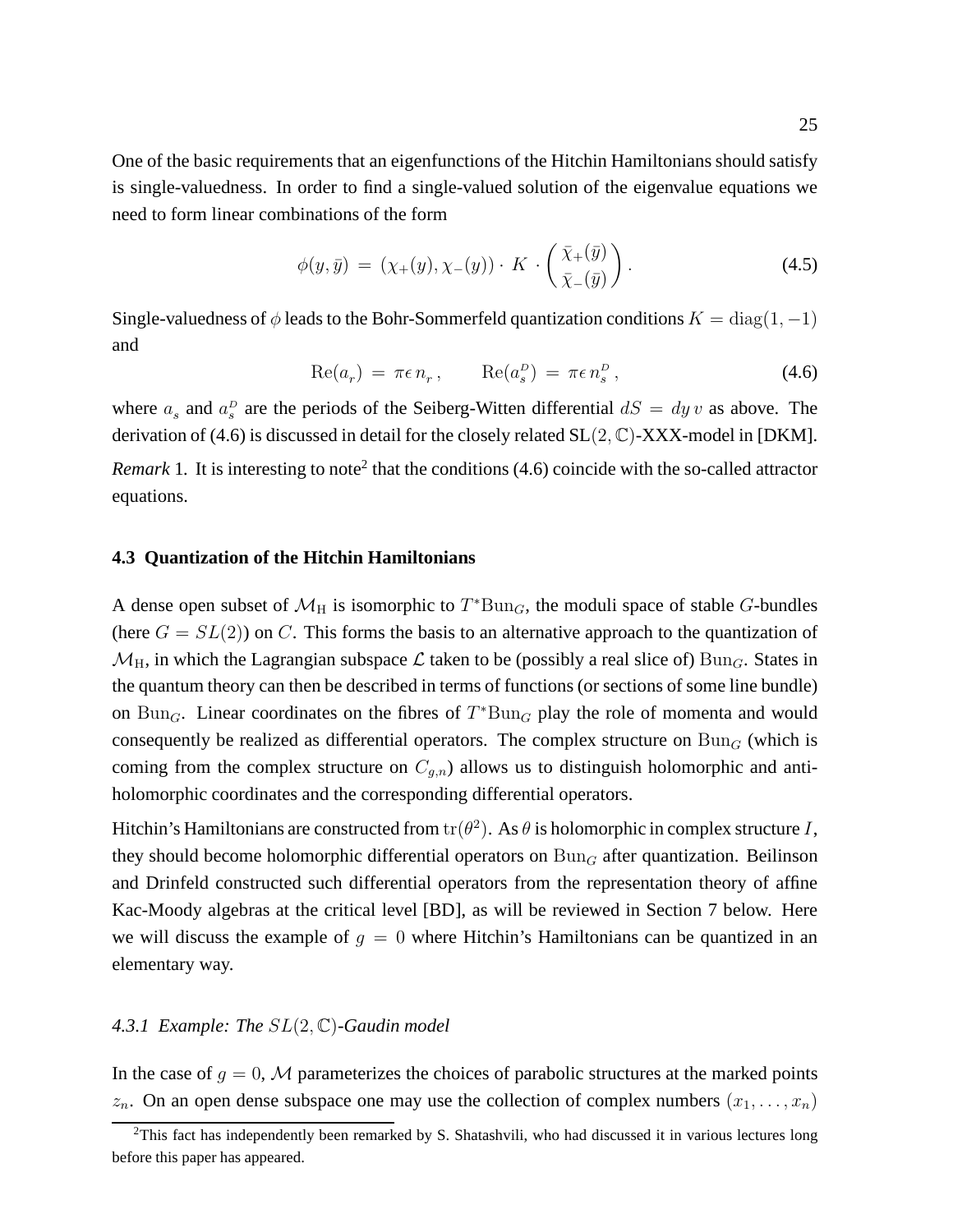modulo Moebius-transformations as coordinates for  $\mathcal M$ . The complex number  $x_r$  parameterizes a point in the flag manifold  $G/B$  "attached" to marked point  $z_r$ .

We will consider the tensor product of *n* principal series representations  $P_i$  of  $SL(2, \mathbb{C})$ . It corresponds to the tensor product of representations of the Lie algebra  $\mathfrak{sl}(2,\mathbb{C})$  generated by differential operators  $\mathcal{J}_r^a$  acting on functions  $\Psi(x_1, \bar{x}_1, \dots, x_n, \bar{x}_n)$  as

$$
\mathcal{J}_r^- = \partial_{x_r}, \quad \mathcal{J}_r^0 = x_r \partial_{x_r} - j_r, \quad \mathcal{J}_r^+ = -x_r^2 \partial_{x_r} + 2j_r x_r,\tag{4.7}
$$

and the complex conjugate operators  $\bar{\mathcal{J}}_r^a$ . The Casimir of the representation  $\mathcal{P}_{j_r}$  is parameterized via  $j_r$  as  $j_r(j_r + 1)$ . The Gaudin Hamiltonians are defined as

$$
\mathsf{H}_r \equiv \sum_{s \neq r} \frac{\mathcal{J}_{rs}}{z_r - z_s}, \qquad \bar{\mathsf{H}}_r \equiv \sum_{s \neq r} \frac{\bar{\mathcal{J}}_{rs}}{\bar{z}_r - \bar{z}_s}, \tag{4.8}
$$

where the differential operator  $\mathcal{J}_{rs}$  is defined as

$$
\mathcal{J}_{rs} := \eta_{aa'} \mathcal{J}_r^a \mathcal{J}_s^{a'} := \mathcal{J}_r^0 \mathcal{J}_s^0 + \frac{1}{2} \left( \mathcal{J}_r^+ \mathcal{J}_s^- + \mathcal{J}_r^- \mathcal{J}_s^+ \right) , \qquad (4.9)
$$

while  $\bar{\mathcal{J}}_{rs}$  is the complex conjugate of  $\mathcal{J}_{rs}$ . The Gaudin Hamiltonians are mutually commuting,

$$
[\mathsf{H}_r, \mathsf{H}_s] = 0, \qquad [\mathsf{H}_r, \bar{\mathsf{H}}_s] = 0, \qquad [\bar{\mathsf{H}}_r, \bar{\mathsf{H}}_s] = 0. \tag{4.10}
$$

It is therefore natural to look for joint eigenfunctions of the Gaudin Hamiltonians in the space of wave-functions  $\Psi(x_1, \bar{x}_1, \dots, x_n, \bar{x}_n)$  which satisfy the conditions

$$
\sum_{r=1}^{n} \mathcal{J}_r^a \Psi = 0, \qquad \sum_{r=1}^{n} \bar{\mathcal{J}}_r^a \Psi = 0, \tag{4.11}
$$

for  $a = -, 0, +$ . It will be convenient for us to observe that the solutions of this problem are in one-to-one correspondence to the solutions of the slightly simplified problem which is found in the limit when  $z_n \to \infty$ ,  $x_n \to \infty$ . The simplified problem can be defined directly by dropping the terms with  $s = n$  from the expression (4.8) for the Hamiltonians  $H_r$ ,  $r = 1, \ldots, n - 1$ . The eigenvalue equations for the resulting Hamiltonians are supplemented by the equations  $\sum_{r=1}^{n-1} \mathcal{J}_r^a \Psi = \delta_{a,0} j_n$  and  $\sum_{r=1}^{n-1} \bar{\mathcal{J}}_r^a \Psi = \delta_{a,0} j_n$  for  $a = -1, 0$ . The equivalence of the two problems is seen by expressing the solutions to (4.11) in terms of functions  $\psi$  that depend only on the cross-ratios formed out of the variables  $z_1, \ldots, z_n$  and  $x_1, \ldots, x_n$ . The same functions can be used to express the solutions of the simplified problem.

# *4.3.2 Eigenvalue problems?*

It is not trivial to define a reasonable eigenvalue problem in the case of the Gaudin model. In order to illustrate the point, let us consider the  $SL(2,\mathbb{R})$ -Gaudin model, in which case the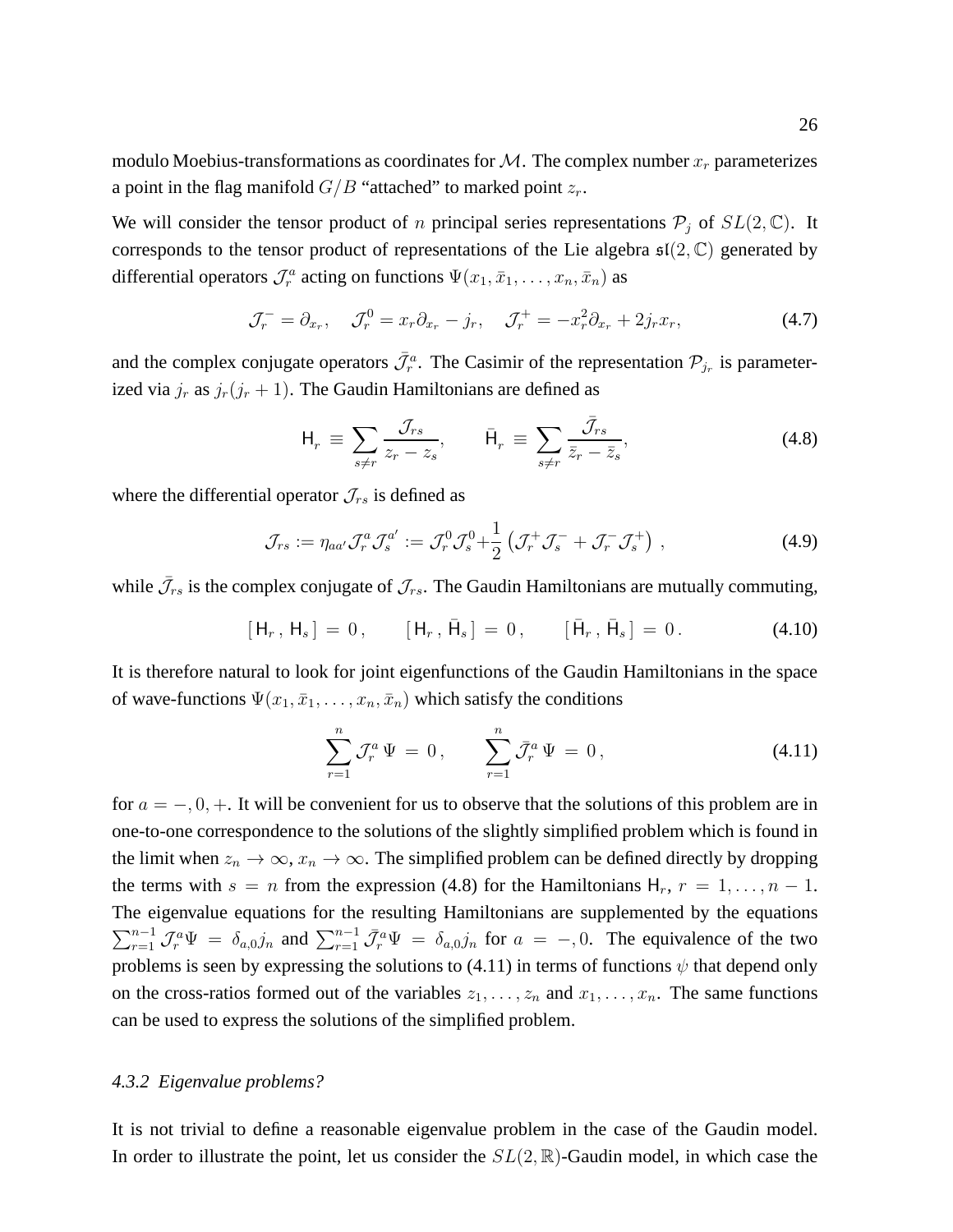variables  $x_r$  are assumed to be real. Let us look at the simplest case  $n = 4$  in some detail. In this case one may reduce the dependence on  $x_1, \ldots, x_4$  to the cross-ratio x. There is only a single operator H to consider, which reduces to a second order differential operator  $\mathcal{D}_x^{(2)}$  in x of the form

$$
\mathcal{D}_x^{(2)} = \frac{\mathcal{D}_{21}^{(2)}}{z} + \frac{\mathcal{D}_{32}^{(2)}}{1-z},\tag{4.12}
$$

with  $\mathcal{D}_{21}^{(2)}$  and  $\mathcal{D}_{32}^{(2)}$  being second order differential operators that do not depend on z. One natural quantization problem to consider would be to assume  $z \in \mathbb{R}$ , and to look for a measure  $d\nu(x)$  making  $\mathcal{D}_x^{(2)}$  self-adjoint in  $L^2(\mathbb{R}, d\nu(x))$ . The problem is that the definition of selfadjoint extensions of  $\mathcal{D}_x^{(2)}$  may require careful choice of boundary conditions at the singular points of  $\mathcal{D}_x^{(2)}$ . In this regard let us note that  $\mathcal{D}_x^{(2)}$  has regular singular points at  $x = 0, z, 1, \infty$ , respectively, as follows from

$$
\mathcal{D}_x^{(2)} = x(x-1)(x-z)\frac{\partial^2}{\partial x^2} + \dots, \tag{4.13}
$$

up to terms with less derivatives with respect to  $x$ . Of particular interest is the singularity at  $x = z$ . We will return to this point later.

# **4.4 Quantum separation of variables**

It is known that the quantization of the the separated variables and the quantization of the Hitchin Hamiltonians are equivalent even on the quantum level [Sk89], as we shall now briefly recall. We will use the simplified formulation obtained by sending  $z_n \to \infty$ ,  $x_n \to \infty$  in the following, as was introduced at the end of Subsection 4.3.1.

The first step is to diagonalize  $J^-$  by means of the Fourier transformation

$$
\tilde{\Psi}(\mu_1, \dots, \mu_{n-1}) = \frac{1}{\pi^{n-1}} \int d^2 x_1 \dots \int d^2 x_{n-1} \prod_{r=1}^{n-1} |\mu_r|^{2j_r+2} e^{\mu_r x_r - \bar{\mu}_r \bar{x}_r} \Psi(x_1, \dots, x_{n-1}). \tag{4.14}
$$

The generators  $J_r^a$  are mapped to the differential operators  $D_r^a$ ,

$$
D_r^- = \mu_r, \quad D_r^0 = \mu_r \partial_{\mu_r}, \quad D_r^+ = \mu_r \partial_{\mu_r}^2 - \frac{j_r(j_r + 1)}{\mu_r}, \tag{4.15}
$$

so that the Gaudin Hamiltonians get represented by

$$
H_r \equiv \sum_{s \neq r} \frac{D_{rs}}{z_r - z_s}, \qquad D_{rs} := \eta_{aa'} D_r^a D_s^{a'}, \qquad (4.16)
$$

and their complex conjugates. Let us then define variables to  $y_1, \ldots, y_{n-3}$ , u related to the variables  $\mu_1, \ldots, \mu_{n-1}$  via

$$
\sum_{i=1}^{n-1} \frac{\mu_i}{t - z_i} = u \frac{\prod_{j=1}^{n-3} (t - y_j)}{\prod_{i=1}^{n-1} (t - z_i)}.
$$
\n(4.17)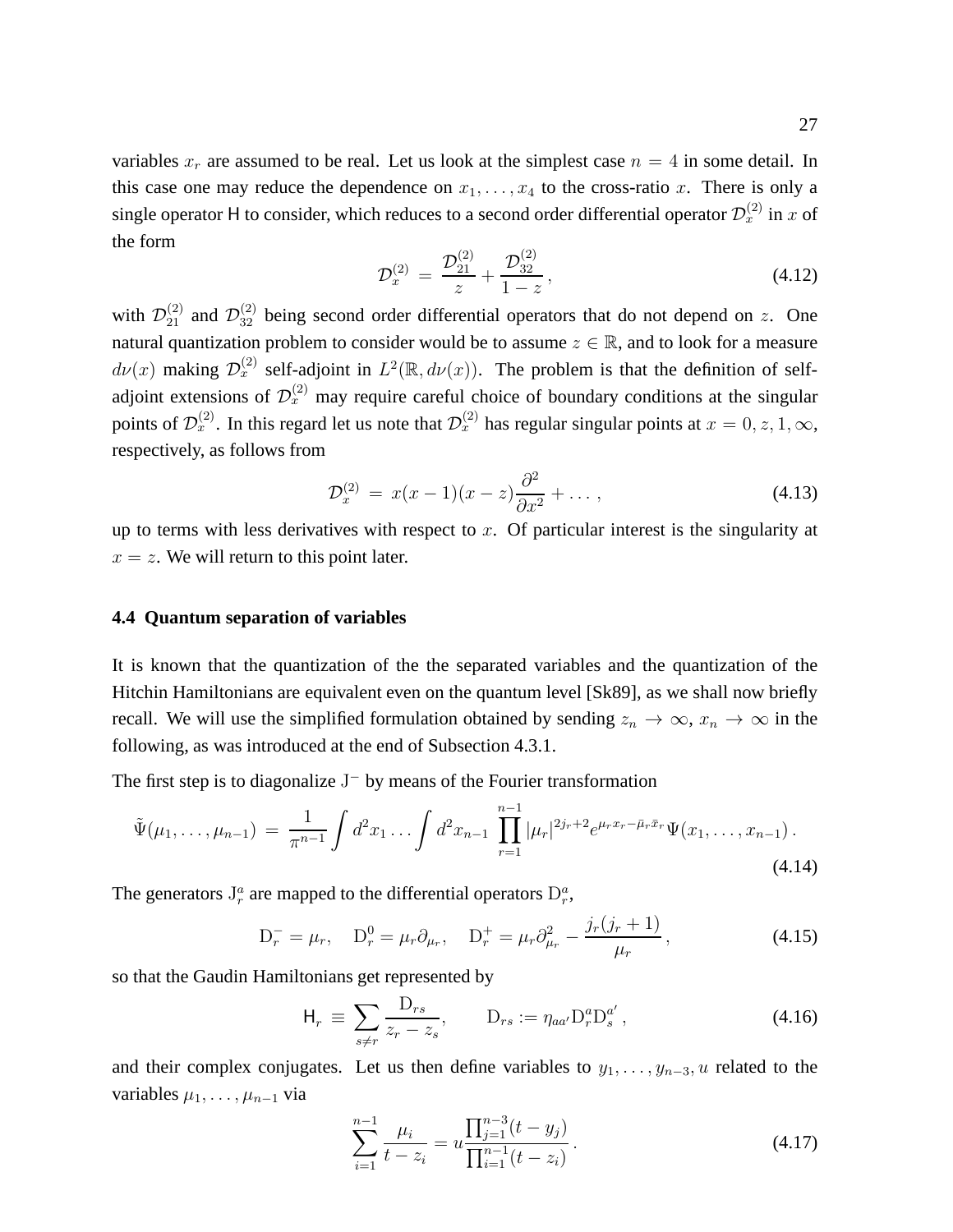Note that the constraints (4.11) imply  $\sum_{r=1}^{n-1} \mu_r = 0$ .

It was shown by Sklyanin [Sk89] that the system of eigenvalue equations  $H_r\Psi = E_r\Psi$  is transformed by the change of variables  $\mu_1, \ldots, \mu_{n-1} \to y_1, \ldots, y_{n-3}, u$  into the set of equations

$$
(\partial_{y_k}^2 + t(y_k))\chi(y_k) = 0, \qquad t(y) \equiv -\sum_{r=1}^{n-1} \left( \frac{j_r(j_r+1)}{(y_k - z_r)^2} - \frac{E_r}{y_k - z_r} \right). \tag{4.18}
$$

The dependence with respect to the variables  $y_k$  has completely separated. Solutions to the Gaudin-eigenvalue equations  $H_r\Psi = E_r\Psi$  can therefore be constructed from solutions  $\chi_k(y_k)$ of (4.18) by means of the ansatz

$$
\Psi = \prod_{k=1}^{n-3} \chi_k(y_k; q).
$$
\n(4.19)

Note, in particular that the Baxter equations (4.18) reproduce (4.1) if  $\delta_r = \mathcal{O}(\epsilon^{-2})$  so that  $t(y) = \epsilon^{-2}\vartheta(y).$ 

### **4.5 Quantization from single-valuedness**

In the case of the complex quantization as discussed above one may find strong constraints on the eigenvalues already from the condition of single-valuedness.

Sklyanin's observation allows us to write  $\Psi$  as a linear combination of solutions to the Fuchsian differential equations (4.18) which have the factorized form

$$
\Psi(y_1, \bar{y}_1, \dots, y_{n-3}, \bar{y}_{n-3}) = \prod_{a=1}^{n-3} \chi(y_a, \bar{y}_a).
$$
 (4.20)

We want to impose the condition of single-valuedness. Let us focus on the dependence of  $\Psi$ w.r.t. some  $y \in \{y_1 \ldots y_{n-3}\}\$ .  $\chi(y, \bar{y})$  can be represented as a linear combination of the linearly independent solutions to the equation  $(\partial_y^2 + t(y))\chi_i = 0$  and its complex-conjugate counterpart in the form,

$$
\chi(y,\bar{y}) \equiv \chi(y,\bar{y} \,|\, z_1 \ldots z_{n-1}) = (\bar{\chi}_1(\bar{y}),\, \bar{\chi}_2(\bar{y})) \cdot K \cdot \begin{pmatrix} \chi_1(y) \\ \chi_2(y) \end{pmatrix},\tag{4.21}
$$

where K is a  $2 \times 2$  matrix which is constrained by the condition of single-valuedness,

$$
M_r^{\dagger} \cdot K \cdot M_r = K \text{ for all } r = 1, \dots, n. \tag{4.22}
$$

This is a highly overdetermined system of equations for the matrix  $K$ , which can not be satisfied for arbitrary monodromy matrices  $M_r$ .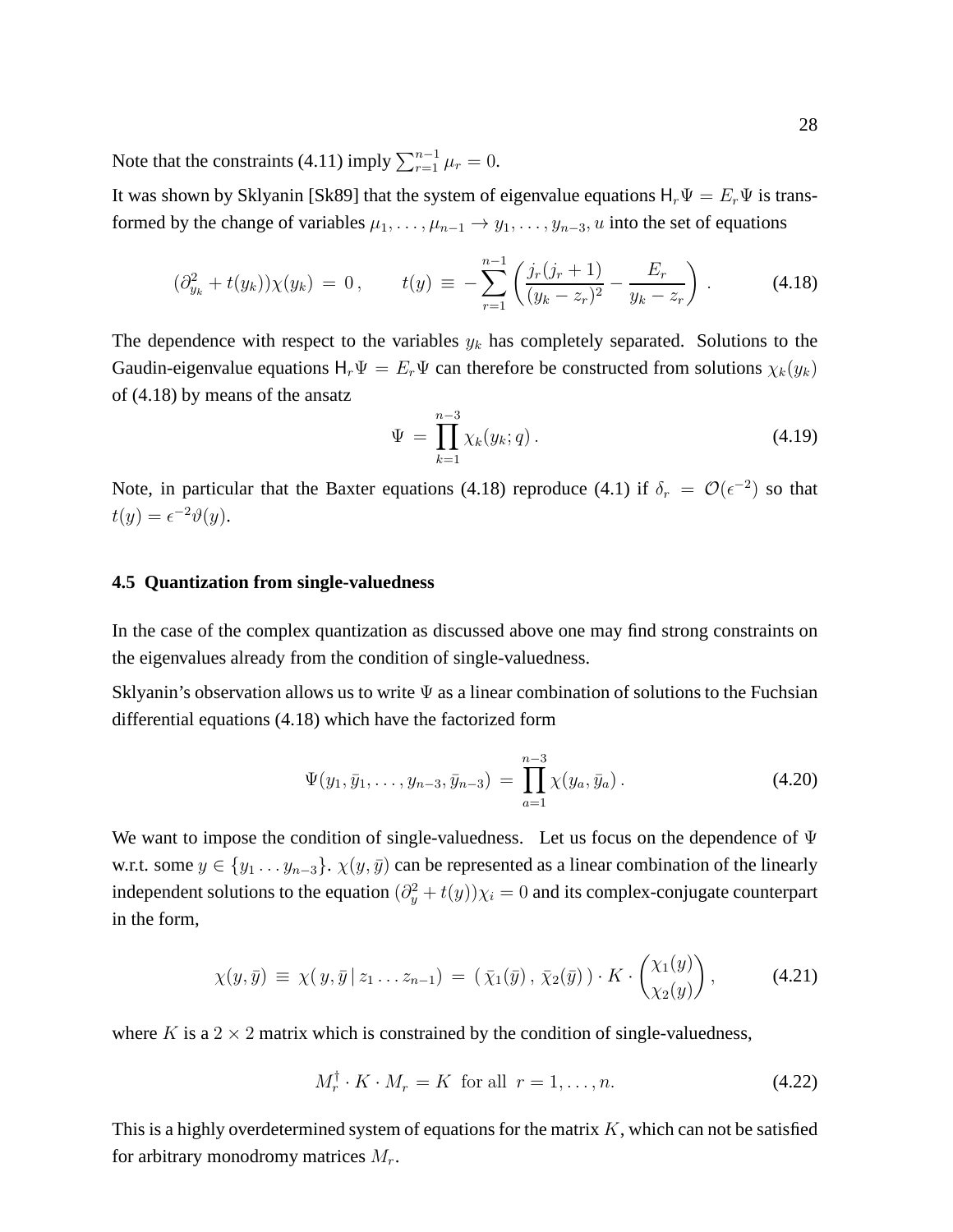We claim that it is necessary and sufficient that the representation of the fundamental group  $\pi_1(\Sigma)$  which is generated by the matrices  $M_r$  is conjugate to a discrete subgroup of  $SU(1, 1) \subset$  $SL(2,\mathbb{C})$ . We may then use  $K = diag(1,-1)$  to solve (4.22).

Indeed, given a single-valued solution  $\chi(y, \bar{y})$  of  $(\partial_y^2 + t(y))\chi = 0$  and the complex conjugate equation we may construct the metric  $e^{2\varphi}dyd\bar{y}$  where  $e^{-\varphi} = \chi$ . This metric has negative constant curvature since  $\varphi = -\log \chi$  satisfies the Liouville equation  $\partial \bar{\partial} \varphi = e^{2\varphi}$ . The uniformization theorem ensures existence and uniqueness of such a metric, which implies uniqueness of the problem to find single-valued solutions to  $(\partial_y^2 + t(y))\chi_i = 0$  and its complex-conjugate counterpart.

We conclude that there exists a distinguished "state"  $|q\rangle$  in the SL(2, C) Gaudin model corresponding to the metric of negative constant curvature on  $C_{q,n}$ .

# **5. Liouville theory**

Liouville theory is a field theory with conformal symmetry generated by the energy-momentum tensor with central charge c that will be parameterized in terms of a parameter  $b$  as

$$
c = 1 + 6Q^2, \qquad Q := b + b^{-1}.
$$
 (5.1)

It is characterized by the correlation functions of n primary fields  $e^{2\alpha_r \phi(z_r, \bar{z}_r)}$  denoted as

$$
\langle \langle e^{2\alpha_n \phi(z_n,\bar{z}_n)} \cdots e^{2\alpha_1 \phi(z_1,\bar{z}_1)} \rangle \rangle_{C_q}.
$$
 (5.2)

 $C_q$  is a family of Riemann surfaces parameterized by a collection  $q = (q_1, \ldots, q_{3q-3+n})$  of complex-analytic local coordinates for the moduli space  $\mathcal{M}_{q,n}$  of Riemann surfaces. The conformal dimension  $\Delta_r$  of the primary field  $e^{2\alpha_r \phi(z_r, \bar{z}_r)}$  is given as  $\Delta_r \equiv \Delta_{\alpha_r} := \alpha_r(Q - \alpha_r)$ . The correlation functions (5.2) can be represented in a holomorphically factorized form

$$
\langle \langle e^{2\alpha_n \phi(z_n, \bar{z}_n)} \cdots e^{2\alpha_1 \phi(z_1, \bar{z}_1)} \rangle \rangle_{C_q} = \int d\mu(p) \, |\mathcal{F}_{\alpha, C_q}^{\sigma}(p)|^2. \tag{5.3}
$$

The conformal blocks  $\mathcal{F}_{\alpha,C_q}^{\sigma}(q)$  are objects that are defined from the representation theory of the Virasoro algebra, as will be recalled in the following two subsections.

### **5.1 Virasoro conformal blocks**

### *5.1.1 Definition of the conformal blocks*

Let Vir<sub>c</sub> be the Virasoro algebra with generators  $L_n$ ,  $n \in \mathbb{Z}$ , and relations

$$
[L_n, L_m] = (n-m)L_{n+m} + \frac{c}{12}n(n^2-1)\delta_{n+m,0}, \qquad (5.4)
$$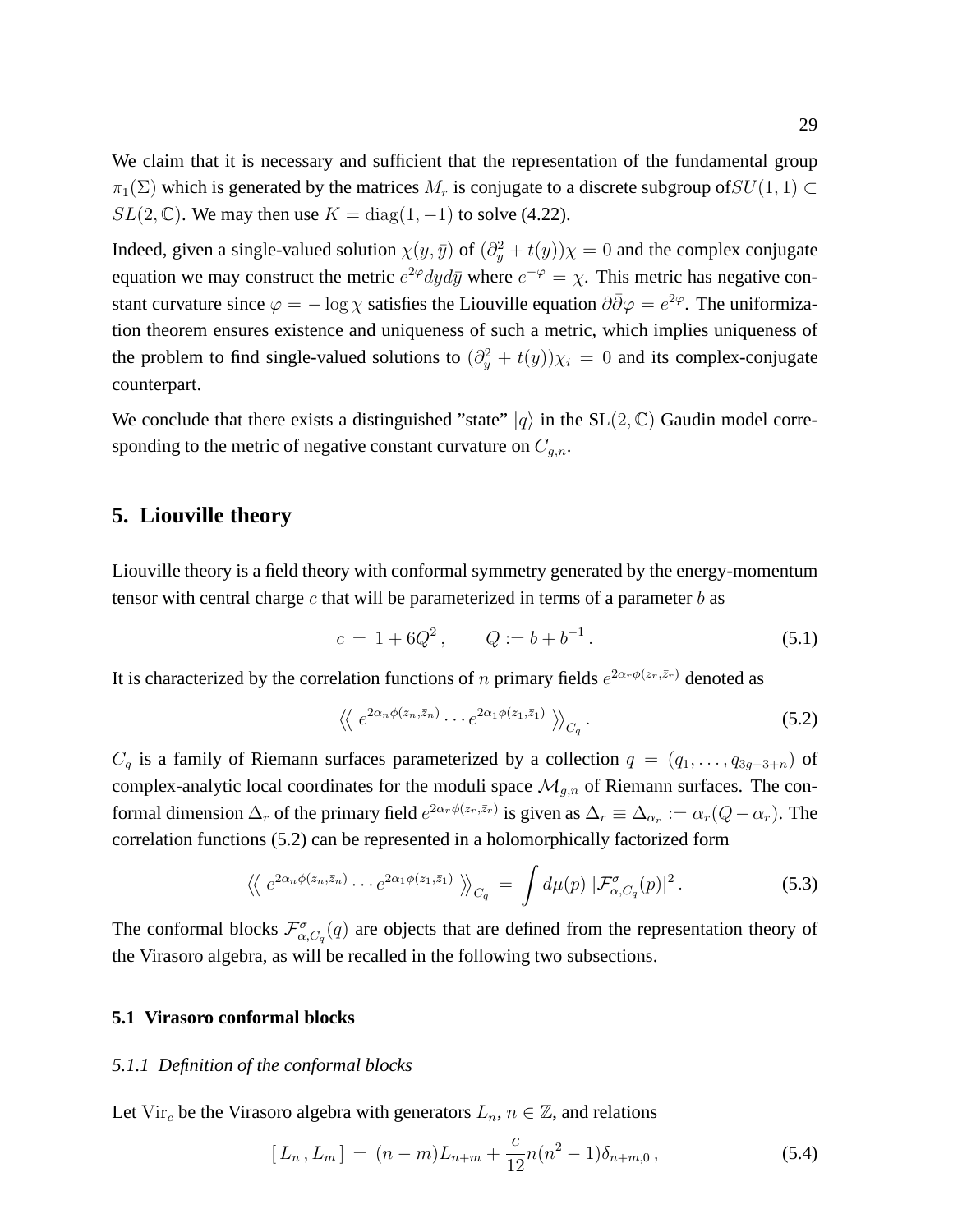For given set of highest weight representations  $\mathcal{V}_r$ ,  $r = 1, \ldots, n$  of Vir<sub>c</sub> with highest weights  $\Delta_r$ , and Riemann surface C with n marked points at positions  $z_1, \ldots, z_n$  one defines the conformal blocks as linear functionals  $\mathcal{F}_C$ :  $\mathcal{V}_{[n]} \equiv \otimes_{r=1}^n \mathcal{V}_r \to \mathbb{C}$  that satisfy the invariance property

$$
\mathcal{F}_C(T[\chi] \cdot v) = 0 \qquad \forall v \in \mathcal{R}_{[n]}, \ \forall \chi \in \mathfrak{V}_{\text{out}} \tag{5.5}
$$

where  $\mathfrak{V}_{\text{out}}$  is the Lie algebra of meromorphic differential operators on C with poles only at  $z_1, \ldots, z_n$ . The action of  $T[\chi]$  on  $\otimes_{r=1}^n \mathcal{R}_r \to \mathbb{C}$  is defined by taking the Laurent expansions of  $\chi$  at the points  $z_1, \ldots z_n$ , w.r.t. local coordinates  $t_r$  which vanish at  $z_r$ ,

$$
\chi(t_r) = \sum_{k \in \mathbb{Z}} \chi_k^{(r)} t_r^{k+1} \partial_{t_r} \in \mathbb{C}(\!(t_r)\!) \partial_{t_r}, \qquad (5.6)
$$

to which we may associate the operator

$$
T[\chi] = \sum_{r=1}^{n} \mathrm{id} \otimes \ldots \otimes L[\chi^{(r)}] \otimes \ldots \otimes \mathrm{id}, \qquad L[\chi^{(r)}] := \sum_{k \in \mathbb{Z}} L_k \chi_k^{(r)} \in \mathrm{Vir}_c. \tag{5.7}
$$

It can be shown that the central extension vanishes on the image of the Lie algebra  $\mathfrak{V}_{\text{out}}$  in  $\bigoplus_{r=1}^n$  Vir<sub>c</sub>, making the definition consistent. The defining invariance condition (5.5) has generically many solutions. We will denote the vector space of conformal blocks associated to the Riemann surface C with representations  $V_r$  associated to the marked points  $z_r$ ,  $r = 1, \ldots, n$  by  $\mathsf{CB}(\mathcal{V}_{[n]},C)$ .

Physicists may be more familiar with conformal blocks as expectation values of chiral vertex operators associated to the representations  $V_r$ . State-operator correspondence associates a chiral vertex operator  $\Phi(v_r|z_r)$  to each vector  $v_r$  in  $\mathcal{V}_r$ . The chiral vertex operators associated to highest weight vectors  $e_r$  in  $\mathcal{V}_r$  are called primary fields, all other chiral vertex operators  $\Phi(v_r|z_r)$ descendants. The functionals  $\mathcal{F}_C$  represent the expectation values of a product of chiral vertex operators as

$$
\mathcal{F}_C(v_n \otimes \cdots \otimes v_1) = \left\langle \prod_{r=1}^n \Phi(v_r|z_r) \right\rangle_{\mathbb{G}}.
$$
\n(5.8)

The subscript  $\mathbb G$  indicates the parameters for the different ways to compose the chiral vertex operators, as will be made more explicit below. The defining invariance property (5.5) is a consequence of the Virasoro Ward identities that  $\langle \prod_{r=1}^n \Phi(v_r|z_r) \rangle_{\mathbb{G}}$  is required to satisfy. We shall often use the notation on the right hand side of (5.8) as it may be more appealing to the intuition of physicists.

### *5.1.2 Propagation of vacua*

The vacuum representation  $V_0$  which corresponds to  $\Delta_r = 0$  plays a distinguished role. If  $\Phi_0(v_0|z_0)$  is the vertex operator associated to the vacuum representation, we have

$$
\Phi_0(e_0|z_0) = id, \qquad \Phi_0(L_{-2}e_0|z_0) = T(z_0), \qquad (5.9)
$$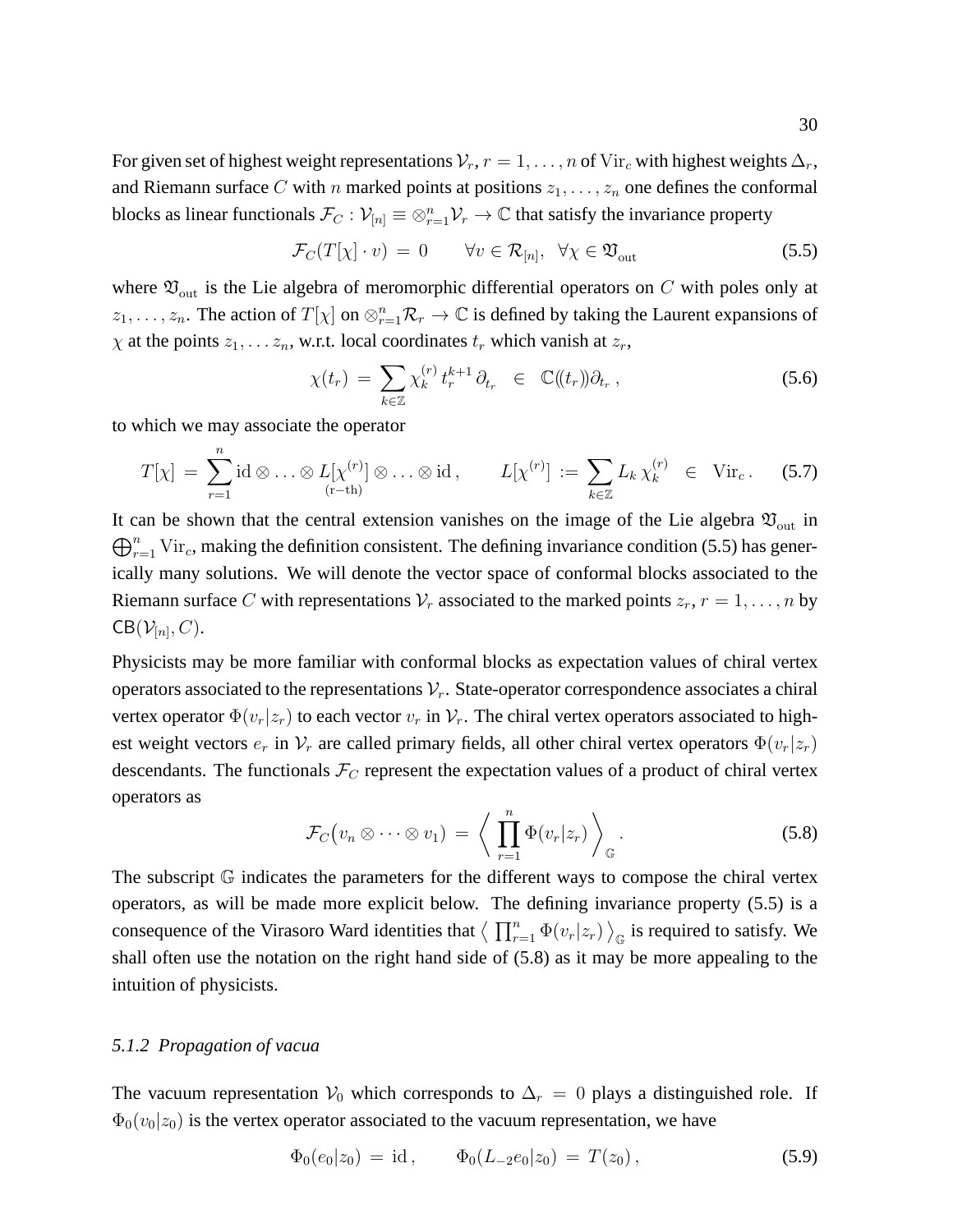where  $T(z)$  is the energy-momentum tensor. It can be shown that the spaces of conformal blocks with and without insertions of the vacuum representation are canonically isomorphic. The isomorphism between  $CB(\mathcal{V}_0 \otimes \mathcal{V}_{[n]}, C_{g,n+1})$  and  $CB(\mathcal{V}_{[n]}, C_{g,n})$  is simply given by evaluation at the vacuum vector  $e_0 \in V_0$ 

$$
\mathcal{F}'_{C_{g,n+1}}(e_0 \otimes v_n \otimes \cdots \otimes v_1) \equiv \mathcal{F}_{C_{g,n}}(v_n \otimes \cdots \otimes v_1), \qquad (5.10)
$$

as is also obvious from (5.9). This fact is often referred to as the "propagation of vacua".

# *5.1.3 Deformations of the complex structure of* X

A key point that needs to be understood about spaces of conformal blocks is the dependence on the complex structure of  $C$ . There is a canonical way to represent infinitesimal variations of the complex structure on the spaces of conformal blocks. By combining the definition of conformal blocks with the so-called "Virasoro uniformization" of the moduli space  $\mathcal{M}_{q,n}$  of complex structures on  $C = C_{g,n}$  one may construct a representation of infinitesimal motions on  $\mathcal{M}_{q,n}$  on the space of conformal blocks.

The "Virasoro uniformization" of the moduli space  $\mathcal{M}_{q,n}$  may be formulated as the statement that the tangent space  $T\mathcal{M}_{g,n}$  to  $\mathcal{M}_{g,n}$  at C can be identified with the double quotient

$$
T\mathcal{M}_{g,n} = \Gamma\big(C \setminus \{x_1,\ldots,x_n\},\Theta_C\big) \setminus \bigoplus_{k=1}^n \mathbb{C}(\mathcal{U}_k)\partial_k \bigg/\bigoplus_{k=1}^n \mathbb{C}[[t_k]]\partial_k, \qquad (5.11)
$$

where  $\Gamma(C \setminus \{x_1, \ldots, x_n\}, \Theta_C)$  is the set of vector fields that are holomorphic on  $C \setminus$  ${x_1, \ldots, x_n}$ , while  $\mathbb{C}(\mathfrak{t}_k)$  and  $\mathbb{C}[\mathfrak{t}_k]$  are formal Laurent and Taylor series respectively.

Let us then consider  $\mathcal{F}_C(T[\eta] \cdot v)$  with  $T[\eta]$  being defined in (5.7) in the case that  $\eta$  is an arbitrary element of  $\bigoplus_{k=1}^n \mathbb{C}(\!(t_k)\!)\partial_k$  and  $L_rv_k = 0$  for all  $r > 0$  and  $k = 1, \ldots, n$ . The defining invariance property (5.5) together with  $L_r v_k = 0$  allow us to define

$$
\delta_{\vartheta} \mathcal{F}_C(v) = \mathcal{F}_C(T[\eta_{\vartheta}] \cdot v), \qquad (5.12)
$$

where  $\delta_{\vartheta}$  is the derivative corresponding to a tangent vector  $\vartheta \in T\mathcal{M}_{g,n}$  and  $\eta_{\vartheta}$  is any element of  $\bigoplus_{k=1}^n \mathbb{C}(\!(t_k)\!)\partial_k$  which represents  $\vartheta$  via (5.11). Generalizing these observations one is led to the conclusion that derivatives w.r.t. to the moduli parameters of  $\mathcal{M}_{q,n}$  are (projectively) represented on the space of conformal blocks, the central extension coming from the central extension of the Virasoro algebra (5.4).

In the case of  $g = 0$ , and  $v_r$  being equal to the highest weight vector  $e_r$  of  $V_r$  for  $r = 1, \ldots, n$ , formula (5.12) is closely related to the familiar formula

$$
\langle T(x) \Phi_n(z_n) \dots \Phi_1(z_1) \rangle = \sum_{i=1}^n \left( \frac{\Delta_{\alpha_i}}{(x-z_i)^2} + \frac{1}{x-z_i} \frac{\partial}{\partial z_i} \right) \langle \Phi_n(z_n) \dots \Phi_1(z_1) \rangle, \quad (5.13)
$$

where we have abbreviated the primary fields  $\Phi(e_r|z_r)$  as  $\Phi_r(z_r)$ .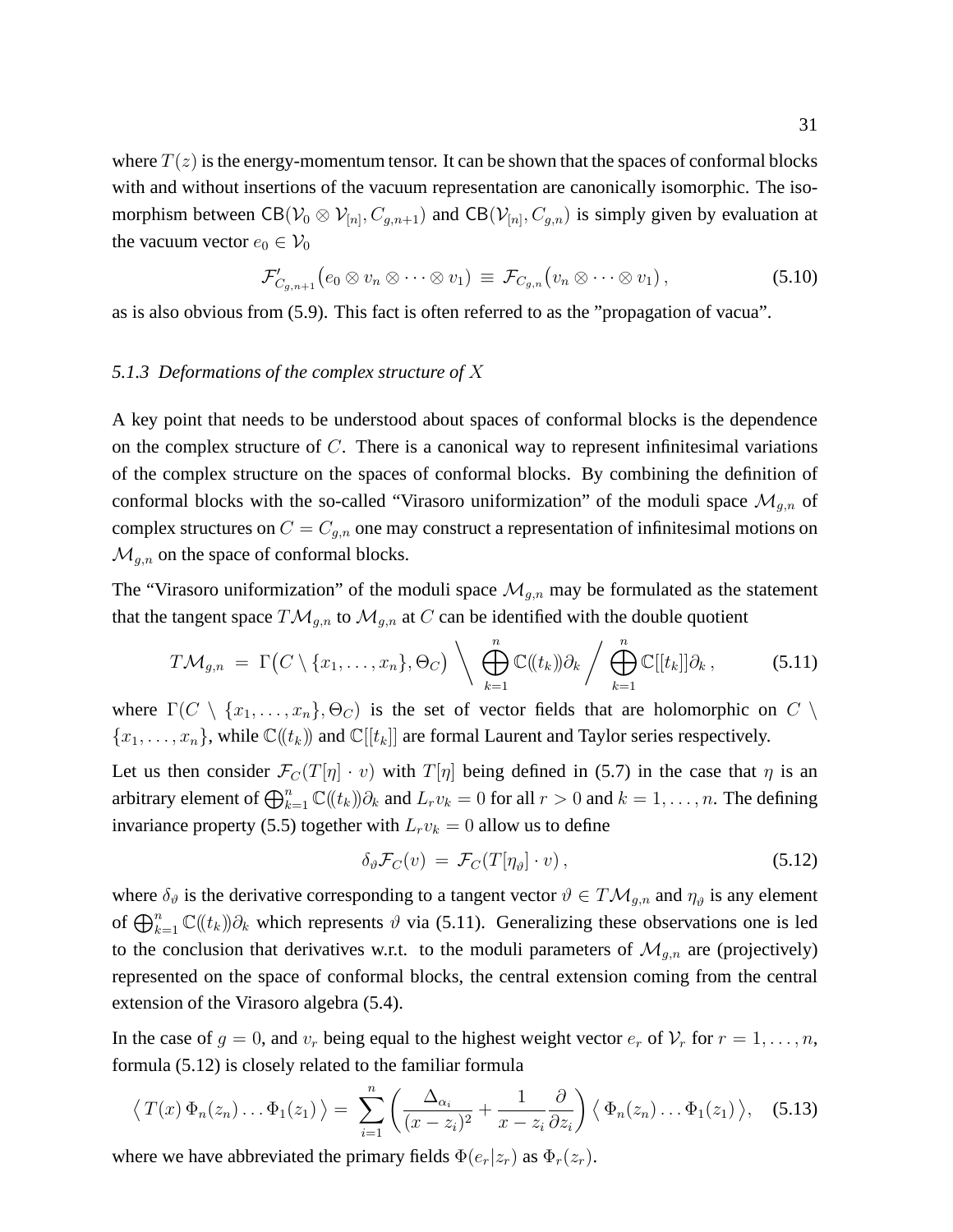### *5.1.4 Conformal blocks vs.* D*-modules*

It may be worth noting the two possible ways to read (5.12). Having defined the action of the Virasoro algebra on  $\mathcal{V}_{[n]}$ , (5.12) tells us how the ring of holomorphic differential operators on  $\mathcal{M}_{g,n}$  acts on the spaces of the conformal blocks. This makes the spaces of conformal blocks a (twisted) D-module over  $\mathcal{M}_{q,n}$ .

On the other hand, given *any* holomorphic function F defined in an open subset  $U \subset M_{q,n}$  one may use (5.12) recursively in order to construct the values of  $\mathcal{F}(v)$  on arbitrary vectors  $v \in \mathcal{V}_{[n]}$ . The Virasoro uniformization (5.11) of  $T\mathcal{M}_{g,n}$  describes the local structure of  $\mathcal{M}_{g,n}$  in terms of the Lie algebra  $\mathbb{C}(\!(t)\!) \partial_t$  of infinitesimal diffeomophisms of the circle, and (5.12) can be read as a description of the space of local holomorphic sections of a projective line-bundle over  $\mathcal{M}_{g,n}$ in terms of the representation theory of the central extension of  $\mathbb{C}(\langle t_k \rangle) \partial_k$ .

### **5.2 Gluing construction of conformal blocks**

### *5.2.1 Gluing two boundary components*

Let  $C$  be a (possibly disconnected) Riemann surface with marked points and choices of coordinates around the marked points. We can construct a new Riemann surface  $C'$  by picking two marked points  $z_0$  and  $z'_0$  with non-intersecting annuli A and A' embedded in coordinate neighborhoods around the two points, choosing a bi-holomorphic mapping  $I : A \rightarrow A'$ , and by identifying the points that are mapped to each other under  $I$ , see e.g. [T09] for more details.

Let us in particular consider a Riemann surface  $C_{21}$  that was obtained by gluing two surfaces  $C_2$ and  $C_1$  with  $n_2+1$  and  $n_1+1$  boundary components, respectively. Given an integer n, let sets  $I_1$ and  $I_2$  be such that  $I_1 \cup I_2 = \{1, \ldots, n\}$ . Let us consider conformal blocks  $\mathcal{F}_{C_i} \in \text{CB}(\mathcal{V}_i^{[n_i]}$  $i^{[n_i]},C_i)$ where  $\mathcal{V}_2^{[n_2]} = (\otimes_{r \in I_2} \mathcal{V}_r) \otimes \mathcal{V}_0$  and  $\mathcal{V}_1^{[n_1]} = \mathcal{V}_0 \otimes (\otimes_{r \in I_1} \mathcal{V}_r)$  with the same representation  $\mathcal{V}_0$ assigned to  $z_{0,1}$  and  $z_{0,2}$ , respectively. Let  $\langle ., .\rangle_{v_0}$  be the invariant bilinear form on  $V_0$ . For given  $v_2 \in \otimes_{r \in I_2} \mathcal{V}_r$  let  $W_{v_2}$  be the linear form on  $\mathcal{V}_0$  defined by

$$
W_{v_2}(w) := \mathcal{F}_{C_2}(v_2 \otimes w), \qquad \forall w \in \mathcal{V}_0,
$$
\n
$$
(5.14)
$$

and let  $C_1(q)$  be the family of linear operators  $\mathcal{V}_1^{[n_1]} \to \mathcal{V}_0$  defined as

$$
\mathsf{C}_1(q) \cdot v_1 := \sum_{e \in B(\mathcal{V}_0)} q^{L_0} e \mathcal{F}_{C_1}(\check{e} \otimes v_1), \tag{5.15}
$$

where we have used the notation  $B(V_0)$  for a basis of the representation  $V_0$  and  $\check{e}$  for the dual of an element e of  $B(V_0)$  defined by  $\langle e, e' \rangle_{V_0} = \delta_{e,e'}$ . We may then consider the expression

$$
\mathcal{F}_{C_{21}}(v_2 \otimes v_1) := W_{v_2}(\mathsf{C}_1(q) \cdot v_1).
$$
\n(5.16)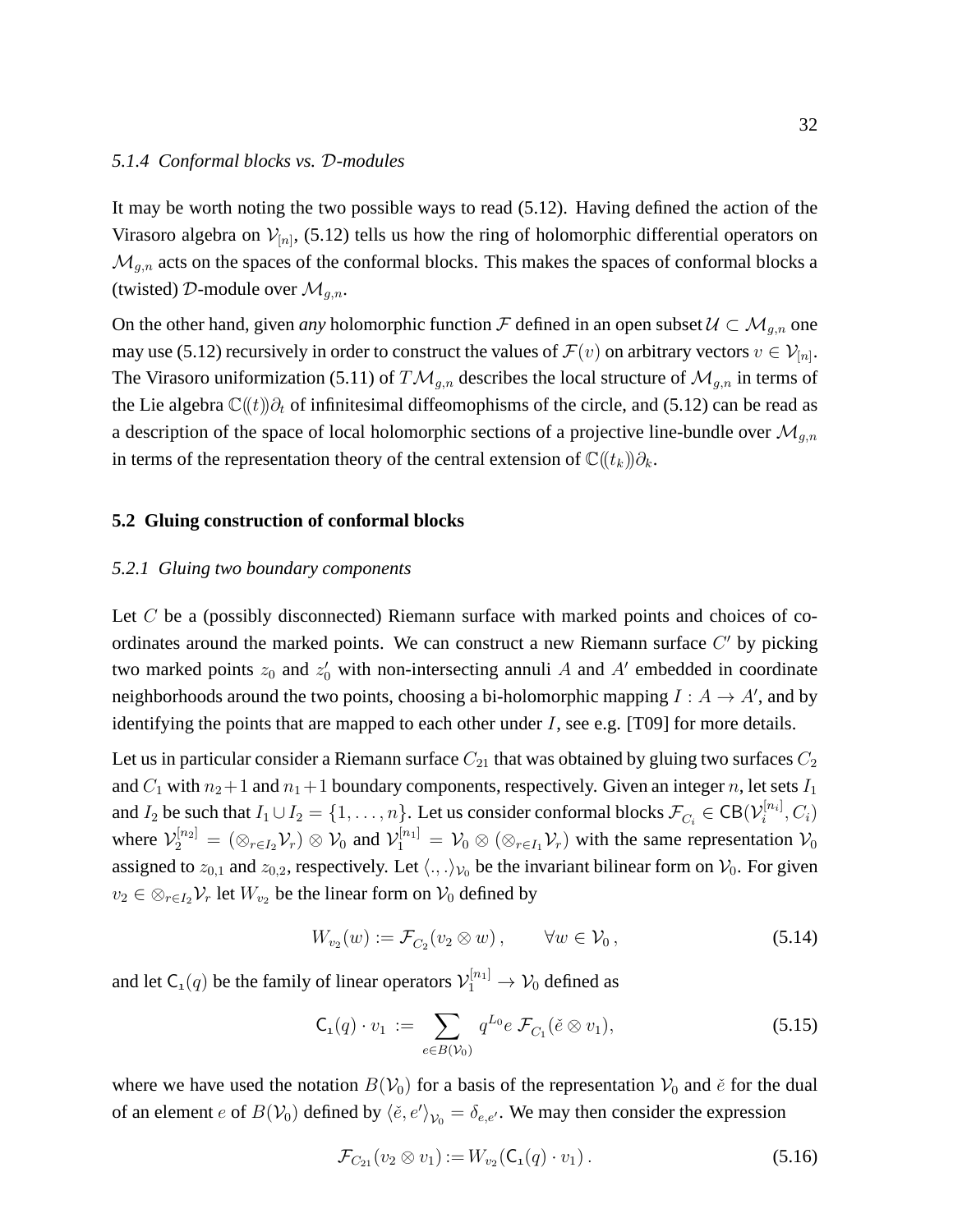We have thereby defined a new conformal block associated to the glued surface  $C_{21}$ , see [T09] for more discussion. The insertion of the operator  $q^{L_0}$  plays the role of a regularization. It is not a priori clear that the linear form  $W_{v_2}$  is defined on infinite linear combinations such as  $C_1(q) \cdot v_1$ . Assuming  $|q| < 1$ , the factor  $q^{L_0}$  will produce an suppression of the contributions with large  $L_0$ -eigenvalue, which renders the infinite series produced by the definitions (5.16) and (5.15) convergent.

# *5.2.2 Gluing from pairs of pants*

One can produce any Riemann surface  $C$  by gluing pairs of pants. The different ways to obtain  $C$  in this way are labeled by cut systems  $C$ , a collection of mutually non-intersecting simple closed curves on C. Using the gluing construction recursively leads to the definition of a family of conformal blocks denoted

$$
\mathcal{F}^{\sigma}_{\beta,C_q}(p) \equiv \left\langle e^{2\alpha_n \phi(z_r)} \dots e^{2\alpha_1(z_1)} \right\rangle_{C_q,\mathbb{G}}
$$
\n(5.17)

depending on the following set of data:

- $\sigma$  is a marking: A pants decomposition defined by a cut system  $C_{\sigma}$  together with threevalent graphs on the pairs of pants glued together to form a connected graph  $\Gamma_{\sigma}$  on C.
- q is an assignments  $q : \gamma \mapsto q_\gamma \in \mathbb{U}$ , defined for all curves  $\gamma \in \mathcal{C}_{\sigma}$ .  $q_\gamma$  are the gluing parameters  $q_{\gamma}$  entering the gluing construction from three-punctured spheres. They parameterize the complex structure of the family  $C_q$  of Riemann surfaces obtained in the gluing construction.
- p is an assignment  $p : \gamma \mapsto p_{\gamma} \in \mathbb{R}$ , defined for all curves  $\gamma \in \mathcal{C}_{\sigma}$ . The parameters  $p_{\gamma}$ determine the Virasoro representations  $\mathcal{V}_{\Delta_{\gamma}}$  to be used in the gluing construction of the conformal blocks from pairs of pants via

$$
\Delta_{\gamma} = \frac{Q^2}{4} + \frac{p_{\gamma}^2}{\hbar^2}.
$$
\n(5.18)

 $\bullet \ \beta = (\beta_1, \ldots, \beta_n)$  is taken to parameterize the external representations  $\mathcal{V}_1, \ldots, \mathcal{V}_n$  via

$$
\alpha_r = \frac{\beta_r}{\hbar}.\tag{5.19}
$$

The pair of data  $(\sigma, p)$  is condensed into the "gluing data"  $\mathbb{G}$  in (5.17). While cut systems can be used to label boundary components in  $\partial M_{g,n}$ , one may parameterize boundary components  $\partial_{\sigma} \mathcal{T}_{g,n}$  of the Teichmüller space  $\mathcal{T}_{g,n}$  with the help of markings  $\sigma$ . Using the markings allows one to properly take care of the multi-valuedness of the conformal blocks on  $\mathcal{M}_{g,n}$  [T09].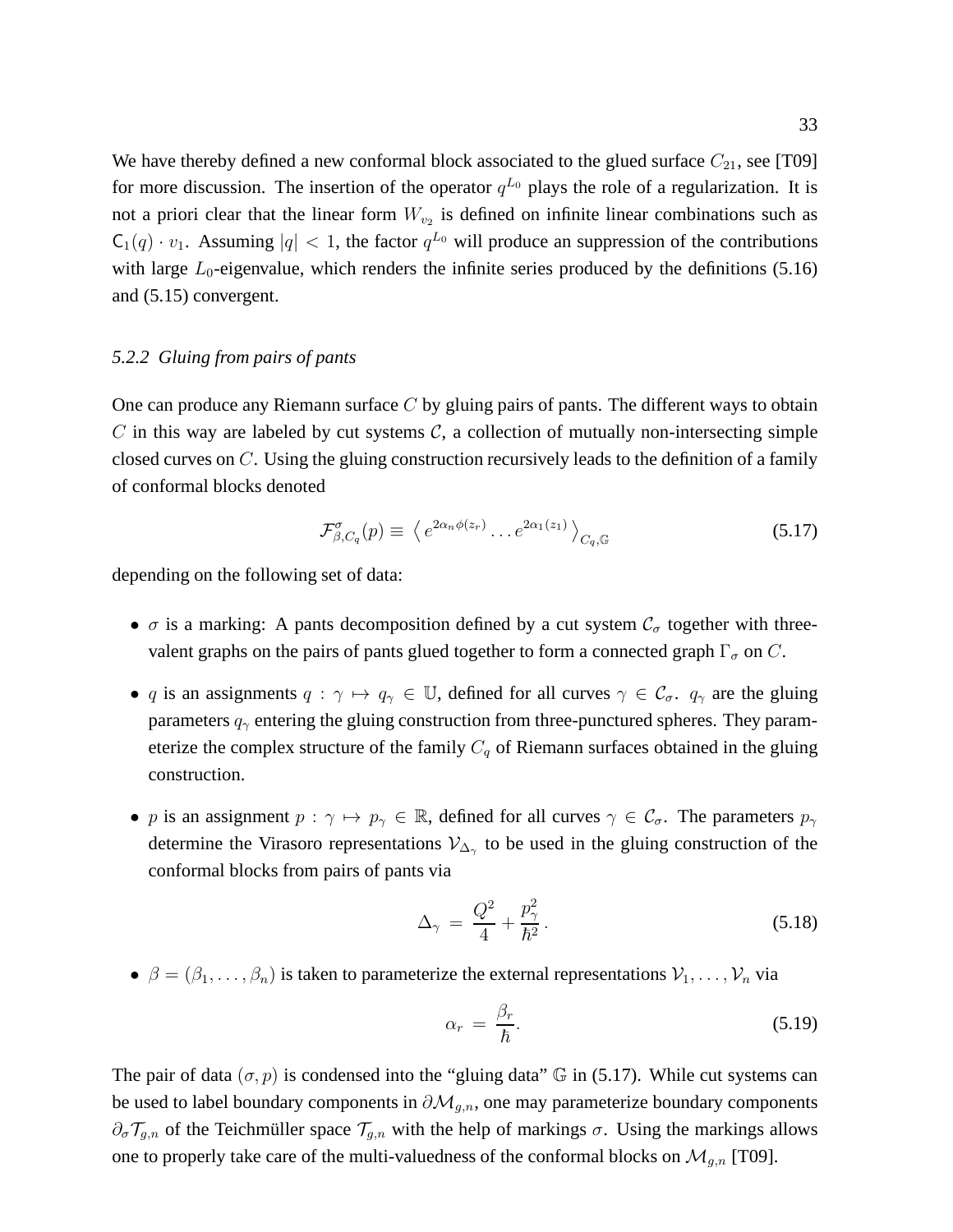The conformal blocks  $\mathcal{F}^{\sigma}_{\beta,C_q}(p)$  are entire analytic with respect to the variables  $\beta_r$ , meromorphic in the variables  $p_{\gamma}, \gamma \in C_{\sigma}$  with poles at the zeros of the Kac determinant, and the dependence on the gluing parameters q can be analytically continued over  $\mathcal{T}_{g,n}$  [T01, T09]. When the dependence on  $\beta$  is not important we will abbreviate  $\mathcal{F}_q^{\sigma}(p) := \mathcal{F}_{\beta, C_q}^{\sigma}(p)$ .

### *5.2.3 Change of pants decomposition*

It turns out that the conformal blocks  $\mathcal{F}_{q_1}^{\sigma_1}(p)$  constructed by the gluing construction in a neighborhood of the asymptotic region of  $\mathcal{T}(C)$  that is determined by  $\sigma_1$  have an analytic continuation  $(A_{\sigma_1}^{\sigma_2} \mathcal{F})_{q_2}^{\sigma_1}(p)$  to the asymptotic region of  $\mathcal{T}(C)$  determined by a second marking  $\sigma_2$ . A fact  $[T01, T03a, T09]$ <sup>3</sup> of foundational importance for the subject is that the analytically continued conformal blocks  $(A_{\sigma_1}^{\sigma_2} \mathcal{F})_{q_2}^{\sigma_1}(p)$  can be represented as a linear combination of the conformal blocks  $\mathcal{F}_{q_2}^{\sigma_2}(p)$  which takes the form

$$
(\mathsf{A}_{\sigma_1}^{\sigma_2} \mathcal{F})_{q_2}^{\sigma_1}(p) = \int d\mu(p') \ V_{\sigma_2 \sigma_1}(p|p') \mathcal{F}_{q_2}^{\sigma_2}(p'). \tag{5.20}
$$

The changes from one pants decomposition to another generate the modular groupoid ([MS], see also [T09] for nonrational cases). Having a representation of the modular groupoid via (5.20) makes the space of conformal blocks a representation of the mapping class group via

$$
\left(A_{\sigma}^{m,\sigma}\mathcal{F}\right)_{q}^{\sigma}(p) = \int d\mu(p') \ V_{m,\sigma,\sigma}(p,p') \mathcal{F}_{q}^{\sigma}(p'), \qquad (5.21)
$$

where  $m.\sigma$  is the image of the marking  $\sigma$  under  $m \in \text{MCG}(C)$ .

To each marking  $\sigma$  one may associate a Hilbert space  $\mathcal{H}_{\sigma} \simeq L^2((\mathbb{R}^+)^{3g-3+n}, d\mu)$  of complex valued functions  $\psi_{\sigma}(p)$  on the space of assignments  $p : \gamma \mapsto p_{\gamma} \in \mathbb{R}$ ,  $\gamma \in \mathcal{C}_{\sigma}$  that are squareintegrable w.r.t.  $\mu$ . The scalar product is defined by means of the same measure  $\mu$  that appears in the holomorphic factorization of the full correlation functions (5.3),

$$
\|\psi\|^2 = \int d\mu(p) |\psi_{\sigma}(p)|^2.
$$
 (5.22)

The integral operators defined in (5.20) and (5.21) are unitary w.r.t. this scalar product, which is equivalent to crossing symmetry and modular invariance of the physical correlation functions constructed from the conformal blocks as in (5.3) [T01, T09].

 $3A$  full proof of the statements made here does not appear in the literature yet. It can, however, be assembled from building blocks that are published. By using the groupoid of changes of the markings it is sufficient to verify the claim for the cases  $q = 0, n = 4$  and  $q = 1, n = 1$ , respectively. For  $q = 0, n = 4$  this was done in [T01], see also [T03b]. The case of  $q = 1, n = 1$  was recently reduced to the case  $q = 0, n = 4$  in [HJS].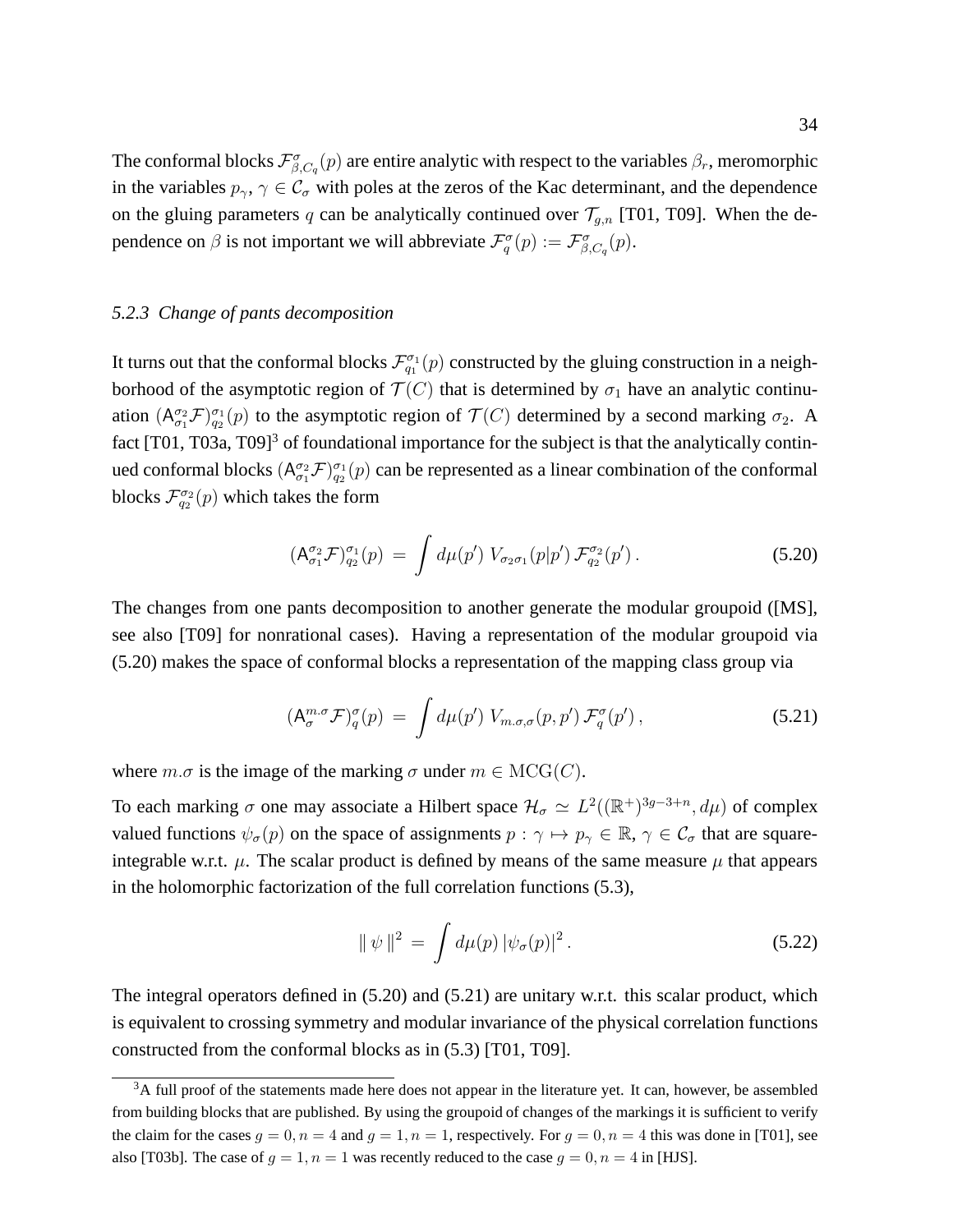#### **5.3 Degenerate fields as probes**

### *5.3.1 Insertion of degenerate fields*

An interesting way to probe the conformal blocks [AGGTV, DGOT] is to consider insertions of degenerate fields like

$$
\langle \mathcal{O}_{n,l} \rangle_{\hat{\mathbb{G}}} \equiv \langle e^{2\alpha_n \phi(z_n)} \cdots e^{2\alpha_1 \phi(z_1)} e^{-\frac{1}{b}\phi(y_l)} \cdots e^{-\frac{1}{b}\phi(y_1)} \rangle_{\hat{\mathbb{G}}} \tag{5.23}
$$

The conformal blocks satisfy the null vector decoupling equations

$$
\mathcal{D}_{y_k}^{\text{BPZ}} \cdot \langle \mathcal{O}_{n,l} \rangle = 0, \qquad \forall \ k = 1, \dots, l,
$$
\n(5.24)

with differential operators  $\mathcal{D}_{y_k}^{\text{BPZ}}$  being for  $g = 0$  given as

$$
\mathcal{D}_{y_k}^{\rm BPZ} = b^2 \frac{\partial^2}{\partial y_k^2} + \sum_{r=1}^n \left( \frac{\Delta_r}{(y_k - z_r)^2} + \frac{1}{y_k - z_r} \frac{\partial}{\partial z_r} \right) - \sum_{\substack{k'=1\\k' \neq k}}^l \left( \frac{3b^{-2} + 2}{4(y_k - y_{k'})^2} - \frac{1}{y_k - y_{k'}} \frac{\partial}{\partial y_{k'}} \right).
$$

Let us abbreviate the notation for the space of conformal blocks on  $C_{g,n}$  to  $CB(C_{g,n})$  and let CB'( $C_{g,n+l}$ ) be the space of conformal blocks on  $C_{g,n+l}$  with l vertex operators  $e^{-\frac{1}{b}\phi}$  assigned to the extra punctures  $y_1, \ldots, y_l$ , respectively. It follows from (5.24) that the three point conformal blocks  $\langle e^{-\frac{1}{b}\phi(z_3)}e^{2\alpha_2\phi(z_2)}e^{2\alpha_1\phi(z_1)}\rangle$  can only be nonzero if  $\Delta_{\alpha_2} = \Delta_{\alpha_1\mp1/2b}$ , which is symbolically expressed in the fusion rules

$$
\left[e^{-\frac{1}{b}\phi}\right]\left[e^{2\alpha\phi}\right] \sim \left[e^{(2\alpha-1/b)\phi}\right] + \left[e^{(2\alpha+1/b)\phi}\right].\tag{5.25}
$$

This implies that CB'( $C_{g,n+l}$ ) is isomorphic to CB( $C_{g,n}$ )  $\otimes$  (C<sup>2</sup>)<sup> $\otimes l$ </sup> as a vector space.

### *5.3.2 Quantum loop operators*

The key observation to be made is that for  $l = 2$  there is a canonical embedding

$$
u_{g,n} : \mathsf{CB}(C_{g,n}) \hookrightarrow \mathsf{CB}'(C_{g,n+2}),\tag{5.26}
$$

coming from the fact that the fusion of the two degenerate fields  $V_{-1/2b}$  contains the vacuum representation, and that insertions of the vacuum representation do no alter the space of conformal blocks (propagation of vacua). It follows from the existence of the embedding (5.26) that the mapping class group action on CB<sup>'</sup>( $C_{g,n+2}$ ) can be projected onto CB( $C_{g,n}$ ). The mapping class group  $MCG(C_{q,n+2})$  contains in particular the monodromies generated by moving the insertion point of one of the vertex operators  $e^{-\frac{1}{b}\phi}$  along a closed curve  $\gamma$  on  $C_{g,n}$ . The projection of the action of these elements on CB<sup>'</sup>( $C_{g,n+2}$ ) down to CB( $C_{g,n}$ ) defines operators on CB( $C_{g,n}$ ). Let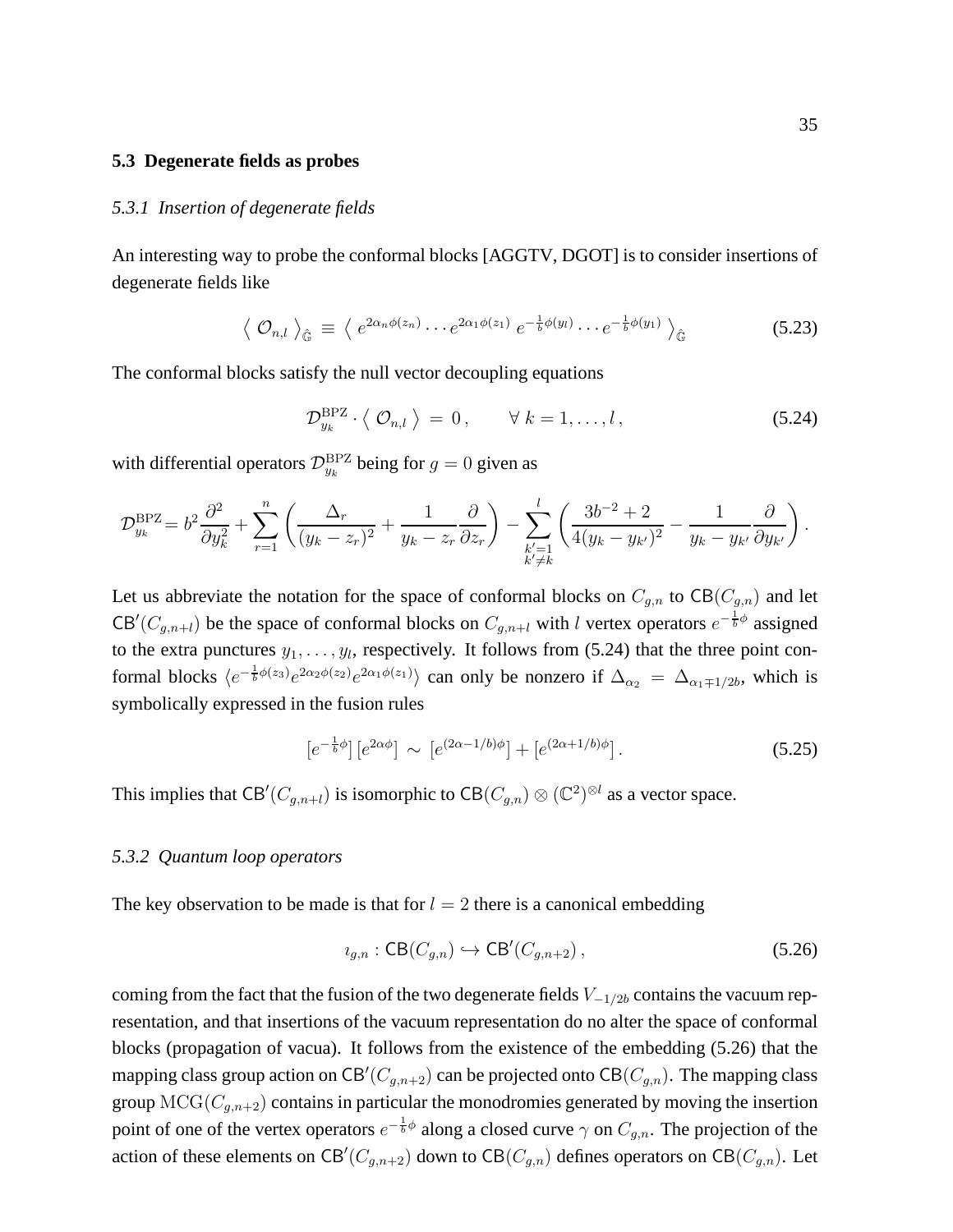us denote the operator associated to a generator  $\gamma$  of the fundamental group  $\pi_1(C_{q,n})$  by  $\mathsf{L}_{\gamma}$ . We will call  $L_{\gamma}$  a quantum loop operator.

The conformal blocks  $\mathcal{F}_q^{\sigma}(p)$  defined above generate a basis for  $CB(C_{g,n})$ . This basis is such the operators  $L_{\gamma}$  associated to the curves  $\gamma \in C_{\sigma}$  in the cut system corresponding to  $\sigma$  are represented diagonally,

$$
\mathsf{L}_{\gamma} \cdot \mathcal{F}_{q}^{\sigma}(p) = 2 \cosh(2\pi p_{\gamma}/\epsilon_{1}) \mathcal{F}_{q}^{\sigma}(p). \tag{5.27}
$$

This means that the operators  $L_{\gamma}$  can be used to "measure" the intermediate representation that has been used in the construction of conformal blocks by summing over complete sets of vectors from given representations. The parametrization in terms of the data  $\sigma$  and p is therefore equivalent to a parametrization in terms of the eigenvalues of the quantum loop operators  $L_{\gamma}$ ,  $\gamma \in \mathcal{C}_{\sigma}.$ 

### **5.4 Parameterizing conformal blocks with degenerate fields**

In order to get a parametrization for the space of solutions to (5.24), we shall consider representations for the Riemann surface  $C_{g,n+l}$  which are obtained as follows. Let us call a marked point special if it will be the insertion point of a degenerate field, non-special otherwise. We may the consider representations for  $C_{q,n+l}$  obtained by gluing surfaces  $T_{\nu}$ ,  $\nu = 1, \dots, 2g - 2 + n$ , of genus zero with  $l_{\nu}$  special marked points and exactly three non-special ones. For each surface  $T_{\nu}$  we may then pick a pants decomposition which is such that each pair of pants contains at most one special marked point. We may therefore view the markings  $\hat{\sigma}$  on  $C_{g,n+l}$  that have pants decomposition of this type as certain refinements of a marking  $\sigma$  on the surface  $C_{g,n}$  obtained from  $C_{g,n+l}$  by "forgetting" the insertion points of the degenerate fields. We will in the following restrict attention to markings of this type.

Conformal blocks can then be defined by the gluing construction. This defines solutions to (5.24) denoted as

$$
\mathcal{F}_{q,y}^{\hat{\sigma}}(p,\delta) := \left\langle e^{2\alpha_n \phi(z_n)} \cdots e^{2\alpha_1 \phi(z_1)} e^{-\frac{1}{b}\phi(y_l)} \cdots e^{-\frac{1}{b}\phi(y_1)} \right\rangle_{C_{q,y},\hat{\mathbb{G}}}.
$$
\n(5.28)

These conformal blocks are parameterized by the data  $p$  and  $q$  associated to the underlying marking  $\sigma$  on  $C_{g,n}$  in the same way as explained in Subsection 5.2.2, together with the following additional data

•  $\delta$  is a map which assigns a sign  $\delta_k$  to each of the special marked points  $y_k$ , which determines the change of representation label according to the fusion rules (5.25). Noting that  $p$ determines the choice of representations associated to the non-special marked points of  $T_{\nu}$ it is easy to see that this allows one to determine all representations involved in the gluing construction unambigously.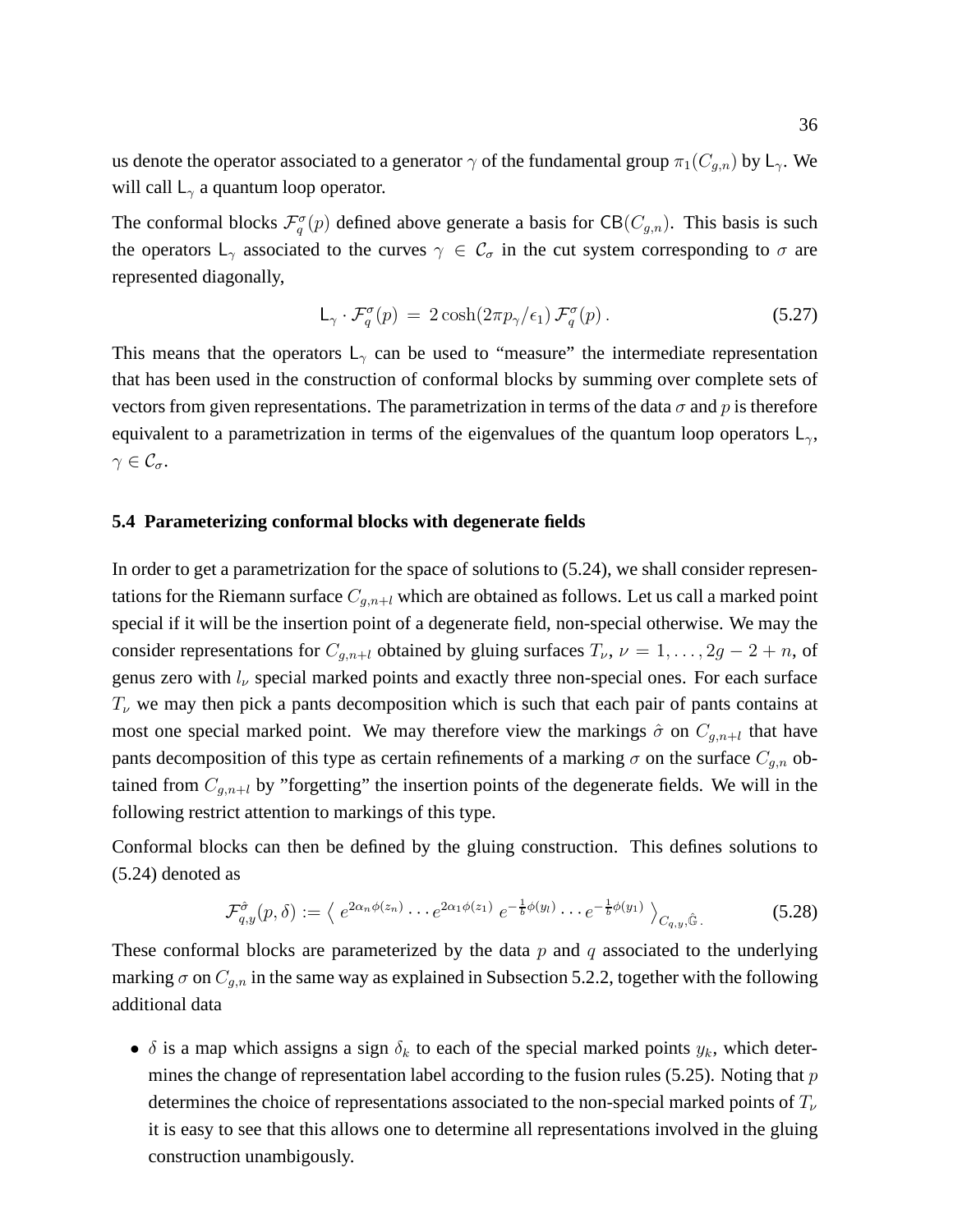• y is the collection of gluing parameters involved in the gluing construction of  $T_{\nu}$  from three-punctured spheres.

In the notation on the left hand side of (5.28) we have displayed the gluing data  $\hat{G} = (\hat{\sigma}, p, \delta)$ more explicitly.

The conformal blocks (5.28) form a *complete* set of solutions to the equations (5.24) in the sense that the solutions associated to a given marking  $\hat{\sigma}_1$  can be analytically continued to the boundary component  $\partial_{\hat{\sigma}_2} \mathcal{T}_{g,n+l}$  of the Teichmüller space  $\mathcal{T}_{g,n+l}$  which is associated to any other marking  $\hat{\sigma}_2$ , and that the analytically continued solutions associated to  $\hat{\sigma}_1$  can be represented as a linear combination of the solutions representable as power series in gluing parameters in a neighborhood of  $\partial_{\hat{\sigma}_2} \mathcal{T}_{g,n+l}$ .

## **5.5 Quantum Hitchin system from the semiclassical limit of Liouville theory**

### *5.5.1 Eigenfunctions of Hitchin's Hamiltonians from classical conformal blocks*

Let us now consider the limit  $\epsilon_2 \rightarrow 0$  of the conformal blocks (5.23), keeping  $\epsilon_1$  finite in the case  $g = 0$ . This means that  $\hbar \to 0$  while  $b \to \infty$ . The sum over k' in the expression for  $\mathcal{D}_y^{\text{BPZ}}$ becomes subleading in this limit. To leading order we can factorize the solutions  $\langle \mathcal{O}_{n,l} \rangle_{\hat{\mathbb{G}}}$  to (5.24) in the form

$$
\langle \mathcal{O}_{n,l} \rangle_{\hat{\mathbb{G}}} = \exp(-b^2 \mathcal{W}(q)) \prod_{k=1}^l \chi_k(y_k; q), \qquad (5.29)
$$

where  $\chi_k(y) \equiv \chi_k(y; q)$  are solutions to the equation

$$
(\partial_y^2 + t(y))\chi_k(y) = 0, \qquad t(y) = \sum_{r=1}^n \left(\frac{\delta_r}{(y - z_r)^2} + \frac{H_r}{y - z_r}\right), \tag{5.30}
$$

with  $\delta_r = \lim_{b \to \infty} b^{-2} \Delta_r$ , and

$$
H_r = -\frac{\partial}{\partial z_r} \mathcal{W}(q) \,. \tag{5.31}
$$

In (5.29) and (5.31), we are using the notation q for the collection of variables  $(z_1, \ldots, z_n)$  which determine the complex structure of the underlying Riemann surface  $C_{0,n} = \mathbb{P}^1 \setminus \{z_1, \ldots, z_n\}$ .

On the right hand side of (5.29) we may for  $l = n - 3$  and  $z_n \to \infty$  recognize an eigenfunction of the Gaudin Hamiltonians as explained in Subsection 4.4. It does not satisfy the quantization conditions as discussed in Subsection 4.5, in general.

Considering the limit  $b \to \infty$  of the basis elements  $\mathcal{F}_q^{\sigma}(p)$  we are led to the conclusion that the following limit exists,

$$
\mathcal{W}_q^{\sigma}(l) \equiv \lim_{b \to \infty} b^{-2} \log \mathcal{F}_q^{\sigma}(p) \tag{5.32}
$$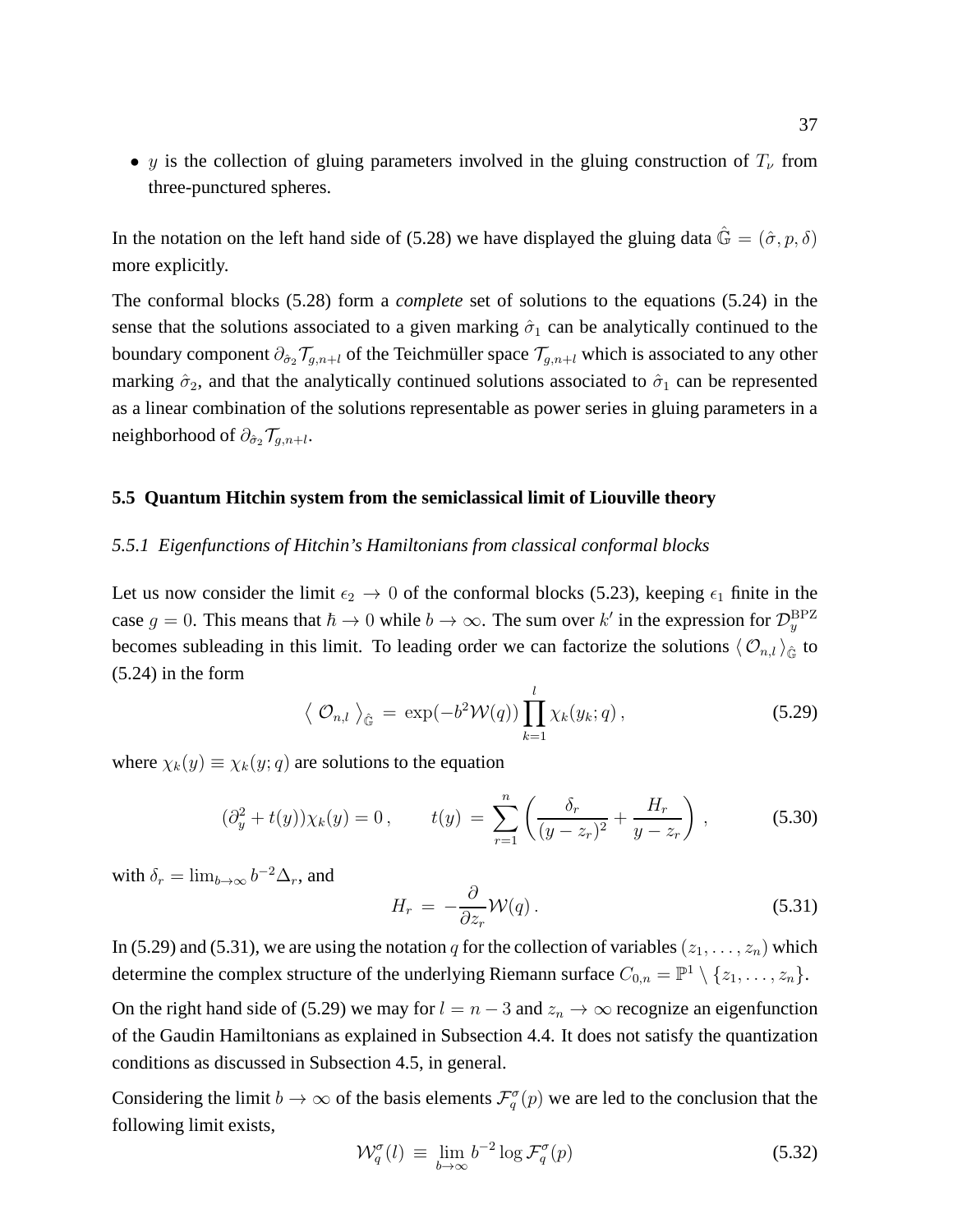where the parameters  $l = (l_1, \ldots, l_{n-3})$  and  $p = (p_1, \ldots, p_{n-3})$  are related via

$$
l_r = \frac{p_r}{4\pi\epsilon_1}.
$$
\n(5.33)

and that the monodromy group of the oper  $(\partial_y^2 + t(y))\chi(y) = 0$ ,

$$
t(y) = \sum_{r=1}^{n} \left( \frac{\delta_r}{(y - z_r)^2} + \frac{H_r(l, q)}{y - z_r} \right), \qquad H_r(l, q) = -\frac{\partial}{\partial z_r} \mathcal{W}_q^{\sigma}(l), \qquad (5.34)
$$

satisfies (3.19). Let us note in particular that the parameterization of the conformal blocks in terms of eigenvalues of quantum loop operators introduced in Subsection 5.3 turns into the parameterization of the opers in terms of the traces of their monodromies introduced in (3.19).

# *5.5.2 Semiclassical limit of the full correlation functions*

Let us now consider the classical limit  $b \to \infty$  of full correlation functions (5.2). We may assume that the measure  $d\mu(p)$  which appears in the holomorphically factorized representation (5.3) is just the usual Lebesque measure,  $d\mu(p) = \prod_{r=1}^{n-3} dp_r$ . This is related to the more conventional representation in which  $d\mu(p)$  is constructed from the product of three-point functions by a change of normalization for the conformal blocks, see e.g. [AGT] for explicit formulae. The leading behavior of the integrand in (5.3) is  $e^{-2b^2 \text{Re}(\mathcal{W}_q^{\sigma}(l))}$ , as follows from (5.32). The integral in the holomorphically factorized representation (5.3) of the full correlation functions will therefore be dominated by a saddle point  $p_s = (p_{1,s} \dots p_{n-3,s}),$ 

$$
\langle \mathcal{O} \rangle \sim e^{-b^2 S_{\mathrm{L}}(q)}, \qquad S_{\mathrm{L}}(q) = 2 \mathrm{Re}(\mathcal{W}_q^{\sigma}(l_s)),
$$
\n
$$
(5.35)
$$

with l and p related via (5.33), and the value  $l_s = l_s(q, \bar{q})$  at the saddle point is determined by

$$
\left. \frac{\partial}{\partial l_r} \operatorname{Re}(\mathcal{W}_q^{\sigma}(l)) \right|_{l=l_s} = 0. \tag{5.36}
$$

More explicit analysis of the case  $n = 4$  can be found in [ZZ].

# *5.5.3 Single-valued Gaudin eigenfunctions from Liouville correlation functions*

Let us now consider the semiclassical limit of full correlation functions containing  $n - 3$  insertions of degenerate fields  $e^{-b\phi(y_k,\bar{y}_k)}$ . By the same arguments as used before we find that

$$
\left\langle \left\langle \prod_{r=1}^{n} e^{2\alpha_n \phi(z_r, \bar{z}_r)} \prod_{k=1}^{n-3} e^{-b\phi(y_k, \bar{y}_k)} \right\rangle \right\rangle \sim e^{-b^2 S_{\rm L}(q)} \prod_{k=1}^{n-3} \chi_r(y_k, \bar{y}_k), \tag{5.37}
$$

where  $S_{\text{L}}(q)$  was introduced in (5.35). On the right hand side of (5.37) we recognize [RT] the solutions (4.20) to the eigenvalue equations for the Gaudin model in the Separation of Variables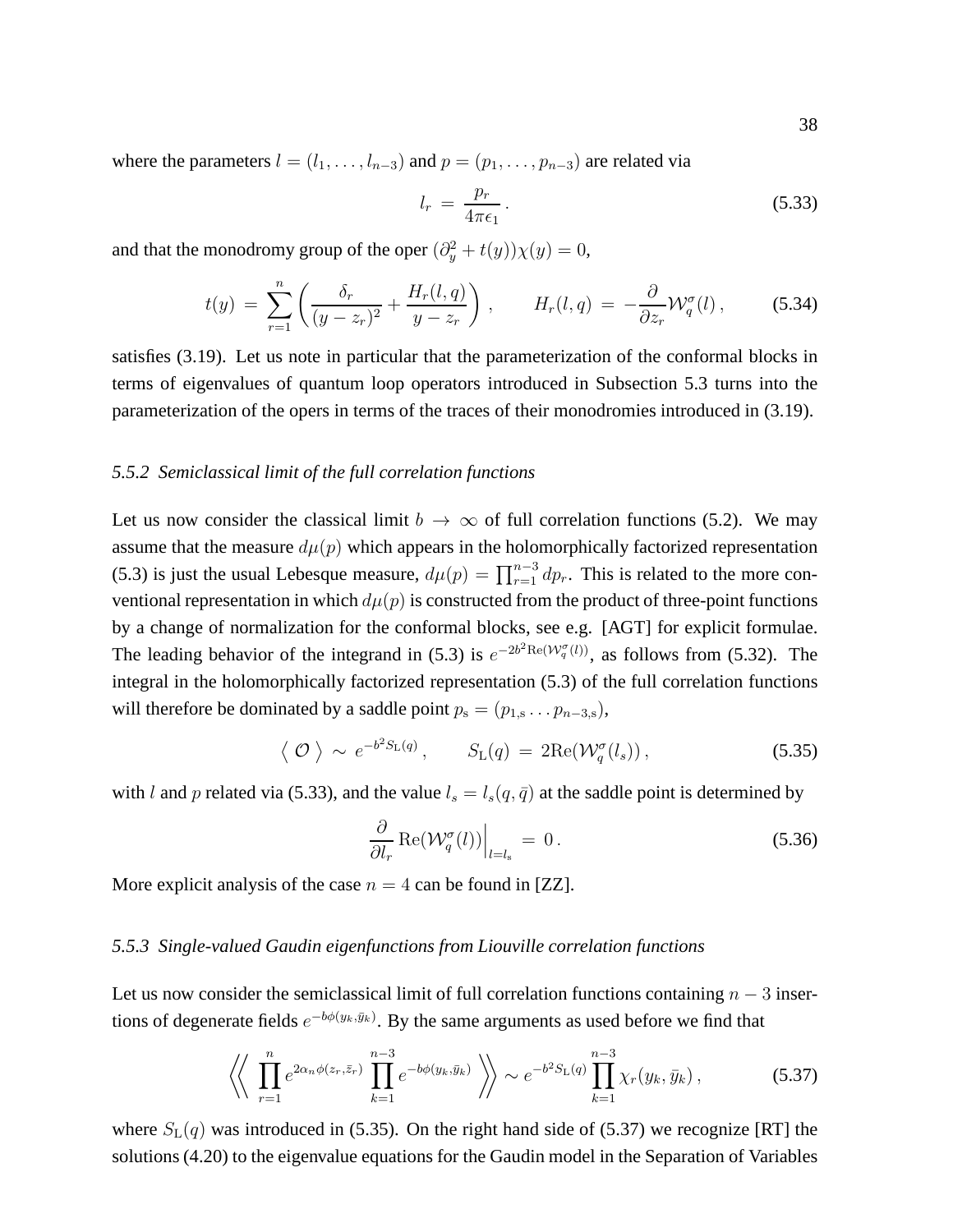representation. They are automatically single-valued both with respect to the variables  $y_k$  and  $q$  as the correlation function on the left hand side of (5.37) has this property. We see that the distinguished state  $|q\rangle$  of the Gaudin model introduced in Subsection 4.5 is reproduced in the semiclassical limit of a Liouville correlation function.

## *5.5.4 Yang's potential from classical conformal blocks?*

Recall that the space of all differential operators of the form  $\partial_y^2 + t(y)$  parameterizes via the quantum separation of variables the commutative algebra of differential operators on  $\text{Bun}_G$ generated by  $H_r - E_r$ . This space can be viewed as a "deformation"  $B_\epsilon$  of the base B of the Hitchin fibration. Within  $\mathcal{B}_{\epsilon}$  we want to identify isolated points representing the quantized eigenvalues with the help of a function W on  $\mathcal{B}_{\epsilon}$  called Yang's potential. We are now going to point out that our discussion of the relation between the semiclassical limit of the Liouville correlation functions and the complex quantization of the Hitchin system above suggests that the classical Liouville conformal blocks are natural candidates for the Yang's potential associated to the complex quantization of the Hitchin system as discussed in Section 4.

For the case  $g = 0$ ,  $C_{0,n} = \mathbb{P}^1 \setminus \{z_1, \ldots, z_n\}$  under consideration, let  $l = (l_1, \ldots, l_{n-3})$  be the coordinates for the space of opers introduced in (3.19) above. Our discussion of the semiclassical limit of the complex quantization of the Hitchin system in 4.2 implies that to leading order in  $\epsilon$  we may identify the Yang's function  $W(l)$  with the prepotential  $\mathcal{F}(a)$ , where l and a are related via (3.44). The standard relation  $a_s^D = \partial_{a_s} \mathcal{F}(a)$  then allows us to reformulate the Bohr-Sommerfeld quantization conditions (4.6) to leading order in  $\epsilon$  in terms of  $W(l)$ . This suggests that the exact quantization conditions could likewise be formulated in terms of a potential  $W(l)$ , and that they should include the conditions

$$
\frac{\partial}{\partial l_r} \text{Re}(\mathcal{W}(l))\Big|_{l=l(\mathbf{k})} = \pi \epsilon k_r, \quad \text{for} \quad r = 1, \dots, n-3,
$$
\n(5.38)

where  $\mathbf{k} = (k_1, \dots, k_{n-3})$  is a given vector of integers.

In our discussion above we had observed that the quantization condition in the case of the distinguished state  $|q\rangle$  can be formulated as the saddle-point condition (5.36). This invites us to identify

$$
\mathcal{W}(l) \equiv \mathcal{W}_q^{\sigma}(p), \tag{5.39}
$$

with  $l$  and  $p$  related by (5.33). The saddle-point condition (5.36) would then correspond to the special case  $k = (0, \ldots, 0)$  of (5.38). It remains to be seen if other single-valued eigenstates of the Gaudin-Hamiltonians can be characterized in terms of the conditions (5.38).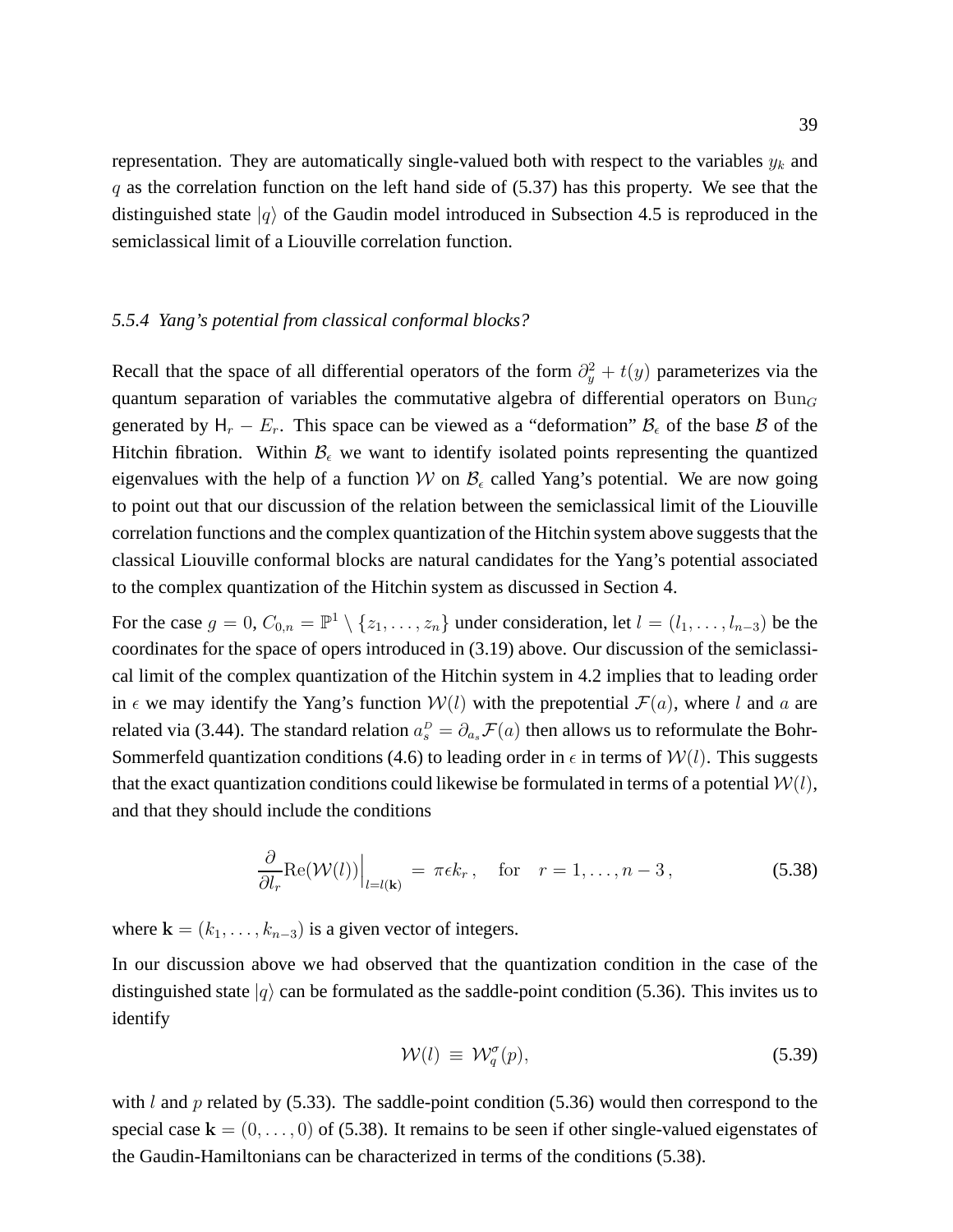# *5.5.5 Characterization of Yang's potential in terms of opers*

At the end of Subsection 3.5 we had defined  $H_r(l, q)$  as the accessory parameters which give the oper a monodromy characterized by the parameters  $l$ . It follows from (5.39) and (5.34) that  $W(l) \equiv W(l, q)$  satisfies the equations

$$
H_r(l,q) = -\frac{\partial}{\partial z_r} \mathcal{W}(l,q). \tag{5.40}
$$

The equations (5.40) define  $W(l, q)$  up to addition of q-independent functions of  $l^4$ .

The formulation of the quantization conditions in terms of the Yang's potential via (5.38) will only work for a suitable choice of the *l*-dependence in  $W(l, q)$ . Such a choice is implied in the identification (5.39) with the classical conformal blocks. The freedom to add  $q$ -independent functions of the variables  $l$  is via (5.39) related to the freedom to multiply the conformal blocks  $\mathcal{F}_q^{\sigma}(p)$  by functions of the parameters p. The latter freedom is fixed if one requires, as has been done above, that the *single-valued* correlation functions (5.2) are constructed from the conformal blocks by an expression of the form (5.3) with measure  $d\mu(p)$  being the standard Lebesque measure. This amounts to absorbing the three-point functions into the conformal blocks. We see that the correct choice of the  $q$ -independent functions of the variables  $l$  in the definition of  $W(l, q)$  is ultimately determined by the single-valuedness of the Liouville correlation functions (5.2) which determines the measure  $d\mu(p)$ , as discussed e.g. in [T09]. Explicit formulae can easily be found with the help of [ZZ]. This single-valuedness is directly related to the single-valuedness of the eigenfunctions of the Gaudin-Hamiltonians via (5.37).

The two different formulations of the quantization conditions – from single-valuedness of the wave-functions on the one hand, and in terms of  $W(l, q)$  on the other hand – are unified in the condition of single-valuedness of the Liouville correlation functions appearing on the left hand side of (5.37) above. These relations fit into a Langlands-duality scheme similar to our diagram (1.9) above, in which the single-valued Gaudin eigenvectors would appear in the upper right box, and the points on  $\mathcal{B}_{\epsilon}$  determined from W should be placed into the upper left box.

# *5.5.6 Quantization conditions in real quantization ?*

In Subsection 4.2 we had also considered the quantization of a real slice in the phase space in the semiclassical limit. It is suggestive to observe that both in the real and complex quantization schemes discuseed in Subsection 4.2 it is the *same* function (the prepotential) which appears in the formulation of the leading semiclassical quantization conditions. This suggests that the

<sup>&</sup>lt;sup>4</sup>This corrects an inaccurate statement in a previous version of this paper that has been pointed out by S. Shatashvili.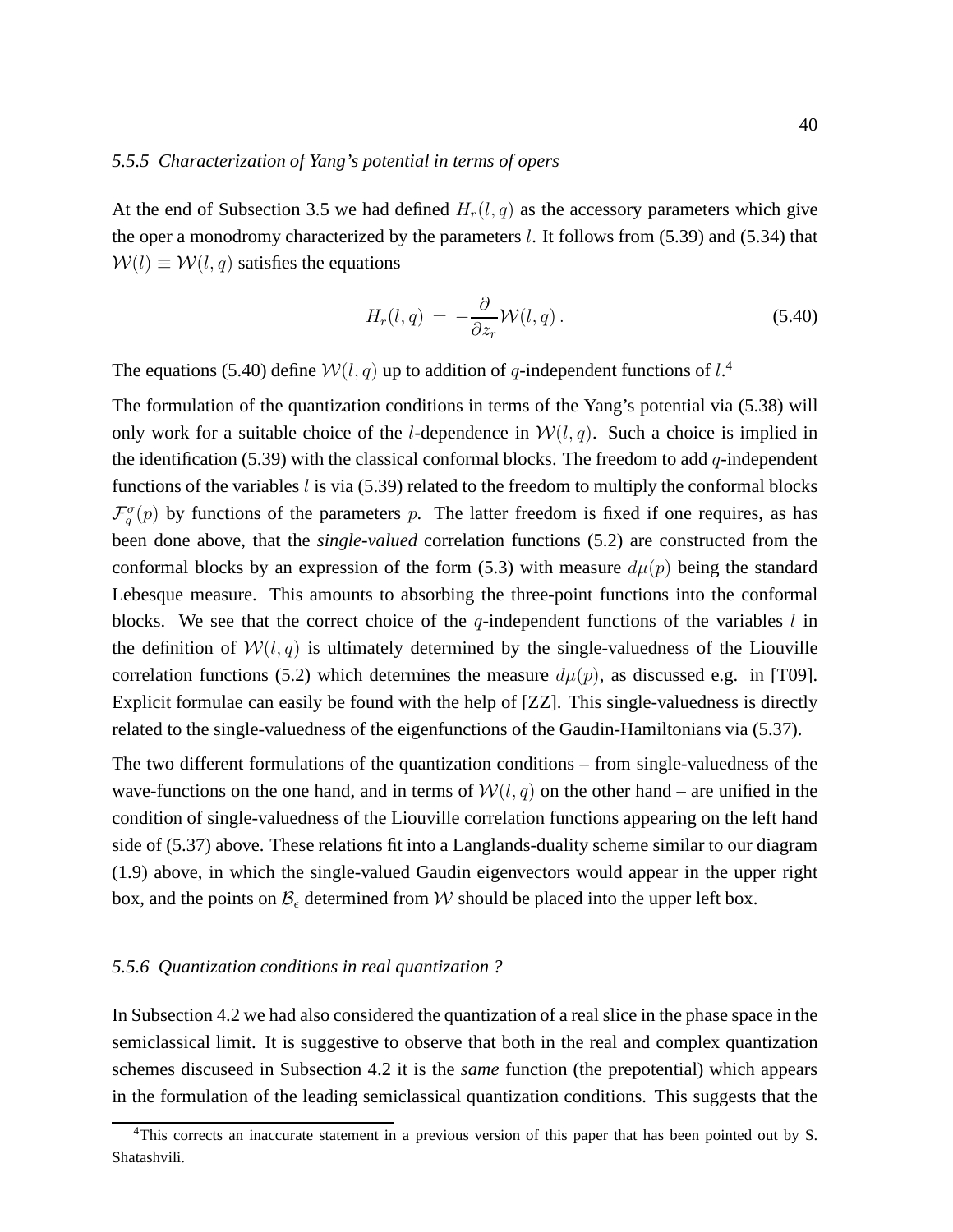quantization conditions in real quantization can be formulated as the equations

$$
\frac{\partial}{\partial l_r} \mathcal{W}(l, q) \Big|_{l=l(\mathbf{k})} = 2\pi \epsilon k_r, \quad \text{for} \quad r = 1, \dots, n-3,
$$
\n(5.41)

where  $\mathbf{k} = (k_1, \ldots, k_{n-3})$ . The critical point(s) of  $\mathcal{W}(l(\mathbf{k}), q)$  give the eigenvalues  $E_r$  of the Hitchin Hamiltonians via

$$
E_r = H_r(l(\mathbf{k}), q). \tag{5.42}
$$

As partially discussed in Section 4 we'll need futher investigations to properly define the eigenvalue problem in the real quantization and to check if it can be reformulated in the form (5.41).

# *5.5.7 Further remarks*

The identification of Yang's potential with the semiclassical limit of conformal blocks can also be arrived at by combining the discussion of [NS] with the observations of [AGT]. It is proposed in [NS] that the Yang's potential is obtained from Nekrasov's partition function  $\mathcal{Z}(a, \epsilon_1, \epsilon_2; q)$ in the limit  $\epsilon_2 \rightarrow 0$ . One of the main observations made in [AGT] is the coincidence of the Nekrasov partition functions for the theories of interest with Liouville conformal blocks. This holds in particular in the case of the  $N = 2^*$ -theory discussed in [NS] for which the Nekrasov partition function coincides according to [AGT, FL] with the Liouville conformal blocks on the one-punctured torus.

The observations discussed above appear to be deeply related to the recent work of Nekrasov and Shatashvili [NS2].

# **5.6 Degenerate fields as heavy sources**

We shall now consider more general Liouville conformal blocks of the form

$$
\langle \mathcal{O}_{n,m,l} \rangle \equiv \left\langle \prod_{s=1}^{n} e^{2\alpha_s \phi(z_s)} \prod_{r=1}^{m} e^{-b\phi(w_r)} \prod_{k=1}^{l} e^{-\frac{1}{b}\phi(y_k)} \right\rangle_{\hat{\mathbb{G}}} \tag{5.43}
$$

The conformal blocks (5.28) satisfy the null vector decoupling equations

$$
\mathcal{D}_{y_q}^{\text{BPZ}} \cdot \langle \mathcal{O}_{n,m,l} \rangle = 0, \qquad \tilde{\mathcal{D}}_{w_r}^{\text{BPZ}} \cdot \langle \mathcal{O}_{n,m,l} \rangle = 0, \qquad (5.44)
$$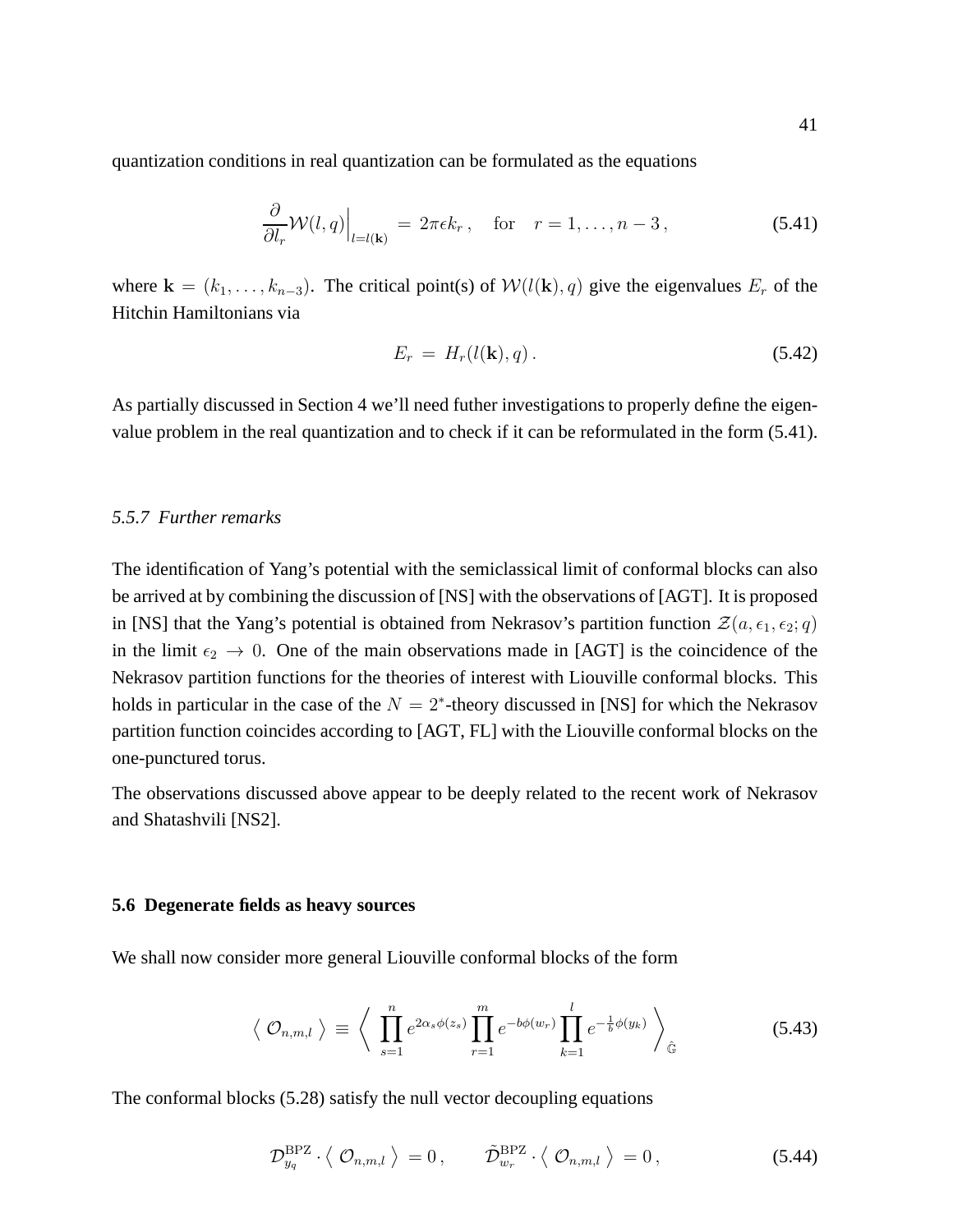where for  $q = 0$ 

$$
\mathcal{D}_{y_k}^{\text{BPZ}} = b^2 \frac{\partial^2}{\partial y^2} + \sum_{s=1}^n \left( \frac{\Delta_s}{(y_k - z_s)^2} + \frac{1}{y_k - z_s} \frac{\partial}{\partial z_s} \right) \n- \sum_{r=1}^m \left( \frac{3b^2 + 2}{4(y_k - w_r)^2} - \frac{1}{y_k - w_r} \frac{\partial}{\partial w_r} \right) - \sum_{\substack{k'=1\\k' \neq k}}^l \left( \frac{3b^{-2} + 2}{4(y_k - y_{k'})^2} - \frac{1}{y_k - y_{k'}} \frac{\partial}{\partial y_{k'}} \right) ,
$$
\n(5.45)

$$
\tilde{\mathcal{D}}_{w_r}^{\text{BPZ}} = \frac{1}{b^2} \frac{\partial^2}{\partial w_r^2} + \sum_{s=1}^n \left( \frac{\Delta_r}{(w_r - z_s)^2} + \frac{1}{w_r - z_s} \frac{\partial}{\partial z_s} \right) \n- \sum_{k=1}^l \left( \frac{3b^{-2} + 2}{4(w_r - y_k)^2} - \frac{1}{w_r - y_k} \frac{\partial}{\partial y_k} \right) - \sum_{\substack{r'=1 \\ r' \neq r}}^m \left( \frac{3b^2 + 2}{4(w_r - w_{r'})^2} - \frac{1}{w_r - w_{r'}} \frac{\partial}{\partial w_r} \right).
$$
\n(5.46)

The equations (5.44) imply the fusion rules

$$
[V_{-b/2}] \cdot [V_{\alpha}] = [V_{\alpha - b/2}] + [V_{\alpha - b/2}]. \tag{5.47}
$$

Bases for the space of conformal blocks of the type (5.43) can be parameterized in a similar way as described in Subsection 5.4.

As above in Subsection 5.3 we may now consider the insertions of the degenerate fields  $e^{-\frac{1}{b}\phi(y_q)}$ as probes. The key observation to be made is that the monodromy of  $e^{-\frac{1}{b}\phi(y)}$  around any of the degenerate fields  $e^{-b\phi(w_k)}$  is minus the identity matrix, therefore projectively trivial. This can easily be verified with the help of the well-known expressions for the fusion and braiding matrices of the degenerate field  $e^{-\frac{1}{b}\phi(y)}$  as recollected e.g. in [DGOT, Appendix B]. The procedure explained in Subsection 5.3 can therefore be used to construct an operator  $L_{\gamma}$  acting on the space of conformal blocks (5.43) for each generator  $\gamma$  of the fundamental group  $\pi_1(C_{q,n})$ . This operator is insensitive to the insertions of  $e^{-b\phi(w_k)}$ , and "measures" via a formula analogous to  $(5.27)$  the intermediate dimensions p used in the gluing construction of the conformal blocks only.

# **5.7 Isomonodromic deformations from the semiclassical limit of Liouville theory**

Let us now consider the limit  $\epsilon_1 \to 0$  keeping  $\epsilon_2$  fixed, which corresponds to  $\hbar \to 0$  and  $b \to 0$ . Analyzing the differential equations satisfied by  $\langle O_{n,m,l} \rangle$  in this limit we find that

(i) the following limits exist

$$
\mathcal{W}^{\hat{\sigma}}_{q,w}(p,\delta) \equiv \lim_{b \to 0} b^2 \log \left\langle \mathcal{O}_{n,m} \right\rangle_{\hat{\mathbb{G}}} \tag{5.48}
$$

$$
\Psi(y) \equiv \lim_{b \to \infty} \left[ \langle \mathcal{O}_{n,m} \rangle_{\hat{\sigma}} \right]^{-1} \langle \mathcal{O}_{n,m,l} \rangle_{\hat{\mathbb{G}}}, \tag{5.49}
$$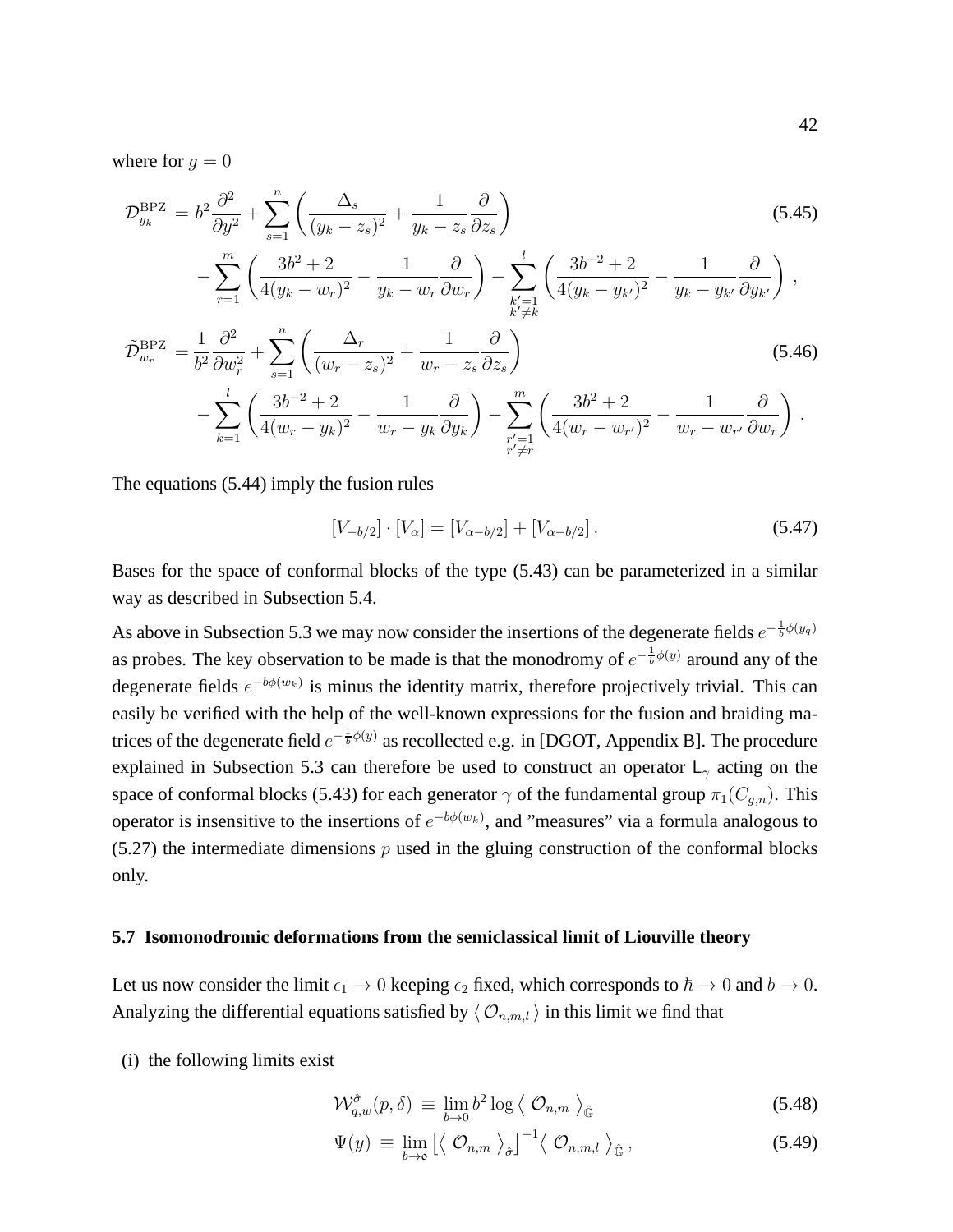$$
\Psi(y) = \prod_{k=1}^{l} \chi_k(y_k), \qquad (5.50)
$$

where  $\chi_k(y_k)$  satisfy an equation of the form  $(\partial_y^2 + t(y))\chi_k(y) = 0$  with

$$
t(y) = \sum_{s=1}^{n} \left( \frac{\delta_s}{(y - z_s)^2} + \frac{H_s}{y - z_s} \right) - \sum_{r=1}^{m} \left( \frac{3}{4(y - w_r)^2} - \frac{\kappa_r}{y - w_r} \right), \quad (5.51)
$$

- (iii) the residues  $H_s$  and  $\kappa_k$  are constrained by the relations (3.24).
- (iv) the residues  $H_s = H_s(p, \delta | q, w)$  and  $\kappa_r = \kappa_r(p, \delta | q, w)$  of  $t(y)$  introduced in (5.51) are related to  $\mathcal{W}_{\beta}^{\hat{\sigma}}(p,\delta|q,w)$  as

$$
E_s = -\frac{\partial}{\partial z_s} \mathcal{W}_{q,w}^{\hat{\sigma}}(p,\delta) , \qquad \kappa_r = -\frac{\partial}{\partial w_r} \mathcal{W}_{q,w}^{\hat{\sigma}}(p,\delta) . \tag{5.52}
$$

In the case  $m = n - 3$  we may note that the equations (3.24) coincide with the equations (3.16) and that (5.52) are the the relations defining the isomonodromic tau-function.

# **6. Liouville theory as a quantum theory of the space of local systems**

#### **6.1 Overview**

The results of the previous sections have demonstrated that Liouville theory has many relations to the moduli spaces of local systems — it deforms key geometrical structures of these moduli spaces. We now want to show that the main features of Liouville theory can be understood in terms of the *quantization* of real slices in  $\mathcal{M}_{\text{H}}$ .

It is very important that the structure of  $\mathcal{M}_{\text{H}} \simeq \text{Hom}(\pi_1(C), \text{PSL}(2, \mathbb{C}))$  as a complex algebraic variety has a natural deformation that is realized within the quantization of its real slices. The ring O of regular functions on  $Hom(\pi_1(C), PSL(2, \mathbb{C}))$  is generated from the traces of holonomies tr( $\rho(\gamma)$ ). It is natural that the algebra  $\mathcal{O}_b$  of quantized observables should be generated from the quantum operators H<sub>γ</sub> associated to the classical observables  $tr(\rho(\gamma))$ . A natural integrable structure is obtained by choosing a maximal set of non-intersecting closed curves  $\gamma_r$ ,  $r = 1, \ldots, 3g - 3 + n$ . The corresponding observables  $\mathsf{L}_r \equiv \mathsf{L}_{\gamma_r}$  commute,  $[\mathsf{L}_r, \mathsf{L}_s] = 0$  for all  $r, s = 1, \ldots, 3g - 3 + n$ , so that the subalgebra  $\mathcal{I} \subset \mathcal{O}_b$  generated by the  $\mathsf{L}_r$  represents the integrable structure of the quantum theory of  $\text{Hom}(\pi_1(C), \text{PSL}(2, \mathbb{C}))$ .

However, non-compactness of the moduli spaces  $\text{Loc}_{PSL(2,\mathbb{C})}(C)$  implies that the elements of the algebra  $\mathcal{O}_b$  can not be realized by bounded operators on a Hilbert space  $\mathcal{H}$ . It is therefore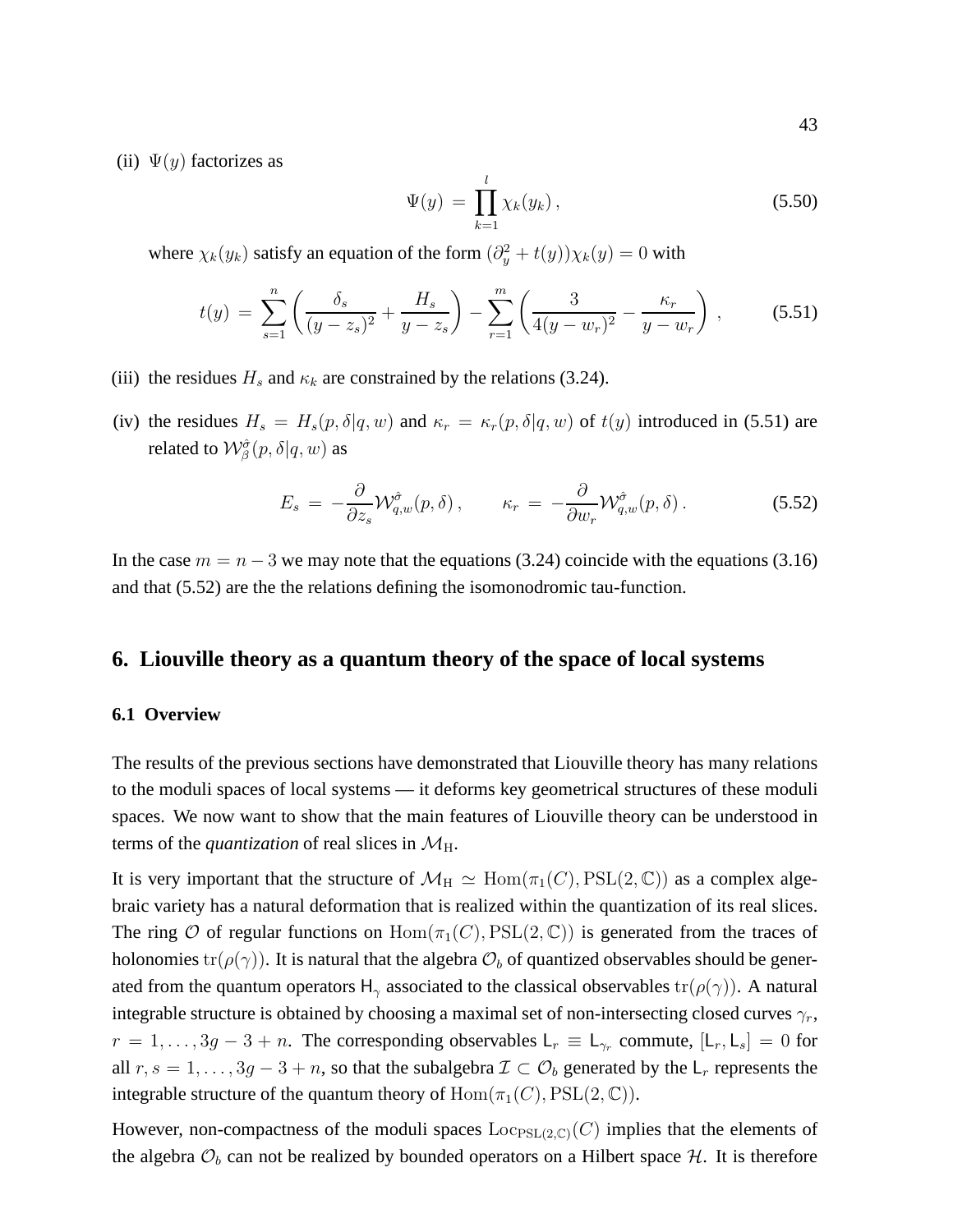important to consider the maximal common domain of definition for the elements of  $\mathcal{O}_b$  within  $\mathcal{H} = \mathcal{H}(C_{g,n})$ . This defines a natural analog  $\mathcal{S}_{\mathcal{O}_b}$  of the Schwartz-space of smooth, rapidly decreasing functions on the real line. The common eigenstates of the Hamiltonians  $L_r$  are elements of the hermitian dual  $\mathcal{S}_{\mathcal{C}}^{\dagger}$  $\mathcal{O}_b$  of  $\mathcal{S}_{\mathcal{O}_b}$ . Let us denote by  $\langle p |$  the element of  $\mathcal{S}_{\mathcal{O}}^{\dagger}$  $\stackrel{\tau}{\mathcal{O}}_b$  which satisfies

$$
\langle p | \mathsf{L}_r = 2 \cosh(2\pi b p_r/\epsilon_1) \langle p |, \qquad \forall \ r = 1, \dots, 3g - 3 + n. \tag{6.1}
$$

The spectrum of the operators  $L_r$  is exhausted by considering  $p_r \in \mathbb{R}^+$ . It will be important for us to note that the eigenstates  $\langle p |$  can be meromorphically continued to arbitrary *complex* values of p, in the sense that  $\psi(p) = \langle p | \psi \rangle$  can be meromorphically continued w.r.t. p for all  $\psi \in S_{\mathcal{O}_b}$ . The wave-functions  $\psi(p)$  give a concrete representation for the elements of  $\mathcal{S}_{\mathcal{O}_b}$ .

The action of  $\mathcal{O}_b$  on the space  $\mathcal{S}_{\mathcal{O}_b}$  can be represented as the action of a ring of finite difference operators on the wave-functions  $\psi(p)$ . This furnishes a concrete realization of the quantization of the ring of regular functions on  $Hom(\pi_1(C), PSL(2, \mathbb{C}))$  as a noncommutative ring of difference operators acting on  $\mathcal{S}_{\mathcal{O}_b}$ .

The conformal blocks of Liouville theory are found to be wave-functions of certain states  $|C\rangle$ associated to the Riemann surface C. The conformal blocks  $\mathcal{F}^\sigma_q(p),$  for example, are nothing but the wave-functions  $\langle p | C_q \rangle$  of states  $| C_q \rangle$  associated to a family of surfaces  $C_q$  with complex structure parameterized by  $q = (q_1, \ldots, q_{3g-3+n})$  in the representation introduces above. Using this dictionary it is possible to see that the Liouville loop operators  $L_{\gamma}$  introduced in Subsection 5.3 are mapped precisely to the difference operators which represent the Hamiltonians  $L_{\gamma}$  on the wave-functions  $\psi(p)$ . Parameterizing conformal blocks in terms of the eigenvalues of the Liouville loop operators corresponds to labeling the eigenstates  $\langle p |$  by their eigenvalues, (6.1).

The Liouville correlation functions (5.2) represent the norm squared of  $|C_q\rangle$ ,

$$
\langle C_q | C_q \rangle = \langle \langle e^{2\alpha_n \phi(z_n, \bar{z}_n)} \cdots e^{2\alpha_1 \phi(z_1, \bar{z}_1)} \rangle \rangle_{C_q}, \tag{6.2}
$$

and the holomorphic factorization (5.3) is the representation of the scalar product on  $H$  in the representation where the operators  $L_r$ ,  $r = 1, \ldots, 3g - 3 + n$  are diagonal.

# **6.2 Fock-Goncharov coordinates**

Let  $\tau$  be a triangulation of the surface C such that all vertices coincide with marked points on C. An edge  $e$  of  $\tau$  separates two triangles defining a quadrilateral  $Q_e$  with corners being the marked points  $P_1, \ldots, P_4$ . For a given local system  $(\mathcal{E}, \nabla')$ , let us choose four sections  $s_i$ ,  $i = 1, 2, 3, 4$ that are holomorphic in  $Q_e$ , obey the flatness condition

$$
\nabla' s_i = \left(\frac{\partial}{\partial y} + M(y)\right) s_i = 0, \qquad (6.3)
$$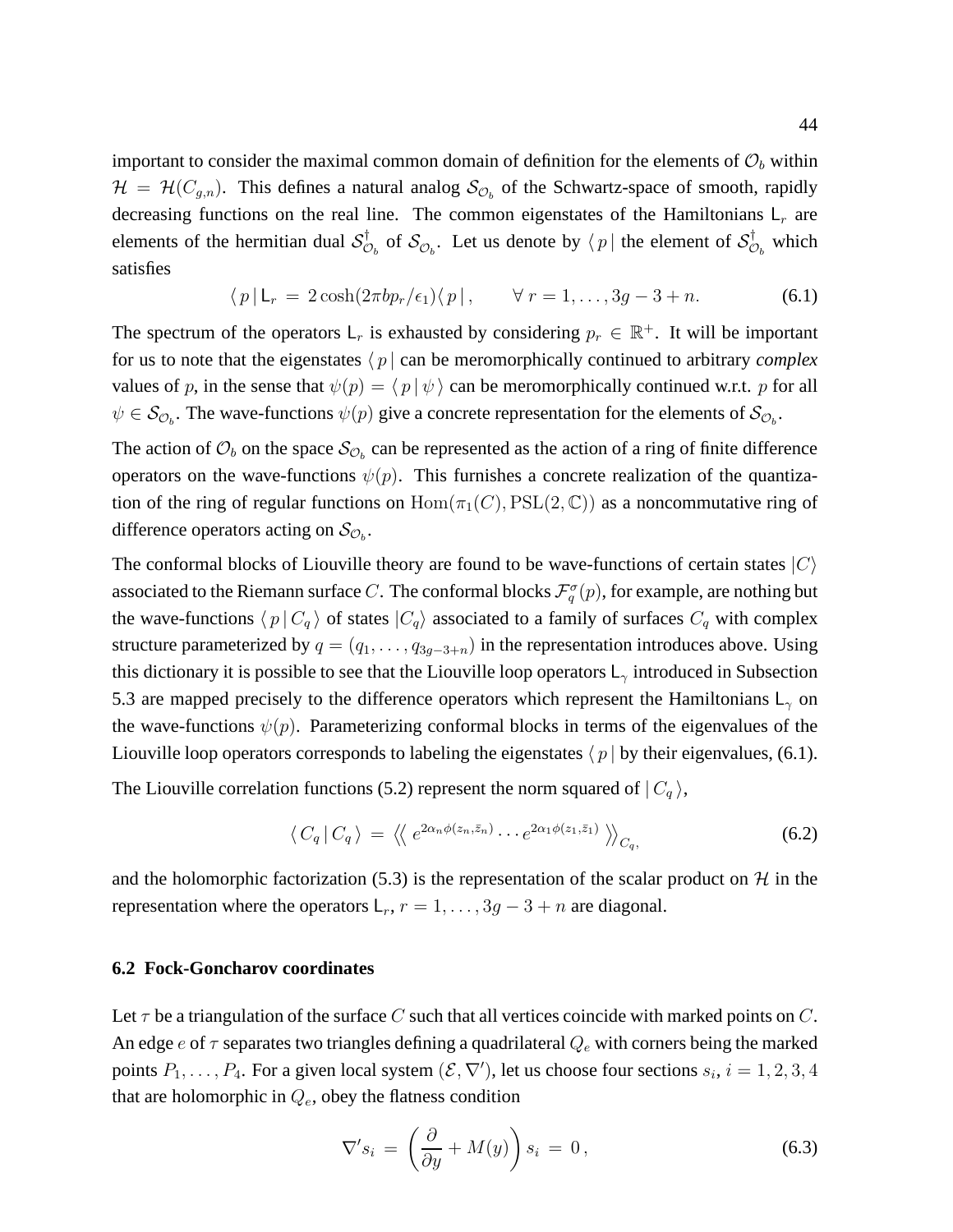and are eigenvectors of the monodromy around  $P_i$ . Out of the sections  $s_i$  form [FG03, GNR]

$$
\mathcal{X}_e^{\tau} := \frac{(s_1 \wedge s_2)(s_3 \wedge s_4)}{(s_2 \wedge s_3)(s_4 \wedge s_1)},
$$
\n(6.4)

where all sections are evaluated at a common point  $P \in Q_e$ . It is not hard to see that  $\mathcal{X}_e^{\tau}$  does not depend on the choice of P.

The Poisson structure is particularly simple in terms of these coordinates,

$$
\left\{ \mathcal{X}_{e}^{\tau}, \mathcal{X}_{e'}^{\tau} \right\} = \left\langle e, e' \right\rangle \mathcal{X}_{e'}^{\tau} \mathcal{X}_{e}^{\tau}, \tag{6.5}
$$

where  $\langle e, e' \rangle$  is the number of faces e and e' have in common, counted with a sign.

A real slice  $Hom(\pi_1(C), PSL(2, \mathbb{R}))$  in  $Hom(\pi_1(C), PSL(2, \mathbb{C}))$  can be defined by the conditions  $\mathcal{X}_e^* = \mathcal{X}_e$ . Recall that the real slice  $Hom(\pi_1(C), PSL(2, \mathbb{R}))$  decomposes into different connected components, and that one of these components is canonically isomorphic to the Teichmüller space of deformations of  $C$ . This component is characterized by the property that the functions  $\mathcal{X}_e$  are all positive.

#### **6.3 Holonomy variables**

Assume given a path  $\varpi_{\gamma}$  on the fat graph homotopic to a simple closed curve  $\gamma$  on  $C_{q,n}$ . Let the edges be labelled  $e_i$ ,  $i = 1, \ldots, r$  according to the order in which they appear on  $\varpi_{\gamma}$ , and define  $\sigma_i$  to be 1 if the path turns left at the vertex that connects edges  $e_i$  and  $e_{i+1}$ , and to be equal to −1 otherwise. Consider the following matrix,

$$
X_{\gamma} = V^{\sigma_r} E(z_{e_r}) \dots V^{\sigma_1} E(z_{e_1}), \qquad (6.6)
$$

where  $z_e = \log X_e$ , and the matrices  $E(z)$  and V are defined respectively by

$$
E(z) = \begin{pmatrix} 0 & +e^{+\frac{z}{2}} \\ -e^{-\frac{z}{2}} & 0 \end{pmatrix}, \qquad V = \begin{pmatrix} 1 & 1 \\ -1 & 0 \end{pmatrix}.
$$
 (6.7)

Taking the trace of  $X_{\gamma}$  one gets the hyperbolic length of the closed geodesic isotopic to  $\gamma$  via [Fo97]

$$
L_{\gamma} \equiv 2 \cosh\left(\frac{1}{2}l_{\gamma}\right) = |\text{tr}(\mathbf{X}_{\gamma})|.
$$
 (6.8)

We may observe that the classical expression for  $L_{\gamma} \equiv 2 \cosh \frac{1}{2} l_{\gamma}$  as given by formula 6.8 is a linear combination of monomials in the variables  $u_e^{\pm 1} \equiv e^{\pm \frac{z_e}{2}}$  of a very particular form,

$$
L_{\gamma} = \sum_{\nu \in \mathcal{F}} C_{\tau, \gamma}(\nu) \prod_{e} u_e^{\nu_e}
$$
 (6.9)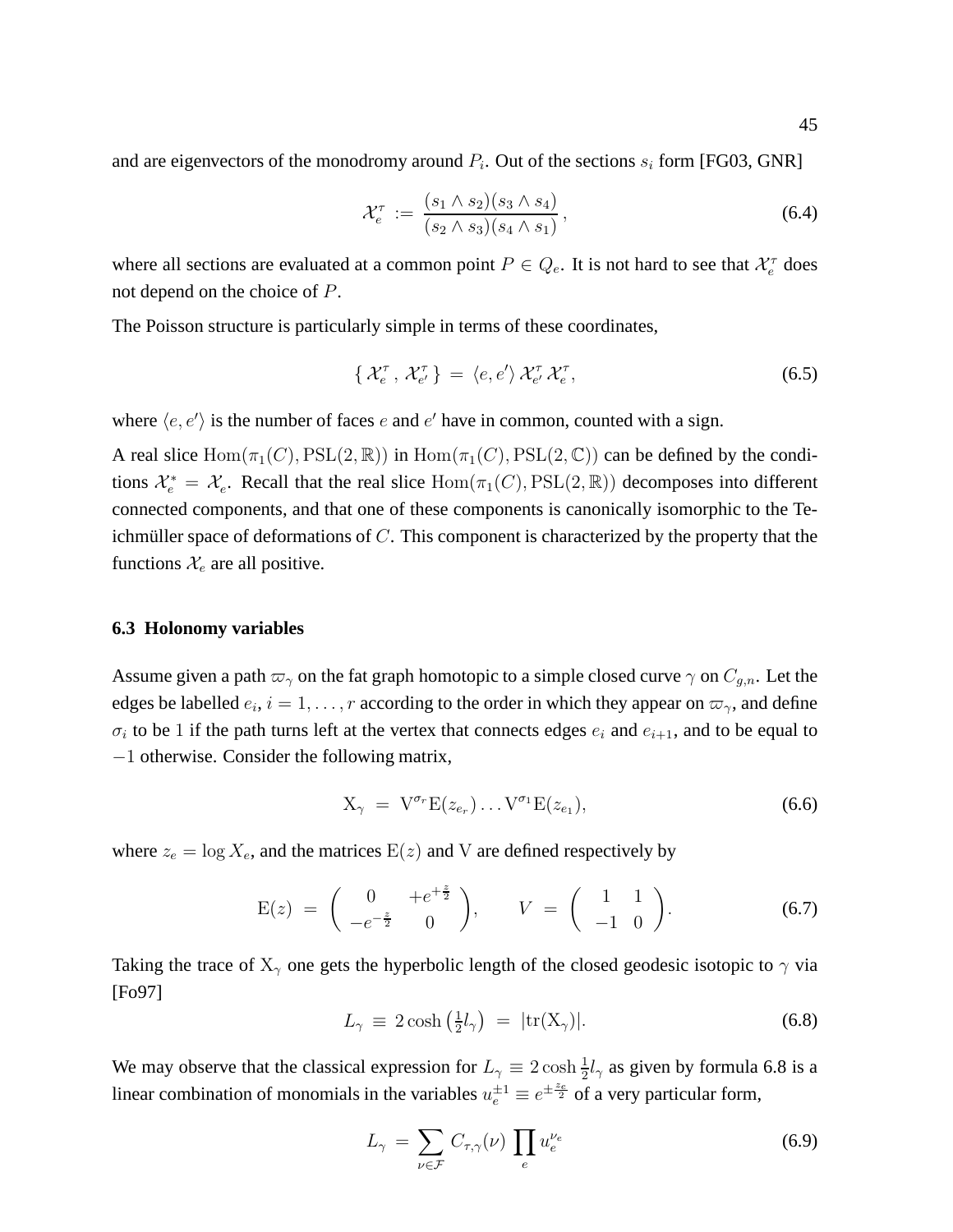where the summation is taken over a finite set F of vectors  $\nu \in \mathbb{Z}^{3g-3+2n}$  with components  $\nu_e$ . The coefficients  $C_{\tau,\gamma}(\nu)$  are positive integers.

It is proven in [FG03, Theorem 12.3] that the products of traces of monodromies of finite laminations form a basis for the vector spaces of regular functions on  $\text{Hom}(\pi_1(C), \text{PSL}(2, \mathbb{C}))$ . These objects are therefore natural generators for the algebra  $O$  of observables of interest.

# **6.4 Quantization of the Teichmüller component**

The simplicity of the Poisson brackets (6.5) makes part of the quantization quite simple. To each edge e of a triangulation of a Riemann surface  $C_{q,n}$  associate a quantum operator  $z_e$  corresponding to the classical phase space function  $z_e = \log \mathcal{X}_e$ . Canonical quantization of the Poisson brackets (6.5) yields an algebra  $A<sub>\tau</sub>$  with generators  $z_e$  and relations

$$
[\mathbf{u}_e, \mathbf{u}_{e'}] = 2\pi i b^2 \langle e, e' \rangle, \qquad (6.10)
$$

The algebra  $A_{\tau}$  has a center with generators  $c_a$ ,  $a = 1, ..., n$  defined by  $c_a = \sum_{e \in E_a} z_e$ , where  $E_a$  is the set of edges in the triangulation that emanates from the  $a<sup>th</sup>$  boundary component. The representations of  $A_\tau$  that we are going to consider will therefore be such that the generators  $c_a$ are represented as the operators of multiplication by real positive numbers  $l_a/2$ . Geometrically one may interpret  $l_a$  as the geodesic length of the  $a<sup>th</sup>$  boundary component [Fo97]. The vector  $l = (l_1, \ldots, l_n)$  of lengths of the boundary components will figure as a label of the representation of the algebra  $A_{\tau}$ .

Recall furthermore that the variables  $\mathcal{X}_e$  are positive for the Teichmüller component. The scalar product of the quantum theory should realize the phase space functions  $z_e = \log \mathcal{X}_e$  as selfadjoint operators  $z_e$ ,  $z_e^{\dagger} = z_e$ . By choosing a maximal set of commuting generators for the algebra  $A_{\tau}$  one may naturally define a Schrödinger type representation of the algebra  $A_{\tau}$  in terms of multiplication and differentiation operators. It is realized on the Hilbert space  $\mathcal{H}_{\tau} \simeq$  $L^2(\mathbb{R}^{3g-3+n}).$ 

Less trivial is the fact that one can define on  $\mathcal{H}_{\tau}$  a projective unitary representation of the mapping class group  $MCG(C_{g,n})$ . It is generated by unitary operators  $W_{\tau}(m): \mathcal{H}_{\tau} \to \mathcal{H}_{\tau}$ ,  $m \in \text{MCG}(C_{q,n})$  constructed in [CF99, Ka98, T05].

The resulting quantum theory does not depend on the underlying triangulation in an essential way. This follows from the existence of a family of unitary operators  $U_{\tau_2,\tau_1}$  that satisfy

$$
\mathsf{U}_{\tau_2\tau_1}^{-1} \cdot \mathsf{W}_{\tau_1}(m) \cdot \mathsf{U}_{\tau_2\tau_1}^{-1} = \mathsf{W}_{\tau_2}(m) \,. \tag{6.11}
$$

The operators  $U_{\tau_2,\tau_1}$  describe the change of representation when passing from the quantum theory associated to triangulation  $\tau_1$  to the one associated to  $\tau_2$  [CF99, Ka98, T05, FG09]. They allow us to identify  $\mathcal{H}_{\tau_2} \simeq \mathcal{H}_{\tau_1} =: \mathcal{H}(C_{g,n}).$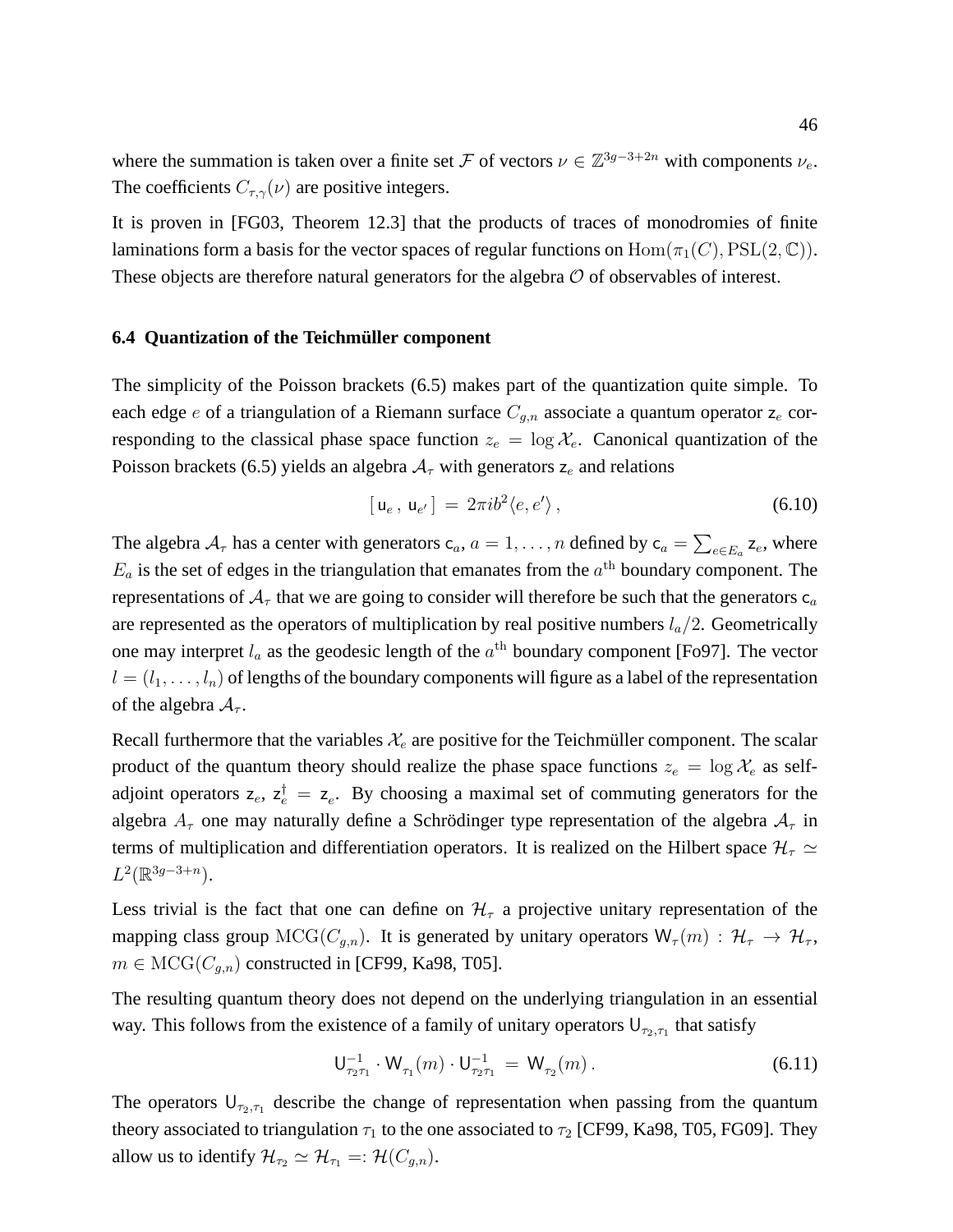### **6.5 Quantizing regular functions on**  $\text{Hom}(\pi_1(C), \text{PSL}(2, \mathbb{C}))$

## *6.5.1 Quantizing traces of holonomies*

In order to define a set of generators for the quantized algebra  $\mathcal{O}_b$  of observables one needs to define the length operators  $L_{\tau,\gamma}$  associated to simple closed curves  $\gamma$ . The operators  $L_{\tau,\gamma}$  should be representable as Laurent polynomials in the variables  $u_e = e^{\pm \frac{1}{2}z_e}$  with positive coefficients that reproduce the expressions (6.9) in the classical limit. It is important to ensure that the definition of the operators  $L_{\tau,\gamma}$  is independent of the triangulation in the sense that

$$
{\mathsf U}_{\tau_2\tau_1}^{-1}\cdot{\mathsf L}_{\tau_1,\gamma}\cdot{\mathsf U}_{\tau_2\tau_1}^{-1}\,=\,{\mathsf L}_{\tau_2,\gamma}\,,
$$

where  $U_{\tau_2\tau_1}$  is the unitary operator relating the representation associated to triangulation  $\tau_1$  to the one associated to  $\tau_2$ . This ensures that the collection of length operators  $L_{\tau,\gamma}$  associated to the different triangulations  $\tau$  ultimately defines an operator  $L_{\gamma}$  that is *independent* of the triangulation. A general construction of length operators which fulfils this requirement was given in [T05]. This construction coincides with the earlier constructions in [CF99, CF00] whenever both can be applied.

#### *6.5.2 The Length Representation*

It can be shown that the length operators associated to non-intersecting simple closed curves commute with each other. This together with the self-adjointness of the length operators allows one to introduce bases of eigenfunctions for the length operators.

One gets one such basis for each marking  $\sigma$  of  $C_{q,n}$ . A key result for the connection between quantum Liouville and quantum Teichmüller theory is that for each marking  $\sigma$  there exists a basis for  $\mathcal{H}_{q,n} \equiv \mathcal{H}(C_{q,n})$  spanned by  $\langle l |, l = (l_1, \ldots, l_{3q-3+n})$  which obeys the factorization rules of conformal field theory [T05]. This means in particular that for any pair  $\sigma_2$ ,  $\sigma_1$  of markings one can always decompose the unitary transformation  $V_{\sigma_2\sigma_1}$  which relates the representation corresponding to marking  $\sigma_1$  to the one corresponding to  $\sigma_2$  as a product of operators which represent the elementary fusion, braiding and modular transformation moves introduced in [MS]. The unitary transformation  $V_{\sigma_2\sigma_1}$  can be represented as an integral operator of the form

$$
\psi_{\sigma_2}(l_2) = \int d\mu(l_1) \ V_{\sigma_2\sigma_1}(l_2, l_1) \psi_{\sigma_1}(l_1).
$$
 (6.12)

The explicit expressions for the kernel  $V_{\sigma_2\sigma_1}(l_2, l_1)$  are known for the cases where  $\sigma_2$  and  $\sigma_1$ differ by one of the elementary moves.

With the help of (6.12) we may describe the unitary operators representing the action of the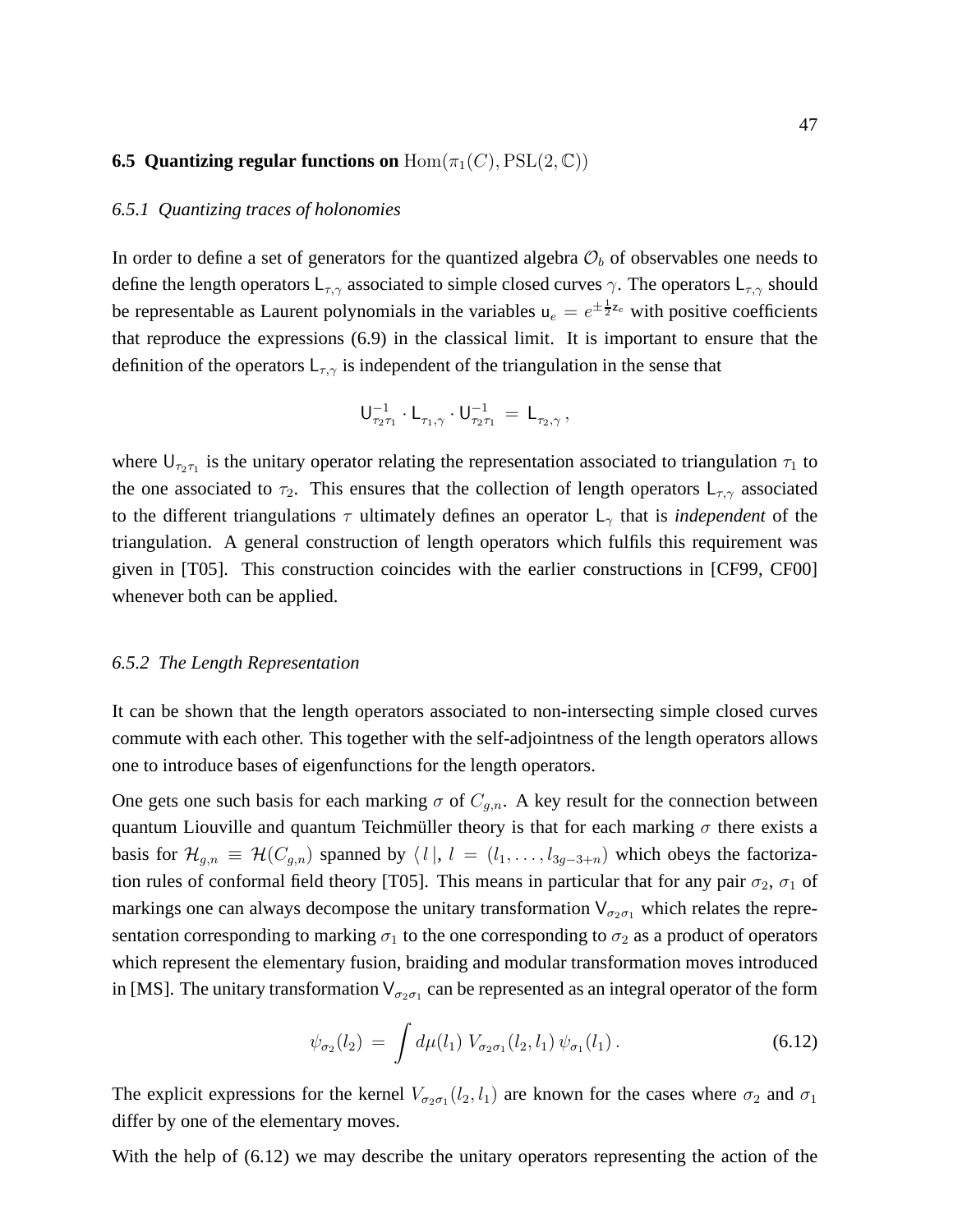mapping class group as integral operators of the form

$$
\psi_{\sigma}(l_2) = \int d\mu(l_1) \ V_{m.\sigma,\sigma}(l_2, l_1) \ \psi_{\sigma}(l_1), \tag{6.13}
$$

where  $m.\sigma$  is the image of the marking  $\sigma$  under  $m \in \mathrm{MCG}(C)$ , and we are taking advantage of the fact that the length representations for  $\mathcal{H}_{q,n}$  associated to markings  $\sigma$  and  $m.\sigma$  are canonically isomorphic.

#### **6.6 Kähler quantization of the Teichmüller component**

#### *6.6.1 Quantization of local observables*

In analogy to the coherent state representation of quantum mechanics it is natural to consider a quantization scheme in which states are represented by holomorphic multi-valued wavefunctions<sup>5</sup>

$$
\Psi(q) = \langle q | \Psi \rangle, \qquad q = (q_1, \dots, q_{3g-3+n}), \qquad (6.14)
$$

in which the operators  $q_r$  corresponding to the observables  $q_r$  introduced in Section 3 are represented as multiplication operators, and the operators  $H_r$  associated to the conjugate "momenta"  $H_r$  should be represented by the differential operators  $b^2 \partial_{q_r}$  in such a representation,

$$
\mathsf{q}_r \Psi(q) = q_r \Psi(q), \qquad \mathsf{H}_r \Psi(q) = b^2 \frac{\partial}{\partial q_r} \Psi(q).
$$
 (6.15)

The state  $\langle q |$  introduced in (6.14) is thereby identified as an analog of a coherent state (eigenstate of the "creation operators"  $q_i$ ) in quantum mechanics.

Formulae  $(6.15)$  turn the space of holomorphic wave-functions obtained in the Kähler quantization of the Teichmüller spaces into a module over the ring of holomorphic differential operators on  $\mathcal{T}_{g,n}$ . Let P be the projective connection  $\partial_y^2 + t(y)$ , and let the difference  $P - P_S$  w.r.t. a reference projective connection  $P_S$  be expanded as

$$
t(y) - t_S(y) = \sum_{r=1}^{3g-3+n} \vartheta_r(y) H_r,
$$

We may then represent the corresponding quantum operator obtained in the Kähler quantization of the Teichmüller spaces as

$$
\mathsf{T}(y) - b^{-2}t_S(y) = \sum_{r=1}^{3g-3+n} \vartheta_r(y) \frac{\partial}{\partial q_r}.
$$
\n(6.16)

<sup>&</sup>lt;sup>5</sup>More precisely sections of a projective line bundle on  $\mathcal{T}_{q,n}$ .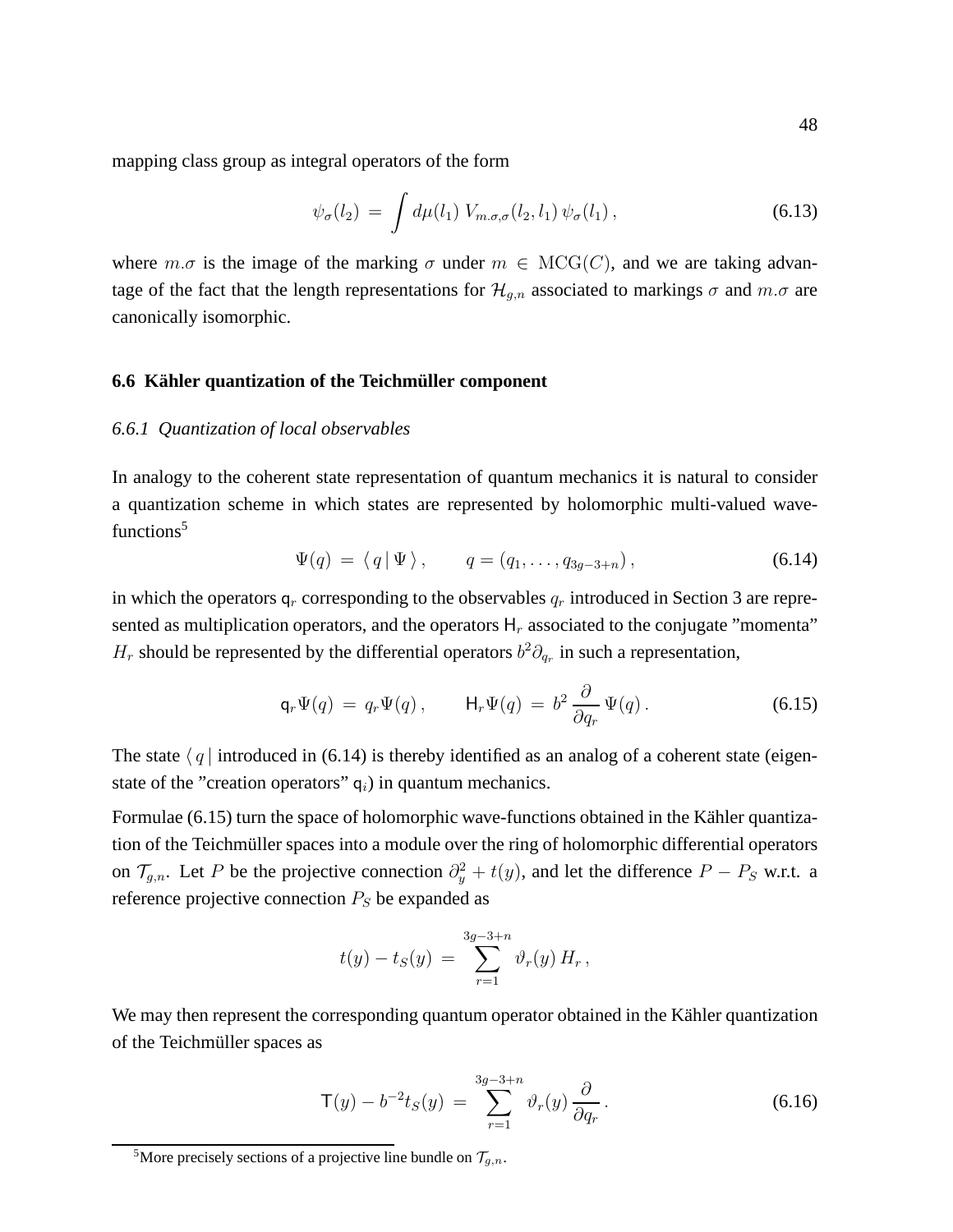$$
\mathsf{T}(y) = \sum_{r=1}^{n-1} \left( \frac{\Delta_r}{(y - z_r)^2} + \frac{1}{y - z_r} \frac{\partial}{\partial z_r} \right), \tag{6.17}
$$

where, as before,  $z_{n-1} = 1$  and  $z_{n-2} = 0$ . We have introduced the quantum conformal dimensions  $\Delta_r$  which are related to the  $\delta_r$  by  $\delta_r = b^2 \Delta_r + \mathcal{O}(b^2)$ . This should be compared with the Virasoro Ward identities (5.13). Comparison of (6.17) and (5.13) indicates that the  $D$ -module structure on  $\mathcal{M}_{0,n}$  produced by the the Kähler quantization of  $\mathcal{T}_{0,n}$  can be identified with the D-module structure on the space of Virasoro conformal blocks.

#### *6.6.2 Relation between Length Representation and Kahler Quantization ¨*

The relation between length representation and the Kähler quantization is described by means of the wave functions

$$
\Psi_l^{\sigma}(q) \equiv \, _{\sigma}\langle q \, | \, l \, \rangle \,. \tag{6.18}
$$

The following characterization of these matrix elements was obtained in [T03b]:

$$
\Psi_l^{\sigma}(q) = \mathcal{F}_q^{\sigma}(p) \,, \tag{6.19}
$$

where  $\mathcal{F}^\sigma_q(p)$  is the Liouville conformal block associated to a marking  $\sigma$  with fixed intermediate dimensions given by the parameters  $p_{\gamma}, \gamma \in C_{\sigma}$ . These parameters are related to the lengths  $c_a$ of the boundary components and to the lengths  $l_{\gamma}$  around the curves defining the pants decomposition respectively as

$$
\beta_s = \frac{Q}{2} + i \frac{c_s}{4\pi\epsilon_1}, \qquad p_\gamma = \frac{l_\gamma}{4\pi\epsilon_1}, \tag{6.20}
$$

where  $s = 1, \ldots, n$  and  $\gamma \in \mathcal{C}_{\sigma}$ .

Let me quickly recall the argument which lead to the identification (6.19). It is based on the observation that the wave-function  $\Psi_l^{\sigma}(q) \equiv \langle q | l \rangle$  can be characterized as the unique solution of the following Riemann-Hilbert type problem:

• The mapping class group element m acts on the wave-functions  $\Psi(z)$  in the Kähler quantization in the natural way as a deck transformation. This means if  $U_m$  is the operator representing an element m of the mapping class group, we should have  $(U_m\Psi)(z) \equiv \Psi(m.z)$ , with  $\Psi(m,z)$  being the analytic continuation of  $\Psi(z)$  along the path associated to m. We may, on the other hand, describe the action of  $\mathsf{U}_m$  on  $\Psi_l^{\sigma}(z)$  by means of (6.13). The consistency of these two descriptions implies that the monodromy action  $\Psi_{l_2}^{\sigma}(m,z)$  can be represented as

$$
\Psi_{l_2}^{\sigma}(m.z) = \int d\mu(l_1) V_{m.\sigma,\sigma}(l_2,l_1) \Psi_{l_1}^{\sigma}(z).
$$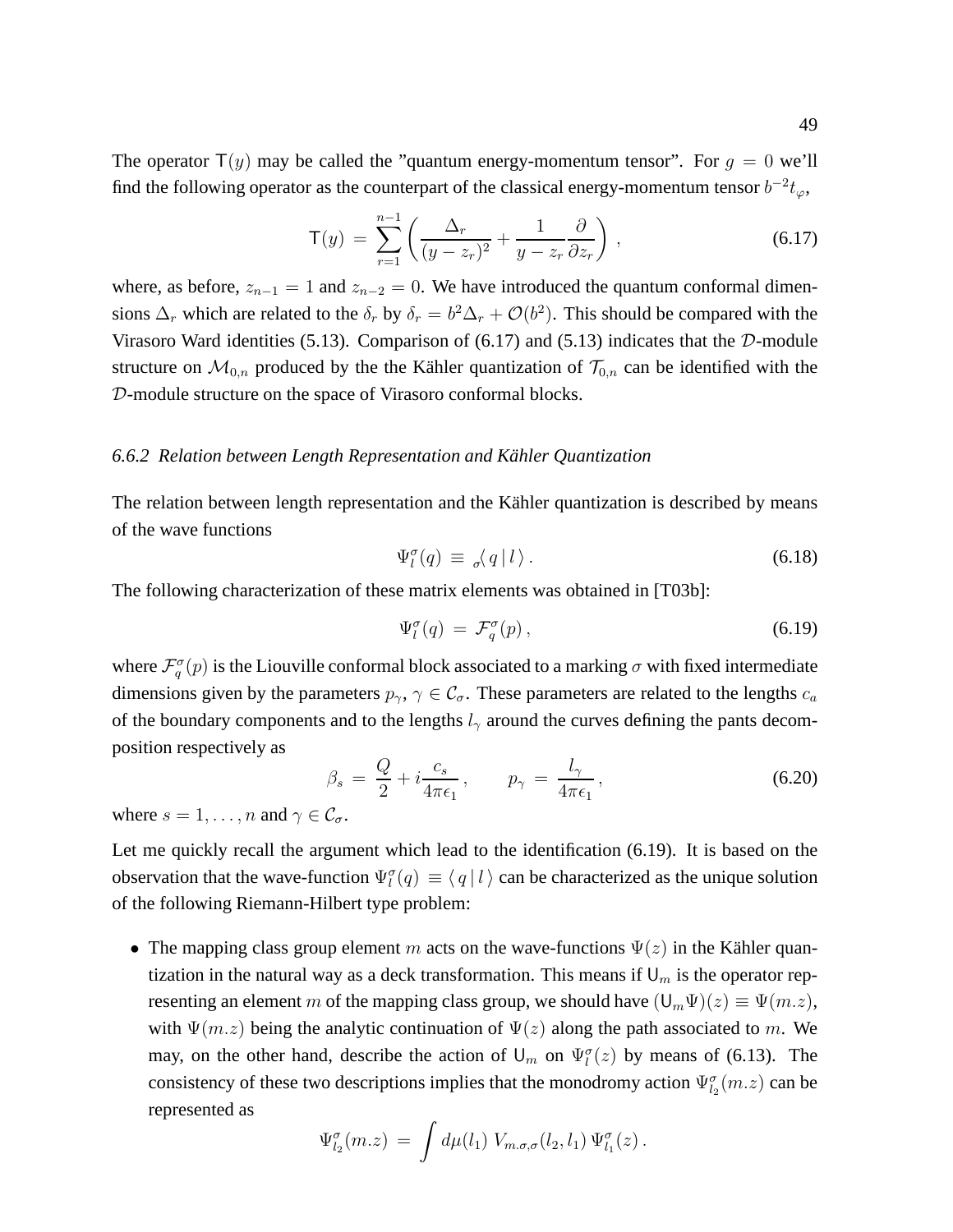• The asymptotic behavior of  $\Psi_l^{\sigma}(z)$  can be determined by quantizing the classical relation

$$
q_{\gamma}H_{\gamma} \sim \left(\frac{l_{\gamma}}{4\pi}\right)^2 - \frac{1}{4},
$$

which is valid to leading order in the limit  $l_{\gamma} \to 0$  if  $q_{\gamma}$  is the gluing parameter that vanishes when  $l_{\gamma} \to 0$ , and  $H_{\gamma}$  is the corresponding accessory parameter. We refer to [T03b] for more details and references.

This defines a Riemann-Hilbert type problem which characterizes the left hand side of (6.19) uniquely. It remains to show that the right hand side of (6.19) is a solution to this Riemann Hilbert problem. This was done in [T01, T03a].

# **6.7 Intermediate summary**

It may be helpful to summarize the main arguments in a schematic form. On the one hand, we have seen that the Kähler quantization, which can be understood as the quantization of the holomorphic infinitesimal structure of  $\mathcal{T}_{g,n}$ , produces the action of the the ring of holomorphic differential operators on  $\mathcal{T}_{q,n}$  realized on the wave-functions of the quantum Teichmüller theory, in other words



The complex structure used here is the one from Teichmüller theory. The canonical quantization of  $\text{Hom}(\pi_1(C), \text{PSL}(2, \mathbb{R}))^0$ , on the other hand, yields

| Quantization of global        |  | Representation of the algebra             |
|-------------------------------|--|-------------------------------------------|
| observables like $L_{\gamma}$ |  | $\mathcal{O}_b$ of quantum loop operators |

The realization of the algebra  $\mathcal{O}_b$  deforms the structure of the ring  $\mathcal O$  of algebraic functions on  $Hom(\pi_1(C), PSL(2, \mathbb{C}))$  in a natural way. The quantization of the global observables represents a quantization of Hom $(\pi_1(C), \text{PSL}(2, \mathbb{C}))$  in complex structure J with symplectic form  $\Omega_J$ .

Different representations for the resulting Hilbert space are obtained by diagonalizing different maximal subsets of commuting loop operators. Such subsets are in correspondence with pants decompositions. The resulting representation of the groupoid of changes of pants decompostion (more precisely markings) induces canonically a representation of the mapping class group via (6.13).

Classically, there is a natural isomorphism between  $Hom(\pi_1(C), PSL(2, \mathbb{R}))^0$  and the Teichmüller space  $\mathcal{T}(C)$ . Compatibility of canonical quantization of  $\text{Hom}(\pi_1(C), \text{PSL}(2, \mathbb{R}))^0$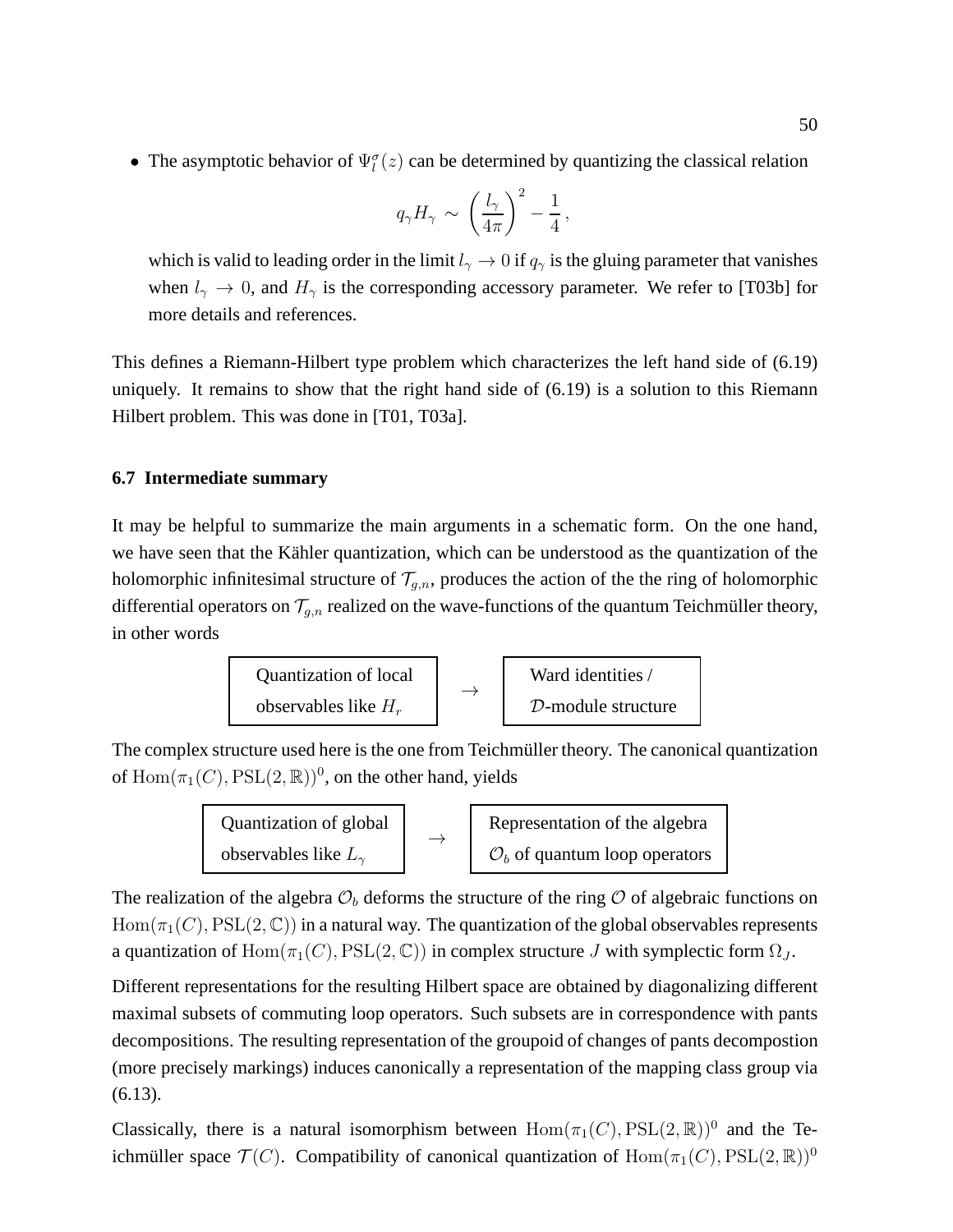and Kähler quantization of  $\mathcal{T}_{q,n}$  then defines a Riemann-Hilbert type problem as discussed in Subsection 6.6.2. The Virasoro conformal blocks are the unique solution of this Riemann-Hilbert type problem.

## **6.8 Quantization of the isomonodromic deformation problem**

#### *6.8.1 Quantization of the local observables*

Let us return to the example of the Garnier system discussed in Subsection 3.6. The phase space in question can be identified with  $Hom(\pi_1(C_{0,n}), PSL(2, \mathbb{C}))$  via the monodromy map for the differential operator  $\partial_y^2 + t(y)$ . It will be useful to start by considering the cases 0 <  $d < n-3$  first. We may then parameterize  $t(y)$  in terms of  $H_1, \ldots, H_{n-3-d}$  and  $\kappa_1, \ldots, \kappa_d$ , and the corresponding conjugate coordinates  $z_1, \ldots, z_{n-3+d}, w_1, \ldots, w_d$ . The remaining variables  $H_{n-2-d}, \ldots, H_{n-3}$  are determined by the constraints (3.16), and everything depends on the parameters  $z_{n-2-d}, \ldots, z_{n-3}$ .

Contemplating a possible Kähler quantization of the Hitchin moduli space defined by the complex structure J and the symplectic structure  $\varpi_1$ , we are lead to propose a quantization scheme in which states are represented by holomorphic multi-valued wave-functions

$$
\Psi(w, z) = \langle w, z | \Psi \rangle, \qquad w = (w_1, \dots, w_d), \quad z = (z_1, \dots, z_{n-3-d}), \tag{6.21}
$$

such that the operators  $w_r$  corresponding to the classical observables  $w_r$  are represented as multiplication operators, and the operators  $k_r$  associated to the momenta  $\kappa_r$  should be represented by the differential operators  $b^2 \partial_{w_r}$  in such a representation,

$$
\mathsf{w}_r \Psi(w, z) = w_r \Psi(w, z), \qquad \mathsf{k}_r \Psi(w, z) = b^2 \frac{\partial}{\partial w_r} \Psi(w, z).
$$
 (6.22)

The quantum operators  $z_s$  and  $H_s$  representing  $z_s$  and  $H_s$ , respectively, should likewise be represented as ∂

$$
\mathsf{z}_s \Psi(w, z) = z_s \Psi(w, z), \qquad \mathsf{H}_s \Psi(w, z) = b^2 \frac{\partial}{\partial z_s} \Psi(w, z), \tag{6.23}
$$

for  $s = 1, \ldots, n - 3 - d$ . The constraints (3.16) are quantized as

$$
\sum_{s=1}^{n} \left( \frac{b^2 \Delta_s}{(w_r - z_s)^2} + \frac{1}{w_r - z_s} \mathsf{H}_s \right)
$$
\n
$$
+ b^4 \frac{\partial^2}{\partial w_r^2} + \sum_{\substack{r'=1 \\ r' \neq r}}^{d} \left( b^2 \frac{1}{w_r - w_{r'}} \frac{\partial}{\partial w_{r'}} - \frac{3 + 2b^2}{4(w_r - w_{r'})^2} \right) = 0,
$$
\n(6.24)

for  $r = 1, \ldots, d$ . These equations reproduce the equations (3.16) or equivalently (3.24) in the limit  $b \to \infty$ . The quantum correction proportional to  $b^2$  was introduced in the numerator of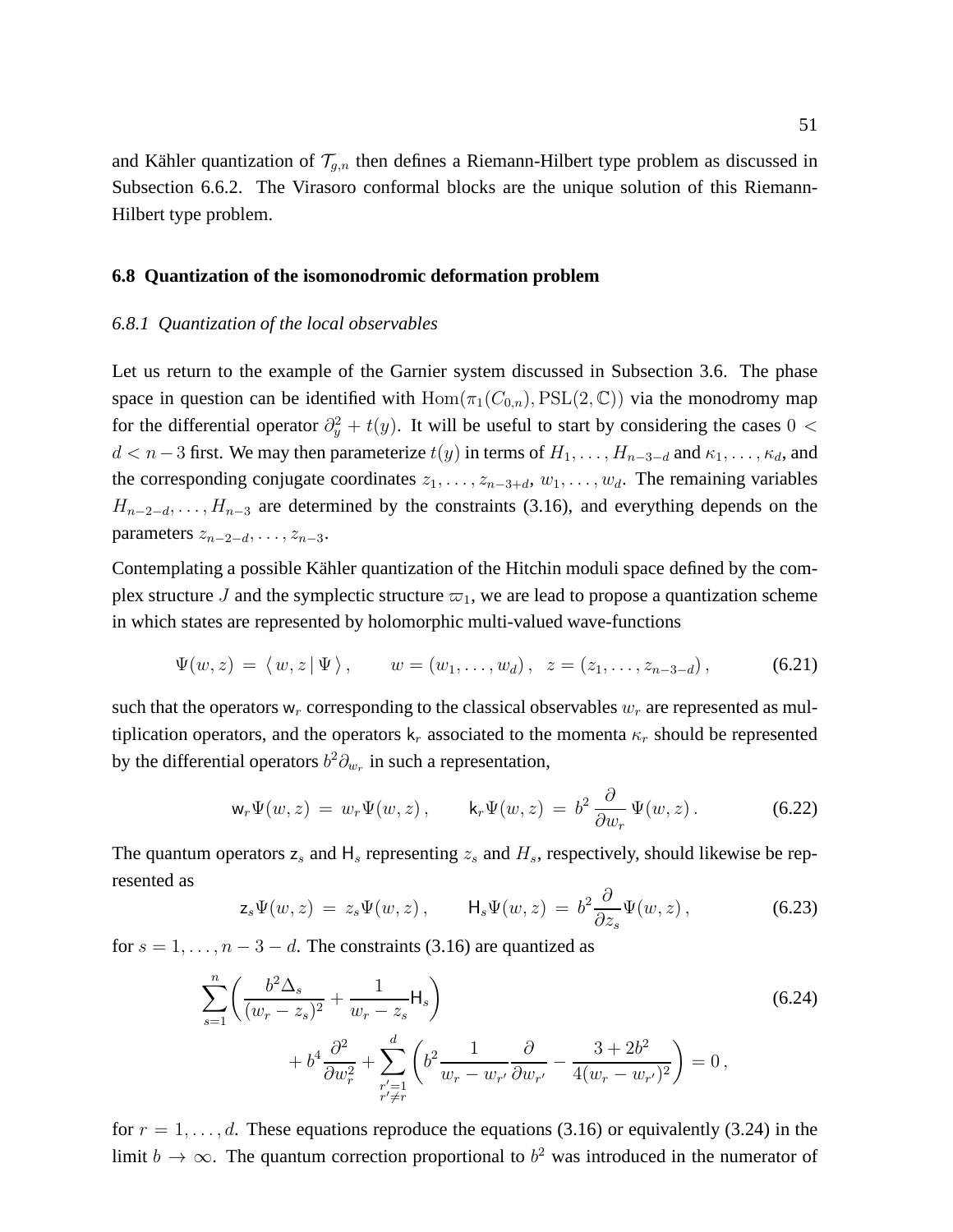the last terms to ensure commutativity of the operators in (6.24). Equations (6.24) define the Hamiltonians  $H_{n-2-d}, \ldots, H_{n-3}$  as functions of the remaining variables.

The wave-functions will depend on  $z_{n-2-d}, \ldots, z_{n-3}$  as parameters. We propose that this dependence should be expressed by equations of the form

$$
b^2 \frac{\partial}{\partial z_r} \Psi(w, z) = \mathsf{H}_r \Psi(w, z), \qquad (6.25)
$$

with  $H_{n-2-d}, \ldots, H_{n-3}$  defined by (6.24). Indeed, let us note that we could equally well have chosen other subsets of  $\{H_1, \ldots, H_n\}$  and  $\{z_1, \ldots, z_n\}$  as independent sets of conjugate variables. The consistency with (6.23) requires (6.25).

The system of equations (6.24) is then equivalent to the equations

$$
\left[\sum_{s=1}^{n} \left(\frac{\Delta_r}{(w_r - z_s)^2} + \frac{1}{w_r - z_s} \frac{\partial}{\partial z_s}\right) + b^2 \frac{\partial^2}{\partial w_r^2} - \sum_{\substack{r'=1 \\ r' \neq r}}^{d} \left(\frac{3 + 2b^2}{4b^2 (w_r - w_{r'})^2} - \frac{1}{w_r - w_{r'}} \frac{\partial}{\partial w_{r'}}\right)\right] \Psi(w, z) = 0,
$$
\n(6.26)

which are equivalent to the null vector decoupling equations satisfied by the Liouville conformal blocks (5.43).

In the case  $d = n - 3$  we may regard the second order differential operators  $H_r$  as natural quantization of the Hamiltonian functions of the Garnier system. The differential equations (6.25) represent the change of the wave-function under the change of representation induced by a change of the underlying complex structure, analogous to the way the KZ equations were derived by Hitchin in [Hi90]. We will see later that the equations (6.25) are indeed essentially equivalent to the KZ equations in the SL(2) WZNW model.

#### *6.8.2 Quantization of the global observables*

In the maximal case  $d = n - 3$ , it seems natural to identify the space of states with the space spanned by a complete set of solutions to the equations (6.23). We have previously seen in Subsection 5.4 how to identify a set of solutions to (6.23) that is complete in the sense that changes of the pants decomposition are realized by linear transformations from one set of solutions to another. The conformal blocks  $\mathcal{F}_{q,w}^{\sigma}(p,\delta)$  generate a set of solutions which has simple asymptotic behavior in the boundary component of  $\mathcal{T}_{0,n}$  corresponding to the marking  $\sigma$ . The analytic continuation of  $\mathcal{F}_{q,w}^{\sigma_1}(p,\delta)$  into the boundary component of  $\mathcal{T}_{0,n}$  corresponding to the marking  $\sigma_2$  can be represented as a linear combination of the solutions  $\mathcal{F}_{q,w}^{\sigma_2}(p,\delta)$ .

There is a natural hermitian form on this space of solutions that is invariant under the action of the mapping class (braid) group, given by the Liouville-correlation functions in a similar way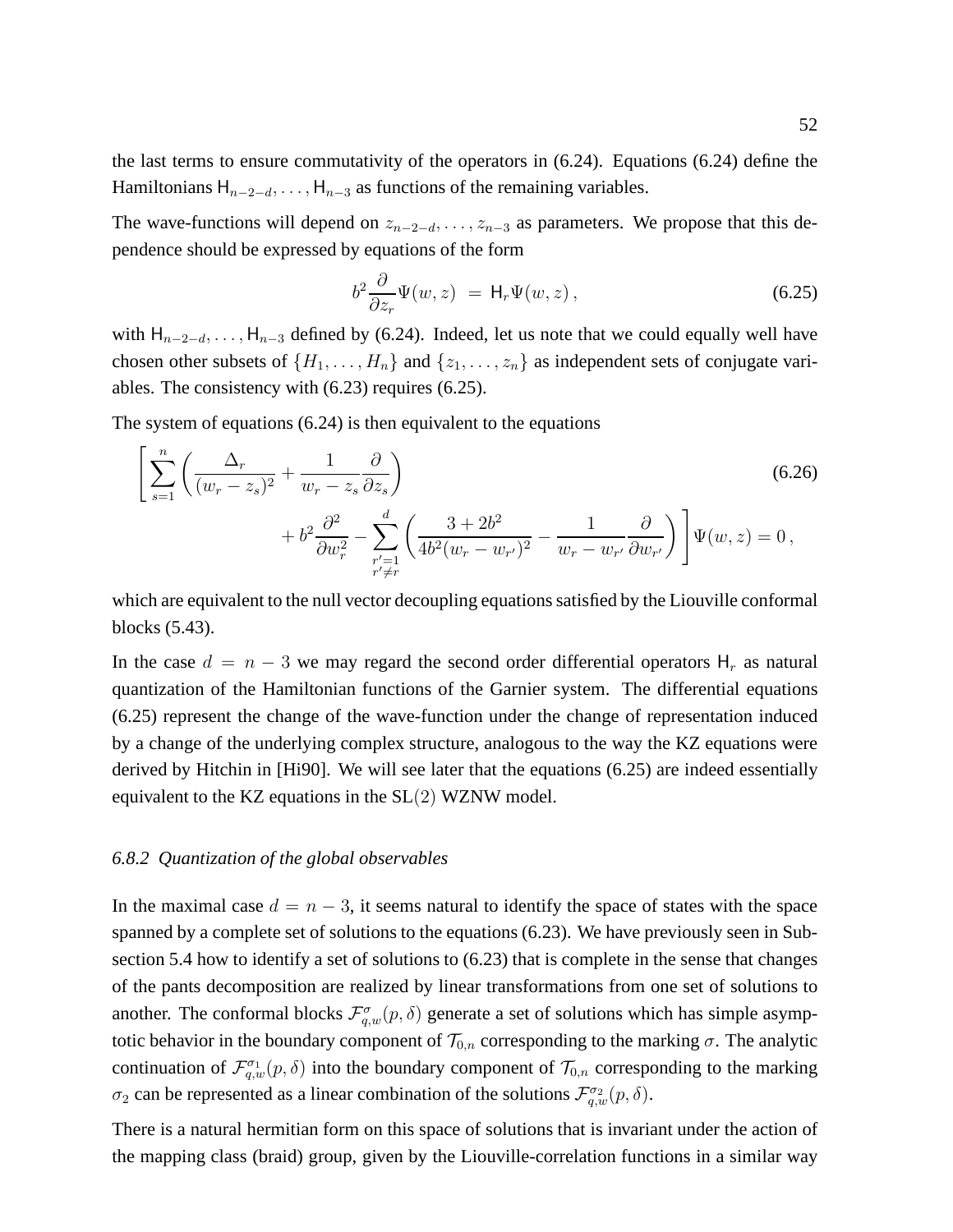as in (6.2). At the moment it is not clear to the author if this hermitian form is positive definite for  $d > 0$ . For  $d = 0$  it certainly is.

As in Subsection 5.3 one can define quantum loop operators acting on the space of states defined above. These are realized as difference operators. In the classical limit  $b \to \infty$  we get a distinguished point in the real slice  $S_{\mathbb{R}}$  in  $\text{Hom}(\pi_1(C_{0,n}), \text{PSL}(2, \mathbb{C}))$  defined by the extremum of the absolute value squared of  $\mathcal{F}_{q,w}^{\sigma}(p,\delta)$ . This point lies in the component of  $Hom(\pi_1(C_{0,n}), PSL(2,\mathbb{R}))$  labeled by the integer d. The quantum theory described above can therefore be interpreted as a quantization of this component of  $\text{Hom}(\pi_1(C_{0,n}), \text{PSL}(2,\mathbb{R}))$ .

We arrive at a very natural interpretation of the parameterization of the wave-functions in terms of their asymptotic behavior at the boundaries of  $\mathcal{M}_{0,n}$ . The "interactions" between degrees of freedom in the isomonodromic deformation system go to zero near the boundaries of  $\mathcal{M}_{0,n}$ . One may therefore classify the elements of a basis for the space of states in terms of the asymptotics of the eigenvalues of the quantized Hamiltonians. The representation of the space of states in terms of asymptotic eigenvalues coincides with the representation for the space of conformal blocks in terms of the eigenvalues of the quantum monodromy operators. The unitary operators representing the transition from one pants decomposition to another are thereby interpreted as analogs of scattering operators relating "In"- and "Out"-representations of the space of states.

# **7. Geometric Langlands correspondence and conformal field theory**

In this section we will try to explain some of the relevant features of the conformal field theory approach to the geometric Langlands correspondence initiated by Beilinson, Drinfeld, Feigin and Frenkel to physicists, following mostly the review [Fr07].

# **7.1 Geometric Langlands correspondence and quantization of the Hitchin system**

The correspondence between opers and the Hitchin eigenvalue equations is part of the geometric Langlands correspondence, for the case at hand schematically

$$
L_{\mathfrak{g}-\text{opers}} \longrightarrow \mathcal{D}-\text{modules on } \text{Bun}_G \qquad (7.1)
$$

The D-modules on  $Bun<sub>G</sub>$  in question are in the case of  $g = 0$  generated by the differential operators  $\mathcal{D}_r = H_r - E_r$ . For the case  $n = 0$ , Beilinson and Drinfeld construct 3g – 3 differential operators  $\mathcal{H}_r$ ,  $r = 1, \ldots, 3g-3$  on the line bundle  $K^{\frac{1}{2}}$  on  $\text{Bun}_G$  which are mutually commuting and have the Hitchin Hamiltonians as their leading symbols.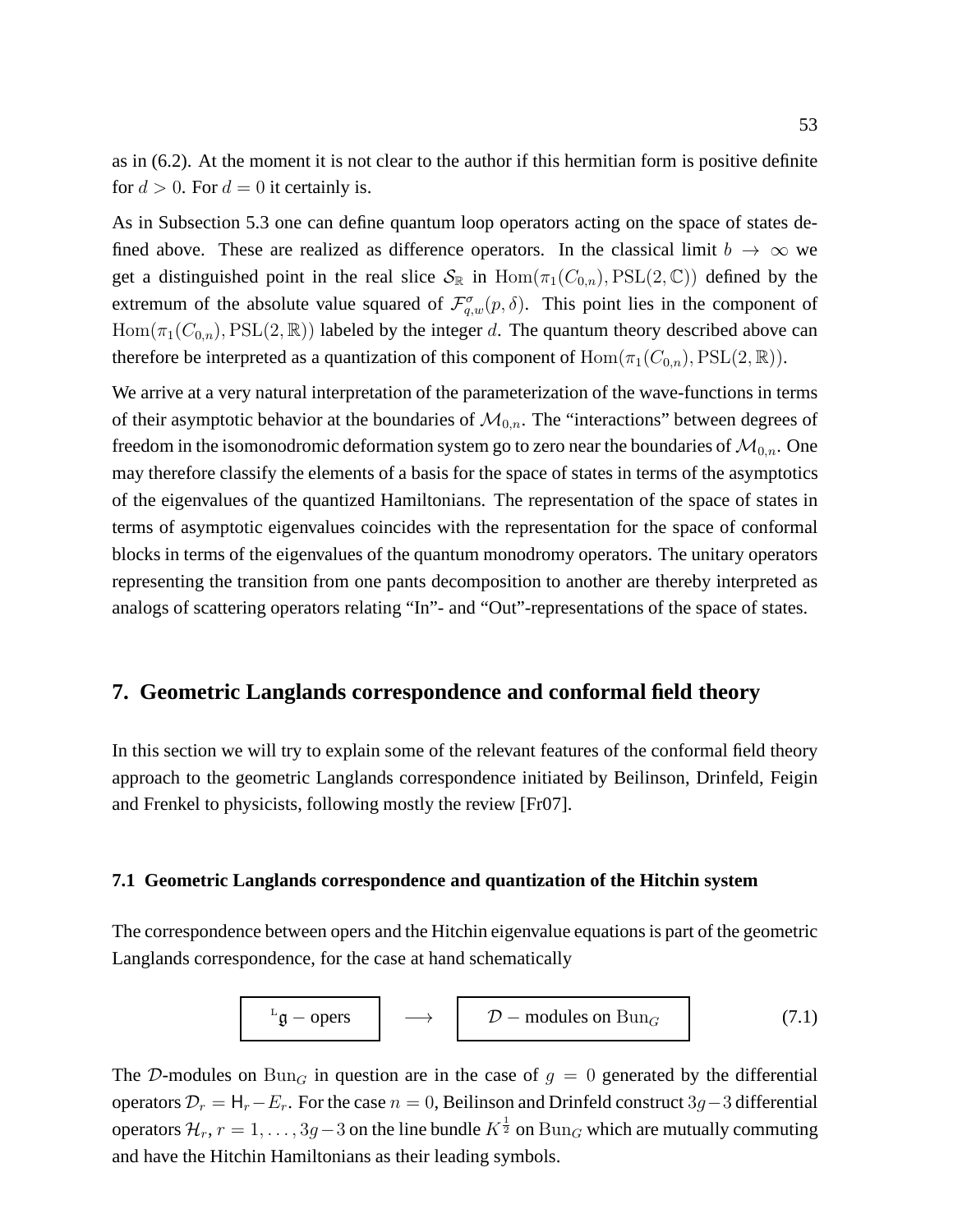#### **7.2 Conformal blocks for the current algebra**

## *7.2.1 Definition of the conformal blocks*

Let  $\hat{\mathfrak{g}} = \hat{\mathfrak{sl}}_{2,k}$  be the central extension of the loop algebra of  $\mathfrak{sl}_2$  with level k. The generators of  $\hat{\mathfrak{g}}$  will be denoted  $J_n^a$ ,  $n \in \mathbb{Z}$ ,  $a = -1, 0, +$ , the relations are

$$
\begin{aligned}\n[J_n^0, J_m^0] &= \frac{k}{2} n \delta_{n+m,0} \,, \\
[J_n^+, J_m^-] &= 2J_{n+m}^0 + k n \delta_{n+m,0} \,. \tag{7.2} \\
[J_n^0, J_m^{\pm}] &= \pm J_{n+m}^{\pm} \,,\n\end{aligned}
$$

For representations  $\mathcal{R}_r$ ,  $r = 1, \ldots, n$  of  $\hat{\mathfrak{g}}$  and Riemann surface C with n marked points at positions  $z_1,\ldots,z_n$  one defines the conformal blocks as linear functionals  $\mathcal{G}:\mathcal{R}_{[n]}\equiv\otimes_{r=1}^n\mathcal{R}_r\to\mathbb{C}$ that satisfy the invariance property

$$
\mathcal{G}(\eta \cdot v) = 0 \qquad \forall v \in \mathcal{R}_{[n]}, \ \forall \eta \in \mathfrak{g}_{\text{out}} \tag{7.3}
$$

where  $\mathfrak{g}_{\text{out}}$  is the Lie algebra of g-valued meromorphic functions on C with poles only at  $z_1, \ldots, z_n$ . The action of  $\eta$  on  $\otimes_{r=1}^n V_r \to \mathbb{C}$  is defined by taking the Laurent expansions of  $\eta$  at the points  $z_1, \ldots z_n$ , w.r.t. local coordinates  $t_r$ ,

$$
\eta(t) = \sum_{k \in \mathbb{Z}} \sum_{a=1}^{\dim(\mathfrak{g})} t_r^k J^a \eta_{r,k}^a \in \mathfrak{g} \otimes \mathbb{C}(\!(t_r)\!), \tag{7.4}
$$

to which we may associate the element

$$
J[\eta_r] := \sum_{k \in \mathbb{Z}} \sum_{a=1}^{\dim(\mathfrak{g})} J_k^a \eta_{r,k}^a \in \hat{\mathfrak{g}}_k, \qquad (7.5)
$$

Denoting by  $J_r[\eta_r]$  the operator which acts on  $\mathcal{R}_{[n]}$  nontrivially only on the r-th tensor factor of  $\mathcal{R}_{[n]}$ , where the action is given by  $J[\eta_r]$  we finally get  $\eta = \sum_{r=1}^n J_r[\eta_r]$ . It can be shown that the central extension vanishes on the image of the Lie algebra  $\mathfrak{g}_{out}$  in  $\bigoplus_{r=1}^n \hat{\mathfrak{g}}_k$ , making the definition consistent.

### *7.2.2 Twisted conformal blocks*

In order to get differential equations for the conformal blocks from the conformal Ward identities one possible solution is to modify the definition (7.3) by twisting  $\mathfrak{g}_{\text{out}}$  by an element  $\mathcal E$  of  $Bun_G$ , which means to use (7.3) with  $\mathfrak{g}_{\text{out}}$  replaced by

$$
\mathfrak{g}_{\text{out}}^{\mathcal{E}} = \Gamma(C \setminus \{z_1, \ldots, z_n\}, \mathfrak{g}_{\mathcal{E}}), \qquad \mathfrak{g}_{\mathcal{E}} = \mathcal{E} \underset{G}{\times} \mathfrak{g}.
$$
 (7.6)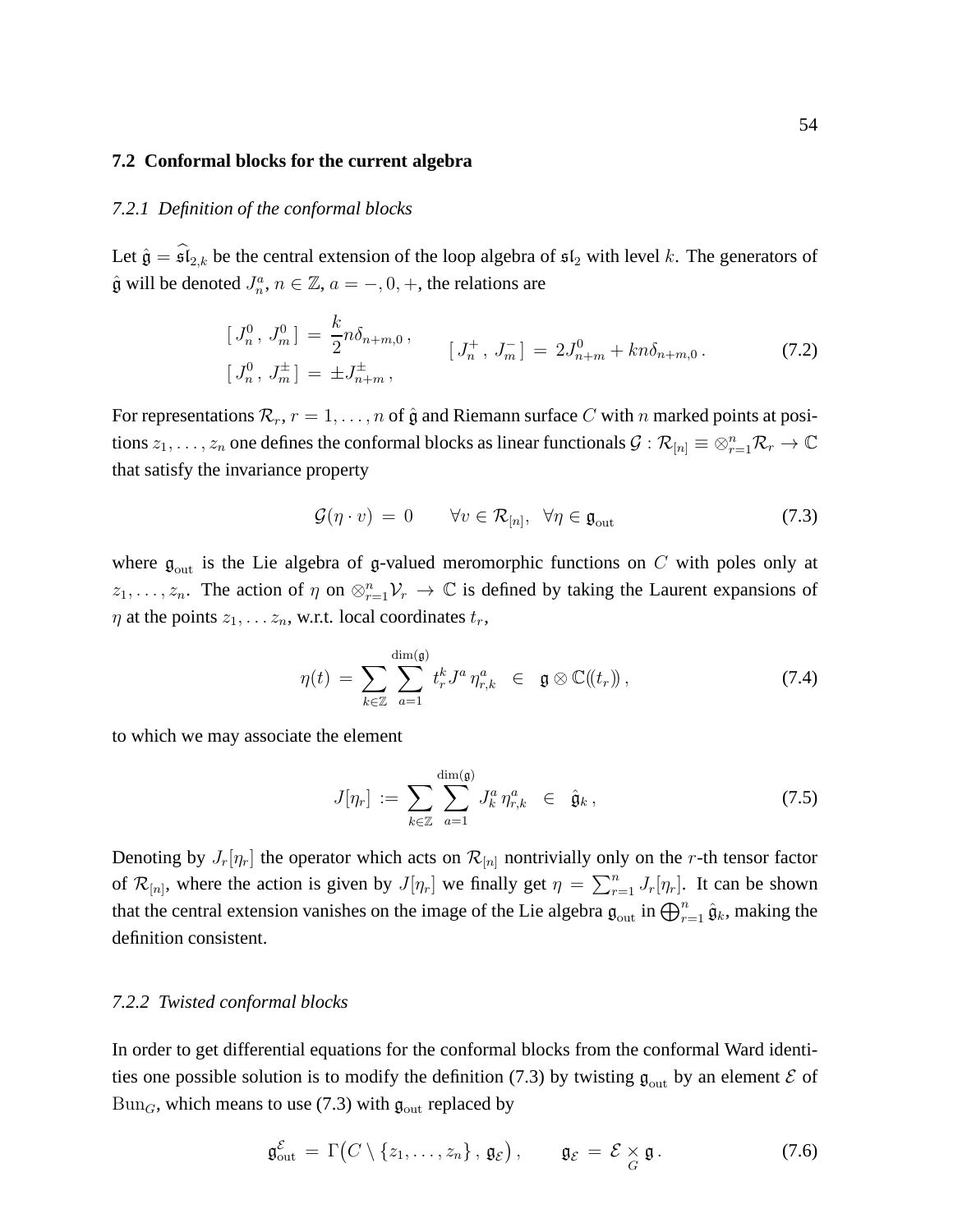The space of linear functionals that satisfy the invariance conditions in (7.3) with  $\eta \in \mathfrak{g}_{\text{out}}^{\mathcal{E}}$  will be denoted  $\text{CB}(\mathcal{R}_{[n]},C,\mathcal{E}).$ 

Concerning the dependence on the choice of  $\mathcal E$  one can a priori only say that one has defined the conformal blocks as a sheaf over  $Bun_G$ . This means that locally over  $Bun_G$  we assign to each bundle  $\mathcal E$  the vector space CB( $\mathcal R_{[n]}, C, \mathcal E$ ), but the spaces assigned to "neighboring" bundles  $\mathcal E$ and  $\mathcal{E}'$  do not need to have the same dimension. The key observation to be made here is that the twisting of conformal blocks by elements of  $Bun<sub>G</sub>$  offers a canonical way to define an action of the differential operators on  $Bun<sub>G</sub>$  on the sheaf of conformal blocks. In mathematical language this is expressed as the statement that the space of conformal blocks becomes a D-module. In physicists terms this can e.g. be expressed more concretely as follows. Let us consider conformal blocks with  $n + 1$  marked points  $z_0, \ldots, z_n$ , where the vacuum representation is assigned to the marked point  $z_0$ . Then for each differential operator  $\mathcal{D}_\eta$  on  $Bun_G$  there exists an element  $J[\eta] \in \hat{\mathfrak{g}}_k$  such that

$$
\mathcal{D}_{\eta} \cdot \left\langle \Phi_0(v_0|z_0) \prod_{r=1}^n \Phi_r(v_r|z_r) \right\rangle_{C_{g,n+1}}^{\mathcal{E}} = \left\langle \Phi_0(J_{\eta}v_0|z_0) \prod_{r=1}^n \Phi_r(v_r|z_r) \right\rangle_{C_{g,n+1}}^{\mathcal{E}}.
$$
 (7.7)

The point is that (7.7) is to be read as the *definition* of the action of the differential operator  $\mathcal{D}_\eta$  on the conformal blocks. The construction of the differential operators  $\mathcal{D}_\eta$  in (7.7) is nontrivial in general. In the mathematical literature there is a construction named "localization functor" which produces the corresponding sheafs of twisted<sup>6</sup> differential operators on  $Bun_G$ under rather general conditions.

In general it is not possible to exponentiate the infinitesimal action of of the affine Lie algebra  $\hat{\mathfrak{g}}$ given by (7.7) to a projective representation of the corresponding loop group. This means that in general one can not define a parallel transport that would allow one to regard the locally defined spaces of conformal blocks as a vector bundle over  $Bun<sub>G</sub>$ . For the cases of interest, however, it will turn out that the Lie algebra action (7.7) can be exponentiated at least locally, away from a certain divisor of singularities in  $Bun_G$ .

# *7.2.3 More concrete representation of twisted conformal blocks*

In the cases where the Lie algebra action on the vacuum representation  $\mathcal{R}_0$  exponentiates to a projective representation of the corresponding loop group, one may represent the relation between twisted and untwisted conformal blocks more concretely, e.g. for  $n = 1$ 

$$
\left\langle \Phi_0(v_0|z_0) \right\rangle_{C_{g,1}}^{\mathcal{E}} = \left\langle \Phi_0(e^{J[\eta]}v_0|z_0) \right\rangle_{C_{g,1}},\tag{7.8}
$$

<sup>&</sup>lt;sup>6</sup>That means roughly "taking care of the central extension"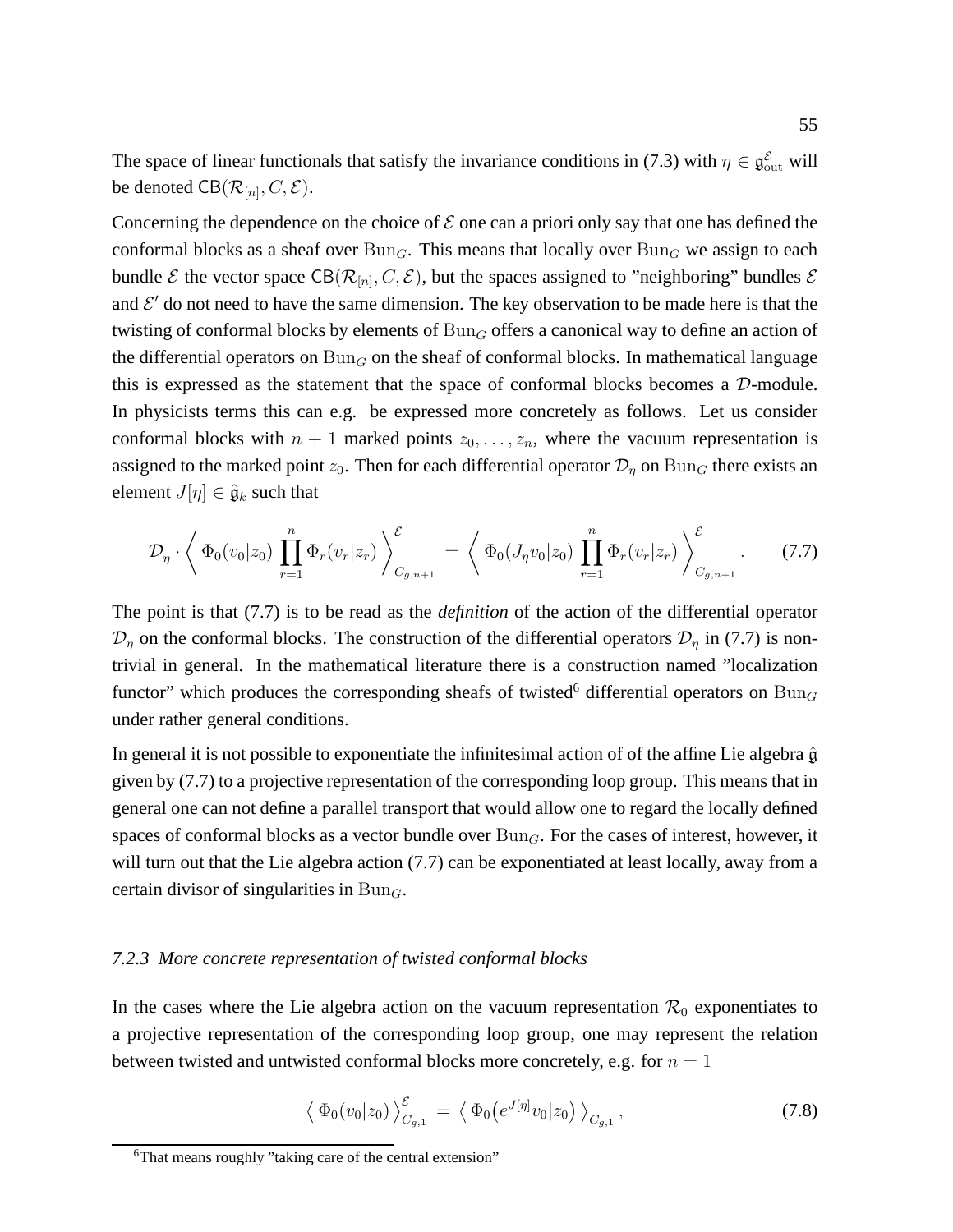where  $J[\eta] = \sum_n \sum_a J_n^a \eta_n^a$ .  $e^{J[\eta]}$  is an operator which represents an element of the (centrally extended) loop group on  $V_0$ .  $e^{J[\eta]}$  can be factorized as  $e^{J[\eta]} = N e^{J[\eta <]} G_{\text{in}}$ , where  $G_{\text{in}} e_0 = e_0$ and  $N \in \mathbb{C}$ . Note that  $Bun_G$  can be represented as double quotient,

$$
Bun_G \simeq G_{out} \setminus G(\!(t_0)\!)/G[[t_0]]\,,\tag{7.9}
$$

where  $G_{\text{out}}$  is the group of algebraic maps  $C_{g,n} \setminus \{z_0\} \to G$ , and  $t_0$  is a local coordinate around  $z_0$  vanishing there. The representation (7.9) follows from the fact that any  $G$ -bundle can be trivialized on the complement of a disc  $\mathbb{D}_0$  cut out of the surface C. This means that the transition function can be represented by means of an element of the loop group assigned to the boundary of the disc  $\mathbb{D}_0$ . The double quotient representation (7.9) implies a similar representation for the tangent space  $T_{\mathcal{E}}\text{Bun}_G$  as  $\mathfrak{g}_{\text{out}}\setminus\mathfrak{g}(\langle z_0\rangle)/\mathfrak{g}[[z_0]]$ . We may therefore represent tangent vectors from  $T_{\mathcal{E}}$ Bun<sub>G</sub> in terms of derivatives w.r.t. the parameters  $\eta_n^a$  introduced in (7.8), which explains how (7.7) comes about.

If all representations  $\mathcal{R}_r$ ,  $r = 1, \ldots, n$  are integrable one may similarly introduce the twisting via

$$
\left\langle \prod_{r=1}^{n} \Phi_r(v_r|z_r) \right\rangle_{C_{g,n}}^{\mathcal{E}} = \left\langle \prod_{r=1}^{n} \Phi_r(e^{J[\eta_r]}v_r|z_r) \right\rangle_{C_{g,n}}, \tag{7.10}
$$

In this case one should replace (7.9) by

$$
Bun_G \simeq G_{\text{out}} \setminus \prod_{r=1}^n G(\!(t_r)\!) \ / \ \prod_{r=1}^n G[[t_r]] \,, \tag{7.11}
$$

where  $t_r$  are local coordinates around the points  $z_r$ . The representation (7.11) comes from the existence of a trivialization of the bundle  $\mathcal E$  on the complement of the union  $\bigcup_{r=1}^n \mathbb D_r$  of small discs around the points  $z_r$ .

## 7.2.4 Conformal blocks vs. functions on subsets of  $Bun_G$

It will also be important for our aims that the twisting allows us to express the values of the conformal blocks  $\mathcal{G}^{\mathcal{E}}$  on arbitrary vectors  $v \in \mathcal{R}_{[n]}$  in terms of derivatives on  $\text{Bun}_G$ . This means that for each  $v \in \mathcal{R}_{[n]}$  there exists a differential operator  $\mathcal{D}_{\mathcal{E}}(v)$  on  $\text{Bun}_G$  such that

$$
\mathcal{G}_{\mathcal{E}}(v) = \mathcal{D}_{\mathcal{E}}(v) \mathcal{G}_{\mathcal{E}}(e_{[n]}), \qquad (7.12)
$$

where  $e_{[n]} = e_n \otimes \ldots \otimes e_1$  is the product of highest weight vectors.

Given a holomorphic bundle  $\mathcal{E}$ , a neighborhood  $\mathcal{U}$  of  $\mathcal{E}$  in  $Bun_G$  and a holomorphic function  $\mathcal G$  on  $\mathcal U$  we may turn (7.12) around and use it to *define* a conformal block. This means that large classes of conformal blocks actually come from (locally defined) functions on  $Bun<sub>G</sub>$ . The point is that the double quotient representation (7.9) of  $Bun<sub>G</sub>$  identifies this space as a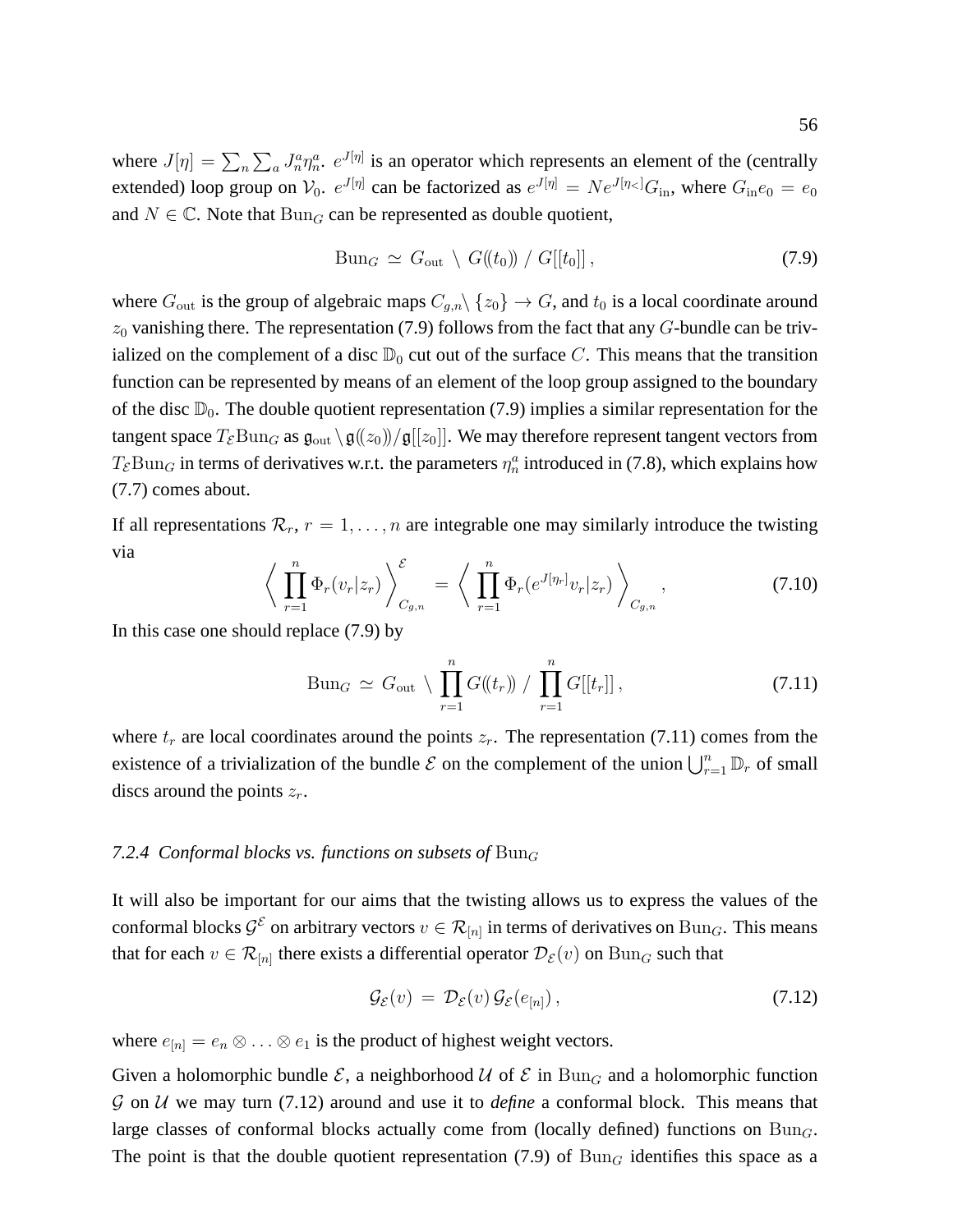locally symmetric space of the loop group, with infinitesimal structure given by the loop algebra  $\mathfrak{g}\otimes\mathbb{C}(\mathfrak{t})$ . The relation (7.12) describes how a holomorphic function G can be described in terms of this infinitesimal symmetry.

This suggests that one can use conformal blocks as a basis for the space of holomorphic "functions", or rather sections of bundles, on  $Bun_G$ . One could thereby put conformal field theory in analogy to the harmonic analysis on locally symmetric spaces. The issue raised by this point of view is the possibility to extend these structures globally over  $Bun<sub>G</sub>$  or some compactification thereof, possibly allowing "controllable" singular behavior at some divisors.

# **7.3 Realization of the geometric Langlands correspondence from conformal field theory**

The representation theory of  $\hat{\mathfrak{g}}_k$  at the critical level  $k = -2$  has remarkable features. The universal enveloping algebra  $\mathcal{U}_{\text{crit}}(\widehat{\mathfrak{sl}}_2) \equiv \mathcal{U}(\widehat{\mathfrak{sl}}_2)/(k+2)$  has a large center generated by the modes  $t_n$  of the rescaled energy-momentum tensor

$$
t(y) = -\frac{1}{k+2}T(y) = \sum_{n \in \mathbb{Z}} t_n y^{-n-2}.
$$
 (7.13)

This means that there exist representations  $\pi_t$  in which all the generalized Casimir elements  $t_n$ are realized as multiples of the identity. The generating function  $t(y) = \sum_{n \in \mathbb{Z}} t_n y^{-n-2}$  can be used to parameterize such representations.

One may then attempt to construct the conformal blocks with insertions from this class of representations,

$$
\left\langle \prod_{r=1}^{n} \Phi_{r,t_r}(v_r|z_r) \right\rangle, \tag{7.14}
$$

where  $\Phi_{r,t_r}$  is the vertex operator associated to a representation  $\pi_{t_r}$  with fixed choice of a generating function  $t_r(y)$ . The key point to observe about such conformal blocks is that they can be non-vanishing if, and only if, the generating functions  $t_r(y)$  are the Laurent expansions near the marked points  $z_r$  of an oper  $\partial_y^2 + t(y)$  which is *globally defined* on the surface C.

The correspondence between this oper  $\partial_y^2 + t(y)$  and the *space* of conformal blocks associated to C and the choice of a collection of representations assigned to the marked points  $z_r$ ,

$$
L_{\mathfrak{g}-\text{opers}} \longrightarrow \text{conformal blocks of } \hat{\mathfrak{g}}_{\text{crit}} \qquad (7.15)
$$

is the origin of the geometric Langlands correspondence in the approach of Beilinson and Drinfeld. It remains to remember that spaces of conformal blocks canonically represent D-modules to arrive at (7.1). The differential equations following from (7.7) include in particular the eigenvalue equations for the quantized Hitchin Hamiltonians. For  $q = 0$  one finds that the eigenvalues  $E_r$  are given given by the residues of the oper  $\partial_y^2 + t(y)$  at  $z_r$ .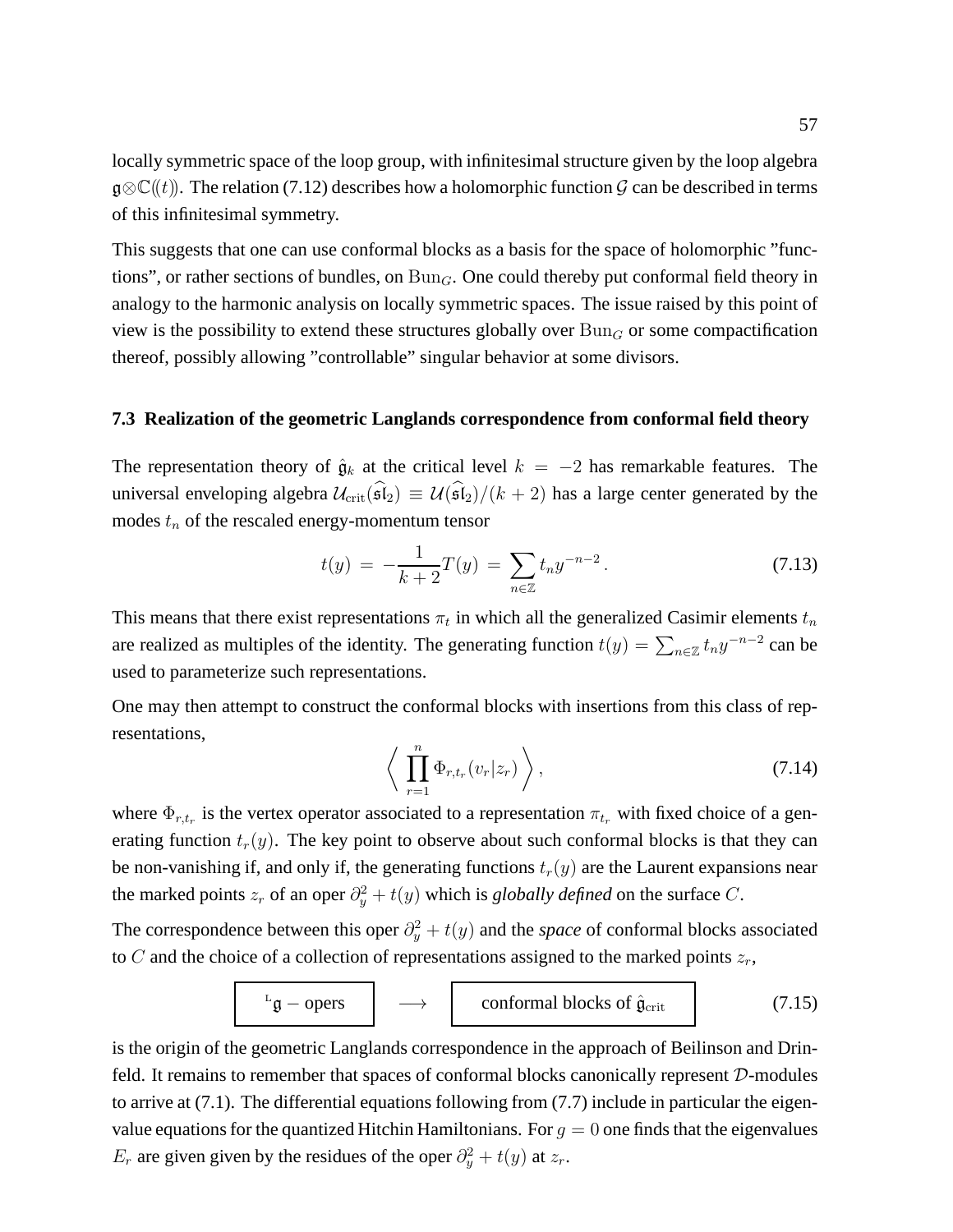#### *7.3.1 Hecke action*

There is a class of natural operations on the D-modules on  $Bun_G$  called Hecke functors. We refer to [Fr07] for more discussion of the Hecke functors and their realization on spaces of conformal blocks at the critical level. For the moment let us only remark that in the cases where the D-modules are produced by the conformal blocks of  $\hat{g}_k$  at the critical level  $k = -2$  one may describe the Hecke functors as the modification of the conformal blocks by the insertion of certain representations with rather special properties. We will later (in Subsection 8.5) discuss natural analogs of the Hecke functors on the spaces of conformal blocks for  $\hat{g}_k$  at the noncritical level.

Restricting to  $g = \mathfrak{sl}_2$  for simplicity, the representations in question are labeled by half-integers j and denoted  $\mathcal{W}_j$ . As representations of the affine algebra  $\hat{\mathfrak{g}}_{\rm crit}$  these representations are just the vacuum representation  $\mathcal{R}_0$ , but they come equipped with a  $2j + 1$ -dimensional "multiplicity"space  $V_i$  which is a module for the Lie algebra  $\mathfrak{sl}_2$ ,

$$
\mathcal{W}_j \simeq \mathcal{R}_0 \otimes V_j \,. \tag{7.16}
$$

The Lie algebra  $\mathfrak{sl}_2$  that  $V_j$  is a module of has no direct relation with the  $\mathfrak{sl}_2$ -subalgebra of the affine algebra  $\widehat{\mathfrak{sl}}_{2,k}$  that we started from. It is identified as  $\mathfrak{sl}_2$ -representation by its categorical properties, in particular by its behavior under taking tensor products. In the case that one is considering a general affine algebra  $\hat{\mathfrak{g}}_{\text{crit}}$  one finds similarly

$$
\mathcal{W}_{\lambda} \simeq \mathcal{R}_0 \otimes V_{\lambda} \,. \tag{7.17}
$$

with  $V_{\lambda}$  being a module of the Langlands dual Lie algebra  $L_{\mathfrak{g}}$  to g.

One may then consider conformal blocks with the representations  $W_j$  inserted,

$$
\left\langle \Xi_j(v|y) \prod_{r=1}^n \Phi_r(v_r|z_r) \right\rangle_{\mathcal{E}}.
$$
\n(7.18)

The special properties of the representations  $\mathcal{W}_j$  imply that the spaces of conformal blocks with and without insertion of  $W_i$  are related as

$$
CB_{\mathcal{E}}(\mathcal{W}_j \otimes \mathcal{R}_{[n]}) \simeq V_j \otimes CB_{\mathcal{E}}(\mathcal{R}_{[n]}).
$$
\n(7.19)

The crucial Hecke eigenvalue property of the geometric Langlands correspondence can loosely speaking be described as the statement that under a variation of the insertion point y of  $\mathcal{W}_j$  the local isomorphisms (7.19) glue together to generate a local system E. If  $CB(\mathcal{R}_{[n]}, C, \mathcal{E}, P)$  is the space of conformal blocks associated to a given oper  $P = \partial_y^2 + t(y)$  one gets the local system corresponding to the monodromy representation of  $\partial_y^2 + t(y)$ . The local system E associated to the oper  $\partial_y^2 + t(y)$  therefore plays a role analogous to an eigenvalue. This is roughly what is called the Hecke eigenvalue property in the context of the geometric Langlands correspondence.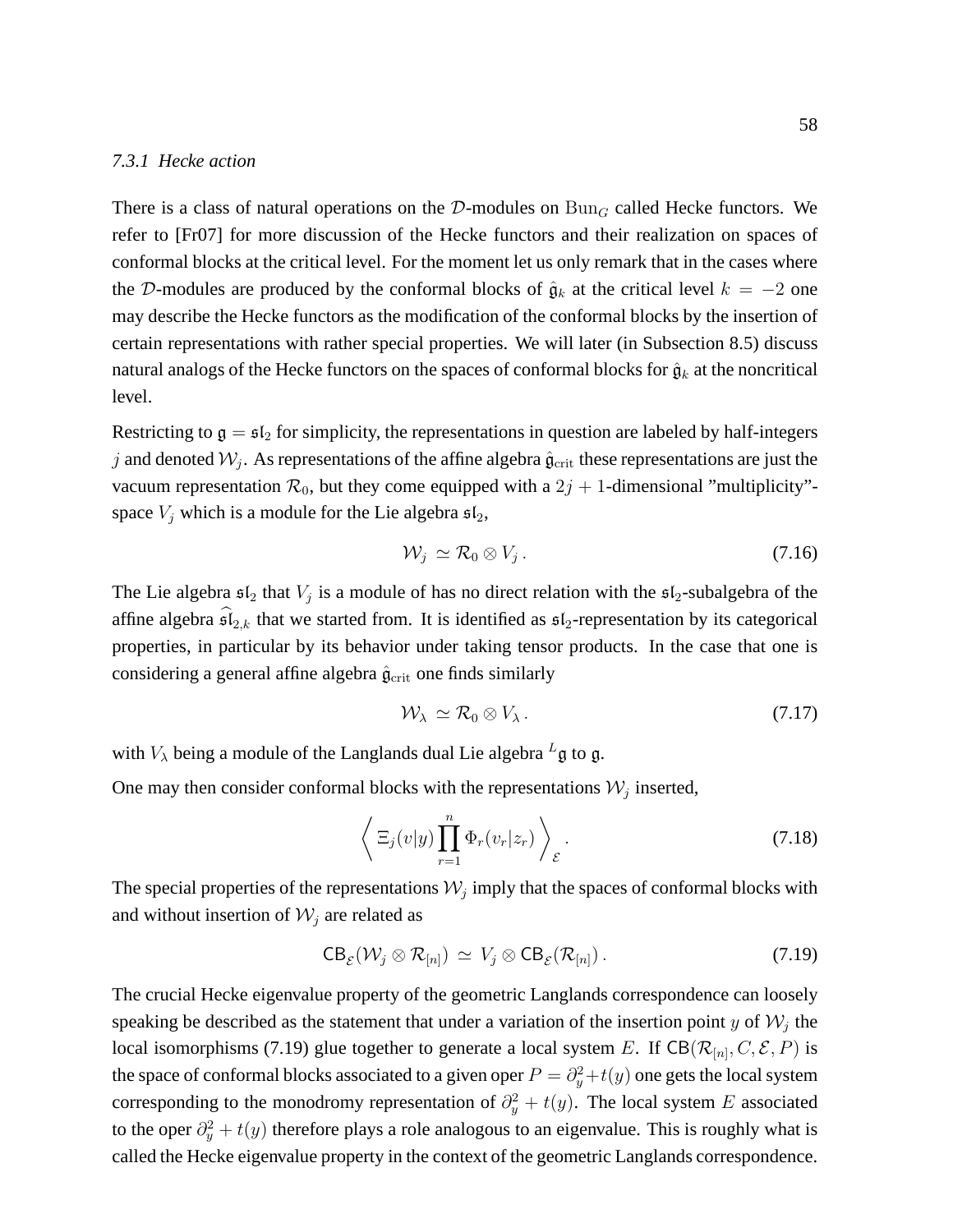# **8. Quantum geometric Langlands correspondence**

## **8.1 The Knizhnik-Zamolodchikov equations**

In the case of noncritical level  $k \neq -2$  we can use the Sugawara construction to realize the generators  $L_n$ ,  $n \in \mathbb{Z}$  of the Virasoro algebra within the universal enveloping algebra  $\mathcal{U}(\hat{\mathfrak{g}}_k)$ . Recall that the Virasoro algebra uniformizes infinitesimally the moduli space  $\mathcal{M}_{q,n}$  of Riemann surfaces in a way that is similar to the way the current algebra uniformizes  $Bun<sub>G</sub>$ , as expressed in (5.11) above. In the same way as described in Subsection 7.2.2 for the case of the current algebra one may use (5.11) in order to define a (twisted) action of the differential operators on  $\mathcal{M}_{g,n}$  on the spaces of conformal blocks.

The fact that the Virasoro generators  $L_n$  can be expressed as bilinear expressions in the generators  $J_n^a$  implies relations between the differential operators representing the action of vector fields on  $\mathcal{M}_{g,n}$  and  $\text{Bun}_G$ , respectively, which take the form of the Knizhnik-Zamolodchikov-Bernard (KZB) equations, schematically

$$
(k+2)\frac{\partial}{\partial z_r}\Phi(x|z) = \mathsf{H}_r \, \Phi(x|z) \,. \tag{8.1}
$$

These equations allow us to "parallel transport" conformal blocks over  $\mathcal{M}_{g,n}$ . Any given solution to the equations (8.1) in open subsets of  $Bun_G \times \mathcal{M}_{g,n}$  defines a conformal block according to our discussion in Subsection 7.2. We will see, however, that the equations (8.1) have for fixed point in  $\mathcal{M}_{q,n}$  regular singularities in  $Bun_G$ . This is related to the fact that the action of  $\hat{\mathfrak{g}}_k$  on the spaces of conformal blocks defined in (7.7) does not exponentiate to a group action in general. However, away from the singularities of the equation (8.1) it is certainly possible to integrate the equations (8.1) in order to extend local solutions to solutions defined on some covering space of  $Bun_G \times \mathcal{M}_{g,n} \setminus \mathcal{S}$ , where  $\mathcal S$  is a certain divisor of singularities.

# **8.2 Conformal blocks for genus zero**

## *8.2.1 Twisting parameters in genus zero*

We will discuss conformal blocks for the  $SL(2)$ -WZNW model in  $g = 0$  denoted as

$$
\mathcal{G}(x|z) \equiv \left\langle \Phi^{j_n}(x_n|z_n) \dots \Phi^{j_1}(x_1|z_1) \right\rangle. \tag{8.2}
$$

The parameters  $x_r$  represent a non-minimal twisting of the conformal blocks as in (7.10). In the cases where the representation  $\mathcal{R}_r$  has a highest weight vector  $e_r$  we may introduce the dependence on the variables  $x_r$  via  $\Phi^{j_r}(x_r|z_r) \equiv \Phi^{j_r}(e^{x_r J_0^-} e_r|z_r)$ . The parameters  $x_r$  represent the choice of parabolic structures near the marked points  $z_r$ . As vector bundles on a surface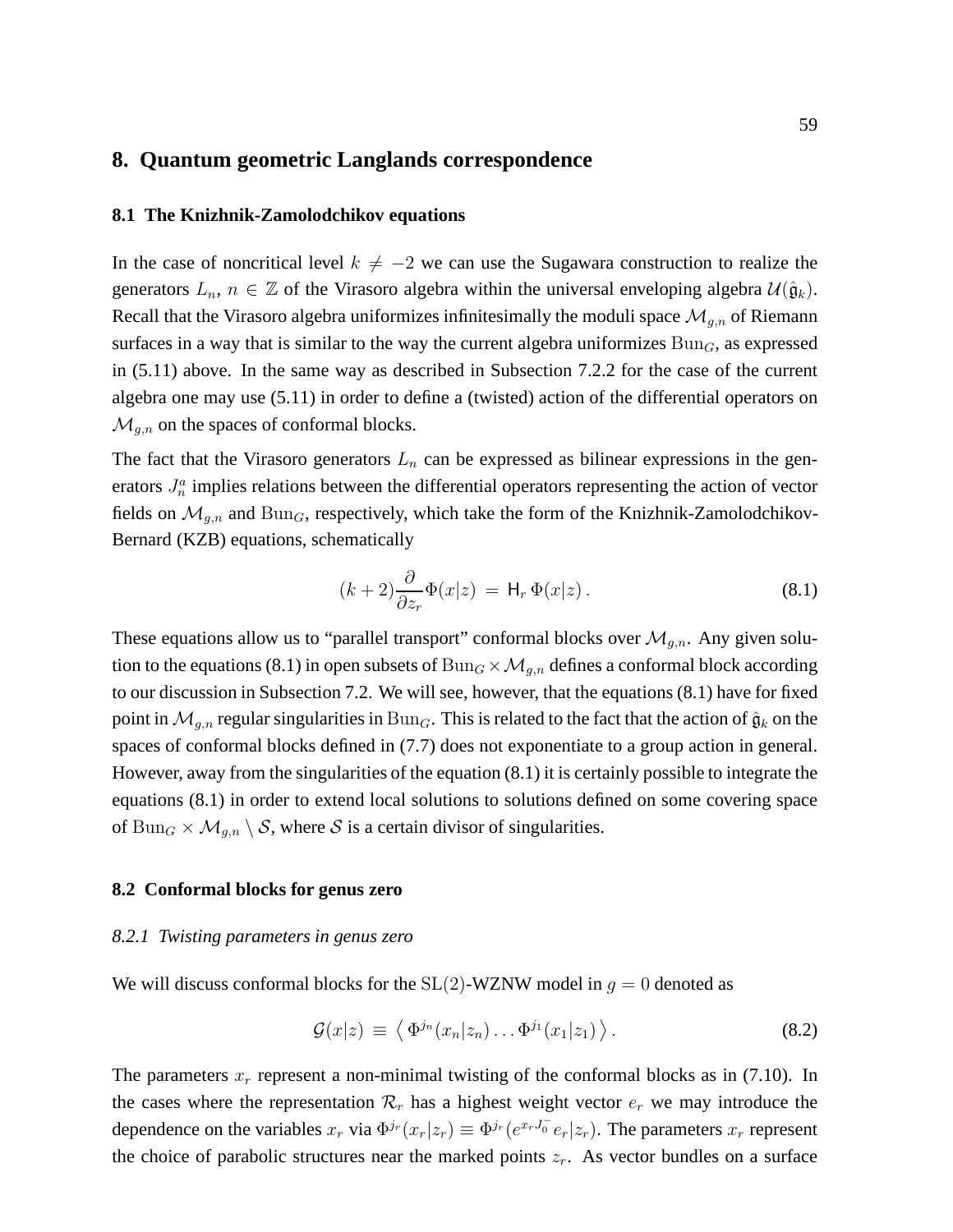of genus zero are always trivial, we can take the coordinates  $x_r$  to parameterize an open dense subset of  $Bun_G(C_{0,n})$ . The current algebra Ward identities now take the familiar form

$$
\langle J^{a}(t) \, \Phi^{j_{n}}(x_{n}|z_{n}) \dots \Phi^{j_{1}}(x_{1}|z_{1}) \,\rangle = \sum_{r=1}^{n} \frac{\mathcal{J}_{r}^{a}}{t-z_{r}} \langle \, \Phi^{j_{n}}(x_{n}|z_{n}) \dots \Phi^{j_{1}}(x_{1}|z_{1}) \,\rangle\,,\tag{8.3}
$$

where  $\mathcal{J}_r^a$  are the differential operators defined in (4.7). The conformal blocks (8.2) satisfy the KZ equations (8.1) with differential operators  $H_r$  being explicitly given in (4.8).

### *8.2.2 More general classes of representations*

So far we had assumed that the representations  $\mathcal{R}_r$  of the current algebra are all of highest weight type. It is worth noting that the formalism easily allows one to cover representations of principal or complementary series type, too. Let, for example,  $\mathcal{R}_r$  be a representation of  $\widehat{\mathfrak{sl}}_{2,k}$  induced from a principal series representation of  $SL(2, R)$ . We may assume that the zero mode sub-algebra  $\mathfrak{sl}_2 \subset \mathfrak{sl}_{2,k}$  generated by the  $J_0^a$  is realized on functions  $f(x_r) \in \mathcal{S}_r$  by the differential operators  $\mathcal{J}_r^a$  defined in (4.7), with  $\mathcal{S}_r$  being the Schwartz space of smooth functions on  $\mathbb R$  with rapid decay. The dual space of distributions  $S_r^{\dagger}$  contains the delta-distributions  $\delta_x$ with support at x. In this case we should identify  $\Phi^{j}(x|z)$  with  $\Phi^{j}(\delta_{x}|z)$ , with  $\Phi^{j}(v|z)$  being the vertex operator associated to a vector  $v \in \mathcal{R}_j^{\dagger}$ , where  $\mathcal{R}_j^{\dagger}$  $j$  is the hermitian dual of  $\mathcal{R}_j$ .

Correlation functions as considered in (8.2) above are then to be understood as distributions on a Schwartz space of functions in n variables  $x_1, \ldots, x_n$ . The type of representation one wants to consider will determine the precise space of solutions of the KZ equations that may be relevant for physical applications. It may, in general, contain distributional solutions supported on subspaces of  $Bun_G(C)$ .

#### *8.2.3 Singularities*

In the case  $g = 0$  it is possible to analyze the singularities of the differential equations (8.1) which prevent one to extend a local solution unambigously over  $\text{Bun}_G(C_{0,n})$  in detail. In the case  $n = 4$ , for example, one may recall the singularity at  $x = z$  found in Subsection 4.3.1. This is the simplest example of a phenomenon that has also been discussed in the context of the geometric Langlands correspondence, where it figures under the name of the "global nilpotent cone", see [Fr07, Section 9.5] for a discussion and further references. The global nilpotent cone is the locus in  $Bun_G(C)$  where all Hitchin Hamiltonians can vanish. Noting that the leading symbol of the differential operators  $H_r$  in the KZ equations coincides with the Hitchin-Hamiltonians [Hi90], we are led to identify the singularity at  $x = z$  exhibited in (4.13) with the global nilpotent cone in the example  $q = 0$ ,  $n = 4$ .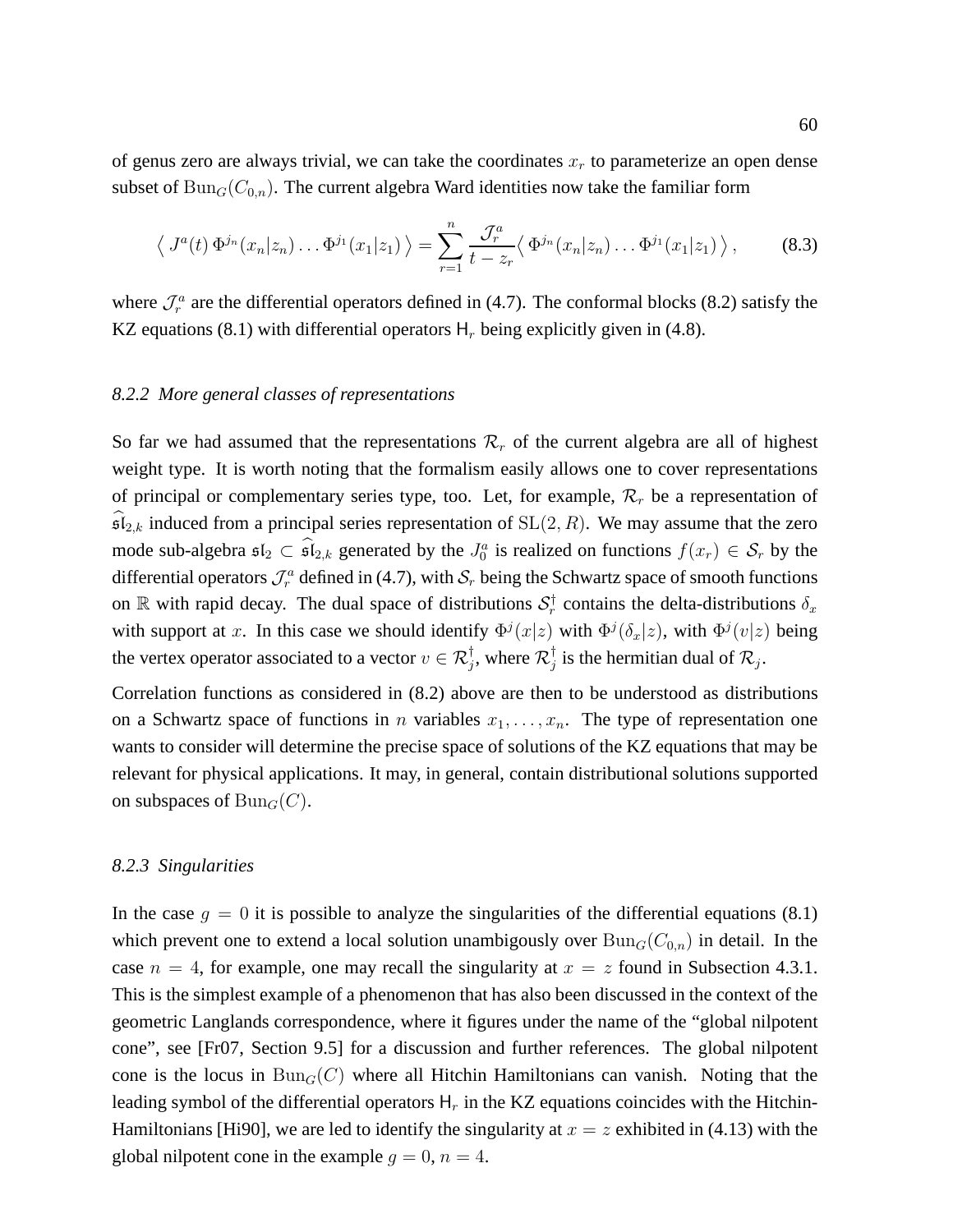#### *8.2.4 Whittaker model*

By means of (formal) Fourier transformation  $\mu^{j+1} \int dx_r e^{\mu_r x_r}$  one can pass to a representation in which the current  $J^{-}(t)$  is represented diagonally,

$$
\langle J^{-}(t)\tilde{\Phi}^{j_{n}}(\mu_{n}|z_{n})\dots\tilde{\Phi}^{j_{1}}(\mu_{1}|z_{1})\rangle = \sum_{r=1}^{n} \frac{\mu_{r}}{t-z_{r}}\langle \tilde{\Phi}^{j_{n}}(\mu_{n}|z_{n})\dots\tilde{\Phi}^{j_{1}}(\mu_{1}|z_{1})\rangle.
$$
 (8.4)

This representation will be called the Whittaker model.

The precise definition of the Fourier-transformation is delicate since the dependence of the conformal blocks on the variable  $x_r$  is multivalued in general. One would need to choose an appropriate branch. We plan to discuss this important issue in more detail elsewhere.

This sublety does not affect the relation between the *differential equations* characterizing the conformal blocks in the two representations. The conformal blocks must in particular satisfy the Knizhnik-Zamolodchikov (KZ) equations (8.1) with differential operators  $H_r$  represented via (4.16) and (4.15). The subtleties coming from additional singularities in the dependence on the variables  $x_r$  will have counterparts in this representation as well. However, as will be explained below, there will now be a neat way to handle these singularities in this representation.

#### *8.2.5 Gluing construction*

We are interested in the class of solutions that are properly factorizable in the sense that they have power series representations in terms of the gluing parameters defined by a pants decomposition of the surface  $C_{g,n}$ . We will in the following construct sets of proberly factorizable solutions that are complete in a suitable sense. It is possible to construct such solutions by means of a gluing construction which is analogous to the one discussed in Subsection 5.2 for the Virasoro algebra. However, in order to get sufficiently large families of solutions one also needs to consider representations of principal series type, as discussed in a related case in [T99]. We plan to discuss this important point in more detail elswehere.

# **8.3 Solutions to the KZ equations from solutions to null vector decoupling equations**

In what follows we will describe a construction of a sufficiently large set of factorizable solutions to the KZ-equations (8.1) from the solutions to the BPZ-equations (5.24). In order to formulate it, we shall again take adavantage of the fact that projective invariance allows us to reconstruct the conformal blocks introduced in (8.2) from their limits when  $z_n \to \infty$ ,  $x_n \to \infty$ . The Fourier-transformation with respect to the remaining  $n - 1$  variables  $x_1, \ldots, x_{n-1}$  will be denoted as  $\tilde{\mathcal{G}}(\mu|z)$ ,  $\mu = (\mu_1, \ldots, \mu_{n-1}), z = (z_1, \ldots, z_{n-1})$  in the following. The main claim is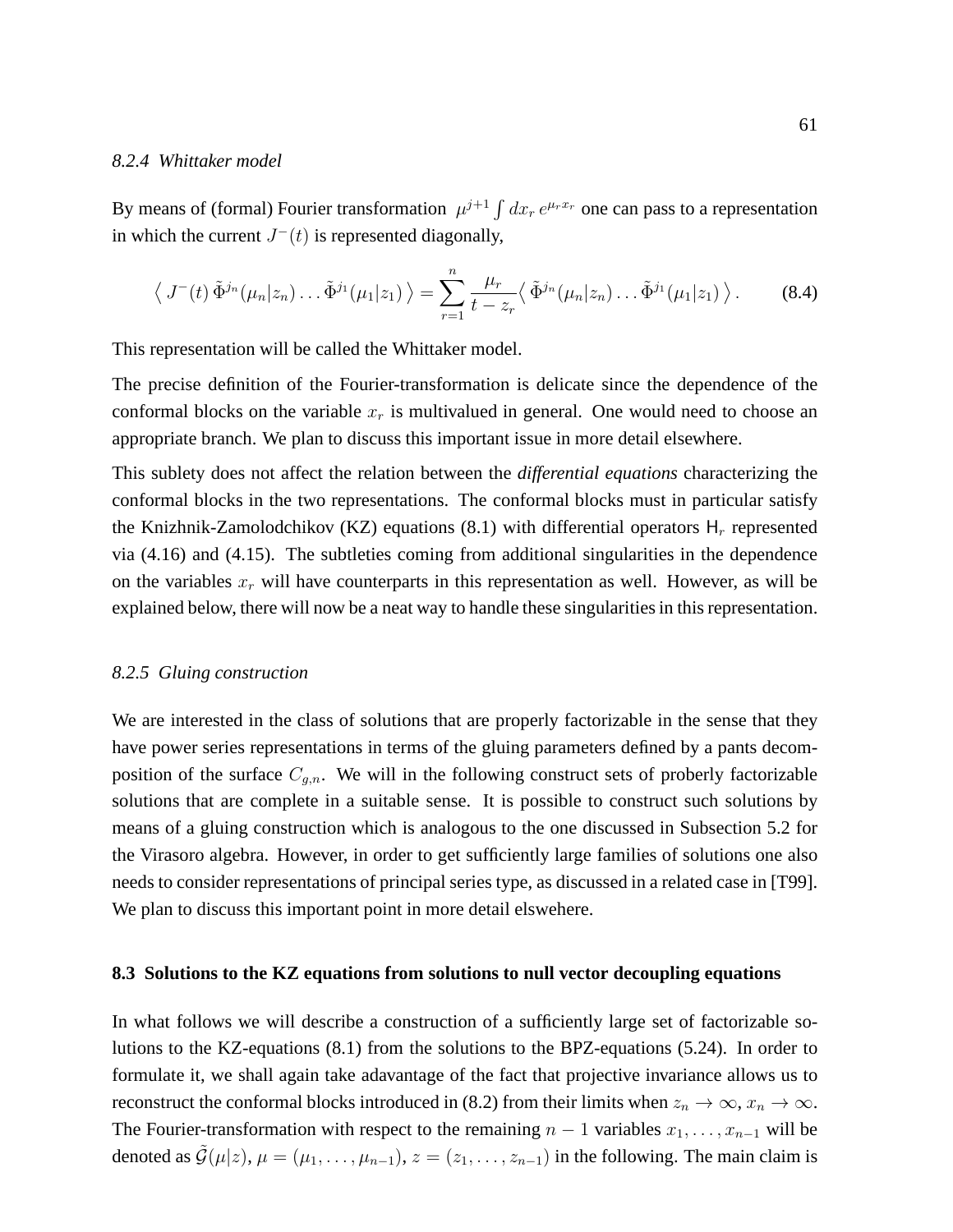that the ansatz

$$
\tilde{\mathcal{G}}(\mu|z) = u \,\delta\big(\sum_{i=1}^{n-1} \mu_i\big) \,\Theta_n(y|z) \,\mathcal{F}(y|z) \,,\tag{8.5}
$$

yields a solution to the KZ-equations (8.1) from any given solution  $\mathcal{F}(y|z)$  to the BPZ-equations (5.24). The function  $\Theta_n(y|z)$  which appears here is defined as

$$
\Theta_n(y|z) = \prod_{r < s \leq n-1} z_{rs}^{\frac{1}{2b^2}} \prod_{k < l \leq n-3} y_{kl}^{\frac{1}{2b^2}} \prod_{r=1}^{n-1} \prod_{k=1}^{n-3} (z_r - y_k)^{-\frac{1}{2b^2}}. \tag{8.6}
$$

The claim will hold provided that the respective variables are related as follows:

(a) The variables  $\mu_1, \ldots, \mu_{n-1}$  are related to  $y_1, \ldots, y_{n-3}, u$  via

$$
\sum_{r=1}^{n-1} \frac{\mu_r}{t - z_r} = u \frac{\prod_{k=1}^{n-3} (t - y_k)}{\prod_{r=1}^{n-1} (t - z_r)}.
$$
\n(8.7)

In particular, since  $\sum_{r=1}^{n-1} \mu_r = 0$ , we have  $u = \sum_{r=1}^{n-1} \mu_r z_r$ .

- (b) The Liouville parameter *b* is identified with the  $H_3^+$  parameter  $b^2 = -(k+2)^{-1}$ .
- (c) The Liouville momenta are given by

$$
\alpha_r \equiv \alpha(j_r) := b(j_r + 1) + \frac{1}{2b}.\tag{8.8}
$$

The fact that (8.5) solves the KZ equations (8.1) is a simple generalization of Sklyanin's observation described in Subsection 4.4 [St01, RT].

*Remark* 2*.* Comparing with [RT] one should note that the formulae in this paper yield the formulae above in the limit  $z_n \to \infty$  and  $x_n \to \infty$ . It is interesting to note that the resulting formulae look very similar except that we have only  $n-3$  variables  $y_k$  here rather than  $n-$ 2 in [RT]. In order to understand the relation between the two representations note that the solutions constructed in [RT] automatically satisfy the constraints of invariance under the global  $SL(2)$ . This follows indirectly from the proof of the main result in [RT]. To see how this works one may start by considering the case  $n = 3$ . In this case one may note that the condition  $\sum_{r=1}^{n-1} D_r^+ \tilde{\mathcal{G}}(\mu | z) = 0$  is a second order differential equation on the variables  $\mu_r$ , which is true as a consequence of the fact that the corresponding Liouville conformal block satisfies a BPZ null vector decoupling equation. The case of arbitrary n can be reduced to  $n = 3$  by means of the factorization argument used in [RT].

We here prefer the formulation above as the relation with the degrees of freedom of the Gaudinmodel is more directly visible in this way.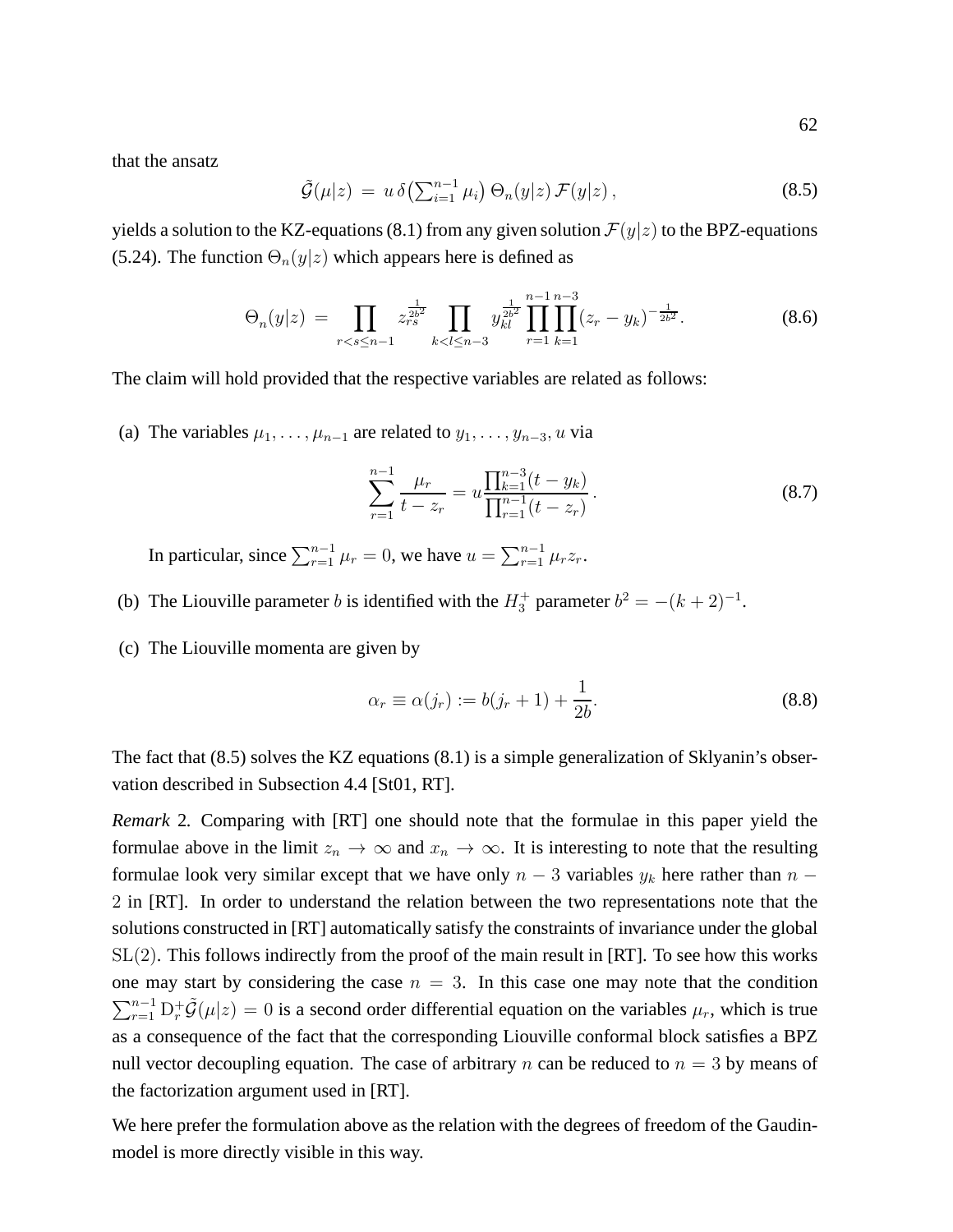## *8.3.1 Bases for the space of conformal blocks from the gluing construction*

We may then *define* a family of  $\widehat{\mathfrak{sl}}_{2,k}$ -conformal blocks by means of the formula

$$
\langle \Phi^{j_n}(\mu_n|z_n)\dots\Phi^{j_1}(\mu_1|z_1)\rangle_{\hat{\mathbb{G}}} =
$$
\n
$$
= \delta(\sum_{i=1}^n \mu_i) u \Theta_n(y|z) \langle e^{2\alpha_n \phi(z_n)} \dots e^{2\alpha_1 \phi(z_1)} e^{-\frac{1}{b}\phi(y_{n-2})} \dots e^{-\frac{1}{b}\phi(y_1)}\rangle_{\hat{\mathbb{G}}},
$$
\n(8.9)

where the conformal blocks on the right hand side have been defined in Subsection 5.4.

We are looking for properly factorizable solutions, i.e. solutions that have a simple behavior at the boundary component of Teichmüller space corresponding to a chosen marking  $\sigma$ . Consider e.g. a degeneration where  $z_2 - z_1 = \mathcal{O}(\epsilon)$  with  $\epsilon \to 0$ . Considering formula (8.7) for values of t such that  $t - z_1 = \mathcal{O}(\epsilon)$ , we may note that the left hand side is of order  $\mathcal{O}(\epsilon^{-1})$ , while the right hand side would be of order  $\mathcal{O}(\epsilon^{-2})$  unless there is an index j such that  $y_j - z_1 = \mathcal{O}(\epsilon)$ . Considering a degeneration of  $\mathbb{P}^1 \setminus \{z_1, \ldots, z_n\}$  into pairs of pants connected by thin tubes we'd similarly find that each pair of pants will contain exactly one of the insertion points  $y_i$  of the degenerate fields  $e^{-\frac{1}{b}\phi(y_j)}$  in (8.9). Specializing the parameterization of the solutions to the BPZ-equations introduced in Subsection 5.4 accordingly allows us to get a parameterization for a complete set of solutions to the KZ-equations (8.1).

# *8.3.2 Critical level limit*

We want to explain how formula  $(8.5)$  reproduces the geometric Langlands correspondence in the limit  $b^2 \to \infty$  corresponding to  $k \to -2$ . We may, on the one hand, note that in the limit  $k \rightarrow -2$  we may solve the KZ equations in the form

$$
\tilde{\mathcal{G}}(\mu|z) \sim \exp(-b^2 S(z)) \Psi(\mu|z) (1 + \mathcal{O}(b^{-2})),
$$
\n(8.10)

provided that  $\Psi(x|z)$  is a solution to the Gaudin eigenvalue equations  $H_r\Psi = E_r\Psi$  with  $E_r$ given in terms of  $S(z)$  by  $E_r = -\partial_{z_r}S(z)$ . The system of these eigenvalue equations represents the  $D$ -module on the right hand side of  $(7.1)$ .

Considering the right hand side of (8.5), on the other hand, we may use the discussion of the semiclassical limit of Liouville conformal blocks in Subsection 5.5. It shows how the opers on the right hand side of (7.1) are reproduced.

# **8.4 Modular duality**

# *8.4.1 A dual WZNW model from Liouville theory*

An interesting consequence pointed out in [GNN] of the duality of Liouville theory under  $b \rightarrow$  $b^{-1}$  is that one can build a second, dual WZNW model from Liouville theory by replacing (8.9)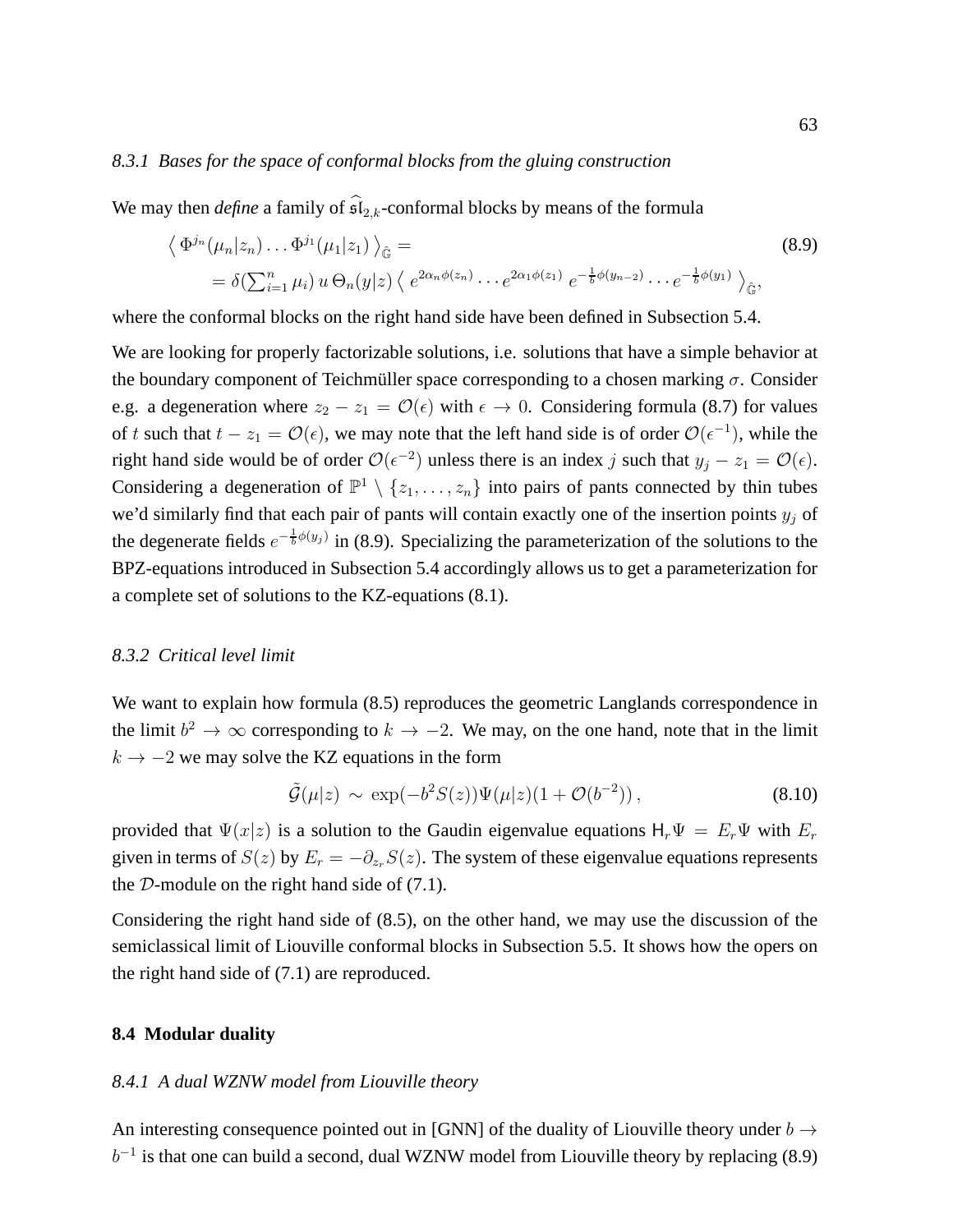by

$$
\langle \tilde{\Phi}^{j_n}(\mu_n|z_n)\dots\tilde{\Phi}^{j_1}(\mu_1|z_1)\rangle_{\mathbb{G}}^{\text{dual}} =
$$
\n
$$
= \delta(\sum_{i=1}^n \mu_i) u \tilde{\Theta}_n(y|z) \langle e^{2\alpha_n \phi(z_n)} \dots e^{2\alpha_1 \phi(z_1)} e^{-b\phi(y_{n-2})} \dots e^{-b\phi(y_1)} \rangle_{\mathbb{G}},
$$
\n(8.11)

where  $\tilde{\Theta}_n$  is obtained from the definition (8.6) by replacing  $b \to 1/b$  on the left hand side, and the parameters  $j_r$  are related to the  $\alpha_r$  via

$$
\alpha_r = b^{-1}(j_r + 1) + \frac{b}{2}.\tag{8.12}
$$

The conformal blocks  $\check{G}(\mu, z) \equiv \langle \Phi^{j_n}(\mu_n | z_n) \dots \Phi^{j_1}(\mu_1 | z_1) \rangle_{\mathbb{G}}^{\text{dual}}$  on the left hand side satisfy KZ equations of the form

$$
(\check{k} + 2) \frac{\partial}{\partial q_r} \check{\mathcal{G}}(\mu, z) = \mathsf{H}_r \check{\mathcal{G}}(\mu, z), \qquad (8.13)
$$

which are the KZ equations for the  $SL(2)$ -WZNW model with level  $\check{k}$  related to k via

$$
\check{k} + 2 = \frac{1}{k+2} = -b^2. \tag{8.14}
$$

The limit  $b \to \infty$  corresponds to the classical limit of the dual SL(2)-WZNW model.

# *8.4.2 Local systems from the classical limit of WZNW conformal blocks*

Let us consider the classical limit where  $k \to \infty$  corresponding to  $b \to 0$  in the WZNW model. Let us consider, in particular, conformal blocks like

$$
\mathcal{G}(x, u|y, z) := \left\langle \Phi_{(2,1)}^+(x|y) \, \Phi^{j_n}(u_n|z_n) \dots \Phi^{j_1}(u_1|z_1) \right\rangle_{\mathbb{G}}.
$$
\n(8.15)

The null vector decoupling equation for the degenerate field  $\Phi^+_{(2,1)}(x|y)$  is simply

$$
\partial_x^2 \, \Phi^+_{(2,1)}(x|y) \, = \, 0 \,, \tag{8.16}
$$

which means that  $\Phi^+_{(2,1)}(x|y)$  transforms in the two-dimensional representation of  $\mathfrak{sl}_2$ . Let  $\mathcal{G}(x, u|y, z) = \mathcal{G}_+(u, y, z) + x\mathcal{G}_-(u, y, z)$ , and let  $\mathbf{G} = (\mathcal{G}_+, \mathcal{G}_-)^t$ . The system of KZ equations satisfied by the conformal blocks (8.15) can the be written in the form

$$
-\frac{1}{b^2} \frac{\partial}{\partial y} \mathbf{G}(u, y, z) = \sum_{r=1}^n \eta_{aa'} \frac{\sigma^a \mathcal{J}_r^{a'}}{y - z_r} \mathbf{G}(u, y, z),
$$
  

$$
-\frac{1}{b^2} \frac{\partial}{\partial z_r} \mathbf{G}(u, y, z) = \sum_{\substack{s=1 \ s \neq r}}^n \eta_{aa'} \frac{\mathcal{J}_r^a \mathcal{J}_s^{a'}}{z_r - z_s} \mathbf{G}(u, y, z) + \eta_{aa'} \frac{\mathcal{J}_r^a \sigma^{a'}}{z_r - y} \mathbf{G}(u, y, z),
$$
(8.17)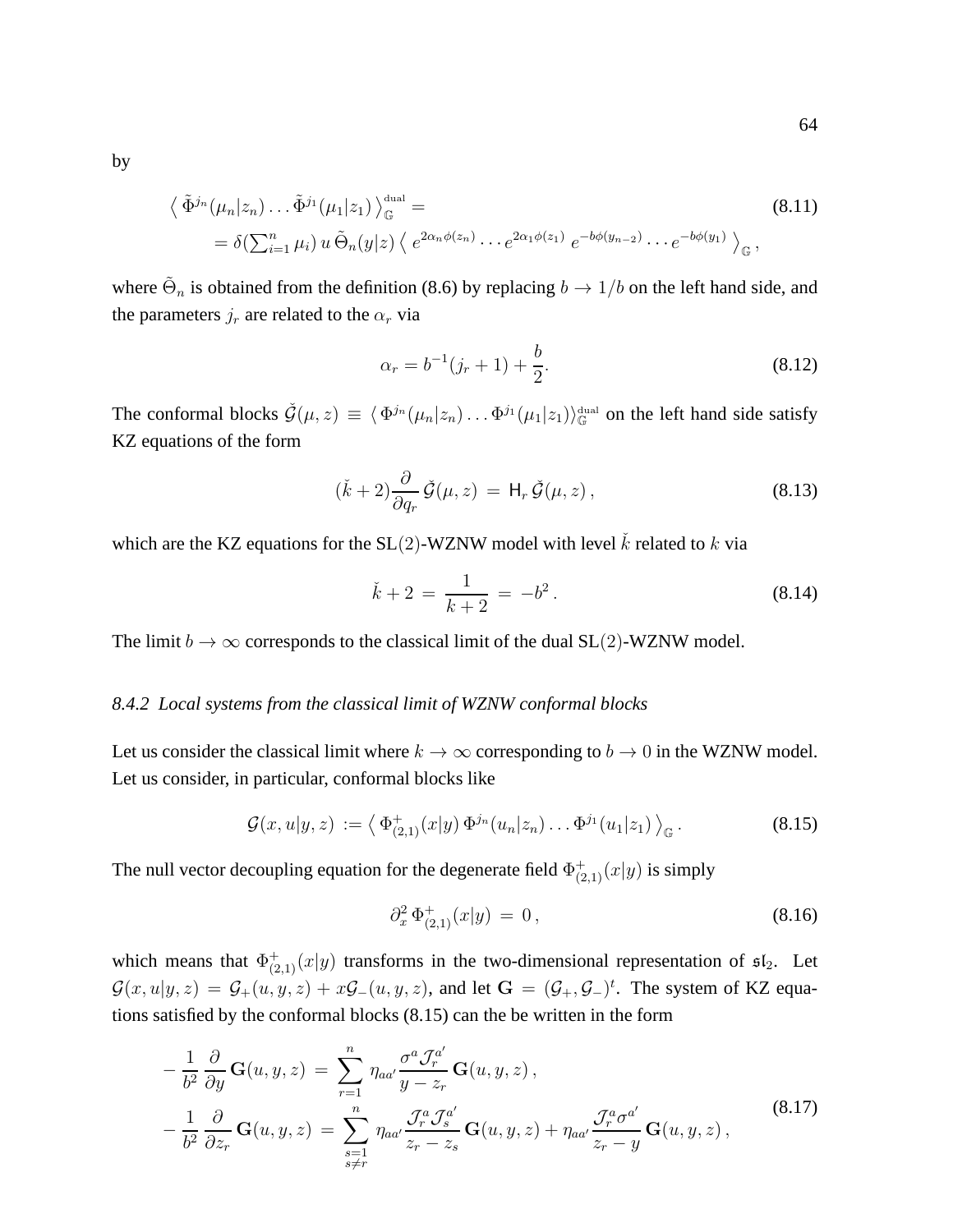with  $\sigma^a$  being the matrices representing  $\mathfrak{sl}_2$  in the two-dimensional representation, and  $\mathcal{J}^a_r$  being the differential operators introduced in (4.7). Let us assume that  $j_r = \mathcal{O}(\epsilon_1^{-1})$ , which implies that  $\mathcal{J}_r^a = \mathcal{O}(\epsilon_1^{-1})$ , where  $\epsilon_1 = \hbar b$ . Note that this corresponds to  $\alpha_r = \mathcal{O}(b^{-1})$  in terms of the Liouville parameters. We can assume that in the limit where  $b \to 0$ ,  $\hbar \to 0$  with  $\epsilon_2 = \hbar/b$  fixed

$$
I_r^a := \lim_{\epsilon_2 \to 0} \epsilon_1 \frac{\mathcal{J}_r^a G_\pm(u, y, z)}{G_\pm(u, y, z)}, \qquad (8.18)
$$

is independent of  $y$  and the choice of component, and define

$$
I(y) := \sum_{r=1}^{n} \frac{\eta_{aa'} \sigma^a I_r^{a'}}{y - z_r}.
$$
 (8.19)

The first equation in (8.17) then implies that the vector  $S(y) \equiv S(y|u, z)$ ,

$$
\mathbf{S}(y) := \frac{\mathbf{G}(u, y, z)}{F(u, z)},
$$
\n(8.20)

where  $F(u, z) := \langle \Phi^{j_n}(u_n | z_n) \dots \Phi^{j_1}(u_1 | z_1) \rangle$  satisfies the equation

$$
(\epsilon_2 \partial_y + I(y))\mathbf{S}(y) = 0.
$$
\n(8.21)

 $I(y)$ , by definition, depends on z. However, the monodromy of the degenerate field  $\Phi^+_{(2,1)}(x|y)$ inserted in (8.15) is completely defined in terms of gluing parameters G. It follows that the monodromy of the  $\epsilon_2$ -connection  $\epsilon_2\partial_y + I(y)$  stays unchanged under variations of z. That's the dual way the isomonodromic deformation problem is recovered from the classical limit of Liouville theory which is related to the observations [Re, Ha] identifying the KZ equations as a formal quantization of the isomonodromic deformation problem.

## **8.5 Insertions of degenerate fields as quantum Hecke functors**

Consideration of the relation between Liouville theory and the WZNW-model in cases where the representations  $\mathcal{R}_j$  of  $\widehat{\mathfrak{sl}}_{2,k}$  contain null vectors will reveal important further aspects of the relation with the geometric Langlands correspondence. Recall that the Verma modules  $\mathcal{V}_{j,k}$ of the affine algebra  $\widehat{\mathfrak{sl}}_{2,k}$  become degenerate whenever the representation of the zero mode subalgebra  $\mathfrak{sl}_2$  has Casimir eigenvalue  $j(j+1)$  with  $j = j^{\epsilon}_{(k,l)}$ , where

$$
j_{(k,l)}^{+} = \frac{k-1}{2} + \frac{l-1}{2b^2}, \qquad j_{(k,l)}^{-} = -\frac{k+1}{2} - \frac{l}{2b^2}
$$
(8.22)

with  $m, n = 1, 2, \ldots$  In the following we are going to explain how the representations with  $j=j^-_{(1,1)}=\frac{k}{2}$  $\frac{k}{2}$  and  $j = j_{(1,2)}^+ = 1/2b^2$  are related to the so-called Hecke functors.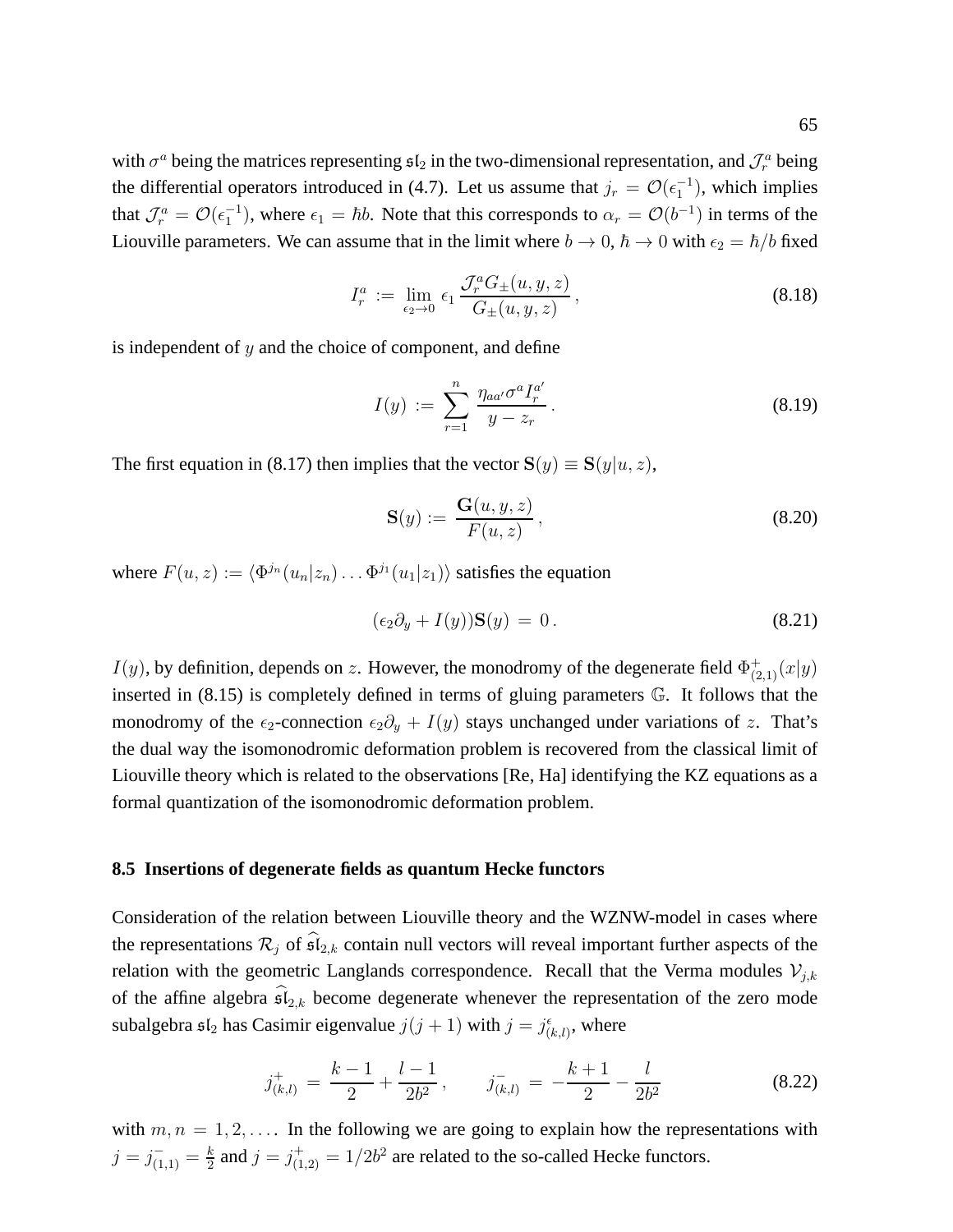### *8.5.1 Bundle modifications in conformal field theory*

In Subsection 7.2 we have described how to assign spaces  $\text{CB}(\mathcal{R}_{[n]},C_{g,n},\mathcal{E})$  of conformal blocks to a Riemann surface  $C_{g,n}$ , a collection of representations  $\mathcal{R}_1, \ldots, \mathcal{R}_n$  assigned to the marked points  $z_1, \ldots, z_n$  of  $C_{g,n}$  and a holomorphic G-bundle  $\mathcal E$  on  $C_{g,n}$ . We now want to discuss how modifications of the bundle lead to modifications of  $CB(\mathcal{R}_{[n]}, C_{g,n}, \mathcal{E})$ . Modifications of the bundle E can be described e.g. by cutting out a small disc  $\mathbb{D}_0$  around a point  $z_0 \in C_{q,n}$ and taking an element  $g_0$  of the loop group LG associated to the boundary of  $\mathbb{D}_0$  as the new transition function between  $\mathbb{D}_0$  and the rest of  $C_{q,n}$ .

Our discussion in Subsection 7.2 suggests a simple realization of such bundle modifications in conformal field theory: Use the propagation of vacua to represent a conformal block  $\mathcal{G} \in$  $CB(\mathcal{R}_{[n]}, C_{g,n}, \mathcal{E})$  by means of  $\hat{\mathcal{G}} \in CB(\mathcal{R}_{[n+1]}, C_{g,n+1}, \mathcal{E}')$  with an insertion of the vacuum  $e_0$ at the point  $z_0$ , and then replace  $e_0$  by a "twisted vacuum vector"  $\tilde{e}_0$  which is a vacuum vector w.r.t. the generators  $\tilde{J}_n^a$  obtained from the  $J_n^a$  by acting with the automorphism of  $\widehat{\mathfrak{sl}}_{2,k}$  induced by the element  $g_0$  of the loop group which represents the transition function between  $\mathbb{D}_0$  and the rest of  $C_{g,n}$ . We are thereby lead to define the modified conformal blocks  $\mathcal{G}'$  as

$$
\mathcal{G}'(v_{[n]}) = \hat{\mathcal{G}}(v_{[n]} \otimes \tilde{e}_0), \qquad (8.23)
$$

If, for example, the automorphism is represented as  $\tilde{J}_n^a = \hat{g}_0 J_n^a \, \hat{g}_0^{-1}$  with  $\hat{g}_0$  being an element of the central extension of the loop group corresponding to the Lie algebra  $\mathfrak{sl}_{2,k}$ , and if the vacuum representation exponentiates to a representation of this Lie group, we recover the description of the twisting of conformal blocks given in Subsection 7.2.

#### *8.5.2 Hecke modifications*

In order to get more interesting bundle modifications we need to consider a slightly more general set-up. Instead of considering transition functions taking values in  $SL(2)$  let us consider transition function with values in GL(2). Let us in particular consider transition functions of the form

$$
g_0 = \begin{pmatrix} 1 & 0 \\ 0 & t \end{pmatrix} \begin{pmatrix} 1 & u_0 \\ 0 & 1 \end{pmatrix},\tag{8.24}
$$

where t is a local coordinate inside of  $\mathbb{D}_0$  vanishing at  $z_0$ . Bundle modifications of this form are called Hecke modifications. The determinant of the modified bundle vanishes at  $z_0$ .

On an  $\epsilon_2$ -connection, conjugation by the element  $h = \begin{pmatrix} 1 & 0 \\ 0 & t \end{pmatrix}$  induces the improper gauge transformation

$$
\epsilon_2 \, \partial_t + \tilde{I} \, := \, t^{-\frac{1}{2}} h \cdot (\epsilon_2 \partial_t + I) \cdot h^{-1} t^{\frac{1}{2}} \, = \, \epsilon_2 \, \partial_t + \begin{pmatrix} I^0 + \frac{\epsilon_2}{2t} & \frac{1}{t} \, I^+ \\ tI^- & -I^0 - \frac{\epsilon_2}{2t} \end{pmatrix} . \tag{8.25}
$$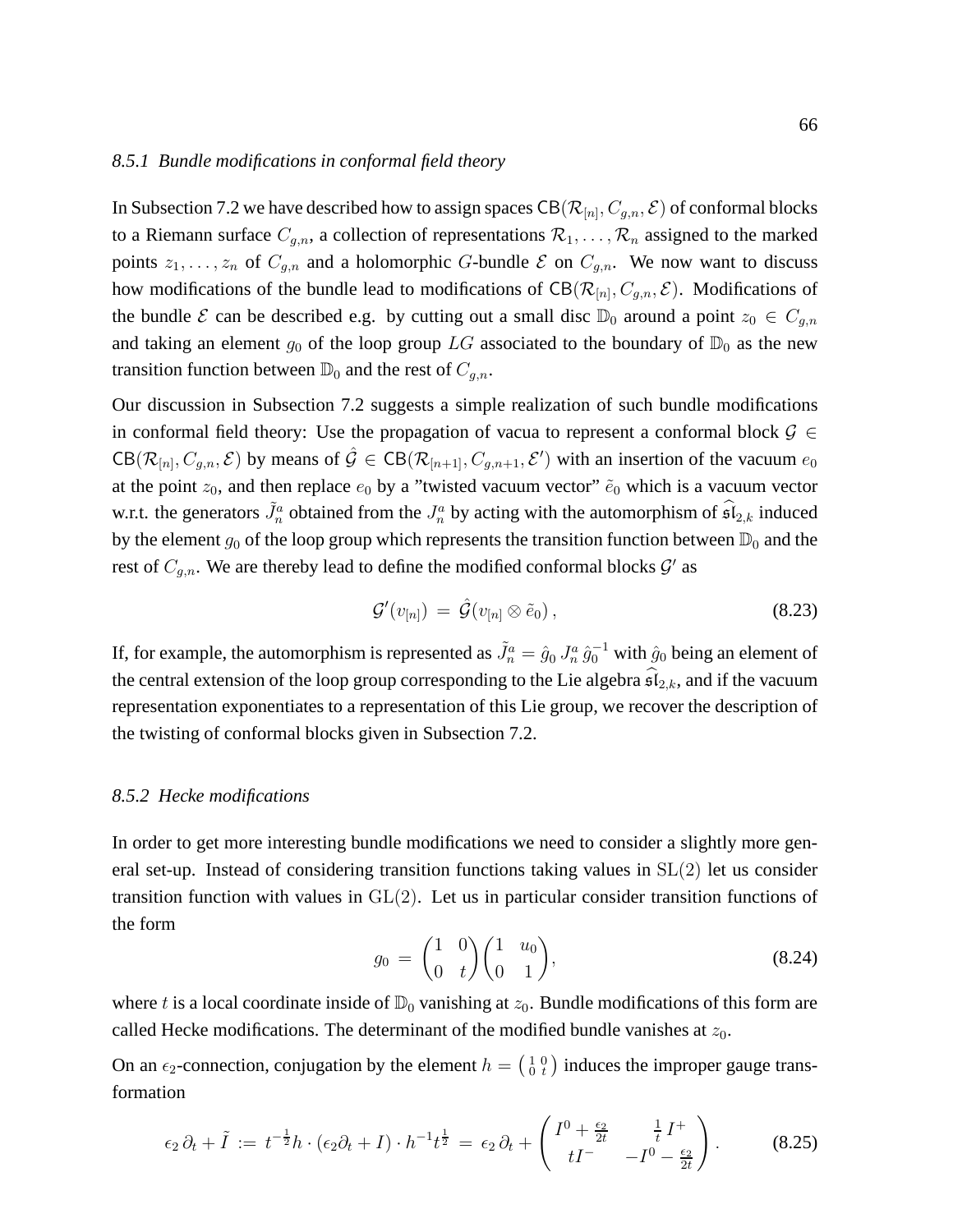The factors  $t^{\pm \frac{1}{2}}$  were inserted to restore the SL(2)-form of the  $\epsilon_2$ -connection. In terms of the modes defined by  $\tilde{I}^a(t) = \sum_n t^{-n-1} \tilde{I}^a_n$  and  $I^a(t) = \sum_n t^{-n-1} I^a_n$  this is equivalent to

$$
I_n^{\pm} \to \tilde{I}_n^{\pm} := I_{n+1}^{\pm}, \qquad I_n^0 \to \tilde{I}_n^0 := I_n^0 + \frac{\epsilon_2}{2} \delta_{n,0} \,. \tag{8.26}
$$

There is an essentially unique counterpart of this transformation called spectral flow for the centrally extended Lie algebra  $\widehat{\mathfrak{sl}}_{2,k}$ ,

$$
J_n^{\pm} \to \tilde{J}_n^{\pm} \equiv J_{n+1}^{\pm} , \qquad J_n^0 \to \tilde{J}_n^0 \equiv J_n^0 - \frac{k}{2} \delta_{n,0} . \tag{8.27}
$$

The spectral flow (8.27) reduces to (8.26) in the classical limit  $k \to \infty$  as considered in Subsection 8.4.2. The Hecke-modified conformal blocks can then be represented in terms of ordinary conformal blocks which have at the point  $z_0$  a vector  $\tilde{e}_0$  with the modified vacuum property

$$
\tilde{J}_n^{\pm} \tilde{e}_0 = J_{n+1}^{\pm} \tilde{e}_0 = 0, \qquad \tilde{J}_n^0 \tilde{e}_0 = J_n^0 \tilde{e}_0 = 0, \qquad n \ge 0.
$$
 (8.28)

There is no vector  $\tilde{e}_0$  with such properties in the vacuum representation, but there is a distinguished representation  $\mathcal{R}_{k/2}$  of  $\widehat{\mathfrak{sl}}_{2,k}$  which has a highest weight vector  $\widetilde{e}_0 := e_{k/2}$  that satisfies (8.28). The representation is obtained as the quotient of the Verma module  $\mathcal{V}_{k/2,k}$  by the submodule generated by the null-vector  $J_{-1}^+$   $e_{k/2}$  at level 1.

Inserting the representation  $\mathcal{R}_{k/2}$  at  $z_0$  is in the vertex operator notation represented by inserting the vertex operator  $\Phi^{\frac{k}{2}}(u_0|z_0)$ . It depends on the extra variable  $u_0$  which parameterizes a choice of a parabolic subgroup at  $z_0$ .

In order to eliminate this dependence and in order to strengthen analogies with the definitions of the Hecke operators in other circumstances (see e.g. [Fr05] for a discussion) let us consider

$$
\Xi(w) := \Xi(0|w) , \qquad \Xi(u|w) := (\mathcal{I}_{\frac{k}{2}} \Phi^{\frac{k}{2}})(u|w) , \qquad (8.29)
$$

where  $\mathcal{I}_j$  is the  $\mathfrak{sl}_2$ -intertwining operator

$$
(\mathcal{I}_j \Phi^j)(u|w) = -\frac{2j+1}{\pi} \int du' \, |u - u'|^{-2j-2} \Phi^j(u'|w) \,. \tag{8.30}
$$

It is worth noting that the vertex operator  $\Xi(u|w)$  transforms under the  $\mathfrak{sl}_2$ -subalgebra as a representation with  $j' = -1 - \frac{k}{2} = 1/2b^2 = j^+_{(1,2)}$  which vanishes at the critical level. In this case the definition of  $\Xi(w)$  simplifies to

$$
\Xi(w) \equiv \int dx \, \Phi^{\frac{k}{2}}(x|w) \equiv \tilde{\Phi}^{\frac{k}{2}}(0|w). \tag{8.31}
$$

The representation corresponding to the operator  $\Xi(w)$  will become a multiple of the vacuum representation at the critical level, as is necessary to make contact with the discussion in Subsection 7.3.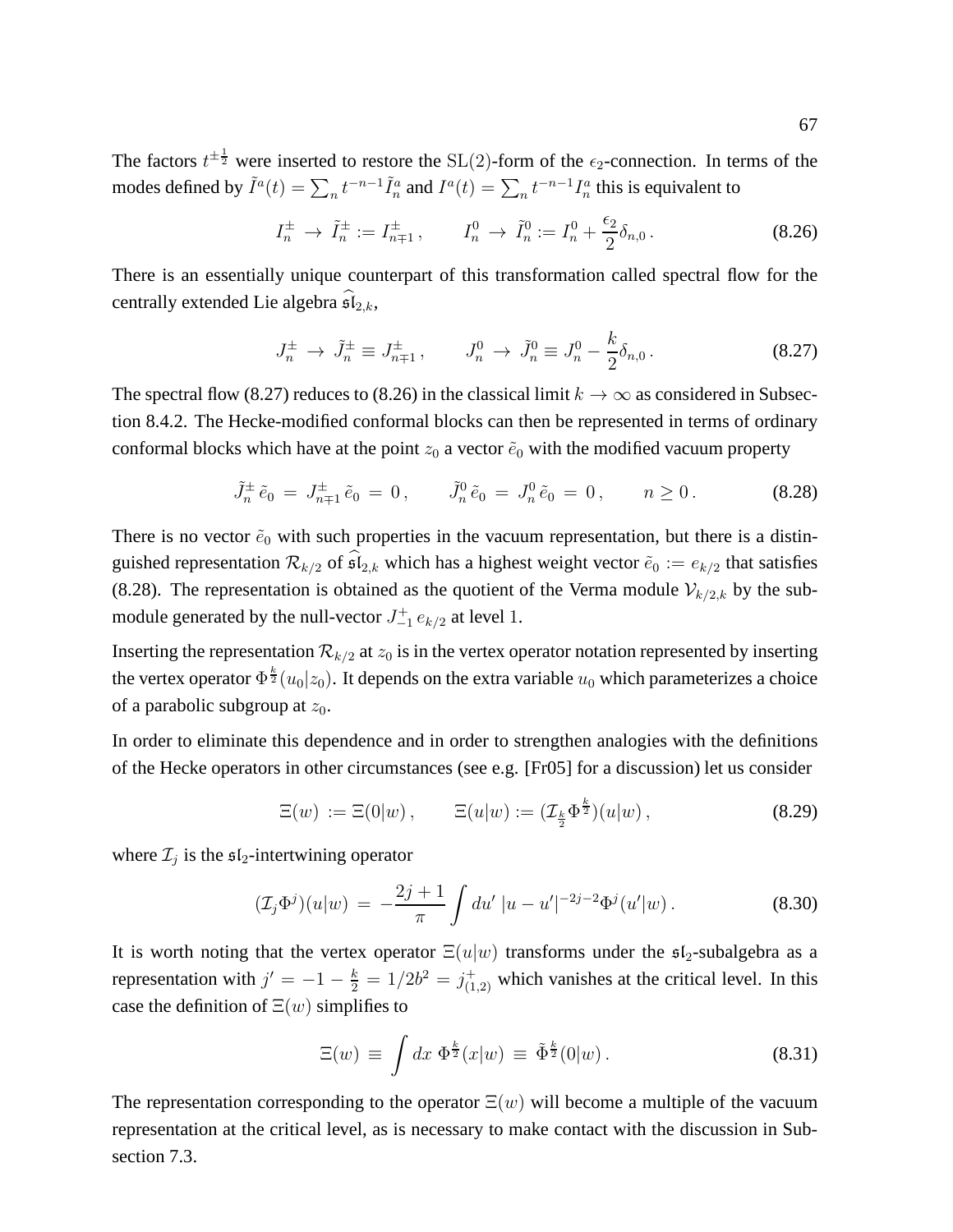#### *8.5.3* GL(2)*-twisted conformal blocks*

An SL(2)-bundle  $\mathcal E$  can be represented in many ways by means of a GL(2)-bundle  $\hat{\mathcal E}$  with fixed determinant  $\mathcal{O}(D)$ , where D is an effective divisor of degree d. Let  $w_1, \ldots, w_d$  be the points of the divisor D, and let  $\mathbb{D}_1, \ldots, \mathbb{D}_d$  be small discs around the points  $w_1, \ldots, w_d$ , respectively. If  $\mathcal E$  is represented by the transition functions  $g_k$  at  $\partial\mathbb{D}_k$ ,  $k = 1, \ldots, d$ , we may represent  $\hat{\mathcal E}$  by the transition functions  $\hat{g}_k$  defined by

$$
\hat{g}_k = g_k \begin{pmatrix} 1 & 0 \\ 0 & t_k \end{pmatrix} \begin{pmatrix} 1 & u_k \\ 0 & 1 \end{pmatrix} . \tag{8.32}
$$

We are lead to consider a natural family of generalizations of the space of conformal blocks  $CB(\mathcal{R}_{[n]}, C_{g,n}, \mathcal{E})$  which will be denoted  $CB^{[d]}(\mathcal{R}_{[n]}, C_{g,n}, \hat{\mathcal{E}})$ . It is defined as the space of linear functionals  $\mathcal{G}$  on  $\mathcal{R}_{[n]}$  which can be represented in terms of conformal blocks  $\mathcal{G}' \in$  $\mathsf{CB}(\mathcal{R}_{[n+d]},C_{g,n+d},\hat{\mathcal{E}})$  of the form

$$
\mathcal{G}(v_{[n]}) = \mathcal{G}'\big(v_{[n]} \otimes \tilde{e}_0^{\otimes d}\big) \,.
$$

It seems reasonable to regard the elements of CB<sup>[d]</sup> $(\mathcal{R}_{[n]}, C_{g,n}, \hat{\mathcal{E}})$  as natural generalizations of the twisted conformal blocks if the twisting by elements  $\mathcal E$  of  $\text{Bun}_{\text{SL}(2)}(C)$  is generalized to twisting by elements  $\hat{\mathcal{E}}$  of  $\mathrm{Bun}_{\mathrm{SL}(2)}^{\mathcal{O}(D)}(C)$ , which are  $\mathrm{SL}(2)$ -bundles represented by  $\mathrm{GL}(2)$ -bundles  $\hat{\mathcal{E}}$  with  $\det(\hat{\mathcal{E}}) \simeq \mathcal{O}(D)$ .

Of particular interest will also be the conformal blocks that are obtained by inserting the vertex operators  $\Xi(w)$ , like

$$
\langle \langle \Phi^{j_n}(x_n|z_n)\dots\Phi^{j_1}(x_1|z_1)\rangle \rangle := \langle \Xi(w_1)\dots\Xi(w_d)\Phi^{j_n}(x_n|z_n)\dots\Phi^{j_1}(x_1|z_1)\rangle \qquad (8.34)
$$

These linear functionals can of course not be canonically identified with the conformal blocks  $\langle \Phi^{j_n}(x_n|z_n)\dots\Phi^{j_1}(x_1|z_1)\rangle$  for noncritical level, but the fact that  $\Xi(w)$  becomes proportional to the vacuum for  $k = -2$  will imply that they become proportional to the conformal blocks  $\langle \Phi^{j_n}(x_n|z_n)\dots\Phi^{j_1}(x_1|z_1)\rangle$  *at* the critical level, as will be shown below.

# *8.5.4 Representation of Hecke modifications in terms of Liouville conformal blocks*

Let us consider conformal blocks for the SL(2)-WZNW model with d insertions of  $\Phi^{\frac{k}{2}}(u|w)$ 

$$
\Phi(u, x | w, z) \equiv \left\langle \Phi^{\frac{k}{2}}(u_1 | w_1) \dots \Phi^{\frac{k}{2}}(u_d | w_d) \Phi^{j_n}(x_n | z_n) \dots \Phi^{j_1}(x_1 | z_1) \right\rangle. \tag{8.35}
$$

After Fourier transformation to the  $\mu$ -representation we get

$$
\tilde{\Phi}(\nu,\mu|w,z) \equiv \left\langle \tilde{\Phi}^{\frac{k}{2}}(\nu_1|w_1)\dots\tilde{\Phi}^{\frac{k}{2}}(\nu_d|w_d)\tilde{\Phi}^{j_n}(\mu_n|z_n)\dots\tilde{\Phi}^{j_1}(\mu_1|z_1) \right\rangle. \tag{8.36}
$$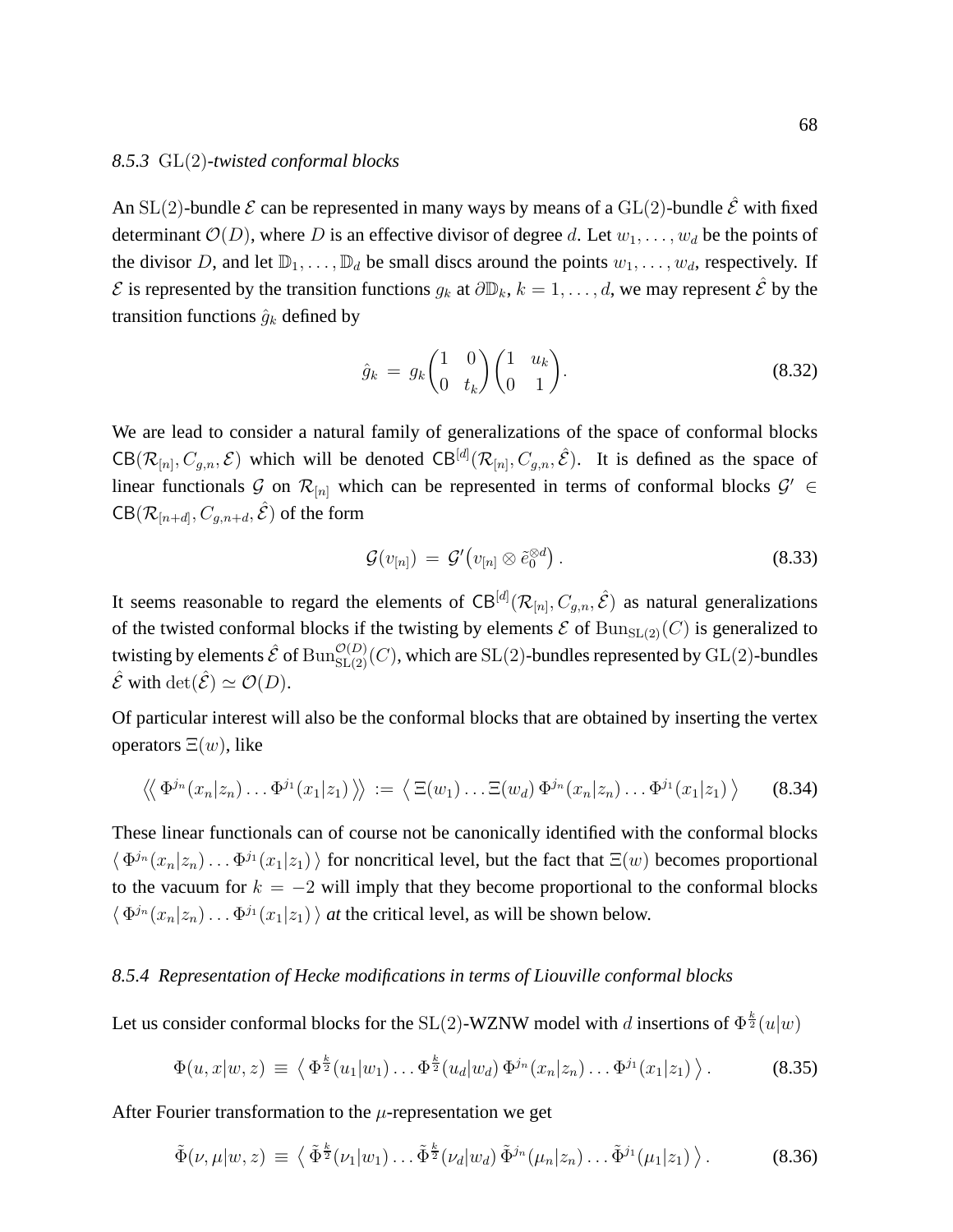Note that in the case  $j = k/2$  the formula (8.8) gives  $\alpha(k/2) = Q$ . The Virasoro representation with  $\alpha = Q$  has conformal weight zero, it therefore corresponds to the vacuum representation. The transformed conformal block (8.36) may therefore be represented in terms of Liouville conformal blocks as

$$
\left\langle \prod_{r=1}^{d} \tilde{\Phi}^{\frac{k}{2}}(\nu_r | w_r) \prod_{s=1}^{n} \tilde{\Phi}^{j_s}(\mu_s | z_s) \right\rangle_{\mathbb{G}} =
$$
\n
$$
= \delta(\sum_{s=1}^{n} \mu_s + \sum_{r=1}^{d} \nu_r) u \Theta_{n+d}(y|z) \left\langle \prod_{s=1}^{n} e^{2\alpha_s \phi(z_s)} \prod_{k=1}^{n+d-2} e^{-\frac{1}{b}\phi(y_k)} \right\rangle_{\mathbb{G}},
$$
\n(8.37)

where  $u = \sum_{i=1}^{n} \mu_s z_s + \sum_{r=1}^{d} \nu_r w_r$  and

$$
\sum_{s=1}^{n} \frac{\mu_s}{t - z_s} + \sum_{r=1}^{d} \frac{\nu_r}{t - w_r} = u \frac{\prod_{j=1}^{n+d-2} (t - y_j)}{\prod_{s=1}^{n} (t - z_s) \prod_{r=1}^{d} (t - w_r)}.
$$
(8.38)

We see that an additional insertion of  $\Phi^{\frac{k}{2}}(\nu|w)$  produces an extra degenerate field  $e^{-\frac{1}{b}\phi}(y)$ , but without producing any other insertion as would be the case for  $\Phi^{j}(u|w)$  with  $j\neq k/2$ . It follows in particular from the fusion rules (5.25) that the spaces of conformal blocks with and without an insertion of  $\Phi^{\frac{k}{2}}(\nu|w)$  are related as

$$
CB(\mathcal{R}_{k/2} \otimes \mathcal{R}_{[n]}) \simeq \mathbb{C}^2 \otimes CB(\mathcal{R}_{[n]}).
$$
 (8.39)

The isomorphism (8.39) is not canonical. A useful way to describe it uses the markings introduced in Subsection 5.4. We will get something more canonical in the case of the Hecke functors at the critical level.

In the case where  $d$  is even one may on the one hand use the fact that the vacuum representation appears in the fusion rules  $[e^{-\frac{1}{b}\phi}]$   $[e^{-\frac{1}{b}\phi}] \sim [1] + [e^{-\frac{2}{b}\phi}]$ . Subspaces of the space of conformal blocks of the form (8.35) are therefore naturally isomorphic to the original space of conformal blocks with  $d = 0$ . We may, on the other hand, regard the conformal blocks with d insertions of fields  $\Phi^{\frac{k}{2}}(u_k|w_k)$  as conformal blocks associated to a bundle  $\hat{\mathcal{E}}$  obtained from an original bundle  $\mathcal E$  by means of d Hecke modifications. These facts can be used to represent at least a part of the dependence of the conformal blocks on the twisting bundle in terms of the variables  $(u_1, \ldots, u_d)$  and  $(w_1, \ldots, w_d)$  introduced in (8.35).

# *8.5.5 Representation of Hecke vertex operators in terms of Liouville conformal blocks*

In order to describe conformal blocks with Hecke vertex operators  $\Xi(w)$  it suffices to set  $\nu_r = 0$ for  $r = 1, \ldots, d$  in (8.37), as follows from (8.31). Note that setting  $\nu_r = 0$  in (8.38) means that the expression on the right hand side does not have a pole at  $t = z_r$ , which is only possible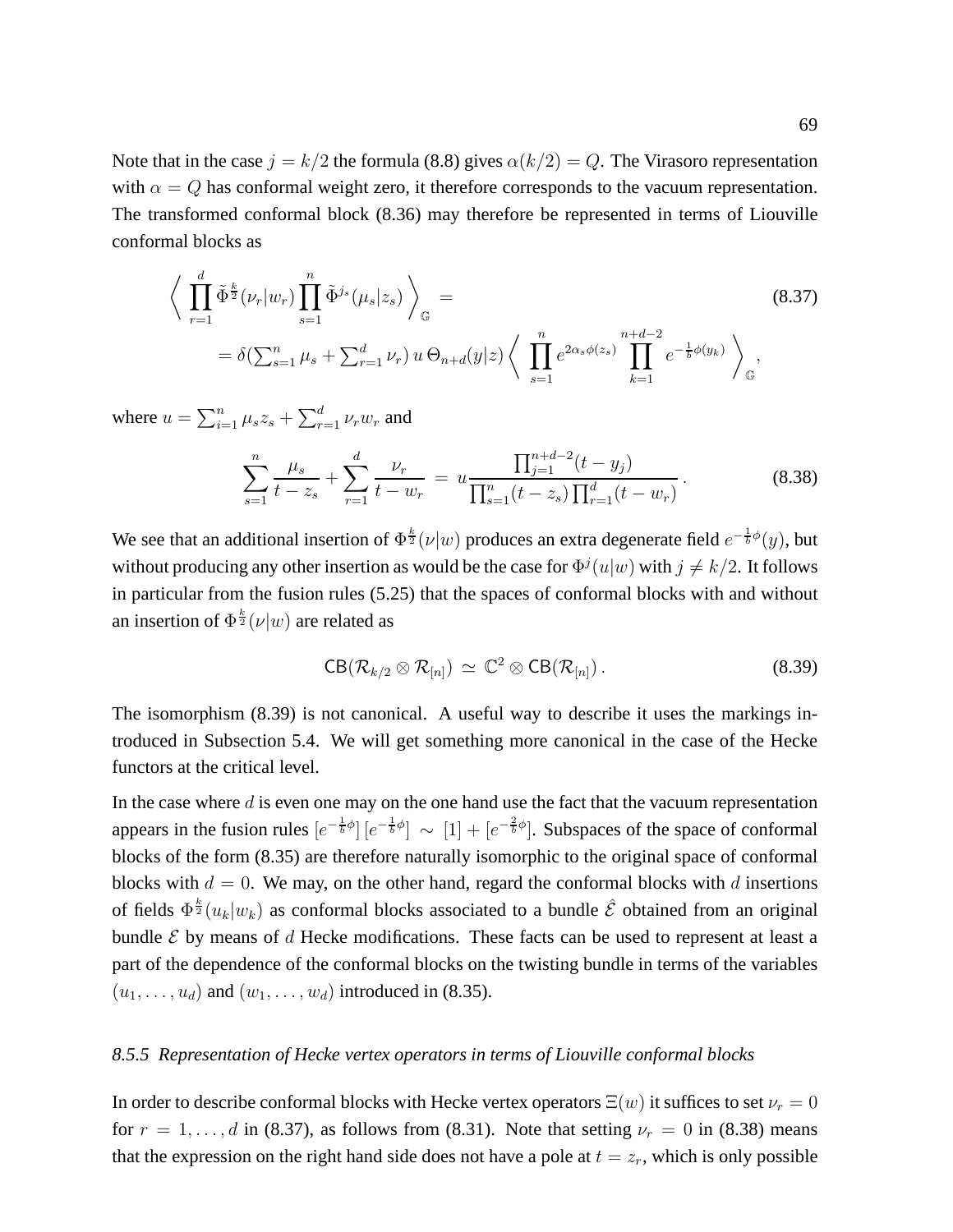if one of the variables  $y_a$  coincides with  $z_r$  so that the apparent pole on the right hand side is canceled. Noting that  $\Theta_{n+d}$  simplifies to  $\Theta_n$  in this case we arrive at the formula

$$
\left\langle \prod_{k=1}^{d} \Xi(w_k) \prod_{s=1}^{n} \tilde{\Phi}^{j_s}(\mu_s | z_s) \right\rangle_{\mathbb{G}} =
$$
\n
$$
= \delta(\sum_{s=1}^{n} \mu_s) u \Theta_n(y | z) \left\langle \prod_{s=1}^{n} e^{2\alpha_s \phi(z_s)} \prod_{r=1}^{n-2} e^{-\frac{1}{b}\phi(y_r)} \prod_{k=1}^{d} e^{-\frac{1}{b}\phi(w_k)} \right\rangle_{\mathbb{G}},
$$
\n(8.40)

where  $u = \sum_{i=1}^{n} \mu_s z_s$  and

$$
\sum_{s=1}^{n} \frac{\mu_s}{t - z_s} = u \frac{\prod_{r=1}^{n-2} (t - y_r)}{\prod_{s=1}^{n} (t - z_s)}.
$$
\n(8.41)

This means that inserting  $\Xi(y)$  into an SL(2)-WZNW conformal blocks simply maps to the insertion of an extra degenerate field  $e^{-\frac{1}{b}\phi(y)}$  on the Liouville side.

We had previously noted that the  $\mathfrak{sl}_2$  representation under which the vertex operator  $\Xi(w)$  transforms is proportional to the vacuum representation. This can not be the full story since insertion of  $\Xi(y)$  modifies the space of conformal blocks as described by (8.39). However, from the discussion of the semiclassical limit of Liouville conformal blocks in Subsection 5.5 it follows that the insertions of  $\Xi(w_k)$  will factor out in this limit, which leads to the formula

$$
\left\langle \prod_{k=1}^{d} \Xi(w_k) \prod_{s=1}^{n} \Phi^{j_s}(x_s|z_s) \right\rangle_{\mathbb{G}} = \prod_{k=1}^{d} \chi_k(w_k) \left\langle \prod_{s=1}^{n} \Phi^{j_s}(x_s|z_s) \right\rangle_{\mathbb{G}} \tag{8.42}
$$

where  $\chi_k(w_k)$  are solutions to the differential equation  $(\partial_w^2 + t(w))\chi_k = 0$ . Which of the two linearly independent solution of the second order differential equation one gets depends on the choice of intermediate representation in the gluing construction of the relevant Liouville conformal blocks. This phenomenon is closely related to the Hecke eigenvalue property in the geometric Langlands correspondence as discussed in Subsection 7.3.

## *8.5.6 Quantum local systems*

Monodromies of an extra insertion  $\Xi(y)$  define operators on the space of conformal blocks as follows. Elements of the fundamental group  $\pi_1(C_{q,n+d-2})$  are canonically identified with edge paths on the graph  $\Gamma_{\hat{\sigma}}$ . Moving  $e^{-\frac{1}{b}\phi(y)}$  along a cycle  $\gamma$  representing a generator of the fundamental group corresponds to moving on a path on the marking graph  $\Gamma_{\hat{\sigma}}$  described as a sequence of edges such that consecutive edges are connected at vertices. There is a standard way described in [AGGTV, DGOT] to associate to this edge path a composition of the elementary fusion and braiding moves [MS]. Having returned to the point we started from, one may use the isomorphism (8.39) to define a two-by-two matrix  $M_{\gamma}$  of operators acting on the space conformal blocks with  $n + d - 2$  fields inserted. It is easy to see that the change of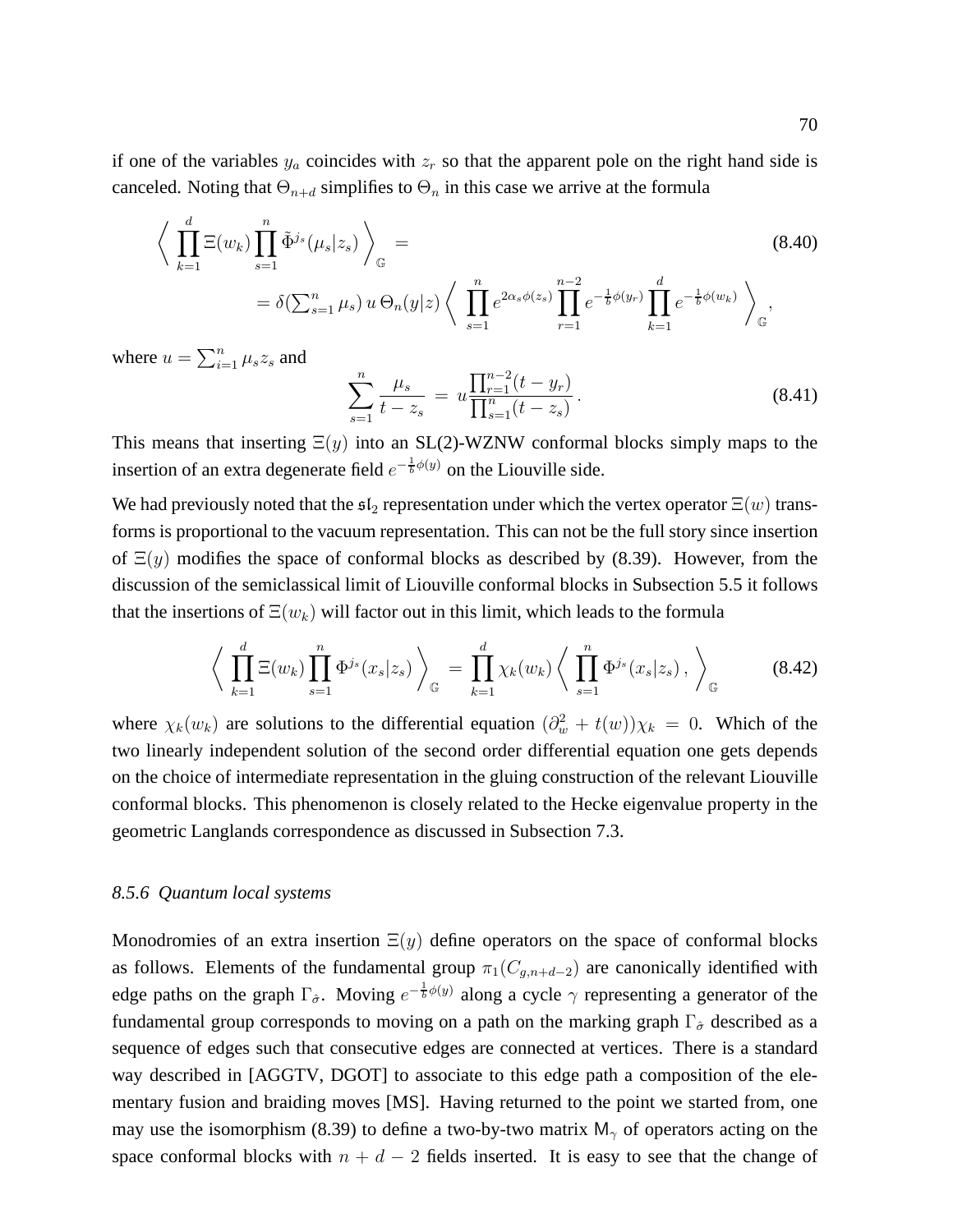the choices involved in the definition of  $M_{\gamma}$  will change  $M_{\gamma}$  by conjugation with a possibly operator-valued matrix. Considering the operators  $M_{\gamma}$  associated to the generators  $\gamma$  of the fundamental group up to conjugation therefore defines a representation of the fundamental group by operator-valued matrices  $M_{\gamma}$  whose matrix elements are operators acting on the space of conformal blocks. Considering cycles  $\gamma$  which are homotopic to the curves defining the pants decomposition corresponding to the marking  $\hat{\sigma}$  one finds operator-valued matrices that act diagonally. Taking the trace of  $M_{\gamma}$  defines operators on  $CB(\mathcal{R}_{[n]}, C_{g,n}, \mathcal{E})$  that up to a phase factor are identical to the operators on  $CB(\mathcal{R}_{[n]}, C_{g,n}, \mathcal{E})$  defined by the construction described in Subsection 5.3. We have a correspondence

Eigenvalues of  
\n
$$
M_{\gamma}, \gamma \in C_{\sigma}
$$
\n $\longrightarrow$ \n $\longrightarrow$ \n $\longrightarrow$ \n $\longrightarrow$ \n $\longrightarrow$ \n $\longrightarrow$ \n $\longrightarrow$ \n $\longrightarrow$ \n $\longrightarrow$ \n $\longrightarrow$ \n $\longrightarrow$ \n $\longrightarrow$ \n $\longrightarrow$ \n $\longrightarrow$ \n $\longrightarrow$ \n $\longrightarrow$ \n $\longrightarrow$ \n $\longrightarrow$ \n $\longrightarrow$ \n $\longrightarrow$ \n $\longrightarrow$ \n $\longrightarrow$ \n $\longrightarrow$ \n $\longrightarrow$ \n $\longrightarrow$ \n $\longrightarrow$ \n $\longrightarrow$ \n $\longrightarrow$ \n $\longrightarrow$ \n $\longrightarrow$ \n $\longrightarrow$ \n $\longrightarrow$ \n $\longrightarrow$ \n $\longrightarrow$ \n $\longrightarrow$ \n $\longrightarrow$ \n $\longrightarrow$ \n $\longrightarrow$ \n $\longrightarrow$ \n $\longrightarrow$ \n $\longrightarrow$ \n $\longrightarrow$ \n $\longrightarrow$ \n $\longrightarrow$ \n $\longrightarrow$ \n $\longrightarrow$ \n $\longrightarrow$ \n $\longrightarrow$ \n $\longrightarrow$ \n $\longrightarrow$ \n $\longrightarrow$ \n $\longrightarrow$ \n $\longrightarrow$ \n $\longrightarrow$ \n $\longrightarrow$ \n $\longrightarrow$ \n $\longrightarrow$ \n $\longrightarrow$ \n $\longrightarrow$ \n $\longrightarrow$ \n $\longrightarrow$ \n $\longrightarrow$ \n $\longrightarrow$ \n $\longrightarrow$ \n $\longrightarrow$ \n $\longrightarrow$ \n $\longrightarrow$ \n $\longrightarrow$ \n $\longrightarrow$ \n $\longrightarrow$ \n $\longrightarrow$ \n $\longrightarrow$ \n $\longrightarrow$ \n $\longrightarrow$ \n $\longrightarrow$ \n $\longrightarrow$ \n $\longrightarrow$ \n $\longrightarrow$ \n $\longrightarrow$ \n $\longrightarrow$ \n $\longrightarrow$ \n $\longrightarrow$ \n $\longrightarrow$ \n $\longrightarrow$ \n $\longrightarrow$ \n $\longrightarrow$ \n $\longrightarrow$ \n $\longrightarrow$ \n $\longrightarrow$ \n $\longrightarrow$ \n $\longrightarrow$ \n $\longrightarrow$ \n $\longrightarrow$ 

We will call the operator-valued matrices  $M_{\gamma}$  quantum monodromies, and the representation of the fundamental group generated by the monodromies of the extra insertion  $\Xi(y)$  a quantum local system. Parameterizing the space of conformal blocks by means of quantum local systems may be seen as a natural quantum analog of the geometric Langlands correspondence.

## *8.5.7 Critical level limit*

Note that the operator-valued matrices  $M_{\gamma}$  will turn into the matrices  $\rho(\gamma)$  representing the monodromy of the corresponding oper. We see that the quantum local systems turn into the classical local systems representing the opers. The representation  $\mathcal{R}_{k/2}$  gets identified with the representation  $\mathcal{W}_{\frac{1}{2}}$  representing the elementary Hecke functor on spaces of conformal blocks at the critical level according to the discussion in Subsection 7.3.1. Note furthermore that the eigenvalues of M<sub>γ</sub> are parameterized by the variables  $p_r$ , which in the limit  $b \to \infty$  get identified via (5.33) with the coordinates  $\eta_r$  for the space  $\text{Op}_{\mathfrak{sl}_2}(C_{g,n})$  of opers. We conclude that the correspondence  $(8.43)$  reduces to the geometric Langlands correspondence  $(7.1)$  in this limit. This is part of our motivation for calling (8.43) the quantum geometric Langlands correspondence.

# *8.5.8 Quantum Drinfeld-Sokolov reduction*

Let us finally point out that the insertion of the fields  $\Phi^{\frac{k}{2}}(u|w)$  representing the Hecke modifications not only allows us to raise the number of degenerate fields  $e^{-\frac{b}{2}\phi(y)}$  in the Liouvillerepresentation, it also allows us to lower this number. In order to see how this works, let us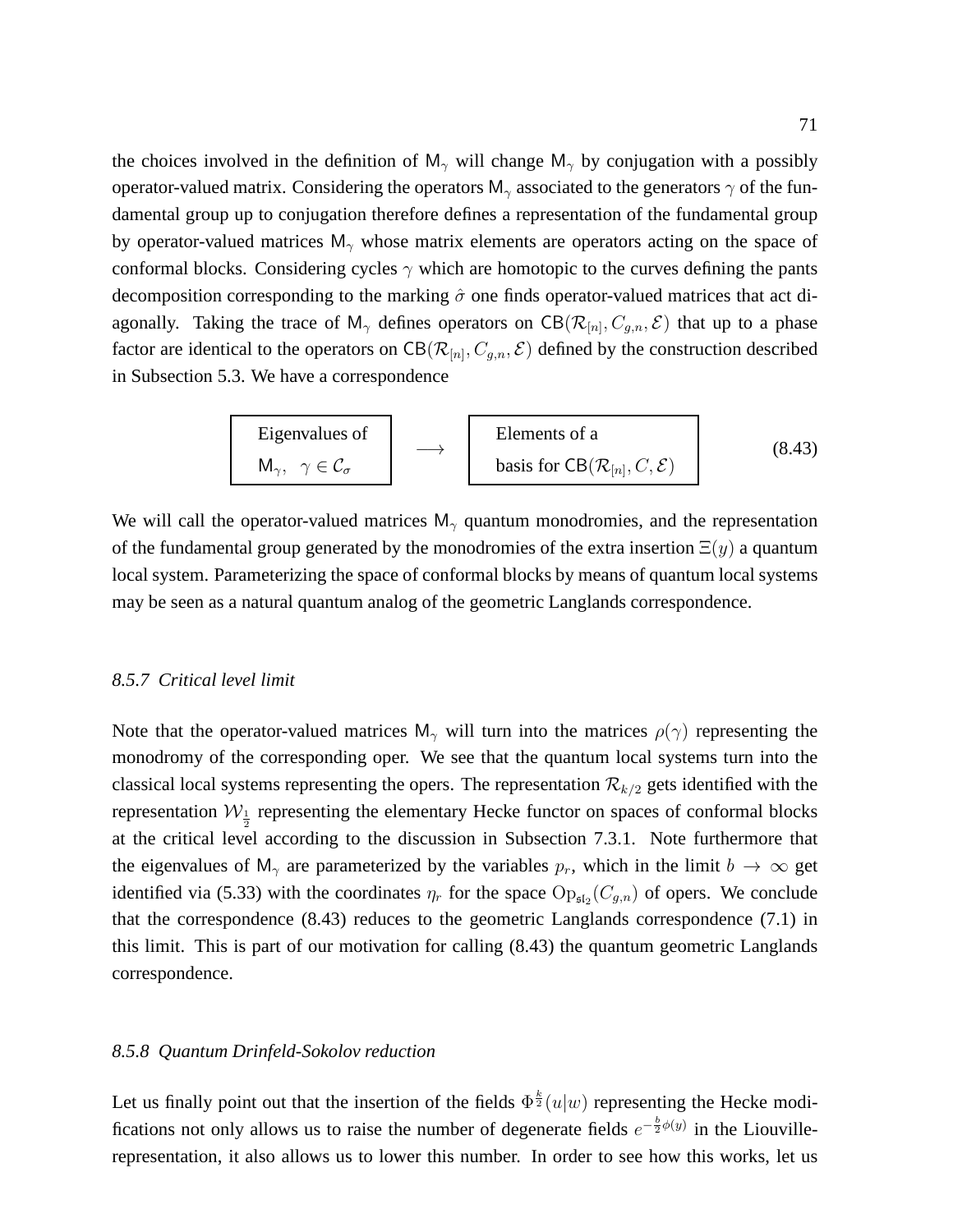consider conformal blocks like

$$
\langle \tilde{\Phi}^{j}(\mu|w)\tilde{\Phi}^{j_{n}}(\mu_{n}|z_{n})\dots\tilde{\Phi}^{j_{1}}(\mu_{1}|z_{1})\rangle_{\mathbb{G}} =
$$
\n
$$
= \delta(\mu + \sum_{i=1}^{n} \mu_{i}) u_{n+1} \Theta_{n+1}(y|z) \langle e^{2\alpha\phi(w)} e^{2\alpha_{n}\phi(z_{n})} \dots e^{2\alpha_{1}\phi(z_{1})} e^{-\frac{1}{b}\phi(y_{n-2})} \dots e^{-\frac{1}{b}\phi(y_{0})}\rangle_{\mathbb{G}},
$$
\n(8.44)

where  $u_{n+1} = \sum_{r=1}^{n} \mu_r z_r + \mu w$  and

$$
\frac{\mu}{t-w} + \sum_{r=1}^{n} \frac{\mu_r}{t-z_r} = u \frac{\prod_{k=0}^{n-2} (t - y_k)}{(t - w) \prod_{r=1}^{n} (t - z_r)}.
$$
\n(8.45)

In the limit  $\mu \to 0$  we find from (8.45) that one of the  $y_r$ , in the following taken to be  $y_0$  must approach w to cancel the pole at  $t = w$  of the right hand side. It follows that the limit  $\mu \to 0$ can be analyzed using the Liouville OPE

$$
e^{-\frac{1}{b}\phi(y_0)}e^{2\alpha\phi(w)} \sim (y_0 - w)^{b^{-1}\alpha}e^{(2\alpha - b^{-1})\phi(w)}(1 + \mathcal{O}(y_0 - w)) + C(\alpha)(y_0 - w)^{b^{-1}(Q - \alpha)}e^{(2\alpha + b^{-1})\phi(w)}(1 + \mathcal{O}(y_0 - w)).
$$
\n(8.46)

In this way it is straightforward to check that (8.46) implies that

$$
\tilde{\Phi}^j(\mu|w) \underset{\mu \to 0}{\sim} \mu^{j+1} \Phi^j_+(w) (1 + \mathcal{O}(\mu)) + \mu^{-j} \Phi^j_-(w) (1 + \mathcal{O}(\mu)). \tag{8.47}
$$

The vertex operator  $\Phi_{-}^{j}(w)$  is proportional to  $\lim_{x\to\infty} x^{-2j} \Phi^{j}(x|w)$ , as is simplest seen by noting that both are annihilated by  $J_0^-$  bearing in mind the representations (4.7) and (4.15). It has the *lowest weight* property  $J^-(y)\Phi^j_-(w) = \text{regular}$ .

In the case  $j = k/2$  one has  $\alpha = 0$ . This implies that the term proportional to  $\mu^{-j}$  in (8.47) would be absent unless one of the  $y_r$ ,  $r = 1, \ldots, n$  happens to be at w. This is equivalent to the constraint

$$
J^{-}(w) \equiv \sum_{r=1}^{n} \frac{\mu_r}{w - z_r} = 0.
$$
 (8.48)

We conclude that conformal blocks like  $\langle \Phi_{-}^{\frac{k}{2}}(w) \tilde{\Phi}^{j_n}(\mu_n | z_n) \dots \tilde{\Phi}^{j_1}(\mu_1 | z_1) \rangle$  can be defined as distributions with support given by (8.48). In the resulting representation by Liouville conformal blocks we'll now find instead of  $e^{2\alpha\phi(w)}$  one of the degenerate fields  $e^{-\frac{1}{b}\phi(y_r)}$  with  $y_r = w$ in (8.46). In this case the second term in (8.46) will be proportional to the identity field. This leads to a representation of the form

$$
\left\langle \Phi_{-}^{\frac{k}{2}}(w) \prod_{r=1}^{n} \tilde{\Phi}^{jr}(\mu_r | z_r) \right\rangle_{\mathbb{G}} =
$$
  
=  $\delta \left( \sum_{i=1}^{n} \mu_i \right) \delta \left( \sum_{r=1}^{n} \frac{\mu_r}{w - z_r} \right) u_n \Theta_n(y | z) \left\langle \prod_{r=1}^{n} e^{2\alpha_r \phi(z_r)} \prod_{k=1}^{n-3} e^{-\frac{1}{b} \phi(y_k)} \right\rangle_{\mathbb{G}},$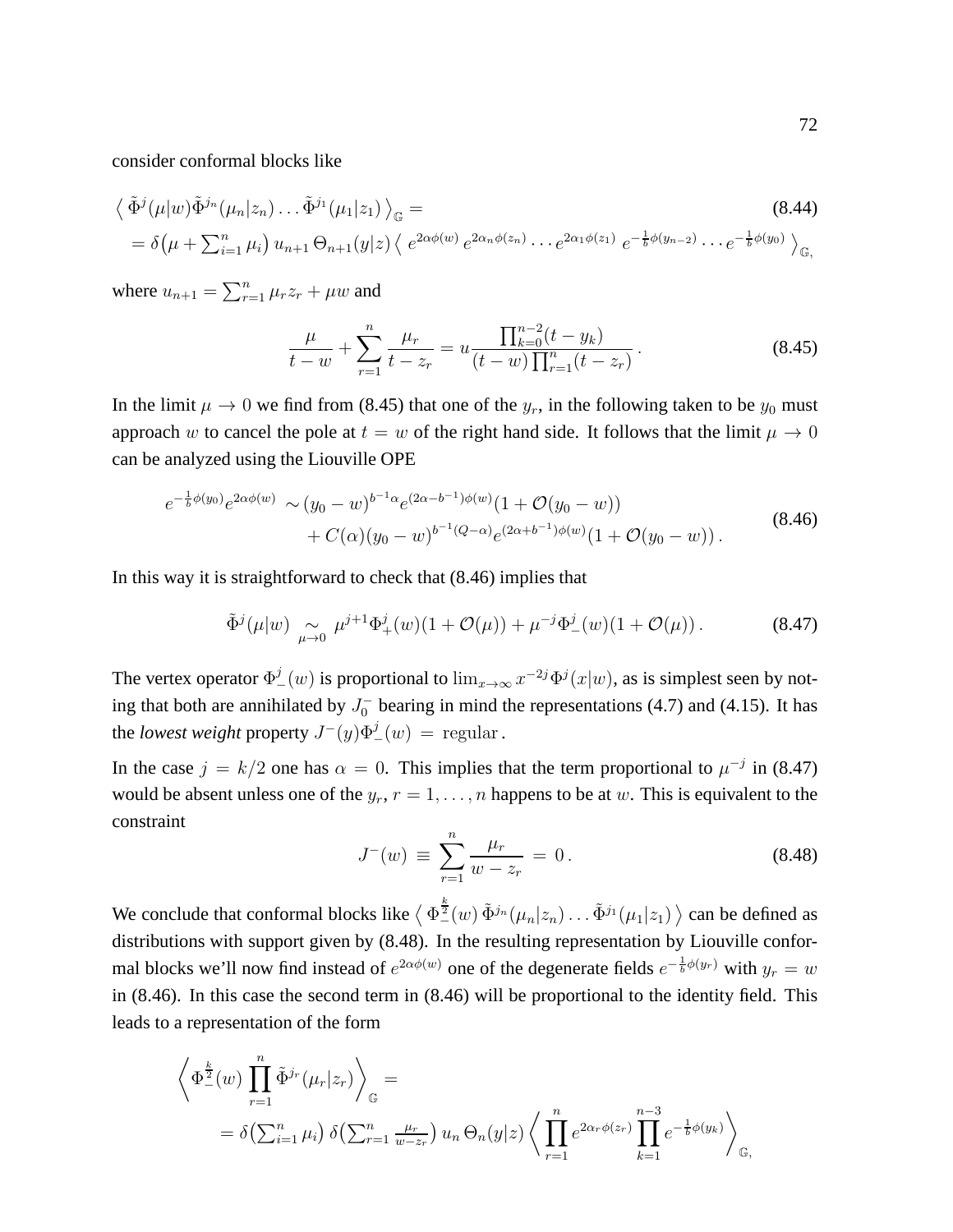where  $u_n = \sum_{r=1}^n \mu_r z_r$  and

$$
\sum_{r=1}^{n} \frac{\mu_r}{t - z_r} = u(t - w) \frac{\prod_{k=1}^{n-3} (t - y_k)}{\prod_{r=1}^{n} (t - z_r)}.
$$
\n(8.49)

The result is related to earlier work [FZZ, MO] on the spectral flow in the SL(2)-WZNW model, and in particular to the description proposed in [Ri] for correlation functions in the SL(2)- WZNW model with winding number violation. The most important lesson for our purposes is the fact that the insertion of  $\tilde{\Phi}^{\frac{k}{2}}(0|w)$  represents imposing the constraint (8.48) which is equivalent to  $J^-(w) = 0$ . Imposing this constraint effectively removes one of the degenerate fields  $e^{-\frac{1}{b}\phi(y_k)}$  from the representation in terms of Liouville conformal blocks. The conformal blocks with maximal number of insertions of  $\tilde{\Phi}^{\frac{k}{2}}(0|w)$  are proportional to the Liouville conformal blocks *without* degenerate fields.

# **8.6 Generalization of the Geometric Langlands Correspondence — — from opers to more general local systems**

It was proposed by Beilinson and Drinfeld (see [Fr07, Section 9.6] for a discussion) to view the correspondence above as special case of a correspondence

$$
{}^{L}G-\text{local systems} \longrightarrow D-\text{modules on } \text{Bun}_G \qquad (8.50)
$$

In order to realize an example for this generalized version of the geometric Langlands correspondence, let us consider instead of (8.9) the following family of conformal blocks,

$$
\left\langle \prod_{s=1}^{n} \Phi^{j_s}(x_s|z_s) \prod_{r=1}^{m} \Phi^+_{(2,2)}(u_r|w_r) \right\rangle_{\mathbb{G}} \tag{8.51}
$$

where  $\Phi^+_{(2,2)}$  is the field corresponding to the degenerate representation corresponding to  $j =$  $j^+_{(2,2)} = \frac{1}{2}$  $\frac{1}{2}(1+b^{-2}).$ 

### *8.6.1 Critical level limit of KZ equations*

In the critical level limit  $b \to \infty$  we may note that

$$
j_{(2,2)}^{+} = \frac{1}{2}(1+b^{-2}) \rightarrow \frac{1}{2}.
$$
\n(8.52)

This implies that the null vector decoupling equation for the degenerate field  $\Phi^+_{(2,2)}(x|w)$  simplifies in the critical level limit to

$$
\partial_x^2 \, \Phi_{(2,2)}^+(x|w) \, = \, 0 \,. \tag{8.53}
$$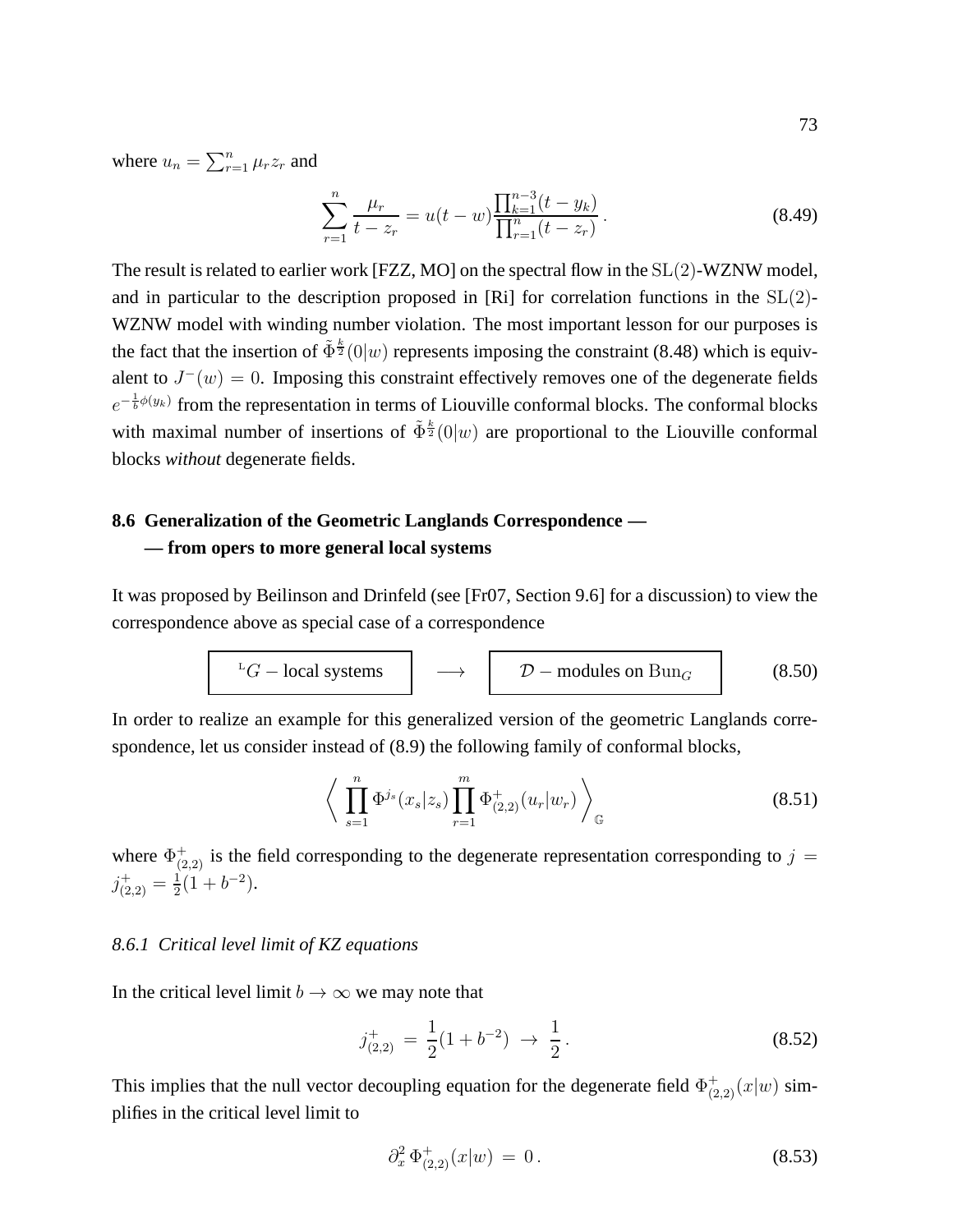Representing the two-dimensional space of solutions of (8.53) as  $\mathbb{C}^2$  allows us to represent the conformal blocks (8.51) in terms of a vector-valued function  $\mathbf{G}(z, w|x) \in (\mathbb{C}^2)^{\otimes m}$  as explained in Subsection 8.4. In the critical level limit, the KZ equations produce the pair of eigenvalue equations

$$
\mathsf{H}_s \mathbf{G} = E_s \mathbf{G} \,, \qquad \mathsf{k}_r \mathbf{G} = \kappa_r \mathbf{G} \,, \tag{8.54}
$$

where

$$
\mathsf{H}_{s} = \sum_{s' \neq s} \frac{\mathcal{J}_{s}^{a} \mathcal{J}_{s'}^{a'}}{z_{s} - z_{s'}} \eta_{aa'} + \sum_{r} \frac{\mathcal{J}_{s}^{a} \sigma_{r}^{a'}}{z_{s} - w_{r}} \eta_{aa'},
$$
\n
$$
\mathsf{k}_{r} = \sum_{s} \frac{\sigma_{s}^{a} \mathcal{J}_{r}^{a'}}{w_{r} - z_{s}} \eta_{aa'} + \sum_{r' \neq r} \frac{\sigma_{r}^{a} \sigma_{r'}^{a'}}{w_{r} - w_{r'}} \eta_{aa'},
$$
\n(8.55)

with  $\sigma_r^a$  being the 2  $\times$  2-matrices which represent the action of  $\mathfrak{sl}_2$  on the r-th tensor factor in  $(\mathbb{C}^2)^{\otimes m}$ . The system of differential equations (8.55) will represent the D-module to appear on the right hand side of (8.50).

### *8.6.2 Classical limit of corresponding Liouville conformal blocks*

Let us, on the other hand, analyze the conformal blocks  $(8.51)$  in the  $\mu$ -representation obtained by Fourier-transformation over the variables  $x_s$  and  $u_r$ ,

$$
\left\langle \prod_{s=1}^{n} \tilde{\Phi}^{j_s}(\mu_s|z_s) \prod_{r=1}^{m} \tilde{\Phi}^+_{(2,2)}(\nu_r|w_r) \right\rangle_{\hat{\mathbb{G}}} =
$$
\n
$$
= \delta(\sum_{s=1}^{n} \mu_s + \sum_{r=1}^{m} \nu_r) u \Theta_{n+m}(y|z) \left\langle \prod_{s=1}^{n} e^{2\alpha_s \phi(z_s)} \prod_{r=1}^{m} e^{-b\phi(w_r)} \prod_{q=1}^{n+m-2} e^{-\frac{1}{b}\phi(y_q)} \right\rangle_{\hat{\mathbb{G}}} ,
$$
\n(8.56)

where  $u = \sum_{i=1}^{n} \mu_s z_s + \sum_{r=1}^{m} \nu_r w_r$  and

$$
\sum_{s=1}^{n} \frac{\mu_s}{t - z_s} + \sum_{r=1}^{m} \frac{\nu_r}{t - w_r} = u \frac{\prod_{j=1}^{n+m-2} (t - y_j)}{\prod_{s=1}^{n} (t - z_s) \prod_{r=1}^{m} (t - w_r)}.
$$
(8.57)

The null vector decoupling equation (8.53) becomes  $\mu^2 \tilde{\Phi}^+_{(2,2)}(\mu|w) = 0$  after the Fouriertransformation to the  $\mu$ -representation. The conformal blocks (8.56) must therefore be distributions supported at  $\nu_r = 0$ . Formula (8.57) implies that m of the variables  $y_q$ , here taken as  $y_{n-1}, \ldots, y_{n+m-2}$ , must equal one of  $w_1, \ldots, w_m$ , respectively. The expectation values of the remaining fields  $e^{-\frac{1}{b}\phi(y_q)}$  factor out in this limit, producing a factor  $\prod_{q=1}^{n-2}\chi_q(y_q)$ , with functions  $\chi_q(y)$  that satisfy  $(\partial_y^2 + t(y))\chi_q(y) = 0$  with  $t(y)$  of the form

$$
t(y) = \sum_{s=1}^{n} \left( \frac{\delta_s}{(y - z_s)^2} + \frac{E_s(p, z)}{y - z_s} \right) - \sum_{r=1}^{m} \left( \frac{3}{4(y - w_r)^2} - \frac{\kappa_r(p, z)}{y - z_r} \right).
$$
 (8.58)

The local system associated to this differential equation will appear on the left hand side of (8.50).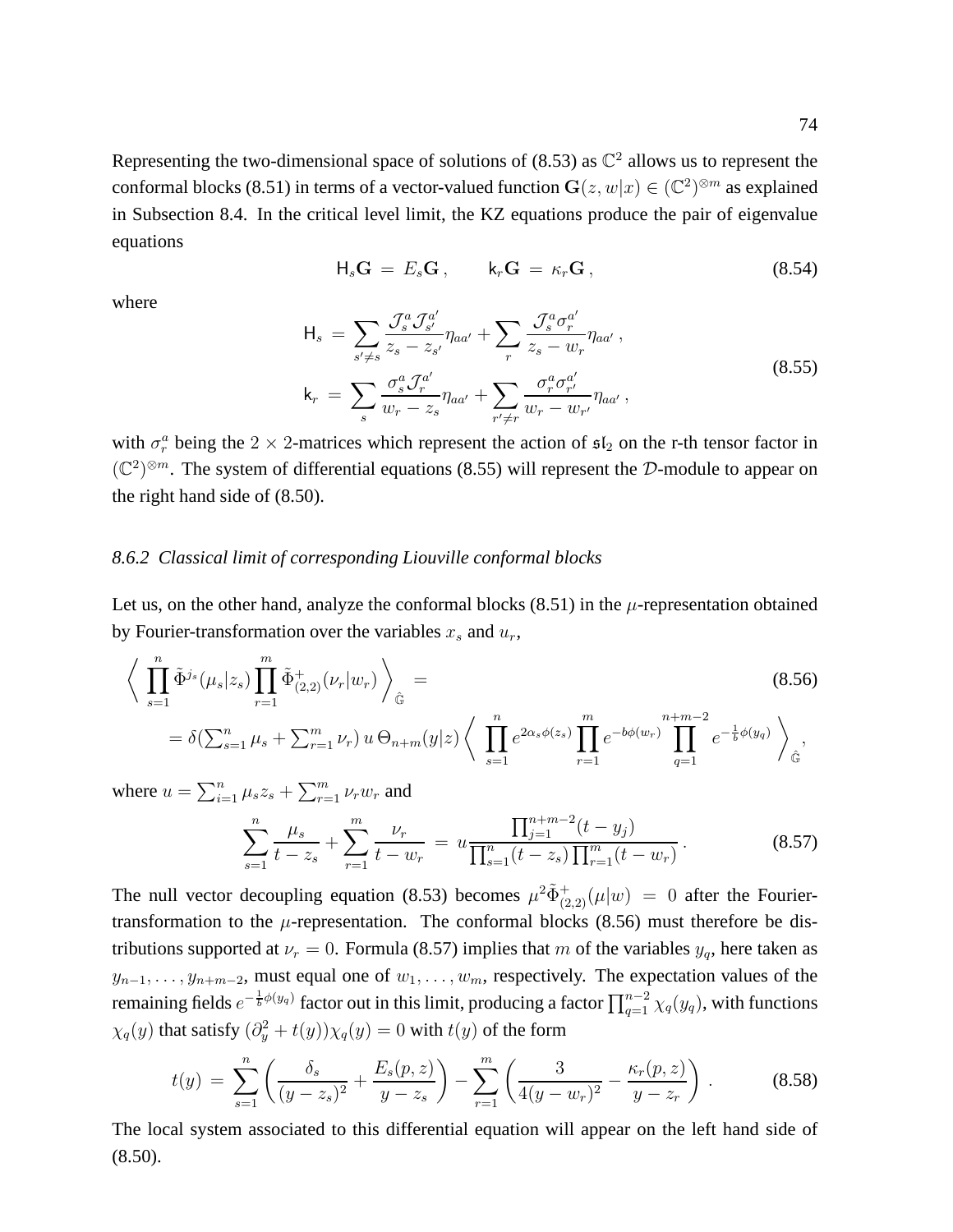#### *8.6.3 The correspondence*

We arrive at another interesting example for the geometric Langlands correspondence as the correspondence between the local systems corresponding to the differential equation  $(\partial_y^2 + t(y))\chi_q(y) = 0$  with  $t(y)$  of the form (8.58) and the system of differential equations on Bun<sub>G</sub>( $C_{0,n}$ ). Note that for  $m = n - 3$  the number of parameters in  $t(y)$  coincides with the dimension of  $\mathrm{Loc}_{\mathrm{PSL}(2,\mathbb{C})}(C_{0,n}).$ 

This example exemplifies the abstract construction sketched in [Fr07, Section 9.6]. It was noted there that the generalization beyond the case of opers requires introduction of additional parameters, which here are represented by the variables  $w<sub>r</sub>$ . It was conjectured in this reference that the resulting system of differential equations is in a suitable sense independent of the choices of  $w_r$ . In this regard we may observe that the dependence on  $w_r$  is controlled by the relation with Liouville semiclassical blocks in the following way: The function

$$
\mathcal{W}_{\hat{\mathbb{G}}}(z,w) = \lim_{b \to \infty} b^{-2} \log \left\langle \prod_{s=1}^{n} e^{2\alpha_s \phi(z_s)} \prod_{r=1}^{m} e^{-b\phi(w_r)} \right\rangle_{\hat{\mathbb{G}}} \tag{8.59}
$$

is a potential for  $E_s = E_s(p, \delta | z, w)$  and  $\kappa_r = \kappa_r(p, \delta | z, w)$  in the sense that

$$
E_s = -\frac{\partial}{\partial z_s} \mathcal{W}_{\hat{\mathbb{G}}}(z, w) , \qquad \kappa_r = -\frac{\partial}{\partial w_r} \mathcal{W}_{\hat{\mathbb{G}}}(z, w) . \tag{8.60}
$$

The knowledge of  $W_{\hat{G}}$  in principle allows us to compute how the parameters  $\kappa_r$  in the differential equations (8.54) have to be varied if one modifies the positions  $w_r$  of the additional singularities, keeping the local system fixed.

### **9. Concluding remarks**

#### **9.1 Relation with gauge theory**

We believe that the results of this paper can help understanding the relation between gauge theory and Liouville theory suggested in [NW] more precisely. They may thereby contribute to uncovering the deeper reasons for the correspondence between instanton partition functions and Liouville conformal blocks proposed in [AGT].

In this regard let us note that the gauge theory set-up considered in [NW] produces a Hilbert space  $\mathcal{H}_{\epsilon_1\epsilon_2}$  of open strings which has a representation in terms of holomorphic sections of a line bundle on the space of opers. Locally these sections should be representable as holomorphic functions of the accessory parameters. There is no natural structure of noncommutative algebra on this space coming from quantization of a symplectic form on the space of opers. There are,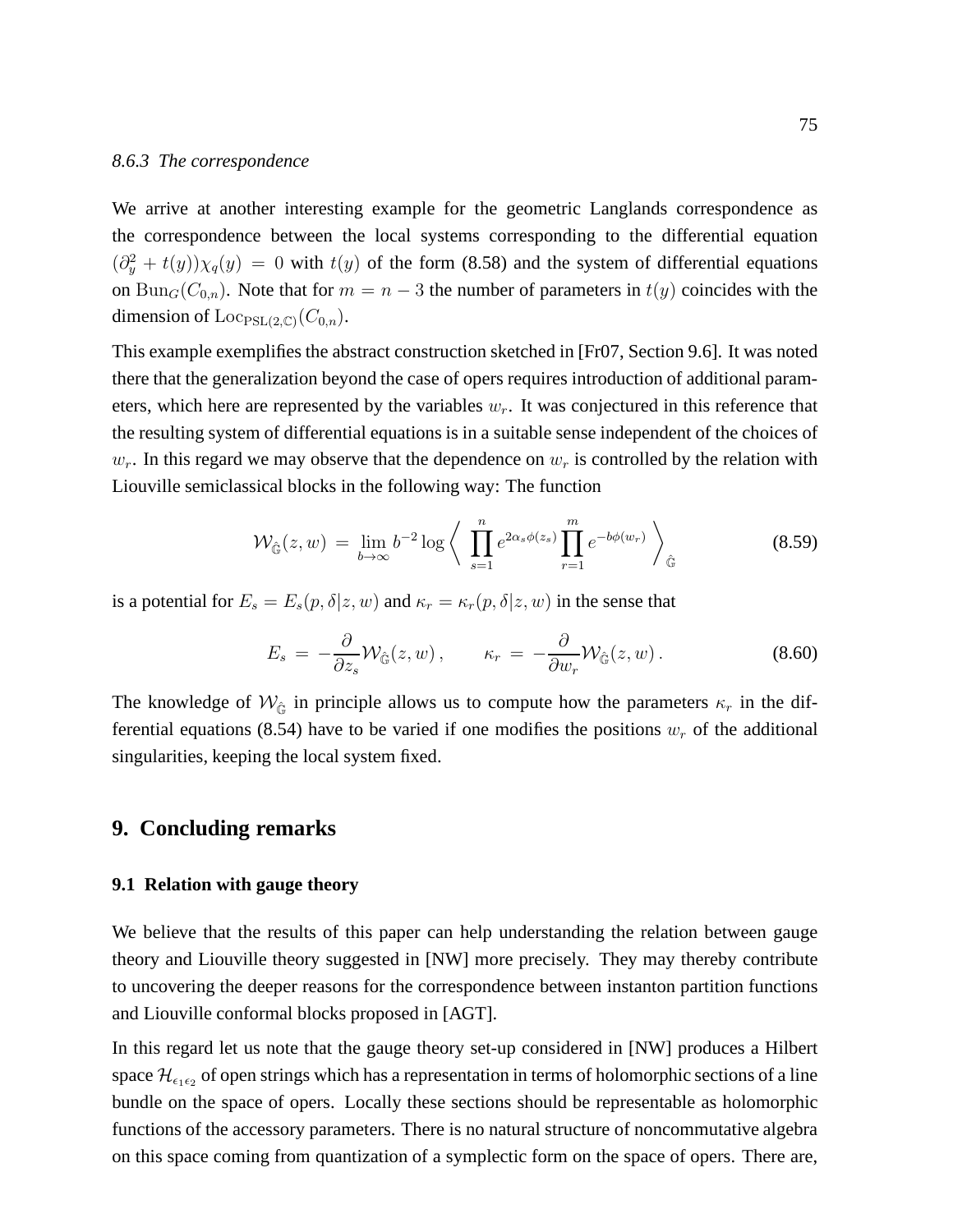however, two commuting actions on  $\mathcal{H}_{\epsilon_1\epsilon_2}$  of quantized algebras of functions on  $\text{Loc}_{SL(2)}(C)$ . The deformation parameters can naturally be identified with  $\epsilon_1$  and  $\epsilon_2$ , respectively. This is what strongly suggests that the Hilbert space of open strings produced by gauge theory can be identified with the space of Liouville conformal blocks [NW].

The discussion in Subsection 3.8 suggests that the space of holomorphic sections of the line bundle produced by the gauge-theory set-up of [NW] should be seen as a sort of "momentumrepresentation" which is dual to the Kähler-quantization of Teichmüller space discussed here, in the sense that one works in a representation in which the conjugate momenta (the accessory parameters) of the Teichmüller moduli are diagonalized. Although such a quantization scheme remains to be developed in detail, we hope that these observations may help to clarify the relation between the Hilbert space of open strings coming from gauge theory and the space of conformal blocks in Liouville theory.

In any case, in order to understand the conjecture of [AGT] along such lines one should ultimately work in a third representation, which is the representation in which the a maximal set of commuting global observables (length operators) is diagonal. As pointed out in [DGOT], one would thereby naturally explain the form that the gauge theory loop operator expectation values take according to [Pe], as discussed and generalized in [AGGTV, DGOT].

It is furthermore intriguing to note [BT] that the conformal Ward identities have a counterpart in the context of the gauge-theoretical instanton counting: Variations of gauge coupling constants are described by means of insertions of  $\text{tr}(\phi^2)$ . This observation should be compared to the fact that the Hamiltonians  $H_r$  obtained from the Higgs field  $\theta$  via (2.3) and (2.4) end up being the generators of infinitesimal variations of the moduli of  $C$  in our approach.

### **9.2 Generalization to higher rank**

Of obvious interest is the generalization of this picture when  $\mathfrak{sl}_2$  is replaced by a Lie algebras g of higher rank. We may anticipate the following picture.

The natural higher rank analogs of the Liouville theory are the conformal Toda theories denoted Toda<sub>k</sub> $(g)$ . The conformal symmetry of Liouville theory is extended to symmetry under the W-algebra  $W_k(\mathfrak{g})$ , where  $h^{\vee}$  is the dual Coxeter number. Let us also consider the Toda theory Toda $_{\check{k}}({}^{\text{L}}\mathfrak{g})$  where  ${}^{\text{L}}\mathfrak{g}$  is the Langlands dual Lie algebra  ${}^{\text{L}}\mathfrak{g}$  with a Cartan matrix that is transpose of the Cartan matrix of g, while  $\dot{k}$  is related to k via

$$
(k + h^{\vee})r^{\vee} = (\check{k} + \check{h}^{\vee})^{-1}.
$$
\n(9.1)

 $r^{\vee}$  is the lacing number of g, the maximal number of edges connecting two nodes of the Dynkin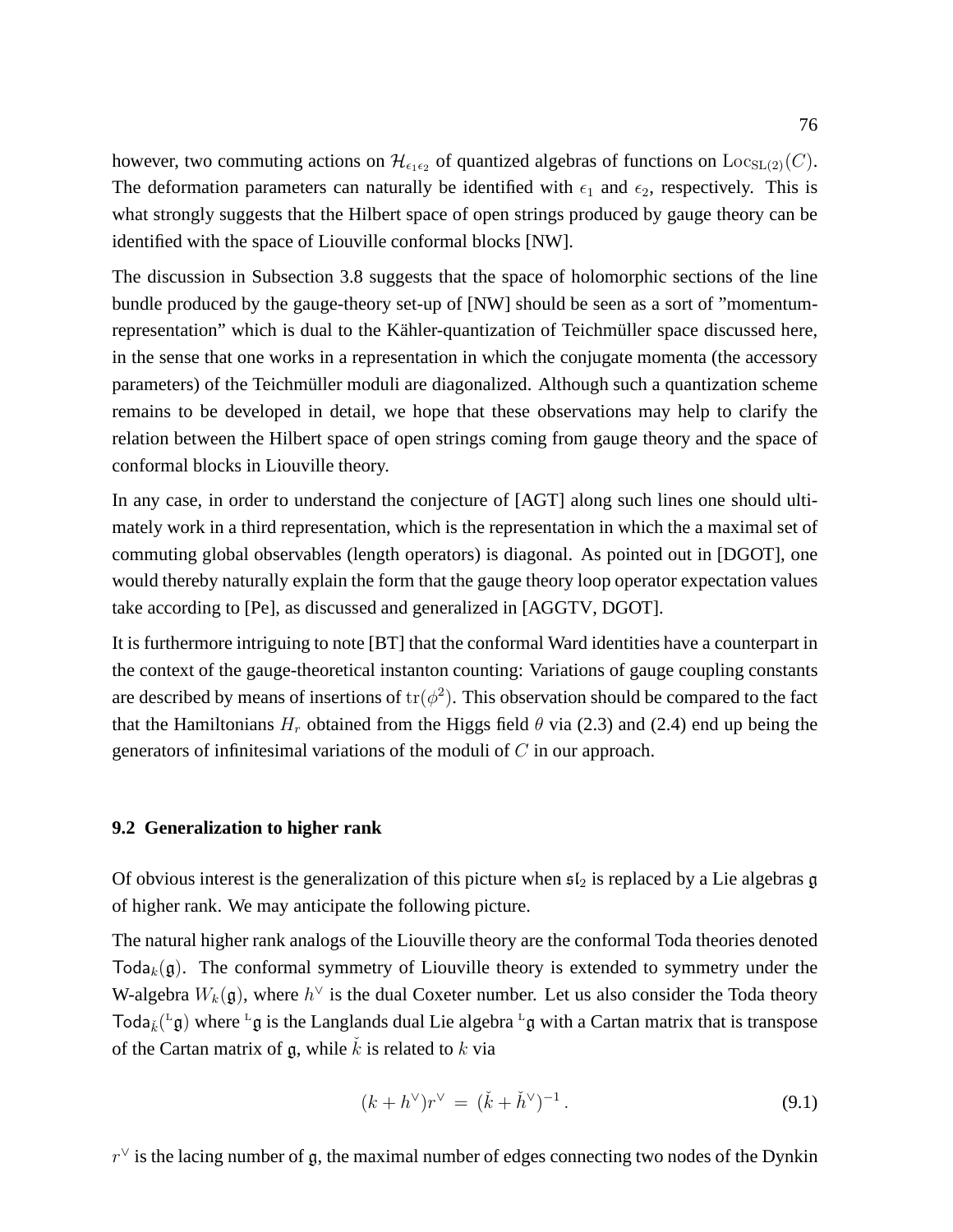diagram. It was proven in [FF] that the W-algebras  $W_{\tilde{k}}({}^L\mathfrak{g})$  and  $W_k(\mathfrak{g})$  are isomorphic,

$$
W_k(\mathfrak{g}) \simeq W_{\check{k}}({}^{\mathfrak{L}}\mathfrak{g}). \tag{9.2}
$$

It follows that the Toda theories  $\text{Total}_k(\mathfrak{g})$  and  $\text{Total}_k(\mathfrak{g})$  are dual to each other in the sense that the conformal blocks in the two theories coincide. This naturally suggests the conjecture [T09] that there exist modular functors associated to  $\text{Total}_k(\mathfrak{g})$  and  $\text{Total}_{k}(\mathfrak{g})$ , respectively, which are dual to each other if the levels are related by (9.1).

Let us now assume that there is a way to construct the conformal blocks in  $WZNW_k(g)$  from those of Toda<sub>k</sub>(g), generalizing what was described above for the case  $g = \mathfrak{sl}_2$ . As in the  $g = sI_2$ -case discussed in this paper, we could then construct the conformal blocks of two different WZNW models from those of  $W_k(\mathfrak{g})$ , schematically

$$
WZNW_{\check{k}}(^{L}\mathfrak{g}) \qquad \longleftarrow \qquad \boxed{\quad \mathsf{Toda}_{b}(\mathfrak{g}) \qquad \longrightarrow \qquad \boxed{\quad WZNW_{k}(\mathfrak{g}) \qquad (9.3)}
$$

For each of the WZNW models there are two different limits one may consider, leading to diagrams such as

$$
G-Hitchin system
$$
\n
$$
(A)_{\epsilon_2} \nearrow
$$
\n
$$
\begin{array}{ccc}\n\text{g-Isomonodromic} & & \text{g-Beilinson-} \\
\text{deformations} & & \text{GrWZNW-model} \\
\text{and on the other hand}\n\end{array}
$$
\n
$$
(9.4)
$$
\n
$$
G-WZNW-model
$$
\n
$$
I \propto \text{GUT-11}
$$
\n
$$
(9.4)
$$

$$
{}^{L}G
$$
-Hitchin system  
\n
$$
{}^{L}(\text{B})_{\epsilon_{2}}
$$
\n
$$
{}^{L}\text{g-Isomonodromic}
$$
\n
$$
{}^{L}\text{g-Beilinson-}\n \text{Lg-Beilinson-}\n \text{Drinfeld system}
$$
\n
$$
(\text{C})_{\epsilon_{2}} \sim \text{C}_{\text{G-WZNW-model}}
$$
\n
$$
{}^{L}(\text{D})_{\epsilon_{1}}
$$
\n
$$
{}^{L}(\text{D})_{\epsilon_{2}}
$$
\n
$$
{}^{L}(\text{D})_{\epsilon_{1}}
$$
\n
$$
{}^{L}(\text{D})_{\epsilon_{2}}
$$
\n
$$
{}^{L}(\text{D})_{\epsilon_{2}}
$$
\n
$$
{}^{L}(\text{D})_{\epsilon_{1}}
$$
\n
$$
{}^{L}(\text{D})_{\epsilon_{2}}
$$
\n
$$
{}^{L}(\text{D})_{\epsilon_{2}}
$$
\n
$$
{}^{L}(\text{D})_{\epsilon_{2}}
$$
\n
$$
{}^{L}(\text{D})_{\epsilon_{1}}
$$
\n
$$
{}^{L}(\text{D})_{\epsilon_{2}}
$$
\n
$$
{}^{L}(\text{D})_{\epsilon_{2}}
$$
\n
$$
{}^{L}(\text{D})_{\epsilon_{2}}
$$
\n
$$
{}^{L}(\text{D})_{\epsilon_{1}}
$$
\n
$$
{}^{L}(\text{D})_{\epsilon_{2}}
$$
\n
$$
{}^{L}(\text{D})_{\epsilon_{2}}
$$
\n
$$
{}^{L}(\text{D})_{\epsilon_{2}}
$$
\n
$$
{}^{L}(\text{D})_{\epsilon_{2}}
$$
\n
$$
{}^{L}(\text{D})_{\epsilon_{2}}
$$
\n
$$
{}^{L}(\text{D})_{\epsilon_{2}}
$$
\n
$$
{}^{L}(\text{D})_{\epsilon_{2}}
$$
\n
$$
{}^{L}(\text{D})_{\epsilon_{2}}
$$
\n
$$
{}^{L}(\text{D})_{\epsilon_{2}}
$$
\n
$$
{}^{L}(\text{D})_{\epsilon_{2}}
$$
\n
$$
{}^{L}(\text{D})_{\epsilon_{2}}
$$
\n
$$
{}^{L}(\text{D})_{\epsilon_{
$$

This would again lead to two possible ways to describe the same limit in the conformal Toda theory Toda<sub>b</sub>(g). Extrapolating from case  $g = \mathfrak{sl}_2$  we would expect that a good part of the geometric Langlands correspondence can be understood in this way.

In the  $sI_2$ -case we had discussed the relations between the  $sI_2$ -Toda (Liouville) theory and the quantization of the Teichmüller spaces. It seems worth pointing out that higher rank analogs of the quantum Teichmüller spaces have been defined in [FG09]. A relation between modular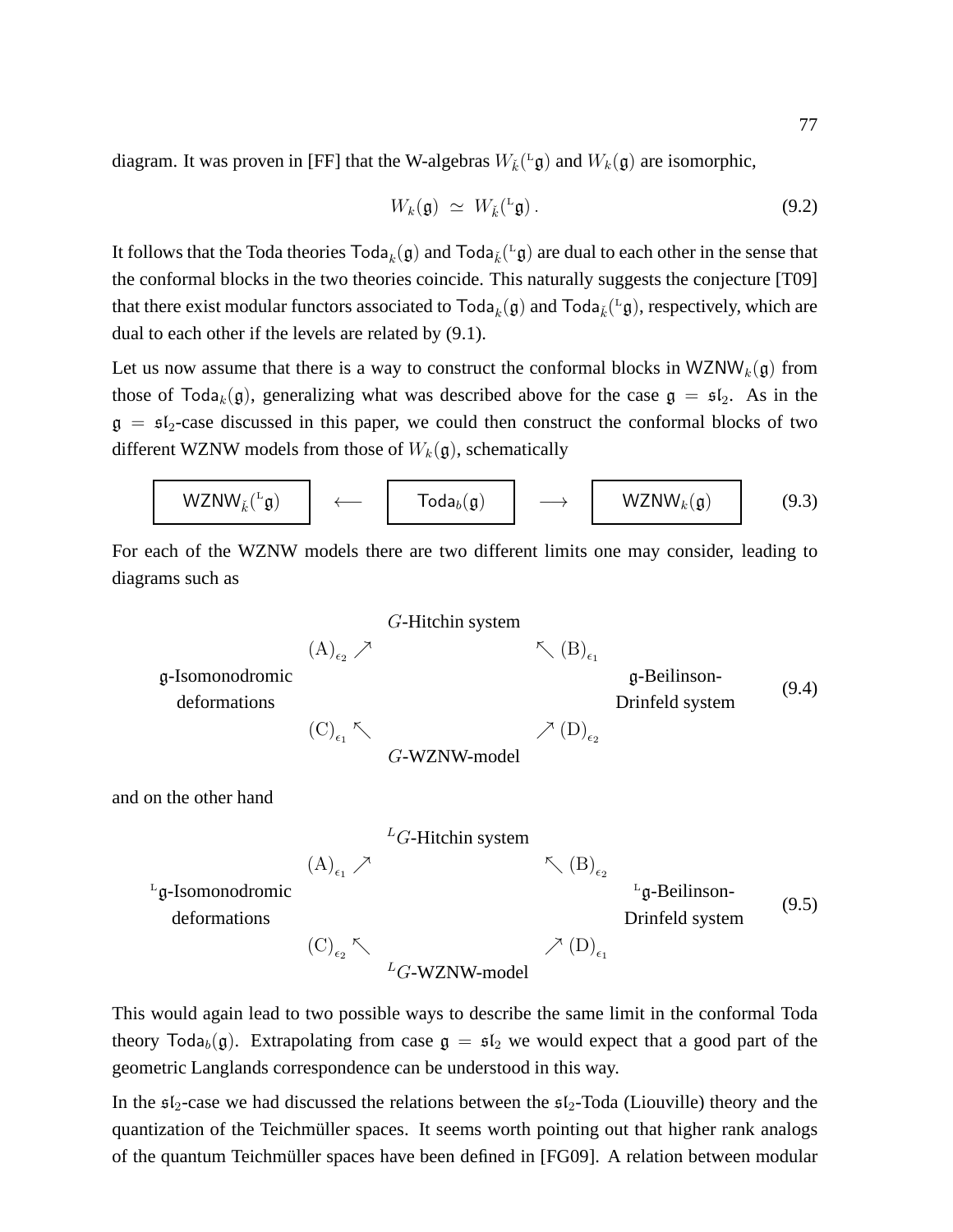duality and Langlands duality that fits perfectly into the picture proposed above was pointed out in [FG09]. Proving the modular functor conjecture [FG09] for the higher quantized Teichmüller theories would be an important step towards the higher rank generalization of the quantum geometric Langlands correspondence.

## **References**

- [AGT] L.F. Alday, D. Gaiotto, Y. Tachikawa, *Liouville Correlation Functions from Fourdimensional Gauge Theories.* Lett. Math. Phys. **91** (2010) 167-197
- [AGGTV] L.F. Alday, D. Gaiotto, S. Gukov, Y. Tachikawa, H. Verlinde, *Loop and surface operators in N=2 gauge theory and Liouville modular geometry*. JHEP **01** (2010) 113
- [BD] A. Beilinson, V. Drinfeld, *Quantization of Hitchin's integrable system and Hecke eigensheaves*. Manuscript available at http://www.math.uchicago.edu/˜mitya/langlands.html
- [BD95] A. Beilinson, V. Drinfeld, *Opers*. Preprint [arXiv:math/0501398]
- [BZF] D. Ben-Zvi, E. Frenkel, *Geometric realization of the Segal-Sugawara construction.* Topology, geometry and quantum field theory, 46–97, London Math. Soc. Lecture Note Ser., 308, Cambridge Univ. Press, Cambridge, 2004.
- [BT] G. Bonelli, A. Tanzini, *Hitchin systems, image gauge theories and W-gravity.* Phys. Lett. **B691** (2010) 111–115
- [CF99] V.V. Fock, L.O. Chekhov, *Quantum Teichmüller spaces*. Theoret. and Math. Phys. 120 (1999) 1245–1259
- [CF00] V.V. Fock, L.O. Chekhov, *Observables in 3D gravity and geodesic algebras.* Quantum groups and integrable systems (Prague, 2000). Czechoslovak J. Phys. **50** (2000) 1201– 1208.
- [Co] K. Corlette, *Flat* G*-bundles with canonical metrics.* J. Differential Geom. **28** (1988) 361– 382
- [DKM] S.E. Derkachov, G.P. Korchemsky, A.N. Manashov, *Noncompact Heisenberg spin magnets from high-energy QCD III. Quasiclassical approach*, Nucl. Phys. B 661 (2003) 533-576
- [DGOT] N. Drukker, J. Gomis, T. Okuda, J. Teschner, *Gauge Theory Loop Operators and Liouville Theory*, JHEP **02** (2010) 57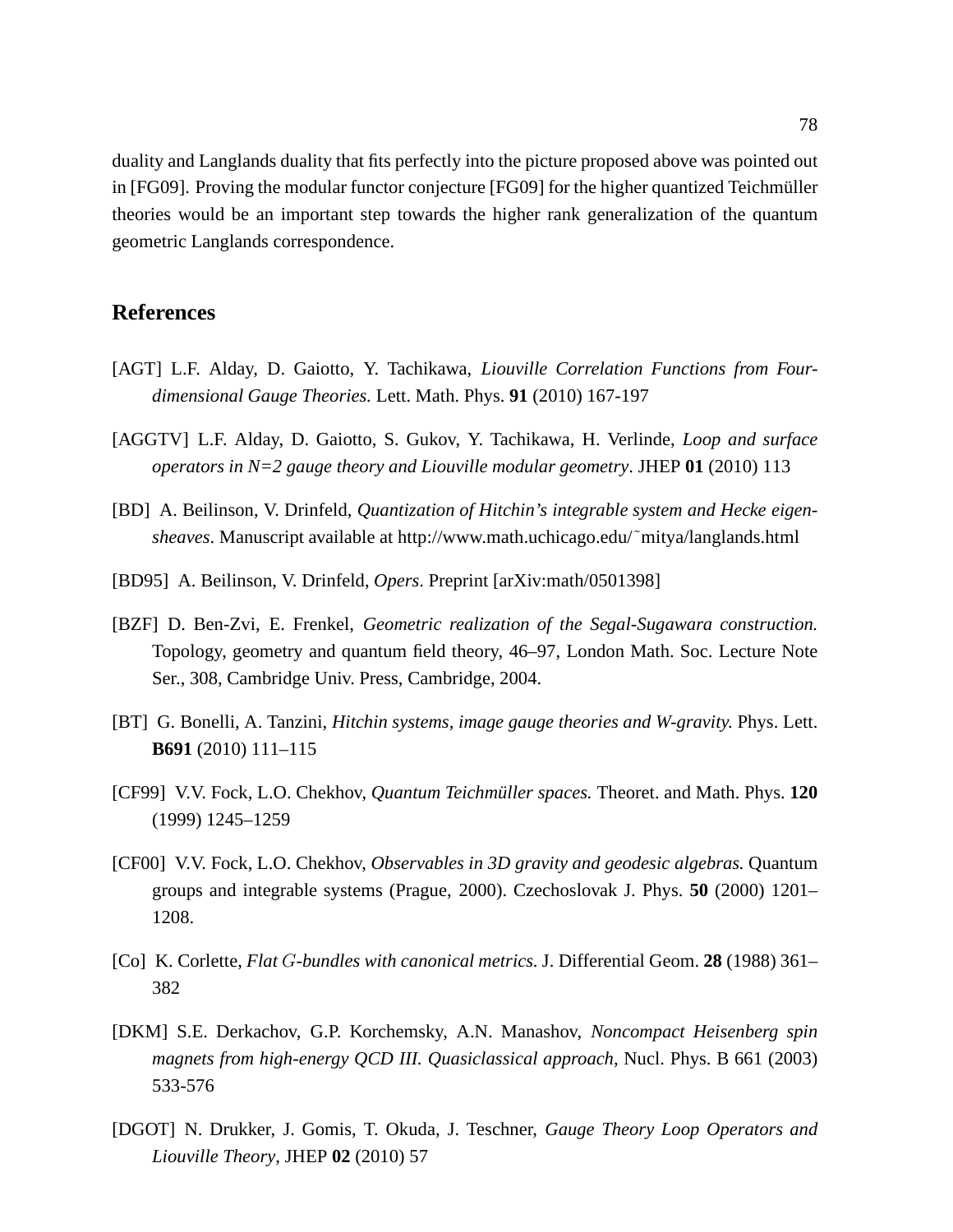- [DW] R. Donagi, E. Witten, *Supersymmetric Yang-Mills Theory and integrable systems* Nucl. Phys. **B 460** (1996) 299-334
- [Do] S.K. Donaldson, *Twisted harmonic maps and the self-duality equations.* Proc. London Math. Soc. (3) **55** (1987) 127–131.
- [EFR] B. Enriquez, B. Feigin, V. Rubtsov, *Separation of variables for Gaudin-Calogero systems*. Compositio Math. **110** (1998) 1–16.
- [FL] V.A. Fateev, A.V. Litvinov, *On AGT conjecture*. JHEP **02** (2010) 14
- [FZZ] V.A. Fateev, Al.B. Zamolodchikov, A.B. Zamolodchikov, unpublished notes.
- [Fd] D. Freed, *Special Kahler manifolds ¨* , Comm. Math. Phys. **203** (1999) 31-52
- [FF] B. Feigin, E. Frenkel, *Affine Kac-Moody algebras at the critical level and Gelfand-Dikii algebras.* In: Infinite analysis, Part A, B (Kyoto, 1991), 197–215, Adv. Ser. Math. Phys., 16, World Sci. Publ., River Edge, NJ, 1992.
- [FG03] V. Fock, A. Goncharov, *Moduli Spaces of Local Systems and Higher Teichmüller Theory*. Publ. IHES **103** (2006) 1-211
- [FG09] V.V. Fock, A.B. Goncharov, *The quantum dilogarithm and representations of quantum cluster varieties.* Invent. Math. **175** (2009) 223–286
- [Fo97] V. Fock, *Dual Teichmüller spaces*, Preprint arXiv:dg-ga/9702018
- [Fr95] E. Frenkel, *Affine algebras, Langlands duality and Bethe ansatz.* XIth International Congress of Mathematical Physics (Paris, 1994), 606–642, Int. Press, Cambridge, MA, 1995.
- [Fr05] E. Frenkel, *Wakimoto modules, opers and the center at the critical level.* Adv. Math. **195** (2005) 297–404
- [Fr07] E. Frenkel, *Lectures on the Langlands program and conformal field theory.* Frontiers in number theory, physics, and geometry. II, 387–533, Springer, Berlin, 2007
- [GMN] D. Gaiotto, G.W. Moore, A. Neitzke *Wall-crossing, Hitchin Systems, and the WKB Approximation*, Preprint [arXiv:0907.3987]
- [Ga] D. Gaitsgory, *Twisted Whittaker model and factorizable sheaves.* Selecta Math. (N.S.) **13** (2008) 617–659.
- [GNN] G. Giribet, Y. Nakayama, L. Nicolas *Langlands duality in Liouville-H*<sup>+</sup><sub>3</sub> *WZNW correspondence,* Int. J. Mod. Phys. **A24** (2009) 3137-3170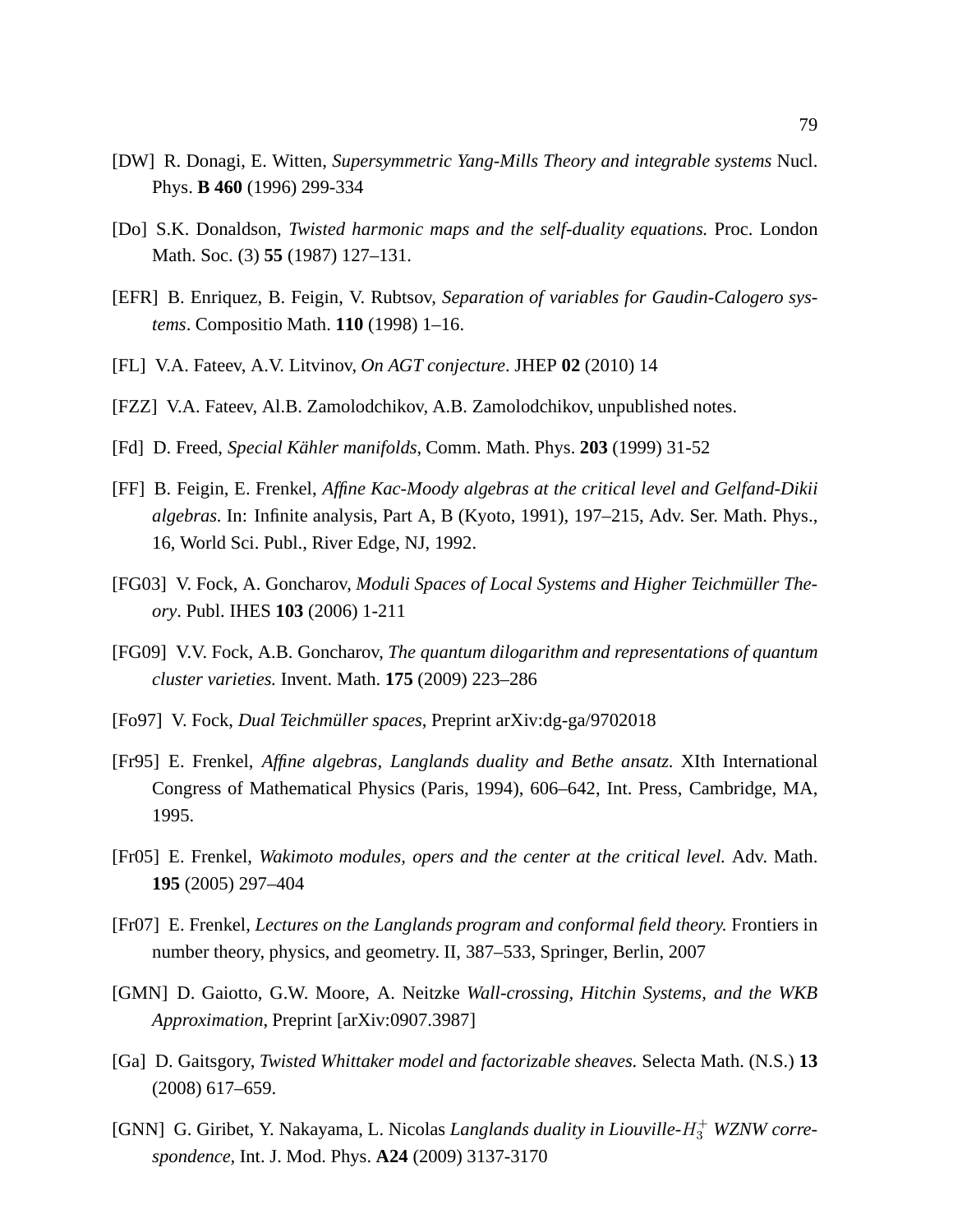- [Go84] W. Goldman, *The symplectic nature of fundamental groups of surfaces*, Adv. in Math. **54** (1984) 200-225
- [Go] W. Goldman, *Higgs Bundles and Geometric Structures on Surfaces*, Preprint [arXiv:0805.1793]
- [GKMMM] A. Gorsky, I. Krichever, A. Marshakov, A. Mironov, A. Morozov, *Integrability and Seiberg-Witten solution* Phys. Lett. B **355** (1995) 466-474
- [GNR] A. Gorsky, N. Nekrasov, V. Rubtsov *Hilbert Schemes, Separated Variables, and D-Branes* Comm. Math. Phys. **222** (2001) 299-318
- [Ha] J. Harnad, *Quantum isomonodromic deformations and the Knizhnik-Zamolodchikov equations.* Symmetries and integrability of difference equations (Estrel, PQ, 1994), 155–161, CRM Proc. Lecture Notes, 9, Amer. Math. Soc., Providence, RI, 1996
- [HJS] L. Hadasz, Z. Jaskolski, P. Suchanek, *Modular bootstrap in Liouville field theory*, Phys. Lett. **B685** (2010) 79-85
- [Hi87] N. Hitchin, *The self-duality equations on a Riemann Surface*, Proc. London Math. Soc. (3) **55** (1987) 59-126
- [Hi90] N. Hitchin, *Flat Connections and Geometric Quantization*, Comm. Math. Phys. **131** (1990) 347-380
- [HS] Y. Hikida, V. Schomerus, H + <sup>3</sup> *WZNW model from Liouville field theory.* JHEP 0710:064,2007
- [HT] T. Hausel, M. Thaddeus, *Mirror symmetry, Langlands duality, and the Hitchin system.* Invent. Math. **153** (2003) 197–229
- [Iw1] K. Iwasaki, *Moduli and deformations of Fuchsian Differential equations on Riemann surfaces*, J. Fac. Sci. Univ. Tokyo (Sect. IA, Math) **38** (1991) 431-531
- [Iw2] K. Iwasaki, *Fuchsian Moduli on a Riemann Surface Its Poisson structure and Poincare-Lefshetz duality*, Pacific Journal if Mathematics **155** (1992) 319-340
- [KW] A. Kapustin, E. Witten, *Electric-Magnetic Duality And The Geometric Langlands Program*. Comm. Numb. Th. Phys. **1** (2007) 1-236
- [Kap] A. Kapustin, *A Note on Quantum Geometric Langlands Duality, Gauge Theory, and Quantization of the Moduli Space of Flat Connections.* Preprint [arXiv:0811.3264]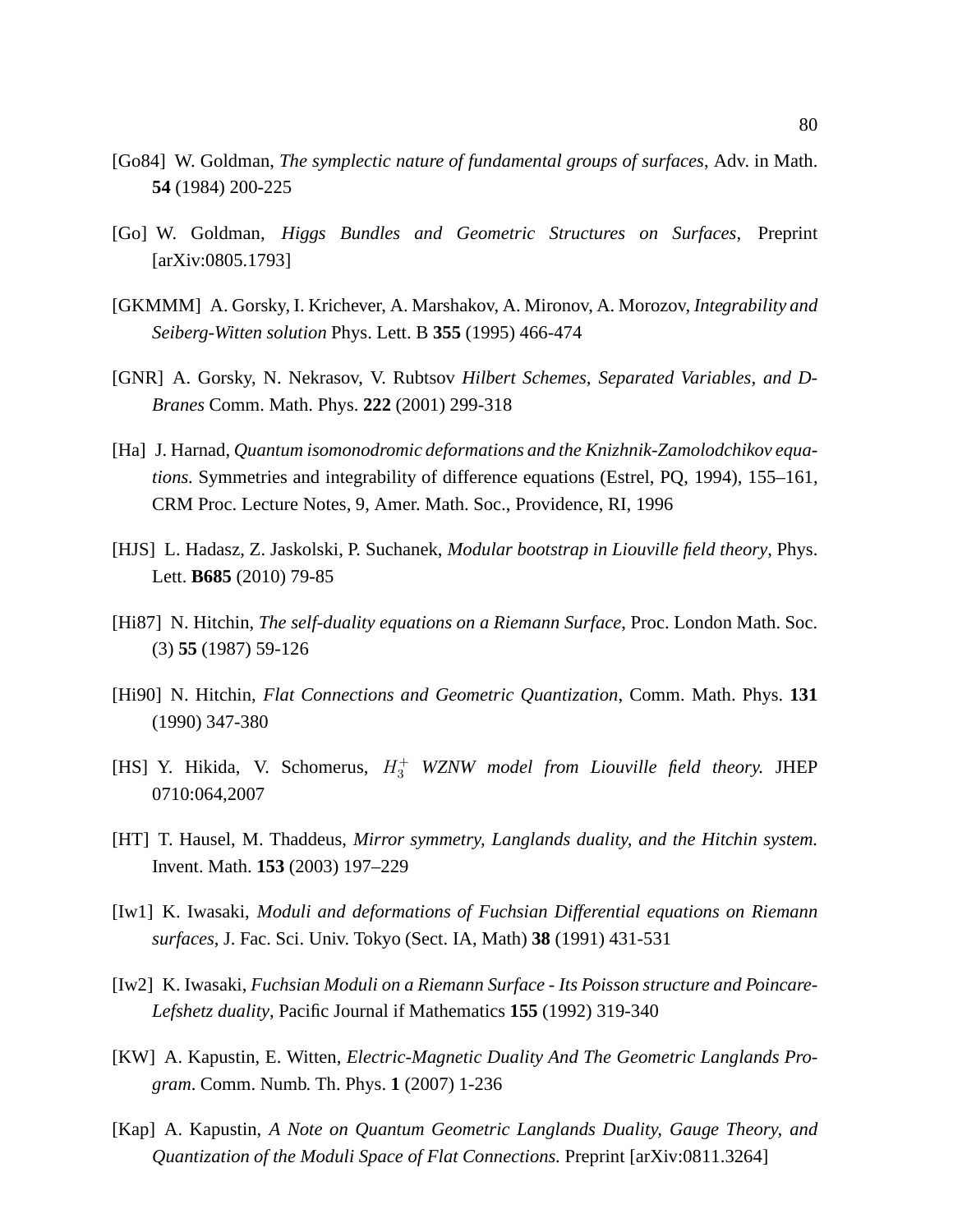- [Ka98] R.M. Kashaev, *Quantization of Teichmüller spaces and the quantum dilogarithm.* Lett. Math. Phys. **43** (1998), no. 2, 105–115
- [Kaw] S. Kawai, *The symplectic nature of the space of projective connections on Riemann surfaces.* Math. Ann. **305** (1996) 161-182
- [KT] K. Kozlowski, J. Teschner, in preparation.
- [Kr02a] I. Krichever, *Vector bundles and Lax equations on algebraic curves.* Comm. Math. Phys. **229** (2002) 229–269.
- [Kr02b] I. Krichever, *Isomonodromy equations on algebraic curves, canonical transformations and Whitham equations.* Mosc. Math. J. **2** (2002) 717–752
- [LO] A.M. Levin, M.A. Olshanetsky, *Hierarchies of isomonodromic deformations and Hitchin systems.* Moscow Seminar in Mathematical Physics, 223–262, Amer. Math. Soc. Transl. Ser. 2, 191, Amer. Math. Soc., Providence, RI, 1999
- [LNS] A. Losev, N. Nekrasov and S. L. Shatashvili, *Testing Seiberg-Witten Solution,* NATO Advanced Study Institute on Strings, Branes and Dualities (Cargese, 1997).
- [MO] J. Maldacena, H. Ooguri, *Strings in AdS<sub>3</sub> and the SL*(2, R) *WZW Model. Part 3: Correlation Functions*. Phys. Rev. **D65** (2002) 106006
- [MNS] G. W. Moore, N. Nekrasov and S. Shatashvili, *Integrating over Higgs Branches,* Comm. Math. Phys. **209** (2000) 97, arXiv:hep-th/9712241.
- [MS] G. Moore, N. Seiberg, *Classical and quantum conformal field theory.* Comm. Math. Phys. **123** (1989) 177–254
- [Ne] N. A. Nekrasov, *Seiberg-Witten Prepotential From Instanton Counting,* Adv. Theor. Math. Phys. **7** (2004) 831.
- [NO] N. Nekrasov, A. Okounkov, *Seiberg-Witten theory and random partitions.* The unity of mathematics, 525–596, Progr. Math., 244, Birkhuser Boston, Boston, MA, 2006.
- [NS] N. Nekrasov, S. Shatashvili, *Quantization of Integrable Systems and four dimensional Gauge Theories* Preprint [arXiv:0908.4052]
- [NS2] N. Nekrasov, S. Shatashvili, *Darboux coordinates, Yang-Yang functional, and gauge theory*, Preprint arXiv:1103.3919; Talk by N. Nekrasov at the workshop "Perspectives, Open Problems and Applications of Quantum Liouville Theory", Stony Brook, March 29-April 2nd.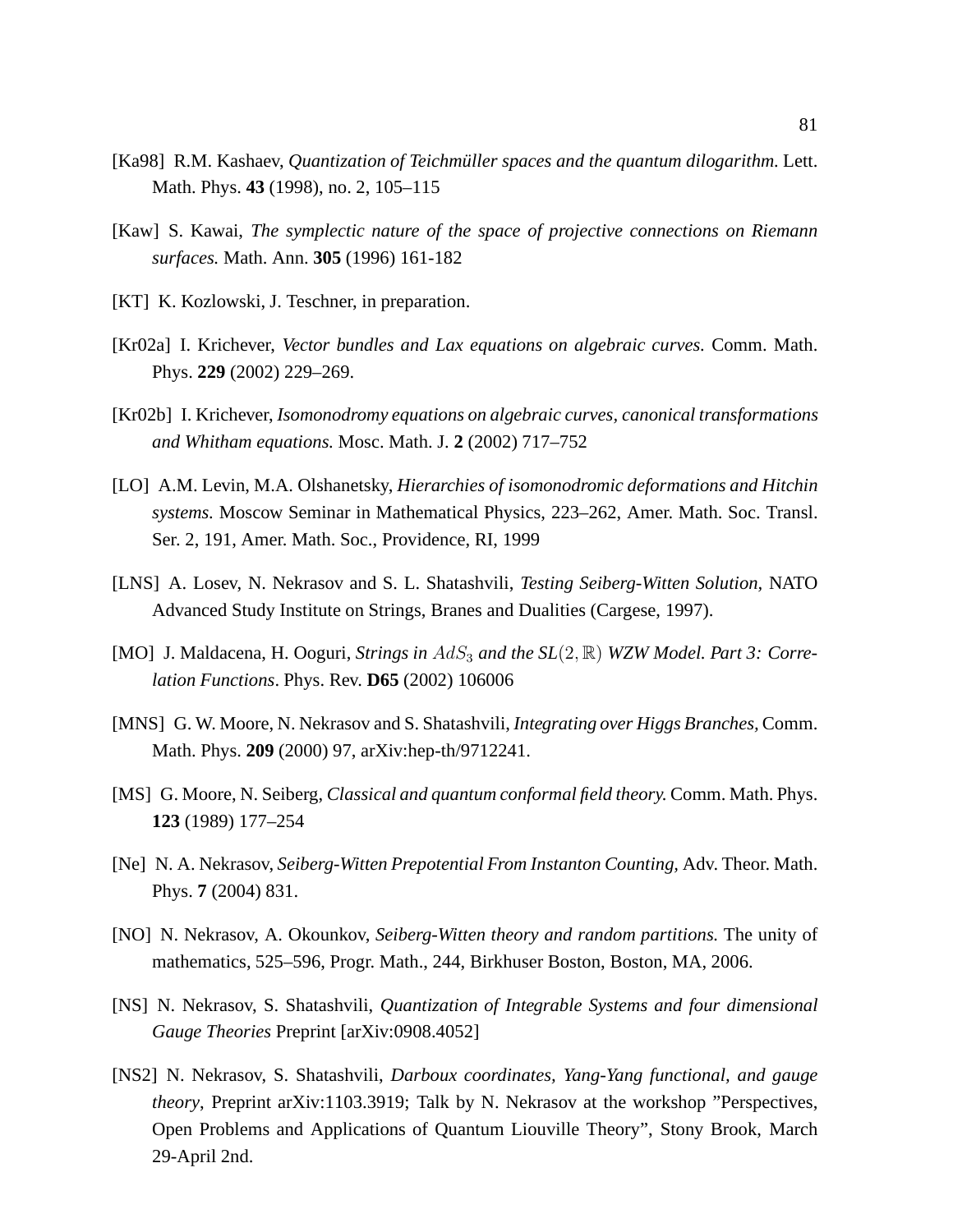- [NW] N. Nekrasov, E. Witten, *The Omega Deformation, Branes, Integrability, and Liouville Theory* Preprint [arXiv:1002.0888]
- [Pe] V. Pestun, *Localization of gauge theory on a four-sphere and supersymmetric Wilson loops*. Preprint [arXiv:0712.2824]
- [PT] B. Ponsot, J. Teschner, *Liouville bootstrap via harmonic analysis on a noncompact quantum group*, unpublished, Preprint arXiv:hep-th/9911110
- [Re] N. Reshetikhin, *The Knizhnik-Zamolodchikov system as a deformation of the isomonodromy problem.* Lett. Math. Phys. **26** (1992) 167–177
- [RT] S. Ribault, J. Teschner, *H(3)+ correlators from Liouville theory*. JHEP 0506:014,2005
- [Ri] S. Ribault *Knizhnik-Zamolodchikov equations and spectral flow in AdS3 string theory*. JHEP **0509** (2005) 045
- [RV] N. Reshetikhin, A. Varchenko, *Quasiclassical asymptotics of solutions to the KZ equations.* Geometry, topology, & physics, 293–322, Conf. Proc. Lecture Notes Geom. Topology, IV, Int. Press, Cambridge, MA, 1995.
- [Si90] C.T. Simpson, *Harmonic bundles on noncompact curves.* J. Amer. Math. Soc. **3** (1990) 713–770.
- [Si97] C.T. Simpson, *The Hodge filtration on nonabelian cohomology.* Algebraic geometry— Santa Cruz 1995, 217–281, Proc. Sympos. Pure Math., 62, Part 2, Amer. Math. Soc., Providence, RI, 1997
- [Sk89] E. Sklyanin, *Separation of variables in the Gaudin model*, Journal of Mathematical Sciences **47** (1989)
- [Sk94] E. Sklyanin, *Separation of variables—new trends.* Quantum field theory, integrable models and beyond (Kyoto, 1994). Progr. Theoret. Phys. Suppl. No. **118** (1995) 35–60
- [St01] A.V. Stoyanovsky, *A Relation Between the Knizhnik-Zamolodchikov and Belavin-Polyakov-Zamolodchikov Systems of Partial Differential Equations*, Report on joint work with B. Feigin and E. Frenkel, Preprint arXiv:math-ph/0012013v3
- [St06] A.V. Stoyanovsky. *Quantum Langlands duality and conformal field theory.* Preprint [arXiv:math/0610974]
- [TZ85] P.G. Zograf, L.A. Takhtajan, *Action of the Liouville equation as generating function for accessory parameters and the potential of the Weil-Petersson metric on Teichmüller space*. Funct. Anal. Appl. **85** (1985) 218-220